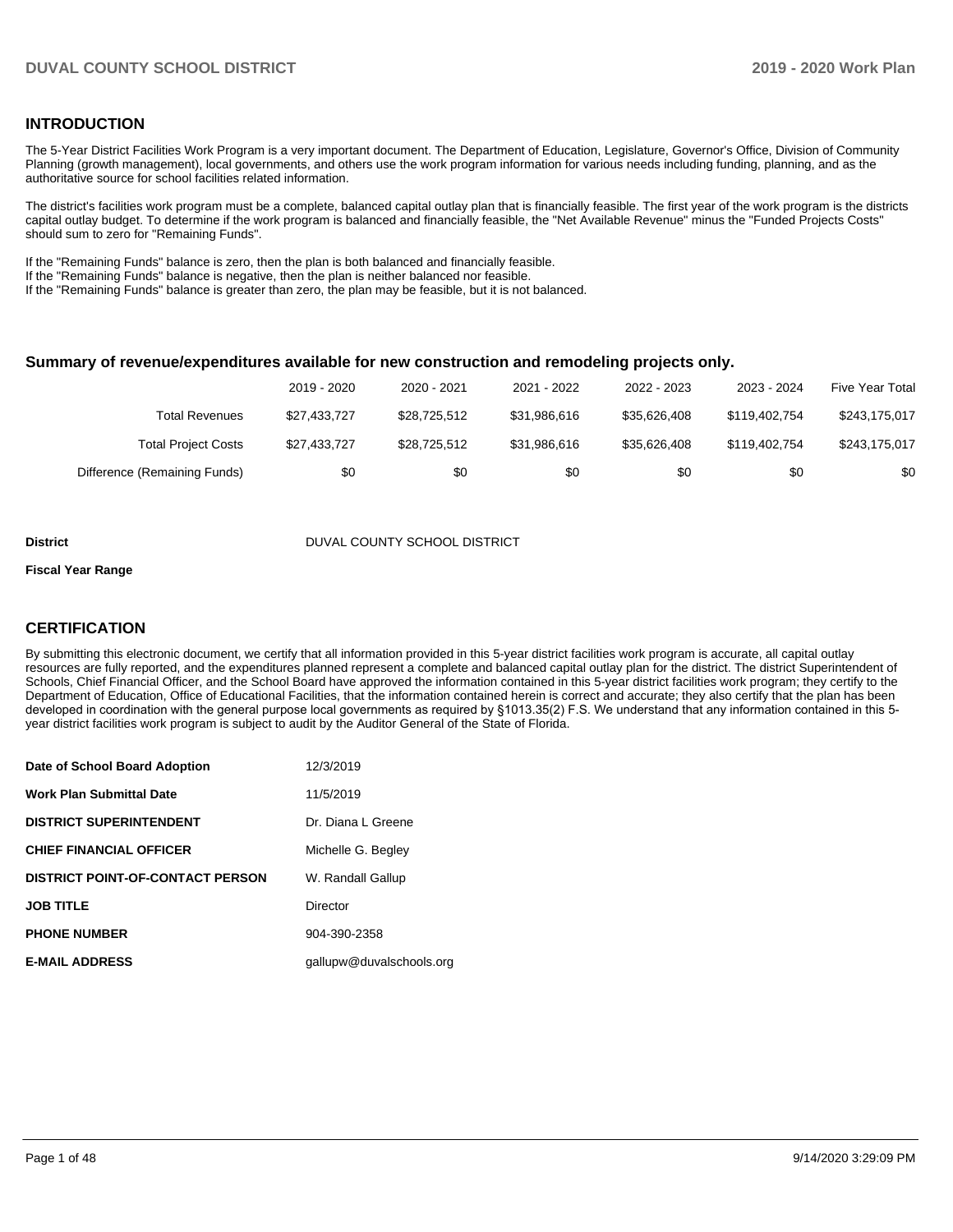# **Expenditures**

#### **Expenditure for Maintenance, Repair and Renovation from 1.50-Mills and PECO**

Annually, prior to the adoption of the district school budget, each school board must prepare a tentative district facilities work program that includes a schedule of major repair and renovation projects necessary to maintain the educational and ancillary facilities of the district.

| Item        |                                                                                                                                                                                                                                                                                                                                                                                                                                                                                                                                                                                                                                                                                                                                                                                                                                                                                                                                                                                                                                                                                                                                                                                                                                                                                                                                                                                                                                                                                                                                                                                                                                                                                                                                                                                                                                                                                                                                                                                                                                                                                                                                                                                                                                                                                                                                                                                                                                                                                                                                                                                                                                                                                                                                                                                                                                                                                                                                                                                                                                                                                                                                                                                                                                                                                                                                                                                                                                                                                                                                                                                                                                                                                                                                                                                                                                                                                                                                                                                                                                                                                                                                                                                                                                                                                                                                                                                                                                                                                                                                                                                                                                                                                              | 2019 - 2020<br><b>Actual Budget</b> | 2020 - 2021<br>Projected | 2021 - 2022<br>Projected | 2022 - 2023<br>Projected | 2023 - 2024<br>Projected | <b>Total</b> |
|-------------|----------------------------------------------------------------------------------------------------------------------------------------------------------------------------------------------------------------------------------------------------------------------------------------------------------------------------------------------------------------------------------------------------------------------------------------------------------------------------------------------------------------------------------------------------------------------------------------------------------------------------------------------------------------------------------------------------------------------------------------------------------------------------------------------------------------------------------------------------------------------------------------------------------------------------------------------------------------------------------------------------------------------------------------------------------------------------------------------------------------------------------------------------------------------------------------------------------------------------------------------------------------------------------------------------------------------------------------------------------------------------------------------------------------------------------------------------------------------------------------------------------------------------------------------------------------------------------------------------------------------------------------------------------------------------------------------------------------------------------------------------------------------------------------------------------------------------------------------------------------------------------------------------------------------------------------------------------------------------------------------------------------------------------------------------------------------------------------------------------------------------------------------------------------------------------------------------------------------------------------------------------------------------------------------------------------------------------------------------------------------------------------------------------------------------------------------------------------------------------------------------------------------------------------------------------------------------------------------------------------------------------------------------------------------------------------------------------------------------------------------------------------------------------------------------------------------------------------------------------------------------------------------------------------------------------------------------------------------------------------------------------------------------------------------------------------------------------------------------------------------------------------------------------------------------------------------------------------------------------------------------------------------------------------------------------------------------------------------------------------------------------------------------------------------------------------------------------------------------------------------------------------------------------------------------------------------------------------------------------------------------------------------------------------------------------------------------------------------------------------------------------------------------------------------------------------------------------------------------------------------------------------------------------------------------------------------------------------------------------------------------------------------------------------------------------------------------------------------------------------------------------------------------------------------------------------------------------------------------------------------------------------------------------------------------------------------------------------------------------------------------------------------------------------------------------------------------------------------------------------------------------------------------------------------------------------------------------------------------------------------------------------------------------------------------------------------|-------------------------------------|--------------------------|--------------------------|--------------------------|--------------------------|--------------|
| <b>HVAC</b> |                                                                                                                                                                                                                                                                                                                                                                                                                                                                                                                                                                                                                                                                                                                                                                                                                                                                                                                                                                                                                                                                                                                                                                                                                                                                                                                                                                                                                                                                                                                                                                                                                                                                                                                                                                                                                                                                                                                                                                                                                                                                                                                                                                                                                                                                                                                                                                                                                                                                                                                                                                                                                                                                                                                                                                                                                                                                                                                                                                                                                                                                                                                                                                                                                                                                                                                                                                                                                                                                                                                                                                                                                                                                                                                                                                                                                                                                                                                                                                                                                                                                                                                                                                                                                                                                                                                                                                                                                                                                                                                                                                                                                                                                                              | \$3.040.000                         | \$0                      | \$0                      | \$0                      | \$0                      | \$3.040.000  |
| Flooring    | Locations: A PHILIP RANDOLPH ACADEMY OF TECHNOLOGIES, ABESS PARK ELEMENTARY, ADMINISTRATION BUILDING KING STREET,<br>ADMINISTRATIVE OFFICES ARLINGTON, ALDEN ROAD EXCEPTIONAL CENTER, ALFRED I DUPONT MIDDLE, ALIMACINI<br>ELEMENTARY, ANDREW A ROBINSON ELEMENTARY, ANDREW JACKSON SENIOR HIGH, ANNIE R MORGAN ELEMENTARY,<br>ARLINGTON ELEMENTARY. ARLINGTON HEIGHTS ELEMENTARY. ARLINGTON MIDDLE. ATLANTIC BEACH ELEMENTARY. ATLANTIC<br>COAST SENIOR HIGH, BALDWIN JUNIOR SENIOR HIGH, BARTRAM SPRINGS ELEMENTARY, BAYVIEW ELEMENTARY, BEAUCLERC<br>ELEMENTARY, BILTMORE ELEMENTARY, BISCAYNE ELEMENTARY, BRENTWOOD ELEMENTARY, BRIDGE TO SUCCESS AT WEST<br>JACKSONVILLE, BROOKVIEW ELEMENTARY, CARTER G WOODSON ELEMENTARY, CEDAR HILLS ELEMENTARY, CENTRAL<br>ADMINISTATIVE OFFICE, CENTRAL RIVERSIDE ELEMENTARY, CHAFFEE TRAIL ELEMENTARY, CHET'S CREEK ELEMENTARY,<br>CHIMNEY LAKES ELEMENTARY, CONSOLIDATED SERVICE CENTER, CROWN POINT ELEMENTARY, CRYSTAL SPRINGS<br>ELEMENTARY, DARNELL COOKMAN JUNIOR SENIOR HIGH, DINSMORE ELEMENTARY, DON BREWER ELEMENTARY, DOUGLAS<br>ANDERSON SCHOOL OF THE ARTS, DUNCAN U FLETCHER MIDDLE, DUNCAN U FLETCHER SENIOR HIGH, EDWARD H WHITE<br>SENIOR HIGH, ENGLEWOOD ELEMENTARY, ENGLEWOOD SENIOR HIGH, ENTERPRISE LEARNING ACADEMY, FIRST COAST SENIOR<br>HIGH, FISHWEIR ELEMENTARY, FORT CAROLINE ELEMENTARY, FORT CAROLINE MIDDLE, FRANK H PETERSON ACADEMY OF<br>TECHNOLOGIES, GARDEN CITY ELEMENTARY, GEORGE WASHINGTON CARVER ELEMENTARY, GRAND PARK CAREER CENTER,<br>GRASP ACADEMY, GREENFIELD ELEMENTARY, GREENLAND PINES ELEMENTARY, GREGORY DRIVE ELEMENTARY, HENDRICKS<br>AVENUE ELEMENTARY, HENRY F KITE ELEMENTARY, HIGHLANDS ELEMENTARY, HIGHLANDS MIDDLE, HOGAN-SPRING GLEN<br>ELEMENTARY, HOLIDAY HILL ELEMENTARY, HYDE GROVE ELEMENTARY, HYDE PARK ELEMENTARY, J E B STUART MIDDLE,<br>JACKSONVILLE BEACH ELEMENTARY, JACKSONVILLE HEIGHTS ELEMENTARY, JAMES WELDON JOHNSON COLLEGE<br>PREPARATORY MIDDLE , JEAN RIBAULT MIDDLE, JEAN RIBAULT SENIOR HIGH, JEFFERSON DAVIS MIDDLE, JOHN ALLEN AXSON<br>ELEMENTARY, JOHN E FORD K-8, JOHN LOVE ELEMENTARY, JOHN STOCKTON ELEMENTARY, JOSEPH FINEGAN ELEMENTARY,<br>JOSEPH STILWELL MIDDLE, KERNAN MIDDLE, KERNAN TRAIL ELEMENTARY, KINGS TRAIL ELEMENTARY, KIRBY-SMITH MIDDLE,<br>LACKAWANNA ALTERNATIVE EDUCATION CENTER, LAKE FOREST ELEMENTARY, LAKE LUCINA ELEMENTARY, LAKE SHORE<br>MIDDLE, LANDMARK MIDDLE, LANDON MIDDLE, LAVILLA SCHOOL OF THE ARTS, LONE STAR ELEMENTARY, LONG BRANCH<br>ELEMENTARY, LORETTO ELEMENTARY, LOUIS S SHEFFIELD ELEMENTARY, LOVE GROVE ELEMENTARY, MAINTENANCE #1<br>LIBERTY STREET, MAINTENANCE # 2 POWERS AVENUE, MAINTENANCE # 3 STRICKLAND, MAINTENANCE SUBSTATION #13, MAMIE<br>AGNES JONES ELEMENTARY, MANDARIN MIDDLE, MANDARIN OAKS ELEMENTARY, MANDARIN SENIOR HIGH, MARINE SCIENCE<br>EDUCATION CENTER, MARTIN LUTHER KING ELEMENTARY, MATTHEW W GILBERT MIDDLE, MATTIE V RUTHERFORD<br>ALTERNATIVE EDUCATION, MAYPORT ELEMENTARY, MAYPORT MIDDLE, MERRILL ROAD ELEMENTARY, MOUNT HERMAN<br>EXCEPTIONAL STUDENT CENTER, NEPTUNE BEACH ELEMENTARY, NEW BERLIN ELEMENTARY, NORMANDY VILLAGE<br>ELEMENTARY, NORTH SHORE ELEMENTARY, NORTHWESTERN MIDDLE, NUTRITION SERVICE CENTER, OAK HILL ACADEMY,<br>OCEANWAY ELEMENTARY, OCEANWAY MIDDLE, ORTEGA ELEMENTARY, PALM AVENUE EXCEPTIONAL STUDENT CENTER,<br>PARKWOOD HEIGHTS ELEMENTARY, PAXON SCHOOL FOR ADVANCED STUDIES, PICKETT ELEMENTARY, PINE ESTATES<br>ELEMENTARY, PINE FOREST ELEMENTARY, PINEDALE ELEMENTARY, R V DANIELS ELEMENTARY, RAMONA ELEMENTARY,<br>REYNOLDS LANE ELEMENTARY, RICHARD L BROWN GIFTED & TALENTED, ROBERT E LEE SENIOR HIGH, RUFUS E PAYNE<br>ELEMENTARY, RUTH N UPSON ELEMENTARY, RUTLEDGE H PEARSON ELEMENTARY, S A HULL ELEMENTARY, SABAL PALM<br>ELEMENTARY, SADIE TILLIS ELEMENTARY, SAINT CLAIR EVANS ACADEMY ELEMENTARY, SALLYE B MATHIS ELEMENTARY.<br>SAMUEL W WOLFSON SENIOR HIGH, SAN JOSE ELEMENTARY, SAN MATEO ELEMENTARY, SAN PABLO ELEMENTARY,<br>SANDALWOOD SENIOR HIGH, SEABREEZE ELEMENTARY, SMART POPE LIVINGSTON ELEMENTARY, SOUTHSIDE<br>ADMINISTRATION, SOUTHSIDE ESTATES ELEMENTARY, SOUTHSIDE MIDDLE, SPRING PARK ELEMENTARY, STANTON COLLEGE<br>PREPARATORY SCHOOL, STONEWALL JACKSON ELEMENTARY, SUSIE E TOLBERT ELEMENTARY, TEAM CENTER-SHULTZ<br>CENTER, TERRY PARKER SENIOR HIGH, THOMAS JEFFERSON ELEMENTARY, TIMUCUAN ELEMENTARY, TWIN LAKES<br>ELEMENTARY, TWIN LAKES MIDDLE, VENETIA ELEMENTARY, WATERLEAF ELEMENTARY, WEST RIVERSIDE ELEMENTARY,<br>WESTSIDE HIGH SCHOOL, WESTVIEW K-8, WHITEHOUSE ELEMENTARY, WILLIAM M RAINES SENIOR HIGH, WINDY HILL<br>ELEMENTARY, WOODLAND ACRES ELEMENTARY, YWLA/YMLA | \$1,050,000                         | \$0                      | \$0                      | \$0                      | \$0                      | \$1,050,000  |
|             |                                                                                                                                                                                                                                                                                                                                                                                                                                                                                                                                                                                                                                                                                                                                                                                                                                                                                                                                                                                                                                                                                                                                                                                                                                                                                                                                                                                                                                                                                                                                                                                                                                                                                                                                                                                                                                                                                                                                                                                                                                                                                                                                                                                                                                                                                                                                                                                                                                                                                                                                                                                                                                                                                                                                                                                                                                                                                                                                                                                                                                                                                                                                                                                                                                                                                                                                                                                                                                                                                                                                                                                                                                                                                                                                                                                                                                                                                                                                                                                                                                                                                                                                                                                                                                                                                                                                                                                                                                                                                                                                                                                                                                                                                              |                                     |                          |                          |                          |                          |              |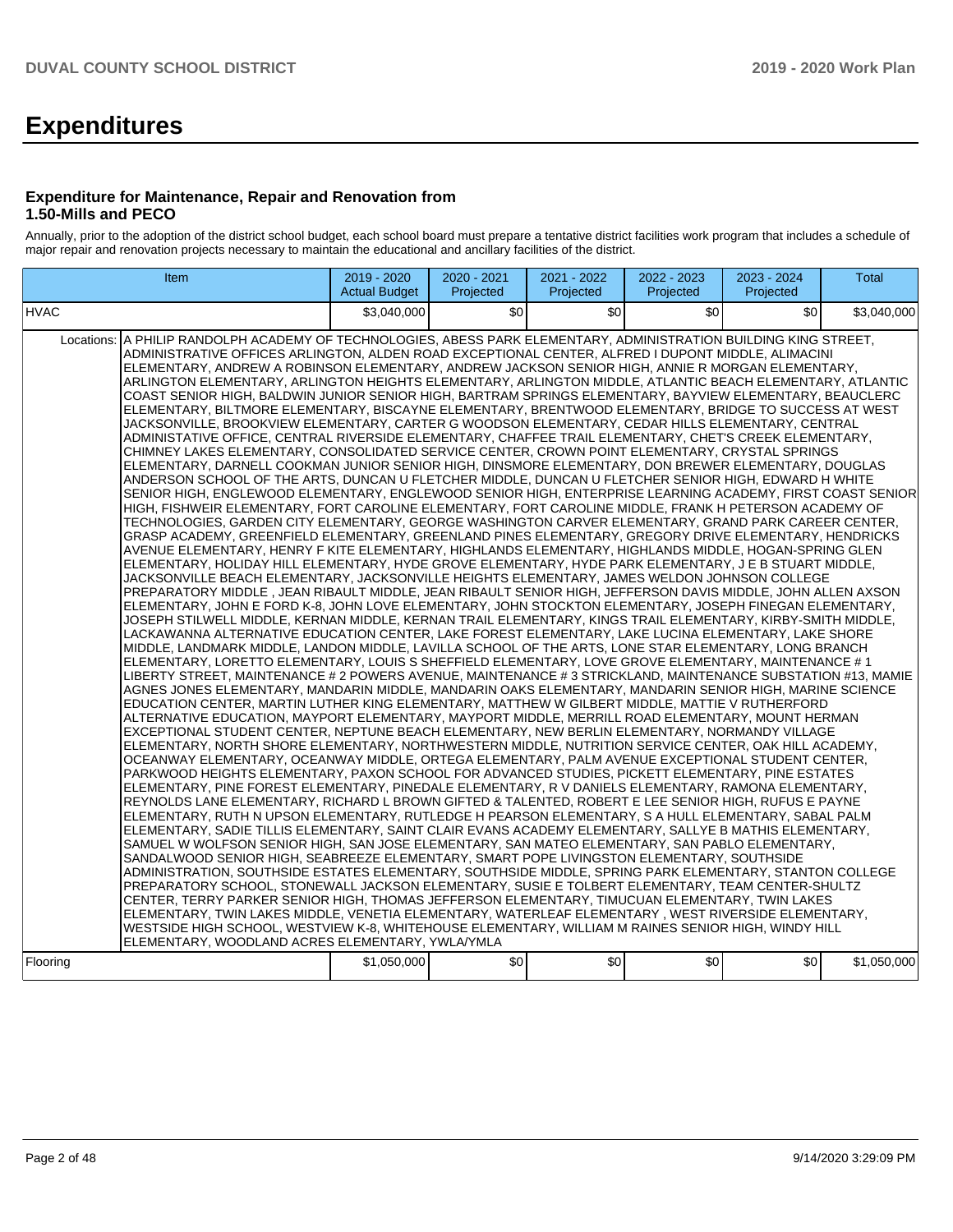|         | Locations: A PHILIP RANDOLPH ACADEMY OF TECHNOLOGIES, ABESS PARK ELEMENTARY, ADMINISTRATION BUILDING KING STREET,<br>ADMINISTRATIVE OFFICES ARLINGTON, ALDEN ROAD EXCEPTIONAL CENTER, ALFRED I DUPONT MIDDLE, ALIMACINI<br>ELEMENTARY, ANDREW A ROBINSON ELEMENTARY, ANDREW JACKSON SENIOR HIGH, ANNIE R MORGAN ELEMENTARY,<br>ARLINGTON ELEMENTARY, ARLINGTON HEIGHTS ELEMENTARY, ARLINGTON MIDDLE, ATLANTIC BEACH ELEMENTARY, ATLANTIC<br>COAST SENIOR HIGH, BALDWIN JUNIOR SENIOR HIGH, BARTRAM SPRINGS ELEMENTARY, BAYVIEW ELEMENTARY, BEAUCLERC<br>ELEMENTARY, BILTMORE ELEMENTARY, BISCAYNE ELEMENTARY, BRENTWOOD ELEMENTARY, BRIDGE TO SUCCESS AT WEST<br>JACKSONVILLE, BROOKVIEW ELEMENTARY, CARTER G WOODSON ELEMENTARY, CEDAR HILLS ELEMENTARY, CENTRAL<br>ADMINISTATIVE OFFICE, CENTRAL RIVERSIDE ELEMENTARY, CHAFFEE TRAIL ELEMENTARY, CHET'S CREEK ELEMENTARY,<br>CHIMNEY LAKES ELEMENTARY, CONSOLIDATED SERVICE CENTER, CROWN POINT ELEMENTARY, CRYSTAL SPRINGS<br>ELEMENTARY, DARNELL COOKMAN JUNIOR SENIOR HIGH, DINSMORE ELEMENTARY, DON BREWER ELEMENTARY, DOUGLAS<br>ANDERSON SCHOOL OF THE ARTS, DUNCAN U FLETCHER MIDDLE, DUNCAN U FLETCHER SENIOR HIGH, EDWARD H WHITE<br>ISENIOR HIGH. ENGLEWOOD ELEMENTARY. ENGLEWOOD SENIOR HIGH. ENTERPRISE LEARNING ACADEMY. FIRST COAST SENIOR<br>HIGH. FISHWEIR ELEMENTARY. FORT CAROLINE ELEMENTARY. FORT CAROLINE MIDDLE. FRANK H PETERSON ACADEMY OF<br>TECHNOLOGIES, GARDEN CITY ELEMENTARY, GEORGE WASHINGTON CARVER ELEMENTARY, GRAND PARK CAREER CENTER,<br>GRASP ACADEMY, GREENFIELD ELEMENTARY, GREENLAND PINES ELEMENTARY, GREGORY DRIVE ELEMENTARY, HENDRICKS<br>AVENUE ELEMENTARY, HENRY F KITE ELEMENTARY, HIGHLANDS ELEMENTARY, HIGHLANDS MIDDLE, HOGAN-SPRING GLEN<br>ELEMENTARY, HOLIDAY HILL ELEMENTARY, HYDE GROVE ELEMENTARY, HYDE PARK ELEMENTARY, J E B STUART MIDDLE,<br>JACKSONVILLE BEACH ELEMENTARY, JACKSONVILLE HEIGHTS ELEMENTARY, JAMES WELDON JOHNSON COLLEGE<br>PREPARATORY MIDDLE, JEAN RIBAULT MIDDLE, JEAN RIBAULT SENIOR HIGH, JEFFERSON DAVIS MIDDLE, JOHN ALLEN AXSON<br>ELEMENTARY, JOHN E FORD K-8, JOHN LOVE ELEMENTARY, JOHN STOCKTON ELEMENTARY, JOSEPH FINEGAN ELEMENTARY,<br>JOSEPH STILWELL MIDDLE, KERNAN MIDDLE, KERNAN TRAIL ELEMENTARY, KINGS TRAIL ELEMENTARY, KIRBY-SMITH MIDDLE,<br>LACKAWANNA ALTERNATIVE EDUCATION CENTER, LAKE FOREST ELEMENTARY, LAKE LUCINA ELEMENTARY, LAKE SHORE<br>MIDDLE, LANDMARK MIDDLE, LANDON MIDDLE, LAVILLA SCHOOL OF THE ARTS, LONE STAR ELEMENTARY, LONG BRANCH<br>ELEMENTARY, LORETTO ELEMENTARY, LOUIS S SHEFFIELD ELEMENTARY, LOVE GROVE ELEMENTARY, MAINTENANCE #1<br>LIBERTY STREET, MAINTENANCE # 2 POWERS AVENUE, MAINTENANCE # 3 STRICKLAND, MAINTENANCE SUBSTATION #13, MAMIE<br>AGNES JONES ELEMENTARY, MANDARIN MIDDLE, MANDARIN OAKS ELEMENTARY, MANDARIN SENIOR HIGH, MARINE SCIENCE<br>EDUCATION CENTER, MARTIN LUTHER KING ELEMENTARY, MATTHEW W GILBERT MIDDLE, MATTIE V RUTHERFORD<br>ALTERNATIVE EDUCATION, MAYPORT ELEMENTARY, MAYPORT MIDDLE, MERRILL ROAD ELEMENTARY, MOUNT HERMAN<br>EXCEPTIONAL STUDENT CENTER, NEPTUNE BEACH ELEMENTARY, NEW BERLIN ELEMENTARY, NORMANDY VILLAGE<br>ELEMENTARY, NORTH SHORE ELEMENTARY, NORTHWESTERN MIDDLE, NUTRITION SERVICE CENTER, OAK HILL ACADEMY,<br>OCEANWAY ELEMENTARY, OCEANWAY MIDDLE, ORTEGA ELEMENTARY, PALM AVENUE EXCEPTIONAL STUDENT CENTER,<br>PARKWOOD HEIGHTS ELEMENTARY, PAXON SCHOOL FOR ADVANCED STUDIES, PICKETT ELEMENTARY, PINE ESTATES<br>ELEMENTARY, PINE FOREST ELEMENTARY, PINEDALE ELEMENTARY, R V DANIELS ELEMENTARY, RAMONA ELEMENTARY,<br>REYNOLDS LANE ELEMENTARY, RICHARD L BROWN GIFTED & TALENTED, ROBERT E LEE SENIOR HIGH, RUFUS E PAYNE<br>ELEMENTARY, RUTH N UPSON ELEMENTARY, RUTLEDGE H PEARSON ELEMENTARY, S A HULL ELEMENTARY, SABAL PALM]<br>ELEMENTARY, SADIE TILLIS ELEMENTARY, SAINT CLAIR EVANS ACADEMY ELEMENTARY, SALLYE B MATHIS ELEMENTARY,<br>SAMUEL W WOLFSON SENIOR HIGH, SAN JOSE ELEMENTARY, SAN MATEO ELEMENTARY, SAN PABLO ELEMENTARY,<br>SANDALWOOD SENIOR HIGH, SEABREEZE ELEMENTARY, SMART POPE LIVINGSTON ELEMENTARY, SOUTHSIDE<br>ADMINISTRATION, SOUTHSIDE ESTATES ELEMENTARY, SOUTHSIDE MIDDLE, SPRING PARK ELEMENTARY, STANTON COLLEGE<br>PREPARATORY SCHOOL, STONEWALL JACKSON ELEMENTARY, SUSIE E TOLBERT ELEMENTARY, TEAM CENTER-SHULTZ<br>CENTER, TERRY PARKER SENIOR HIGH, THOMAS JEFFERSON ELEMENTARY, TIMUCUAN ELEMENTARY, TWIN LAKES<br>ELEMENTARY, TWIN LAKES MIDDLE, VENETIA ELEMENTARY, WATERLEAF ELEMENTARY, WEST RIVERSIDE ELEMENTARY,<br>WESTSIDE HIGH SCHOOL, WESTVIEW K-8, WHITEHOUSE ELEMENTARY, WILLIAM M RAINES SENIOR HIGH, WINDY HILL |             |     |     |     |     |             |
|---------|-------------------------------------------------------------------------------------------------------------------------------------------------------------------------------------------------------------------------------------------------------------------------------------------------------------------------------------------------------------------------------------------------------------------------------------------------------------------------------------------------------------------------------------------------------------------------------------------------------------------------------------------------------------------------------------------------------------------------------------------------------------------------------------------------------------------------------------------------------------------------------------------------------------------------------------------------------------------------------------------------------------------------------------------------------------------------------------------------------------------------------------------------------------------------------------------------------------------------------------------------------------------------------------------------------------------------------------------------------------------------------------------------------------------------------------------------------------------------------------------------------------------------------------------------------------------------------------------------------------------------------------------------------------------------------------------------------------------------------------------------------------------------------------------------------------------------------------------------------------------------------------------------------------------------------------------------------------------------------------------------------------------------------------------------------------------------------------------------------------------------------------------------------------------------------------------------------------------------------------------------------------------------------------------------------------------------------------------------------------------------------------------------------------------------------------------------------------------------------------------------------------------------------------------------------------------------------------------------------------------------------------------------------------------------------------------------------------------------------------------------------------------------------------------------------------------------------------------------------------------------------------------------------------------------------------------------------------------------------------------------------------------------------------------------------------------------------------------------------------------------------------------------------------------------------------------------------------------------------------------------------------------------------------------------------------------------------------------------------------------------------------------------------------------------------------------------------------------------------------------------------------------------------------------------------------------------------------------------------------------------------------------------------------------------------------------------------------------------------------------------------------------------------------------------------------------------------------------------------------------------------------------------------------------------------------------------------------------------------------------------------------------------------------------------------------------------------------------------------------------------------------------------------------------------------------------------------------------------------------------------------------------------------------------------------------------------------------------------------------------------------------------------------------------------------------------------------------------------------------------------------------------------------------------------------------------------------------------------------------------------------------------|-------------|-----|-----|-----|-----|-------------|
|         | ELEMENTARY, WOODLAND ACRES ELEMENTARY, YWLA/YMLA                                                                                                                                                                                                                                                                                                                                                                                                                                                                                                                                                                                                                                                                                                                                                                                                                                                                                                                                                                                                                                                                                                                                                                                                                                                                                                                                                                                                                                                                                                                                                                                                                                                                                                                                                                                                                                                                                                                                                                                                                                                                                                                                                                                                                                                                                                                                                                                                                                                                                                                                                                                                                                                                                                                                                                                                                                                                                                                                                                                                                                                                                                                                                                                                                                                                                                                                                                                                                                                                                                                                                                                                                                                                                                                                                                                                                                                                                                                                                                                                                                                                                                                                                                                                                                                                                                                                                                                                                                                                                                                                                                                          |             |     |     |     |     |             |
| Roofing |                                                                                                                                                                                                                                                                                                                                                                                                                                                                                                                                                                                                                                                                                                                                                                                                                                                                                                                                                                                                                                                                                                                                                                                                                                                                                                                                                                                                                                                                                                                                                                                                                                                                                                                                                                                                                                                                                                                                                                                                                                                                                                                                                                                                                                                                                                                                                                                                                                                                                                                                                                                                                                                                                                                                                                                                                                                                                                                                                                                                                                                                                                                                                                                                                                                                                                                                                                                                                                                                                                                                                                                                                                                                                                                                                                                                                                                                                                                                                                                                                                                                                                                                                                                                                                                                                                                                                                                                                                                                                                                                                                                                                                           | \$2,000,000 | \$0 | \$0 | \$0 | \$0 | \$2,000,000 |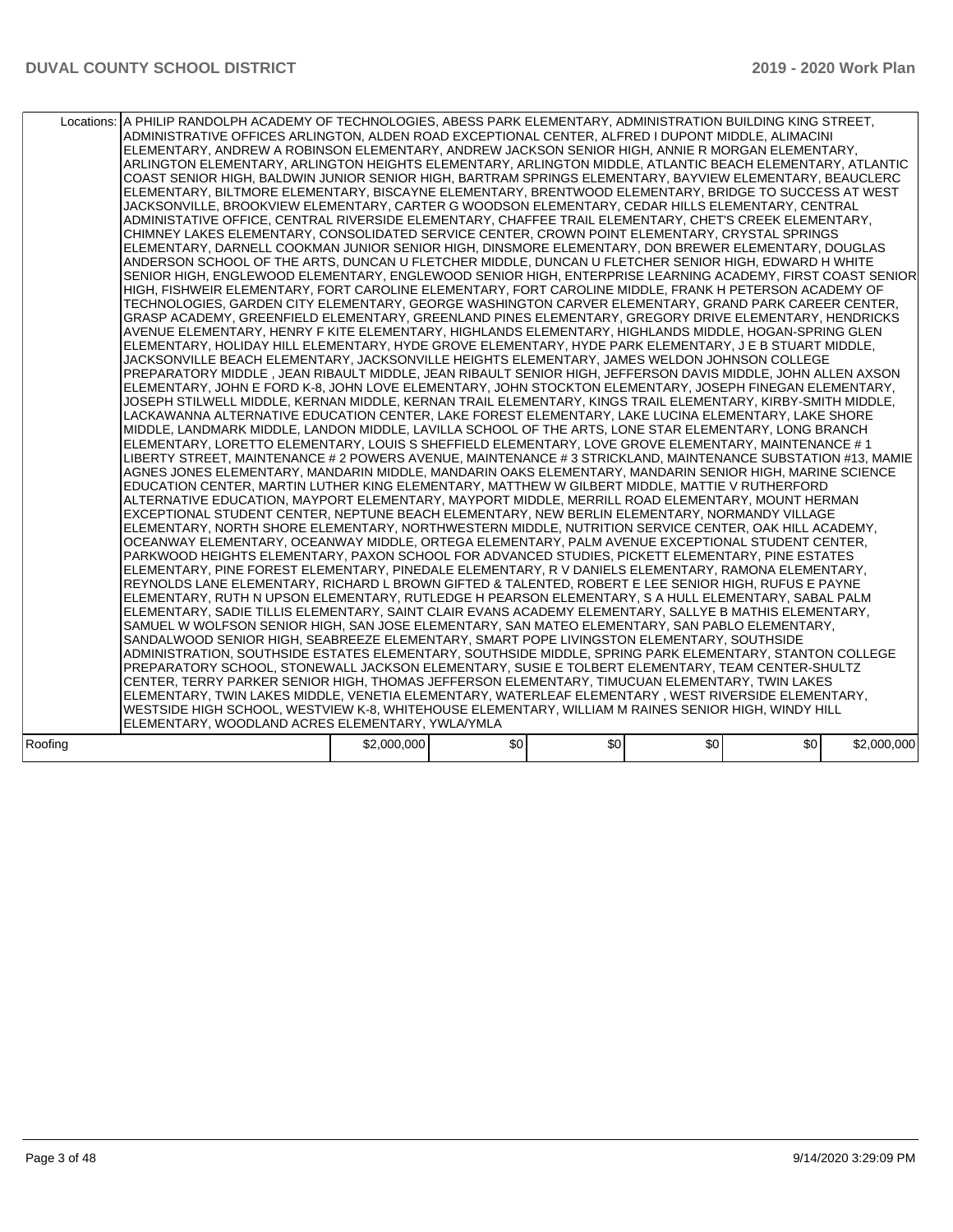|                | Locations: A PHILIP RANDOLPH ACADEMY OF TECHNOLOGIES, ABESS PARK ELEMENTARY, ADMINISTRATION BUILDING KING STREET,<br>ADMINISTRATIVE OFFICES ARLINGTON, ALDEN ROAD EXCEPTIONAL CENTER, ALFRED I DUPONT MIDDLE, ALIMACINI<br>ELEMENTARY, ANDREW A ROBINSON ELEMENTARY, ANDREW JACKSON SENIOR HIGH, ANNIE R MORGAN ELEMENTARY,<br>ARLINGTON ELEMENTARY, ARLINGTON HEIGHTS ELEMENTARY, ARLINGTON MIDDLE, ATLANTIC BEACH ELEMENTARY, ATLANTIC<br>COAST SENIOR HIGH, BALDWIN JUNIOR SENIOR HIGH, BARTRAM SPRINGS ELEMENTARY, BAYVIEW ELEMENTARY, BEAUCLERC<br>ELEMENTARY, BILTMORE ELEMENTARY, BISCAYNE ELEMENTARY, BRENTWOOD ELEMENTARY, BRIDGE TO SUCCESS AT WEST<br>JACKSONVILLE, BROOKVIEW ELEMENTARY, CARTER G WOODSON ELEMENTARY, CEDAR HILLS ELEMENTARY, CENTRAL<br>ADMINISTATIVE OFFICE, CENTRAL RIVERSIDE ELEMENTARY, CHAFFEE TRAIL ELEMENTARY, CHET'S CREEK ELEMENTARY,<br>CHIMNEY LAKES ELEMENTARY, CONSOLIDATED SERVICE CENTER, CROWN POINT ELEMENTARY, CRYSTAL SPRINGS<br>ELEMENTARY, DARNELL COOKMAN JUNIOR SENIOR HIGH, DINSMORE ELEMENTARY, DON BREWER ELEMENTARY, DOUGLAS<br>ANDERSON SCHOOL OF THE ARTS, DUNCAN U FLETCHER MIDDLE, DUNCAN U FLETCHER SENIOR HIGH, EDWARD H WHITE<br>SENIOR HIGH, ENGLEWOOD ELEMENTARY, ENGLEWOOD SENIOR HIGH, ENTERPRISE LEARNING ACADEMY, FIRST COAST SENIOR<br>HIGH. FISHWEIR ELEMENTARY. FORT CAROLINE ELEMENTARY. FORT CAROLINE MIDDLE. FRANK H PETERSON ACADEMY OF<br>TECHNOLOGIES, GARDEN CITY ELEMENTARY, GEORGE WASHINGTON CARVER ELEMENTARY, GRAND PARK CAREER CENTER,<br>GRASP ACADEMY, GREENFIELD ELEMENTARY, GREENLAND PINES ELEMENTARY, GREGORY DRIVE ELEMENTARY, HENDRICKS<br>AVENUE ELEMENTARY, HENRY F KITE ELEMENTARY, HIGHLANDS ELEMENTARY, HIGHLANDS MIDDLE, HOGAN-SPRING GLEN<br>ELEMENTARY, HOLIDAY HILL ELEMENTARY, HYDE GROVE ELEMENTARY, HYDE PARK ELEMENTARY, J E B STUART MIDDLE,<br>JACKSONVILLE BEACH ELEMENTARY, JACKSONVILLE HEIGHTS ELEMENTARY, JAMES WELDON JOHNSON COLLEGE<br>PREPARATORY MIDDLE, JEAN RIBAULT MIDDLE, JEAN RIBAULT SENIOR HIGH, JEFFERSON DAVIS MIDDLE, JOHN ALLEN AXSON<br>ELEMENTARY, JOHN E FORD K-8, JOHN LOVE ELEMENTARY, JOHN STOCKTON ELEMENTARY, JOSEPH FINEGAN ELEMENTARY,<br>JOSEPH STILWELL MIDDLE, KERNAN MIDDLE, KERNAN TRAIL ELEMENTARY, KINGS TRAIL ELEMENTARY, KIRBY-SMITH MIDDLE,<br>LACKAWANNA ALTERNATIVE EDUCATION CENTER, LAKE FOREST ELEMENTARY, LAKE LUCINA ELEMENTARY, LAKE SHORE<br>MIDDLE, LANDMARK MIDDLE, LANDON MIDDLE, LAVILLA SCHOOL OF THE ARTS, LONE STAR ELEMENTARY, LONG BRANCH<br>ELEMENTARY, LORETTO ELEMENTARY, LOUIS S SHEFFIELD ELEMENTARY, LOVE GROVE ELEMENTARY, MAINTENANCE #1<br>LIBERTY STREET, MAINTENANCE # 2 POWERS AVENUE, MAINTENANCE # 3 STRICKLAND, MAINTENANCE SUBSTATION #13, MAMIE<br>AGNES JONES ELEMENTARY, MANDARIN MIDDLE, MANDARIN OAKS ELEMENTARY, MANDARIN SENIOR HIGH, MARINE SCIENCE<br>EDUCATION CENTER, MARTIN LUTHER KING ELEMENTARY, MATTHEW W GILBERT MIDDLE, MATTIE V RUTHERFORD<br>ALTERNATIVE EDUCATION, MAYPORT ELEMENTARY, MAYPORT MIDDLE, MERRILL ROAD ELEMENTARY, MOUNT HERMAN<br>EXCEPTIONAL STUDENT CENTER, NEPTUNE BEACH ELEMENTARY, NEW BERLIN ELEMENTARY, NORMANDY VILLAGE<br>ELEMENTARY, NORTH SHORE ELEMENTARY, NORTHWESTERN MIDDLE, NUTRITION SERVICE CENTER, OAK HILL ACADEMY,<br>OCEANWAY ELEMENTARY, OCEANWAY MIDDLE, ORTEGA ELEMENTARY, PALM AVENUE EXCEPTIONAL STUDENT CENTER,<br>PARKWOOD HEIGHTS ELEMENTARY, PAXON SCHOOL FOR ADVANCED STUDIES, PICKETT ELEMENTARY, PINE ESTATES<br>ELEMENTARY, PINE FOREST ELEMENTARY, PINEDALE ELEMENTARY, R V DANIELS ELEMENTARY, RAMONA ELEMENTARY,<br>REYNOLDS LANE ELEMENTARY, RICHARD L BROWN GIFTED & TALENTED, ROBERT E LEE SENIOR HIGH, RUFUS E PAYNE<br>ELEMENTARY, RUTH N UPSON ELEMENTARY, RUTLEDGE H PEARSON ELEMENTARY, S A HULL ELEMENTARY, SABAL PALM]<br>ELEMENTARY, SADIE TILLIS ELEMENTARY, SAINT CLAIR EVANS ACADEMY ELEMENTARY, SALLYE B MATHIS ELEMENTARY,<br>SAMUEL W WOLFSON SENIOR HIGH, SAN JOSE ELEMENTARY, SAN MATEO ELEMENTARY, SAN PABLO ELEMENTARY,<br>SANDALWOOD SENIOR HIGH, SEABREEZE ELEMENTARY, SMART POPE LIVINGSTON ELEMENTARY, SOUTHSIDE<br>ADMINISTRATION, SOUTHSIDE ESTATES ELEMENTARY, SOUTHSIDE MIDDLE, SPRING PARK ELEMENTARY, STANTON COLLEGE<br>PREPARATORY SCHOOL, STONEWALL JACKSON ELEMENTARY, SUSIE E TOLBERT ELEMENTARY, TEAM CENTER-SHULTZ<br>CENTER, TERRY PARKER SENIOR HIGH, THOMAS JEFFERSON ELEMENTARY, TIMUCUAN ELEMENTARY, TWIN LAKES<br>ELEMENTARY, TWIN LAKES MIDDLE, VENETIA ELEMENTARY, WATERLEAF ELEMENTARY, WEST RIVERSIDE ELEMENTARY,<br>WESTSIDE HIGH SCHOOL, WESTVIEW K-8, WHITEHOUSE ELEMENTARY, WILLIAM M RAINES SENIOR HIGH, WINDY HILL<br>ELEMENTARY, WOODLAND ACRES ELEMENTARY, YWLA/YMLA |             |     |     |     |     |             |
|----------------|----------------------------------------------------------------------------------------------------------------------------------------------------------------------------------------------------------------------------------------------------------------------------------------------------------------------------------------------------------------------------------------------------------------------------------------------------------------------------------------------------------------------------------------------------------------------------------------------------------------------------------------------------------------------------------------------------------------------------------------------------------------------------------------------------------------------------------------------------------------------------------------------------------------------------------------------------------------------------------------------------------------------------------------------------------------------------------------------------------------------------------------------------------------------------------------------------------------------------------------------------------------------------------------------------------------------------------------------------------------------------------------------------------------------------------------------------------------------------------------------------------------------------------------------------------------------------------------------------------------------------------------------------------------------------------------------------------------------------------------------------------------------------------------------------------------------------------------------------------------------------------------------------------------------------------------------------------------------------------------------------------------------------------------------------------------------------------------------------------------------------------------------------------------------------------------------------------------------------------------------------------------------------------------------------------------------------------------------------------------------------------------------------------------------------------------------------------------------------------------------------------------------------------------------------------------------------------------------------------------------------------------------------------------------------------------------------------------------------------------------------------------------------------------------------------------------------------------------------------------------------------------------------------------------------------------------------------------------------------------------------------------------------------------------------------------------------------------------------------------------------------------------------------------------------------------------------------------------------------------------------------------------------------------------------------------------------------------------------------------------------------------------------------------------------------------------------------------------------------------------------------------------------------------------------------------------------------------------------------------------------------------------------------------------------------------------------------------------------------------------------------------------------------------------------------------------------------------------------------------------------------------------------------------------------------------------------------------------------------------------------------------------------------------------------------------------------------------------------------------------------------------------------------------------------------------------------------------------------------------------------------------------------------------------------------------------------------------------------------------------------------------------------------------------------------------------------------------------------------------------------------------------------------------------------------------------------------------------------------------------------------------------------------------------------------------------|-------------|-----|-----|-----|-----|-------------|
| Safety to Life |                                                                                                                                                                                                                                                                                                                                                                                                                                                                                                                                                                                                                                                                                                                                                                                                                                                                                                                                                                                                                                                                                                                                                                                                                                                                                                                                                                                                                                                                                                                                                                                                                                                                                                                                                                                                                                                                                                                                                                                                                                                                                                                                                                                                                                                                                                                                                                                                                                                                                                                                                                                                                                                                                                                                                                                                                                                                                                                                                                                                                                                                                                                                                                                                                                                                                                                                                                                                                                                                                                                                                                                                                                                                                                                                                                                                                                                                                                                                                                                                                                                                                                                                                                                                                                                                                                                                                                                                                                                                                                                                                                                                                                                                                              | \$1,495,000 | \$0 | \$0 | \$0 | \$0 | \$1,495,000 |
|                |                                                                                                                                                                                                                                                                                                                                                                                                                                                                                                                                                                                                                                                                                                                                                                                                                                                                                                                                                                                                                                                                                                                                                                                                                                                                                                                                                                                                                                                                                                                                                                                                                                                                                                                                                                                                                                                                                                                                                                                                                                                                                                                                                                                                                                                                                                                                                                                                                                                                                                                                                                                                                                                                                                                                                                                                                                                                                                                                                                                                                                                                                                                                                                                                                                                                                                                                                                                                                                                                                                                                                                                                                                                                                                                                                                                                                                                                                                                                                                                                                                                                                                                                                                                                                                                                                                                                                                                                                                                                                                                                                                                                                                                                                              |             |     |     |     |     |             |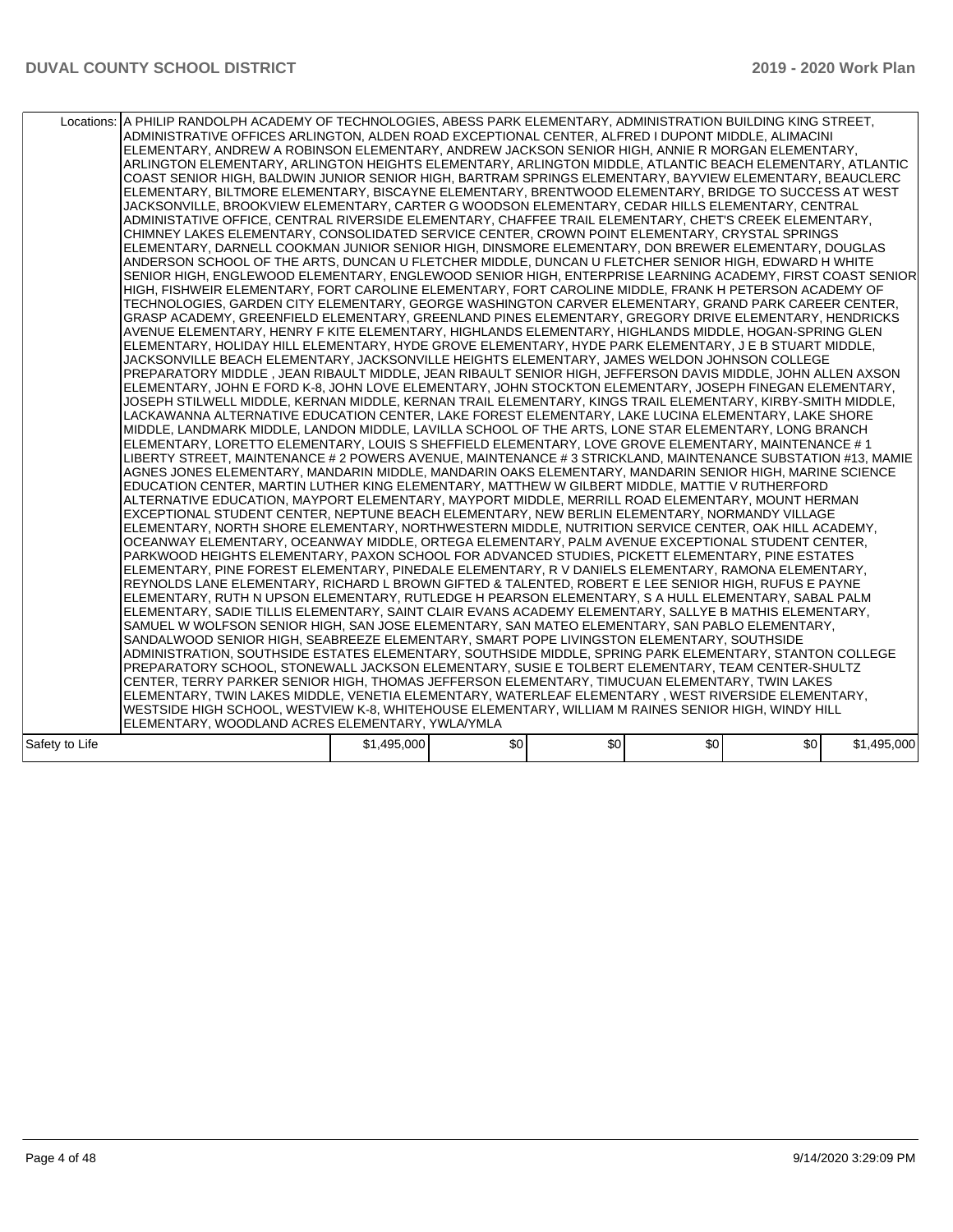|         | Locations: A PHILIP RANDOLPH ACADEMY OF TECHNOLOGIES, ABESS PARK ELEMENTARY, ADMINISTRATION BUILDING KING STREET,<br>ADMINISTRATIVE OFFICES ARLINGTON, ALDEN ROAD EXCEPTIONAL CENTER, ALFRED I DUPONT MIDDLE, ALIMACINI<br>ELEMENTARY, ANDREW A ROBINSON ELEMENTARY, ANDREW JACKSON SENIOR HIGH, ANNIE R MORGAN ELEMENTARY,<br>ARLINGTON ELEMENTARY, ARLINGTON HEIGHTS ELEMENTARY, ARLINGTON MIDDLE, ATLANTIC BEACH ELEMENTARY, ATLANTIC<br>COAST SENIOR HIGH, BALDWIN JUNIOR SENIOR HIGH, BARTRAM SPRINGS ELEMENTARY, BAYVIEW ELEMENTARY, BEAUCLERC<br>ELEMENTARY, BILTMORE ELEMENTARY, BISCAYNE ELEMENTARY, BRENTWOOD ELEMENTARY, BRIDGE TO SUCCESS AT WEST<br>JACKSONVILLE, BROOKVIEW ELEMENTARY, CARTER G WOODSON ELEMENTARY, CEDAR HILLS ELEMENTARY, CENTRAL<br>ADMINISTATIVE OFFICE, CENTRAL RIVERSIDE ELEMENTARY, CHAFFEE TRAIL ELEMENTARY, CHET'S CREEK ELEMENTARY,<br>CHIMNEY LAKES ELEMENTARY, CONSOLIDATED SERVICE CENTER, CROWN POINT ELEMENTARY, CRYSTAL SPRINGS<br>ELEMENTARY, DARNELL COOKMAN JUNIOR SENIOR HIGH, DINSMORE ELEMENTARY, DON BREWER ELEMENTARY, DOUGLAS<br>ANDERSON SCHOOL OF THE ARTS, DUNCAN U FLETCHER MIDDLE, DUNCAN U FLETCHER SENIOR HIGH, EDWARD H WHITE<br>SENIOR HIGH, ENGLEWOOD ELEMENTARY, ENGLEWOOD SENIOR HIGH, ENTERPRISE LEARNING ACADEMY, FIRST COAST SENIOR<br>HIGH. FISHWEIR ELEMENTARY. FORT CAROLINE ELEMENTARY. FORT CAROLINE MIDDLE. FRANK H PETERSON ACADEMY OF<br>TECHNOLOGIES, GARDEN CITY ELEMENTARY, GEORGE WASHINGTON CARVER ELEMENTARY, GRAND PARK CAREER CENTER,<br>GRASP ACADEMY, GREENFIELD ELEMENTARY, GREENLAND PINES ELEMENTARY, GREGORY DRIVE ELEMENTARY, HENDRICKS<br>AVENUE ELEMENTARY, HENRY F KITE ELEMENTARY, HIGHLANDS ELEMENTARY, HIGHLANDS MIDDLE, HOGAN-SPRING GLEN<br>IELEMENTARY. HOLIDAY HILL ELEMENTARY. HYDE GROVE ELEMENTARY. HYDE PARK ELEMENTARY. J E B STUART MIDDLE.<br>JACKSONVILLE BEACH ELEMENTARY, JACKSONVILLE HEIGHTS ELEMENTARY, JAMES WELDON JOHNSON COLLEGE<br>PREPARATORY MIDDLE, JEAN RIBAULT MIDDLE, JEAN RIBAULT SENIOR HIGH, JEFFERSON DAVIS MIDDLE, JOHN ALLEN AXSON<br>ELEMENTARY, JOHN E FORD K-8, JOHN LOVE ELEMENTARY, JOHN STOCKTON ELEMENTARY, JOSEPH FINEGAN ELEMENTARY,<br>JOSEPH STILWELL MIDDLE, KERNAN MIDDLE, KERNAN TRAIL ELEMENTARY, KINGS TRAIL ELEMENTARY, KIRBY-SMITH MIDDLE,<br>LACKAWANNA ALTERNATIVE EDUCATION CENTER, LAKE FOREST ELEMENTARY, LAKE LUCINA ELEMENTARY, LAKE SHORE<br>MIDDLE, LANDMARK MIDDLE, LANDON MIDDLE, LAVILLA SCHOOL OF THE ARTS, LONE STAR ELEMENTARY, LONG BRANCH<br>ELEMENTARY, LORETTO ELEMENTARY, LOUIS S SHEFFIELD ELEMENTARY, LOVE GROVE ELEMENTARY, MAINTENANCE # 1<br>LIBERTY STREET, MAINTENANCE # 2 POWERS AVENUE, MAINTENANCE # 3 STRICKLAND, MAINTENANCE SUBSTATION #13, MAMIE<br>AGNES JONES ELEMENTARY, MANDARIN MIDDLE, MANDARIN OAKS ELEMENTARY, MANDARIN SENIOR HIGH, MARINE SCIENCE<br>EDUCATION CENTER, MARTIN LUTHER KING ELEMENTARY, MATTHEW W GILBERT MIDDLE, MATTIE V RUTHERFORD<br>ALTERNATIVE EDUCATION, MAYPORT ELEMENTARY, MAYPORT MIDDLE, MERRILL ROAD ELEMENTARY, MOUNT HERMAN<br>EXCEPTIONAL STUDENT CENTER, NEPTUNE BEACH ELEMENTARY, NEW BERLIN ELEMENTARY, NORMANDY VILLAGE<br>ELEMENTARY, NORTH SHORE ELEMENTARY, NORTHWESTERN MIDDLE, NUTRITION SERVICE CENTER, OAK HILL ACADEMY,<br>OCEANWAY ELEMENTARY, OCEANWAY MIDDLE, ORTEGA ELEMENTARY, PALM AVENUE EXCEPTIONAL STUDENT CENTER.<br>PARKWOOD HEIGHTS ELEMENTARY, PAXON SCHOOL FOR ADVANCED STUDIES, PICKETT ELEMENTARY, PINE ESTATES<br>ELEMENTARY, PINE FOREST ELEMENTARY, PINEDALE ELEMENTARY, R V DANIELS ELEMENTARY, RAMONA ELEMENTARY,<br>REYNOLDS LANE ELEMENTARY, RICHARD L BROWN GIFTED & TALENTED, ROBERT E LEE SENIOR HIGH, RUFUS E PAYNE<br>ELEMENTARY, RUTH N UPSON ELEMENTARY, RUTLEDGE H PEARSON ELEMENTARY, S A HULL ELEMENTARY, SABAL PALM <br>ELEMENTARY, SADIE TILLIS ELEMENTARY, SAINT CLAIR EVANS ACADEMY ELEMENTARY, SALLYE B MATHIS ELEMENTARY,<br>SAMUEL W WOLFSON SENIOR HIGH, SAN JOSE ELEMENTARY, SAN MATEO ELEMENTARY, SAN PABLO ELEMENTARY,<br>SANDALWOOD SENIOR HIGH, SEABREEZE ELEMENTARY, SMART POPE LIVINGSTON ELEMENTARY, SOUTHSIDE<br>ADMINISTRATION, SOUTHSIDE ESTATES ELEMENTARY, SOUTHSIDE MIDDLE, SPRING PARK ELEMENTARY, STANTON COLLEGE<br>PREPARATORY SCHOOL, STONEWALL JACKSON ELEMENTARY, SUSIE E TOLBERT ELEMENTARY, TEAM CENTER-SHULTZ<br>CENTER, TERRY PARKER SENIOR HIGH, THOMAS JEFFERSON ELEMENTARY, TIMUCUAN ELEMENTARY, TWIN LAKES<br>ELEMENTARY, TWIN LAKES MIDDLE, VENETIA ELEMENTARY, WATERLEAF ELEMENTARY , WEST RIVERSIDE ELEMENTARY,<br>WESTSIDE HIGH SCHOOL, WESTVIEW K-8, WHITEHOUSE ELEMENTARY, WILLIAM M RAINES SENIOR HIGH, WINDY HILL<br>ELEMENTARY, WOODLAND ACRES ELEMENTARY, YWLA/YMLA |           |     |     |     |     |           |
|---------|-------------------------------------------------------------------------------------------------------------------------------------------------------------------------------------------------------------------------------------------------------------------------------------------------------------------------------------------------------------------------------------------------------------------------------------------------------------------------------------------------------------------------------------------------------------------------------------------------------------------------------------------------------------------------------------------------------------------------------------------------------------------------------------------------------------------------------------------------------------------------------------------------------------------------------------------------------------------------------------------------------------------------------------------------------------------------------------------------------------------------------------------------------------------------------------------------------------------------------------------------------------------------------------------------------------------------------------------------------------------------------------------------------------------------------------------------------------------------------------------------------------------------------------------------------------------------------------------------------------------------------------------------------------------------------------------------------------------------------------------------------------------------------------------------------------------------------------------------------------------------------------------------------------------------------------------------------------------------------------------------------------------------------------------------------------------------------------------------------------------------------------------------------------------------------------------------------------------------------------------------------------------------------------------------------------------------------------------------------------------------------------------------------------------------------------------------------------------------------------------------------------------------------------------------------------------------------------------------------------------------------------------------------------------------------------------------------------------------------------------------------------------------------------------------------------------------------------------------------------------------------------------------------------------------------------------------------------------------------------------------------------------------------------------------------------------------------------------------------------------------------------------------------------------------------------------------------------------------------------------------------------------------------------------------------------------------------------------------------------------------------------------------------------------------------------------------------------------------------------------------------------------------------------------------------------------------------------------------------------------------------------------------------------------------------------------------------------------------------------------------------------------------------------------------------------------------------------------------------------------------------------------------------------------------------------------------------------------------------------------------------------------------------------------------------------------------------------------------------------------------------------------------------------------------------------------------------------------------------------------------------------------------------------------------------------------------------------------------------------------------------------------------------------------------------------------------------------------------------------------------------------------------------------------------------------------------------------------------------------------------------------------------------------------------------------------------|-----------|-----|-----|-----|-----|-----------|
| Fencing |                                                                                                                                                                                                                                                                                                                                                                                                                                                                                                                                                                                                                                                                                                                                                                                                                                                                                                                                                                                                                                                                                                                                                                                                                                                                                                                                                                                                                                                                                                                                                                                                                                                                                                                                                                                                                                                                                                                                                                                                                                                                                                                                                                                                                                                                                                                                                                                                                                                                                                                                                                                                                                                                                                                                                                                                                                                                                                                                                                                                                                                                                                                                                                                                                                                                                                                                                                                                                                                                                                                                                                                                                                                                                                                                                                                                                                                                                                                                                                                                                                                                                                                                                                                                                                                                                                                                                                                                                                                                                                                                                                                                                                                                                                 | \$830,766 | \$0 | \$0 | \$0 | \$0 | \$830,766 |
|         |                                                                                                                                                                                                                                                                                                                                                                                                                                                                                                                                                                                                                                                                                                                                                                                                                                                                                                                                                                                                                                                                                                                                                                                                                                                                                                                                                                                                                                                                                                                                                                                                                                                                                                                                                                                                                                                                                                                                                                                                                                                                                                                                                                                                                                                                                                                                                                                                                                                                                                                                                                                                                                                                                                                                                                                                                                                                                                                                                                                                                                                                                                                                                                                                                                                                                                                                                                                                                                                                                                                                                                                                                                                                                                                                                                                                                                                                                                                                                                                                                                                                                                                                                                                                                                                                                                                                                                                                                                                                                                                                                                                                                                                                                                 |           |     |     |     |     |           |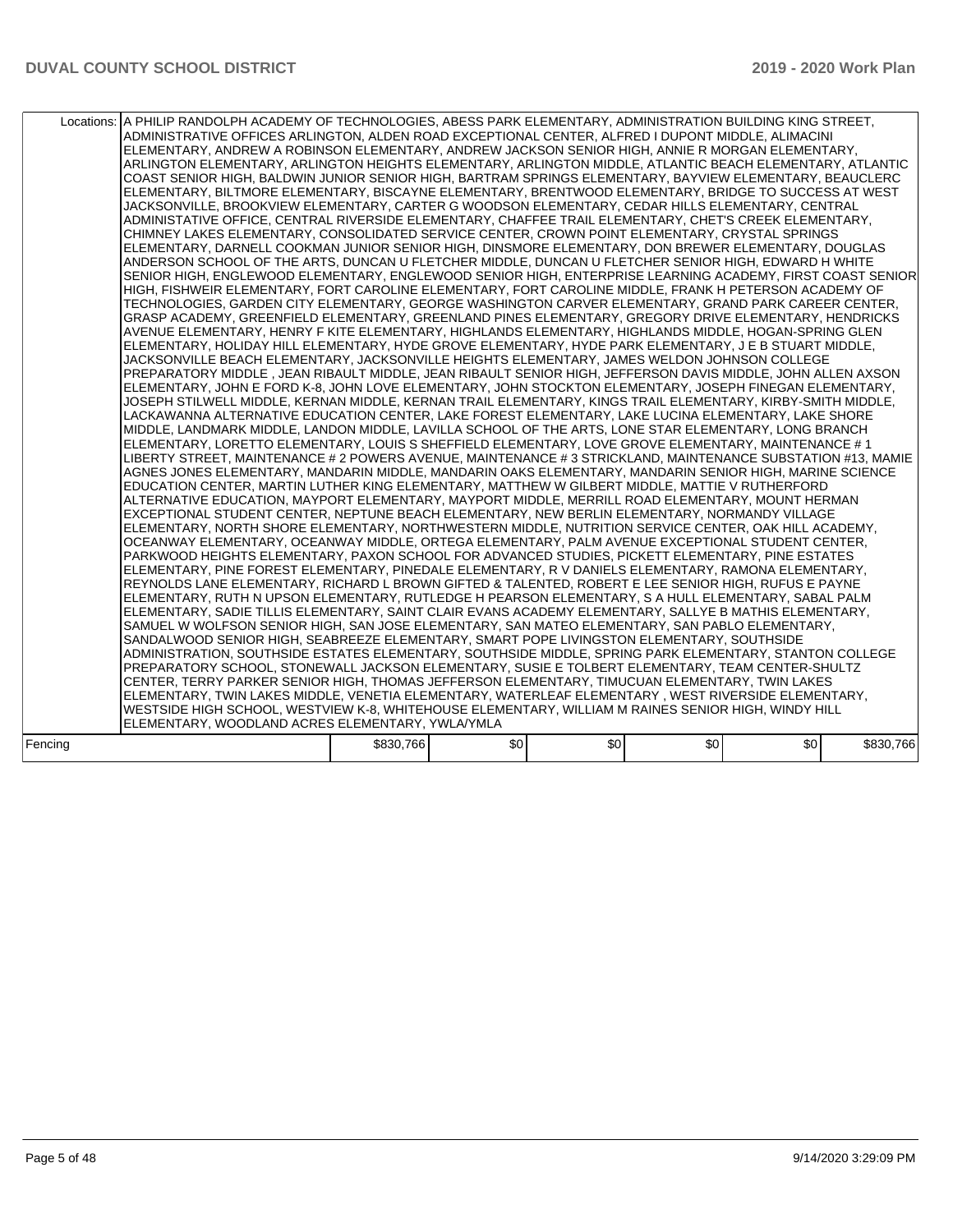|         | Locations: A PHILIP RANDOLPH ACADEMY OF TECHNOLOGIES, ABESS PARK ELEMENTARY, ADMINISTRATION BUILDING KING STREET,<br>ADMINISTRATIVE OFFICES ARLINGTON, ALDEN ROAD EXCEPTIONAL CENTER, ALFRED I DUPONT MIDDLE, ALIMACINI<br>ELEMENTARY, ANDREW A ROBINSON ELEMENTARY, ANDREW JACKSON SENIOR HIGH, ANNIE R MORGAN ELEMENTARY,<br>ARLINGTON ELEMENTARY, ARLINGTON HEIGHTS ELEMENTARY, ARLINGTON MIDDLE, ATLANTIC BEACH ELEMENTARY, ATLANTIC<br>COAST SENIOR HIGH, BALDWIN JUNIOR SENIOR HIGH, BARTRAM SPRINGS ELEMENTARY, BAYVIEW ELEMENTARY, BEAUCLERC<br>ELEMENTARY, BILTMORE ELEMENTARY, BISCAYNE ELEMENTARY, BRENTWOOD ELEMENTARY, BRIDGE TO SUCCESS AT WEST<br>JACKSONVILLE, BROOKVIEW ELEMENTARY, CARTER G WOODSON ELEMENTARY, CEDAR HILLS ELEMENTARY, CENTRAL<br>ADMINISTATIVE OFFICE, CENTRAL RIVERSIDE ELEMENTARY, CHAFFEE TRAIL ELEMENTARY, CHET'S CREEK ELEMENTARY,<br>CHIMNEY LAKES ELEMENTARY, CONSOLIDATED SERVICE CENTER, CROWN POINT ELEMENTARY, CRYSTAL SPRINGS<br>ELEMENTARY, DARNELL COOKMAN JUNIOR SENIOR HIGH, DINSMORE ELEMENTARY, DON BREWER ELEMENTARY, DOUGLAS<br>ANDERSON SCHOOL OF THE ARTS, DUNCAN U FLETCHER MIDDLE, DUNCAN U FLETCHER SENIOR HIGH, EDWARD H WHITE<br>ISENIOR HIGH. ENGLEWOOD ELEMENTARY. ENGLEWOOD SENIOR HIGH. ENTERPRISE LEARNING ACADEMY. FIRST COAST SENIOR<br>HIGH. FISHWEIR ELEMENTARY. FORT CAROLINE ELEMENTARY. FORT CAROLINE MIDDLE. FRANK H PETERSON ACADEMY OF<br>TECHNOLOGIES, GARDEN CITY ELEMENTARY, GEORGE WASHINGTON CARVER ELEMENTARY, GRAND PARK CAREER CENTER,<br>GRASP ACADEMY, GREENFIELD ELEMENTARY, GREENLAND PINES ELEMENTARY, GREGORY DRIVE ELEMENTARY, HENDRICKS<br>AVENUE ELEMENTARY, HENRY F KITE ELEMENTARY, HIGHLANDS ELEMENTARY, HIGHLANDS MIDDLE, HOGAN-SPRING GLEN<br>ELEMENTARY, HOLIDAY HILL ELEMENTARY, HYDE GROVE ELEMENTARY, HYDE PARK ELEMENTARY, J E B STUART MIDDLE,<br>JACKSONVILLE BEACH ELEMENTARY, JACKSONVILLE HEIGHTS ELEMENTARY, JAMES WELDON JOHNSON COLLEGE<br>PREPARATORY MIDDLE, JEAN RIBAULT MIDDLE, JEAN RIBAULT SENIOR HIGH, JEFFERSON DAVIS MIDDLE, JOHN ALLEN AXSON<br>ELEMENTARY, JOHN E FORD K-8, JOHN LOVE ELEMENTARY, JOHN STOCKTON ELEMENTARY, JOSEPH FINEGAN ELEMENTARY,<br>JOSEPH STILWELL MIDDLE, KERNAN MIDDLE, KERNAN TRAIL ELEMENTARY, KINGS TRAIL ELEMENTARY, KIRBY-SMITH MIDDLE,<br>LACKAWANNA ALTERNATIVE EDUCATION CENTER, LAKE FOREST ELEMENTARY, LAKE LUCINA ELEMENTARY, LAKE SHORE<br>MIDDLE, LANDMARK MIDDLE, LANDON MIDDLE, LAVILLA SCHOOL OF THE ARTS, LONE STAR ELEMENTARY, LONG BRANCH<br>ELEMENTARY, LORETTO ELEMENTARY, LOUIS S SHEFFIELD ELEMENTARY, LOVE GROVE ELEMENTARY, MAINTENANCE #1<br>LIBERTY STREET, MAINTENANCE # 2 POWERS AVENUE, MAINTENANCE # 3 STRICKLAND, MAINTENANCE SUBSTATION #13, MAMIE<br>AGNES JONES ELEMENTARY, MANDARIN MIDDLE, MANDARIN OAKS ELEMENTARY, MANDARIN SENIOR HIGH, MARINE SCIENCE<br>EDUCATION CENTER, MARTIN LUTHER KING ELEMENTARY, MATTHEW W GILBERT MIDDLE, MATTIE V RUTHERFORD<br>ALTERNATIVE EDUCATION, MAYPORT ELEMENTARY, MAYPORT MIDDLE, MERRILL ROAD ELEMENTARY, MOUNT HERMAN<br>EXCEPTIONAL STUDENT CENTER, NEPTUNE BEACH ELEMENTARY, NEW BERLIN ELEMENTARY, NORMANDY VILLAGE<br>ELEMENTARY, NORTH SHORE ELEMENTARY, NORTHWESTERN MIDDLE, NUTRITION SERVICE CENTER, OAK HILL ACADEMY,<br>OCEANWAY ELEMENTARY, OCEANWAY MIDDLE, ORTEGA ELEMENTARY, PALM AVENUE EXCEPTIONAL STUDENT CENTER,<br>PARKWOOD HEIGHTS ELEMENTARY, PAXON SCHOOL FOR ADVANCED STUDIES, PICKETT ELEMENTARY, PINE ESTATES<br>ELEMENTARY, PINE FOREST ELEMENTARY, PINEDALE ELEMENTARY, R V DANIELS ELEMENTARY, RAMONA ELEMENTARY,<br>REYNOLDS LANE ELEMENTARY, RICHARD L BROWN GIFTED & TALENTED, ROBERT E LEE SENIOR HIGH, RUFUS E PAYNE<br>ELEMENTARY, RUTH N UPSON ELEMENTARY, RUTLEDGE H PEARSON ELEMENTARY, S A HULL ELEMENTARY, SABAL PALM]<br>ELEMENTARY, SADIE TILLIS ELEMENTARY, SAINT CLAIR EVANS ACADEMY ELEMENTARY, SALLYE B MATHIS ELEMENTARY,<br>SAMUEL W WOLFSON SENIOR HIGH, SAN JOSE ELEMENTARY, SAN MATEO ELEMENTARY, SAN PABLO ELEMENTARY,<br>SANDALWOOD SENIOR HIGH, SEABREEZE ELEMENTARY, SMART POPE LIVINGSTON ELEMENTARY, SOUTHSIDE<br>ADMINISTRATION, SOUTHSIDE ESTATES ELEMENTARY, SOUTHSIDE MIDDLE, SPRING PARK ELEMENTARY, STANTON COLLEGE<br>PREPARATORY SCHOOL, STONEWALL JACKSON ELEMENTARY, SUSIE E TOLBERT ELEMENTARY, TEAM CENTER-SHULTZ<br>CENTER. TERRY PARKER SENIOR HIGH. THOMAS JEFFERSON ELEMENTARY. TIMUCUAN ELEMENTARY. TWIN LAKES<br>ELEMENTARY, TWIN LAKES MIDDLE, VENETIA ELEMENTARY, WATERLEAF ELEMENTARY, WEST RIVERSIDE ELEMENTARY,<br>WESTSIDE HIGH SCHOOL, WESTVIEW K-8, WHITEHOUSE ELEMENTARY, WILLIAM M RAINES SENIOR HIGH, WINDY HILL<br>ELEMENTARY, WOODLAND ACRES ELEMENTARY, YWLA/YMLA |             |     |     |     |     |             |
|---------|-----------------------------------------------------------------------------------------------------------------------------------------------------------------------------------------------------------------------------------------------------------------------------------------------------------------------------------------------------------------------------------------------------------------------------------------------------------------------------------------------------------------------------------------------------------------------------------------------------------------------------------------------------------------------------------------------------------------------------------------------------------------------------------------------------------------------------------------------------------------------------------------------------------------------------------------------------------------------------------------------------------------------------------------------------------------------------------------------------------------------------------------------------------------------------------------------------------------------------------------------------------------------------------------------------------------------------------------------------------------------------------------------------------------------------------------------------------------------------------------------------------------------------------------------------------------------------------------------------------------------------------------------------------------------------------------------------------------------------------------------------------------------------------------------------------------------------------------------------------------------------------------------------------------------------------------------------------------------------------------------------------------------------------------------------------------------------------------------------------------------------------------------------------------------------------------------------------------------------------------------------------------------------------------------------------------------------------------------------------------------------------------------------------------------------------------------------------------------------------------------------------------------------------------------------------------------------------------------------------------------------------------------------------------------------------------------------------------------------------------------------------------------------------------------------------------------------------------------------------------------------------------------------------------------------------------------------------------------------------------------------------------------------------------------------------------------------------------------------------------------------------------------------------------------------------------------------------------------------------------------------------------------------------------------------------------------------------------------------------------------------------------------------------------------------------------------------------------------------------------------------------------------------------------------------------------------------------------------------------------------------------------------------------------------------------------------------------------------------------------------------------------------------------------------------------------------------------------------------------------------------------------------------------------------------------------------------------------------------------------------------------------------------------------------------------------------------------------------------------------------------------------------------------------------------------------------------------------------------------------------------------------------------------------------------------------------------------------------------------------------------------------------------------------------------------------------------------------------------------------------------------------------------------------------------------------------------------------------------------------------------------------------------------------------------------------------|-------------|-----|-----|-----|-----|-------------|
| Parking |                                                                                                                                                                                                                                                                                                                                                                                                                                                                                                                                                                                                                                                                                                                                                                                                                                                                                                                                                                                                                                                                                                                                                                                                                                                                                                                                                                                                                                                                                                                                                                                                                                                                                                                                                                                                                                                                                                                                                                                                                                                                                                                                                                                                                                                                                                                                                                                                                                                                                                                                                                                                                                                                                                                                                                                                                                                                                                                                                                                                                                                                                                                                                                                                                                                                                                                                                                                                                                                                                                                                                                                                                                                                                                                                                                                                                                                                                                                                                                                                                                                                                                                                                                                                                                                                                                                                                                                                                                                                                                                                                                                                                                                                                               | \$1,800,000 | \$0 | \$0 | \$0 | \$0 | \$1,800,000 |
|         |                                                                                                                                                                                                                                                                                                                                                                                                                                                                                                                                                                                                                                                                                                                                                                                                                                                                                                                                                                                                                                                                                                                                                                                                                                                                                                                                                                                                                                                                                                                                                                                                                                                                                                                                                                                                                                                                                                                                                                                                                                                                                                                                                                                                                                                                                                                                                                                                                                                                                                                                                                                                                                                                                                                                                                                                                                                                                                                                                                                                                                                                                                                                                                                                                                                                                                                                                                                                                                                                                                                                                                                                                                                                                                                                                                                                                                                                                                                                                                                                                                                                                                                                                                                                                                                                                                                                                                                                                                                                                                                                                                                                                                                                                               |             |     |     |     |     |             |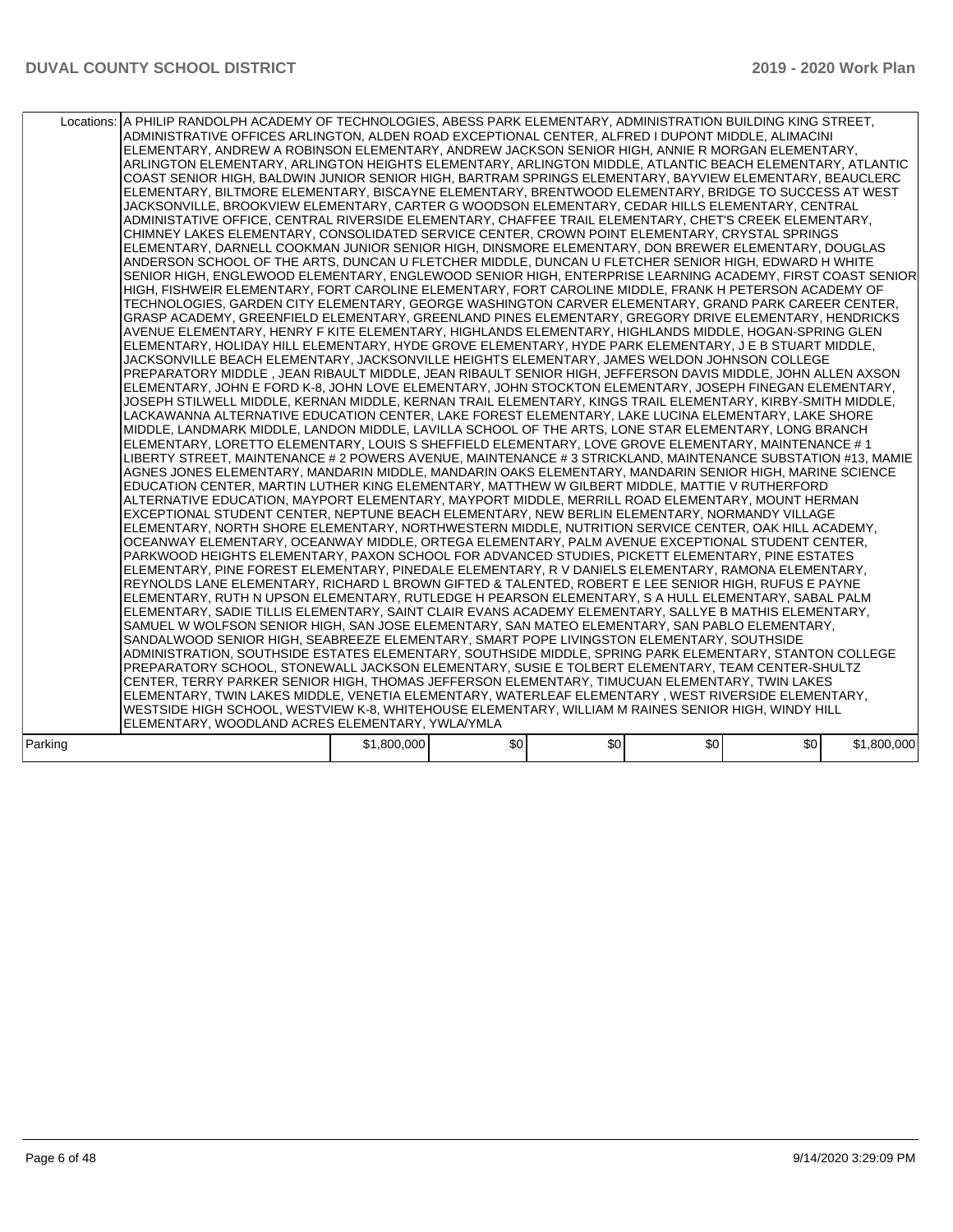|            | Locations: A PHILIP RANDOLPH ACADEMY OF TECHNOLOGIES, ABESS PARK ELEMENTARY, ADMINISTRATION BUILDING KING STREET,<br>ADMINISTRATIVE OFFICES ARLINGTON, ALDEN ROAD EXCEPTIONAL CENTER, ALFRED I DUPONT MIDDLE, ALIMACINI<br>ELEMENTARY, ANDREW A ROBINSON ELEMENTARY, ANDREW JACKSON SENIOR HIGH, ANNIE R MORGAN ELEMENTARY,<br>ARLINGTON ELEMENTARY, ARLINGTON HEIGHTS ELEMENTARY, ARLINGTON MIDDLE, ATLANTIC BEACH ELEMENTARY, ATLANTIC<br>COAST SENIOR HIGH, BALDWIN JUNIOR SENIOR HIGH, BARTRAM SPRINGS ELEMENTARY, BAYVIEW ELEMENTARY, BEAUCLERC<br>ELEMENTARY, BILTMORE ELEMENTARY, BISCAYNE ELEMENTARY, BRENTWOOD ELEMENTARY, BRIDGE TO SUCCESS AT WEST<br>JACKSONVILLE, BROOKVIEW ELEMENTARY, CARTER G WOODSON ELEMENTARY, CEDAR HILLS ELEMENTARY, CENTRAL<br>ADMINISTATIVE OFFICE, CENTRAL RIVERSIDE ELEMENTARY, CHAFFEE TRAIL ELEMENTARY, CHET'S CREEK ELEMENTARY,<br>CHIMNEY LAKES ELEMENTARY, CONSOLIDATED SERVICE CENTER, CROWN POINT ELEMENTARY, CRYSTAL SPRINGS<br>ELEMENTARY, DARNELL COOKMAN JUNIOR SENIOR HIGH, DINSMORE ELEMENTARY, DON BREWER ELEMENTARY, DOUGLAS<br>ANDERSON SCHOOL OF THE ARTS, DUNCAN U FLETCHER MIDDLE, DUNCAN U FLETCHER SENIOR HIGH, EDWARD H WHITE<br>ISENIOR HIGH. ENGLEWOOD ELEMENTARY. ENGLEWOOD SENIOR HIGH. ENTERPRISE LEARNING ACADEMY. FIRST COAST SENIOR<br>HIGH. FISHWEIR ELEMENTARY. FORT CAROLINE ELEMENTARY. FORT CAROLINE MIDDLE. FRANK H PETERSON ACADEMY OF<br>TECHNOLOGIES, GARDEN CITY ELEMENTARY, GEORGE WASHINGTON CARVER ELEMENTARY, GRAND PARK CAREER CENTER,<br>GRASP ACADEMY, GREENFIELD ELEMENTARY, GREENLAND PINES ELEMENTARY, GREGORY DRIVE ELEMENTARY, HENDRICKS<br>AVENUE ELEMENTARY, HENRY F KITE ELEMENTARY, HIGHLANDS ELEMENTARY, HIGHLANDS MIDDLE, HOGAN-SPRING GLEN<br>ELEMENTARY, HOLIDAY HILL ELEMENTARY, HYDE GROVE ELEMENTARY, HYDE PARK ELEMENTARY, J E B STUART MIDDLE,<br>JACKSONVILLE BEACH ELEMENTARY, JACKSONVILLE HEIGHTS ELEMENTARY, JAMES WELDON JOHNSON COLLEGE<br>PREPARATORY MIDDLE, JEAN RIBAULT MIDDLE, JEAN RIBAULT SENIOR HIGH, JEFFERSON DAVIS MIDDLE, JOHN ALLEN AXSON<br>ELEMENTARY, JOHN E FORD K-8, JOHN LOVE ELEMENTARY, JOHN STOCKTON ELEMENTARY, JOSEPH FINEGAN ELEMENTARY,<br>JOSEPH STILWELL MIDDLE, KERNAN MIDDLE, KERNAN TRAIL ELEMENTARY, KINGS TRAIL ELEMENTARY, KIRBY-SMITH MIDDLE,<br>LACKAWANNA ALTERNATIVE EDUCATION CENTER, LAKE FOREST ELEMENTARY, LAKE LUCINA ELEMENTARY, LAKE SHORE<br>MIDDLE, LANDMARK MIDDLE, LANDON MIDDLE, LAVILLA SCHOOL OF THE ARTS, LONE STAR ELEMENTARY, LONG BRANCH<br>ELEMENTARY, LORETTO ELEMENTARY, LOUIS S SHEFFIELD ELEMENTARY, LOVE GROVE ELEMENTARY, MAINTENANCE #1<br>LIBERTY STREET, MAINTENANCE # 2 POWERS AVENUE, MAINTENANCE # 3 STRICKLAND, MAINTENANCE SUBSTATION #13, MAMIE<br>AGNES JONES ELEMENTARY, MANDARIN MIDDLE, MANDARIN OAKS ELEMENTARY, MANDARIN SENIOR HIGH, MARINE SCIENCE<br>EDUCATION CENTER, MARTIN LUTHER KING ELEMENTARY, MATTHEW W GILBERT MIDDLE, MATTIE V RUTHERFORD<br>ALTERNATIVE EDUCATION, MAYPORT ELEMENTARY, MAYPORT MIDDLE, MERRILL ROAD ELEMENTARY, MOUNT HERMAN<br>EXCEPTIONAL STUDENT CENTER, NEPTUNE BEACH ELEMENTARY, NEW BERLIN ELEMENTARY, NORMANDY VILLAGE<br>ELEMENTARY, NORTH SHORE ELEMENTARY, NORTHWESTERN MIDDLE, NUTRITION SERVICE CENTER, OAK HILL ACADEMY,<br>OCEANWAY ELEMENTARY, OCEANWAY MIDDLE, ORTEGA ELEMENTARY, PALM AVENUE EXCEPTIONAL STUDENT CENTER,<br>PARKWOOD HEIGHTS ELEMENTARY, PAXON SCHOOL FOR ADVANCED STUDIES, PICKETT ELEMENTARY, PINE ESTATES<br>ELEMENTARY, PINE FOREST ELEMENTARY, PINEDALE ELEMENTARY, R V DANIELS ELEMENTARY, RAMONA ELEMENTARY,<br>REYNOLDS LANE ELEMENTARY, RICHARD L BROWN GIFTED & TALENTED, ROBERT E LEE SENIOR HIGH, RUFUS E PAYNE<br>ELEMENTARY, RUTH N UPSON ELEMENTARY, RUTLEDGE H PEARSON ELEMENTARY, S A HULL ELEMENTARY, SABAL PALM]<br>ELEMENTARY, SADIE TILLIS ELEMENTARY, SAINT CLAIR EVANS ACADEMY ELEMENTARY, SALLYE B MATHIS ELEMENTARY,<br>SAMUEL W WOLFSON SENIOR HIGH, SAN JOSE ELEMENTARY, SAN MATEO ELEMENTARY, SAN PABLO ELEMENTARY,<br>SANDALWOOD SENIOR HIGH, SEABREEZE ELEMENTARY, SMART POPE LIVINGSTON ELEMENTARY, SOUTHSIDE<br>ADMINISTRATION, SOUTHSIDE ESTATES ELEMENTARY, SOUTHSIDE MIDDLE, SPRING PARK ELEMENTARY, STANTON COLLEGE<br>PREPARATORY SCHOOL, STONEWALL JACKSON ELEMENTARY, SUSIE E TOLBERT ELEMENTARY, TEAM CENTER-SHULTZ<br>CENTER, TERRY PARKER SENIOR HIGH, THOMAS JEFFERSON ELEMENTARY, TIMUCUAN ELEMENTARY, TWIN LAKES<br>ELEMENTARY, TWIN LAKES MIDDLE, VENETIA ELEMENTARY, WATERLEAF ELEMENTARY, WEST RIVERSIDE ELEMENTARY,<br>WESTSIDE HIGH SCHOOL, WESTVIEW K-8, WHITEHOUSE ELEMENTARY, WILLIAM M RAINES SENIOR HIGH, WINDY HILL<br>ELEMENTARY, WOODLAND ACRES ELEMENTARY, YWLA/YMLA |             |     |     |     |     |             |
|------------|-----------------------------------------------------------------------------------------------------------------------------------------------------------------------------------------------------------------------------------------------------------------------------------------------------------------------------------------------------------------------------------------------------------------------------------------------------------------------------------------------------------------------------------------------------------------------------------------------------------------------------------------------------------------------------------------------------------------------------------------------------------------------------------------------------------------------------------------------------------------------------------------------------------------------------------------------------------------------------------------------------------------------------------------------------------------------------------------------------------------------------------------------------------------------------------------------------------------------------------------------------------------------------------------------------------------------------------------------------------------------------------------------------------------------------------------------------------------------------------------------------------------------------------------------------------------------------------------------------------------------------------------------------------------------------------------------------------------------------------------------------------------------------------------------------------------------------------------------------------------------------------------------------------------------------------------------------------------------------------------------------------------------------------------------------------------------------------------------------------------------------------------------------------------------------------------------------------------------------------------------------------------------------------------------------------------------------------------------------------------------------------------------------------------------------------------------------------------------------------------------------------------------------------------------------------------------------------------------------------------------------------------------------------------------------------------------------------------------------------------------------------------------------------------------------------------------------------------------------------------------------------------------------------------------------------------------------------------------------------------------------------------------------------------------------------------------------------------------------------------------------------------------------------------------------------------------------------------------------------------------------------------------------------------------------------------------------------------------------------------------------------------------------------------------------------------------------------------------------------------------------------------------------------------------------------------------------------------------------------------------------------------------------------------------------------------------------------------------------------------------------------------------------------------------------------------------------------------------------------------------------------------------------------------------------------------------------------------------------------------------------------------------------------------------------------------------------------------------------------------------------------------------------------------------------------------------------------------------------------------------------------------------------------------------------------------------------------------------------------------------------------------------------------------------------------------------------------------------------------------------------------------------------------------------------------------------------------------------------------------------------------------------------------------------------------------------|-------------|-----|-----|-----|-----|-------------|
| Electrical |                                                                                                                                                                                                                                                                                                                                                                                                                                                                                                                                                                                                                                                                                                                                                                                                                                                                                                                                                                                                                                                                                                                                                                                                                                                                                                                                                                                                                                                                                                                                                                                                                                                                                                                                                                                                                                                                                                                                                                                                                                                                                                                                                                                                                                                                                                                                                                                                                                                                                                                                                                                                                                                                                                                                                                                                                                                                                                                                                                                                                                                                                                                                                                                                                                                                                                                                                                                                                                                                                                                                                                                                                                                                                                                                                                                                                                                                                                                                                                                                                                                                                                                                                                                                                                                                                                                                                                                                                                                                                                                                                                                                                                                                                               | \$2,700,000 | \$0 | \$0 | \$0 | \$0 | \$2,700,000 |
|            |                                                                                                                                                                                                                                                                                                                                                                                                                                                                                                                                                                                                                                                                                                                                                                                                                                                                                                                                                                                                                                                                                                                                                                                                                                                                                                                                                                                                                                                                                                                                                                                                                                                                                                                                                                                                                                                                                                                                                                                                                                                                                                                                                                                                                                                                                                                                                                                                                                                                                                                                                                                                                                                                                                                                                                                                                                                                                                                                                                                                                                                                                                                                                                                                                                                                                                                                                                                                                                                                                                                                                                                                                                                                                                                                                                                                                                                                                                                                                                                                                                                                                                                                                                                                                                                                                                                                                                                                                                                                                                                                                                                                                                                                                               |             |     |     |     |     |             |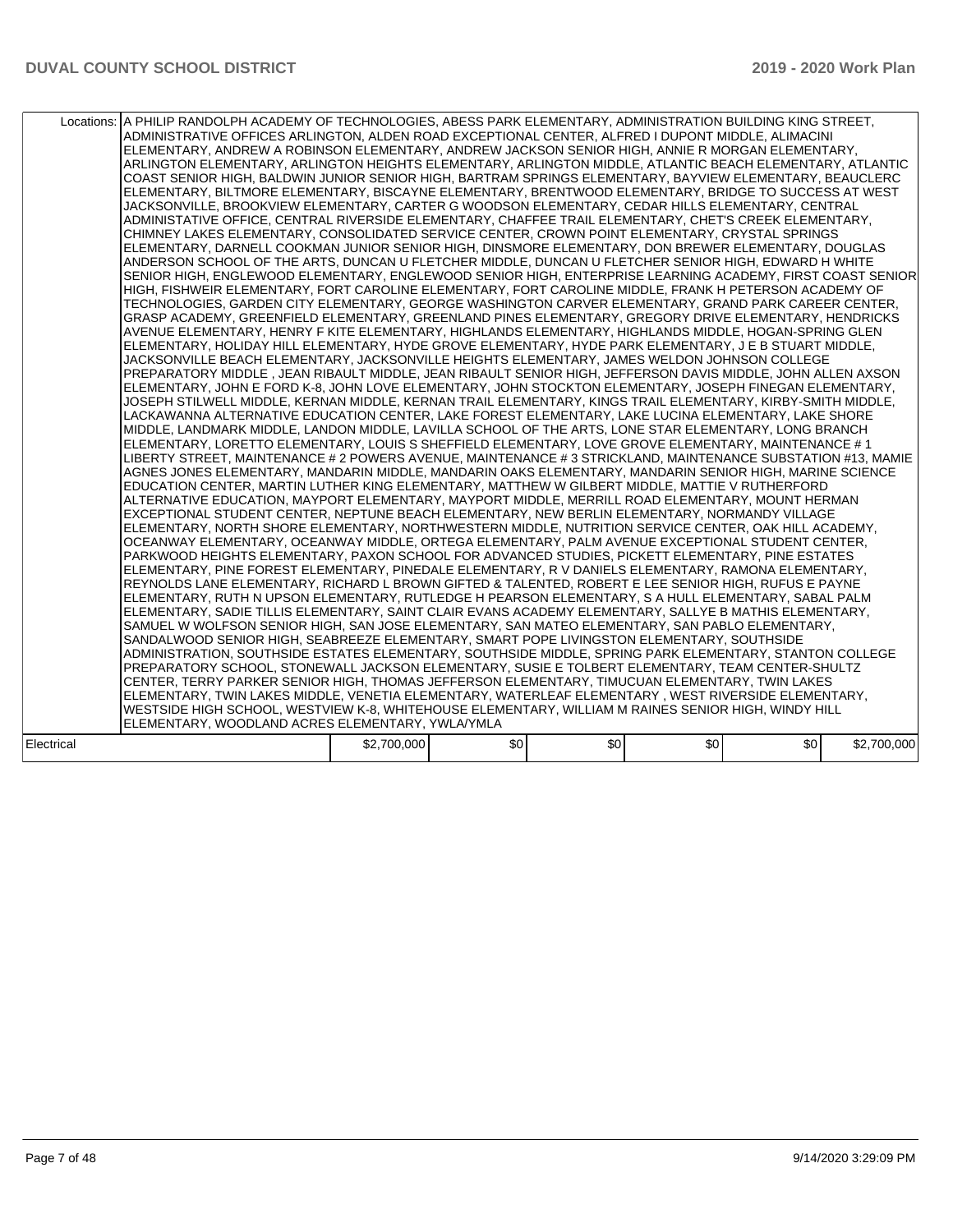|            | Locations: A PHILIP RANDOLPH ACADEMY OF TECHNOLOGIES, ABESS PARK ELEMENTARY, ADMINISTRATION BUILDING KING STREET,<br>ADMINISTRATIVE OFFICES ARLINGTON, ALDEN ROAD EXCEPTIONAL CENTER, ALFRED I DUPONT MIDDLE, ALIMACINI<br>ELEMENTARY, ANDREW A ROBINSON ELEMENTARY, ANDREW JACKSON SENIOR HIGH, ANNIE R MORGAN ELEMENTARY,<br>ARLINGTON ELEMENTARY, ARLINGTON HEIGHTS ELEMENTARY, ARLINGTON MIDDLE, ATLANTIC BEACH ELEMENTARY, ATLANTIC<br>COAST SENIOR HIGH, BALDWIN JUNIOR SENIOR HIGH, BARTRAM SPRINGS ELEMENTARY, BAYVIEW ELEMENTARY, BEAUCLERC<br>ELEMENTARY, BILTMORE ELEMENTARY, BISCAYNE ELEMENTARY, BRENTWOOD ELEMENTARY, BRIDGE TO SUCCESS AT WEST<br>JACKSONVILLE, BROOKVIEW ELEMENTARY, CARTER G WOODSON ELEMENTARY, CEDAR HILLS ELEMENTARY, CENTRAL<br>ADMINISTATIVE OFFICE, CENTRAL RIVERSIDE ELEMENTARY, CHAFFEE TRAIL ELEMENTARY, CHET'S CREEK ELEMENTARY,<br>CHIMNEY LAKES ELEMENTARY, CONSOLIDATED SERVICE CENTER, CROWN POINT ELEMENTARY, CRYSTAL SPRINGS<br>ELEMENTARY, DARNELL COOKMAN JUNIOR SENIOR HIGH, DINSMORE ELEMENTARY, DON BREWER ELEMENTARY, DOUGLAS<br>ANDERSON SCHOOL OF THE ARTS, DUNCAN U FLETCHER MIDDLE, DUNCAN U FLETCHER SENIOR HIGH, EDWARD H WHITE<br>ISENIOR HIGH. ENGLEWOOD ELEMENTARY. ENGLEWOOD SENIOR HIGH. ENTERPRISE LEARNING ACADEMY. FIRST COAST SENIOR<br>HIGH. FISHWEIR ELEMENTARY. FORT CAROLINE ELEMENTARY. FORT CAROLINE MIDDLE. FRANK H PETERSON ACADEMY OF<br>TECHNOLOGIES, GARDEN CITY ELEMENTARY, GEORGE WASHINGTON CARVER ELEMENTARY, GRAND PARK CAREER CENTER,<br>GRASP ACADEMY, GREENFIELD ELEMENTARY, GREENLAND PINES ELEMENTARY, GREGORY DRIVE ELEMENTARY, HENDRICKS<br>AVENUE ELEMENTARY, HENRY F KITE ELEMENTARY, HIGHLANDS ELEMENTARY, HIGHLANDS MIDDLE, HOGAN-SPRING GLEN<br>ELEMENTARY, HOLIDAY HILL ELEMENTARY, HYDE GROVE ELEMENTARY, HYDE PARK ELEMENTARY, J E B STUART MIDDLE,<br>JACKSONVILLE BEACH ELEMENTARY, JACKSONVILLE HEIGHTS ELEMENTARY, JAMES WELDON JOHNSON COLLEGE<br>PREPARATORY MIDDLE, JEAN RIBAULT MIDDLE, JEAN RIBAULT SENIOR HIGH, JEFFERSON DAVIS MIDDLE, JOHN ALLEN AXSON<br>ELEMENTARY, JOHN E FORD K-8, JOHN LOVE ELEMENTARY, JOHN STOCKTON ELEMENTARY, JOSEPH FINEGAN ELEMENTARY,<br>JOSEPH STILWELL MIDDLE, KERNAN MIDDLE, KERNAN TRAIL ELEMENTARY, KINGS TRAIL ELEMENTARY, KIRBY-SMITH MIDDLE,<br>LACKAWANNA ALTERNATIVE EDUCATION CENTER, LAKE FOREST ELEMENTARY, LAKE LUCINA ELEMENTARY, LAKE SHORE<br>MIDDLE, LANDMARK MIDDLE, LANDON MIDDLE, LAVILLA SCHOOL OF THE ARTS, LONE STAR ELEMENTARY, LONG BRANCH<br>ELEMENTARY, LORETTO ELEMENTARY, LOUIS S SHEFFIELD ELEMENTARY, LOVE GROVE ELEMENTARY, MAINTENANCE #1<br>LIBERTY STREET, MAINTENANCE # 2 POWERS AVENUE, MAINTENANCE # 3 STRICKLAND, MAINTENANCE SUBSTATION #13, MAMIE<br>AGNES JONES ELEMENTARY, MANDARIN MIDDLE, MANDARIN OAKS ELEMENTARY, MANDARIN SENIOR HIGH, MARINE SCIENCE<br>EDUCATION CENTER, MARTIN LUTHER KING ELEMENTARY, MATTHEW W GILBERT MIDDLE, MATTIE V RUTHERFORD<br>ALTERNATIVE EDUCATION, MAYPORT ELEMENTARY, MAYPORT MIDDLE, MERRILL ROAD ELEMENTARY, MOUNT HERMAN<br>EXCEPTIONAL STUDENT CENTER, NEPTUNE BEACH ELEMENTARY, NEW BERLIN ELEMENTARY, NORMANDY VILLAGE<br>ELEMENTARY, NORTH SHORE ELEMENTARY, NORTHWESTERN MIDDLE, NUTRITION SERVICE CENTER, OAK HILL ACADEMY,<br>OCEANWAY ELEMENTARY, OCEANWAY MIDDLE, ORTEGA ELEMENTARY, PALM AVENUE EXCEPTIONAL STUDENT CENTER,<br>PARKWOOD HEIGHTS ELEMENTARY, PAXON SCHOOL FOR ADVANCED STUDIES, PICKETT ELEMENTARY, PINE ESTATES<br>ELEMENTARY, PINE FOREST ELEMENTARY, PINEDALE ELEMENTARY, R V DANIELS ELEMENTARY, RAMONA ELEMENTARY,<br>REYNOLDS LANE ELEMENTARY, RICHARD L BROWN GIFTED & TALENTED, ROBERT E LEE SENIOR HIGH, RUFUS E PAYNE<br>ELEMENTARY, RUTH N UPSON ELEMENTARY, RUTLEDGE H PEARSON ELEMENTARY, S A HULL ELEMENTARY, SABAL PALM]<br>ELEMENTARY, SADIE TILLIS ELEMENTARY, SAINT CLAIR EVANS ACADEMY ELEMENTARY, SALLYE B MATHIS ELEMENTARY,<br>SAMUEL W WOLFSON SENIOR HIGH, SAN JOSE ELEMENTARY, SAN MATEO ELEMENTARY, SAN PABLO ELEMENTARY,<br>SANDALWOOD SENIOR HIGH, SEABREEZE ELEMENTARY, SMART POPE LIVINGSTON ELEMENTARY, SOUTHSIDE<br>ADMINISTRATION, SOUTHSIDE ESTATES ELEMENTARY, SOUTHSIDE MIDDLE, SPRING PARK ELEMENTARY, STANTON COLLEGE<br>PREPARATORY SCHOOL, STONEWALL JACKSON ELEMENTARY, SUSIE E TOLBERT ELEMENTARY, TEAM CENTER-SHULTZ<br>CENTER. TERRY PARKER SENIOR HIGH. THOMAS JEFFERSON ELEMENTARY. TIMUCUAN ELEMENTARY. TWIN LAKES<br>ELEMENTARY, TWIN LAKES MIDDLE, VENETIA ELEMENTARY, WATERLEAF ELEMENTARY, WEST RIVERSIDE ELEMENTARY,<br>WESTSIDE HIGH SCHOOL, WESTVIEW K-8, WHITEHOUSE ELEMENTARY, WILLIAM M RAINES SENIOR HIGH, WINDY HILL<br>ELEMENTARY, WOODLAND ACRES ELEMENTARY, YWLA/YMLA |             |     |     |     |     |             |
|------------|-----------------------------------------------------------------------------------------------------------------------------------------------------------------------------------------------------------------------------------------------------------------------------------------------------------------------------------------------------------------------------------------------------------------------------------------------------------------------------------------------------------------------------------------------------------------------------------------------------------------------------------------------------------------------------------------------------------------------------------------------------------------------------------------------------------------------------------------------------------------------------------------------------------------------------------------------------------------------------------------------------------------------------------------------------------------------------------------------------------------------------------------------------------------------------------------------------------------------------------------------------------------------------------------------------------------------------------------------------------------------------------------------------------------------------------------------------------------------------------------------------------------------------------------------------------------------------------------------------------------------------------------------------------------------------------------------------------------------------------------------------------------------------------------------------------------------------------------------------------------------------------------------------------------------------------------------------------------------------------------------------------------------------------------------------------------------------------------------------------------------------------------------------------------------------------------------------------------------------------------------------------------------------------------------------------------------------------------------------------------------------------------------------------------------------------------------------------------------------------------------------------------------------------------------------------------------------------------------------------------------------------------------------------------------------------------------------------------------------------------------------------------------------------------------------------------------------------------------------------------------------------------------------------------------------------------------------------------------------------------------------------------------------------------------------------------------------------------------------------------------------------------------------------------------------------------------------------------------------------------------------------------------------------------------------------------------------------------------------------------------------------------------------------------------------------------------------------------------------------------------------------------------------------------------------------------------------------------------------------------------------------------------------------------------------------------------------------------------------------------------------------------------------------------------------------------------------------------------------------------------------------------------------------------------------------------------------------------------------------------------------------------------------------------------------------------------------------------------------------------------------------------------------------------------------------------------------------------------------------------------------------------------------------------------------------------------------------------------------------------------------------------------------------------------------------------------------------------------------------------------------------------------------------------------------------------------------------------------------------------------------------------------------------------------------------------------|-------------|-----|-----|-----|-----|-------------|
| Fire Alarm |                                                                                                                                                                                                                                                                                                                                                                                                                                                                                                                                                                                                                                                                                                                                                                                                                                                                                                                                                                                                                                                                                                                                                                                                                                                                                                                                                                                                                                                                                                                                                                                                                                                                                                                                                                                                                                                                                                                                                                                                                                                                                                                                                                                                                                                                                                                                                                                                                                                                                                                                                                                                                                                                                                                                                                                                                                                                                                                                                                                                                                                                                                                                                                                                                                                                                                                                                                                                                                                                                                                                                                                                                                                                                                                                                                                                                                                                                                                                                                                                                                                                                                                                                                                                                                                                                                                                                                                                                                                                                                                                                                                                                                                                                               | \$2,026,301 | \$0 | \$0 | \$0 | \$0 | \$2,026,301 |
|            |                                                                                                                                                                                                                                                                                                                                                                                                                                                                                                                                                                                                                                                                                                                                                                                                                                                                                                                                                                                                                                                                                                                                                                                                                                                                                                                                                                                                                                                                                                                                                                                                                                                                                                                                                                                                                                                                                                                                                                                                                                                                                                                                                                                                                                                                                                                                                                                                                                                                                                                                                                                                                                                                                                                                                                                                                                                                                                                                                                                                                                                                                                                                                                                                                                                                                                                                                                                                                                                                                                                                                                                                                                                                                                                                                                                                                                                                                                                                                                                                                                                                                                                                                                                                                                                                                                                                                                                                                                                                                                                                                                                                                                                                                               |             |     |     |     |     |             |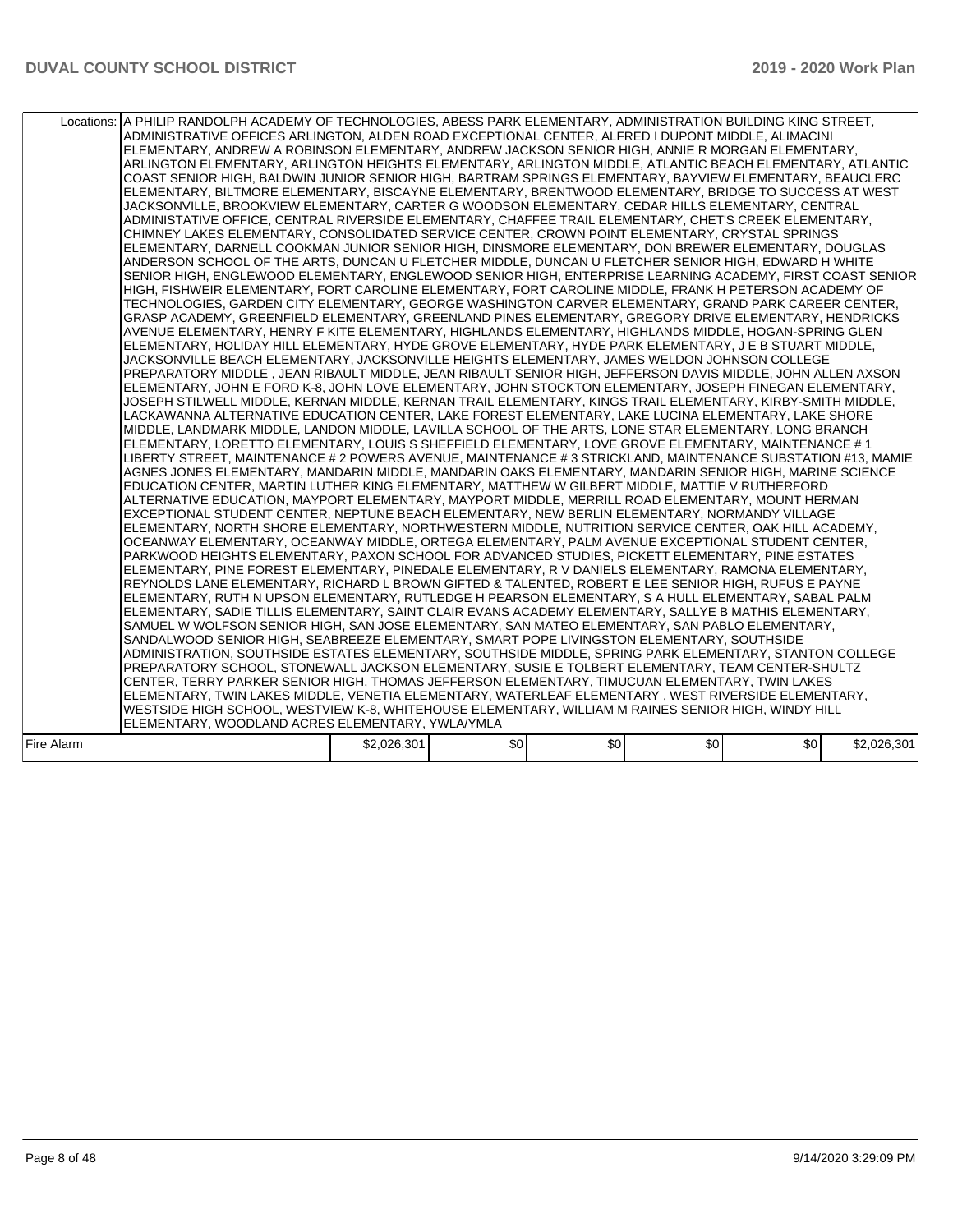|                                  | Locations: A PHILIP RANDOLPH ACADEMY OF TECHNOLOGIES, ABESS PARK ELEMENTARY, ADMINISTRATION BUILDING KING STREET,<br>ADMINISTRATIVE OFFICES ARLINGTON, ALDEN ROAD EXCEPTIONAL CENTER, ALFRED I DUPONT MIDDLE, ALIMACINI<br>ELEMENTARY, ANDREW A ROBINSON ELEMENTARY, ANDREW JACKSON SENIOR HIGH, ANNIE R MORGAN ELEMENTARY,<br>ARLINGTON ELEMENTARY, ARLINGTON HEIGHTS ELEMENTARY, ARLINGTON MIDDLE, ATLANTIC BEACH ELEMENTARY, ATLANTIC<br>COAST SENIOR HIGH, BALDWIN JUNIOR SENIOR HIGH, BARTRAM SPRINGS ELEMENTARY, BAYVIEW ELEMENTARY, BEAUCLERC<br>ELEMENTARY, BILTMORE ELEMENTARY, BISCAYNE ELEMENTARY, BRENTWOOD ELEMENTARY, BRIDGE TO SUCCESS AT WEST<br>JACKSONVILLE, BROOKVIEW ELEMENTARY, CARTER G WOODSON ELEMENTARY, CEDAR HILLS ELEMENTARY, CENTRAL<br>ADMINISTATIVE OFFICE, CENTRAL RIVERSIDE ELEMENTARY, CHAFFEE TRAIL ELEMENTARY, CHET'S CREEK ELEMENTARY,<br>CHIMNEY LAKES ELEMENTARY, CONSOLIDATED SERVICE CENTER, CROWN POINT ELEMENTARY, CRYSTAL SPRINGS<br>ELEMENTARY, DARNELL COOKMAN JUNIOR SENIOR HIGH, DINSMORE ELEMENTARY, DON BREWER ELEMENTARY, DOUGLAS<br>ANDERSON SCHOOL OF THE ARTS, DUNCAN U FLETCHER MIDDLE, DUNCAN U FLETCHER SENIOR HIGH, EDWARD H WHITE<br>SENIOR HIGH, ENGLEWOOD ELEMENTARY, ENGLEWOOD SENIOR HIGH, ENTERPRISE LEARNING ACADEMY, FIRST COAST SENIOR<br>HIGH, FISHWEIR ELEMENTARY, FORT CAROLINE ELEMENTARY, FORT CAROLINE MIDDLE, FRANK H PETERSON ACADEMY OF<br>TECHNOLOGIES, GARDEN CITY ELEMENTARY, GEORGE WASHINGTON CARVER ELEMENTARY, GRAND PARK CAREER CENTER,<br>GRASP ACADEMY, GREENFIELD ELEMENTARY, GREENLAND PINES ELEMENTARY, GREGORY DRIVE ELEMENTARY, HENDRICKS<br>AVENUE ELEMENTARY, HENRY F KITE ELEMENTARY, HIGHLANDS ELEMENTARY, HIGHLANDS MIDDLE, HOGAN-SPRING GLEN<br>ELEMENTARY, HOLIDAY HILL ELEMENTARY, HYDE GROVE ELEMENTARY, HYDE PARK ELEMENTARY, J E B STUART MIDDLE,<br>JACKSONVILLE BEACH ELEMENTARY, JACKSONVILLE HEIGHTS ELEMENTARY, JAMES WELDON JOHNSON COLLEGE<br>PREPARATORY MIDDLE , JEAN RIBAULT MIDDLE, JEAN RIBAULT SENIOR HIGH, JEFFERSON DAVIS MIDDLE, JOHN ALLEN AXSON<br>ELEMENTARY, JOHN E FORD K-8, JOHN LOVE ELEMENTARY, JOHN STOCKTON ELEMENTARY, JOSEPH FINEGAN ELEMENTARY,<br>JOSEPH STILWELL MIDDLE, KERNAN MIDDLE, KERNAN TRAIL ELEMENTARY, KINGS TRAIL ELEMENTARY, KIRBY-SMITH MIDDLE,<br>LACKAWANNA ALTERNATIVE EDUCATION CENTER, LAKE FOREST ELEMENTARY, LAKE LUCINA ELEMENTARY, LAKE SHORE<br>MIDDLE, LANDMARK MIDDLE, LANDON MIDDLE, LAVILLA SCHOOL OF THE ARTS, LONE STAR ELEMENTARY, LONG BRANCH<br>ELEMENTARY, LORETTO ELEMENTARY, LOUIS S SHEFFIELD ELEMENTARY, LOVE GROVE ELEMENTARY, MAINTENANCE #1<br>LIBERTY STREET, MAINTENANCE # 2 POWERS AVENUE, MAINTENANCE # 3 STRICKLAND, MAINTENANCE SUBSTATION #13, MAMIE<br>AGNES JONES ELEMENTARY, MANDARIN MIDDLE, MANDARIN OAKS ELEMENTARY, MANDARIN SENIOR HIGH, MARINE SCIENCE<br>EDUCATION CENTER, MARTIN LUTHER KING ELEMENTARY, MATTHEW W GILBERT MIDDLE, MATTIE V RUTHERFORD<br>ALTERNATIVE EDUCATION, MAYPORT ELEMENTARY, MAYPORT MIDDLE, MERRILL ROAD ELEMENTARY, MOUNT HERMAN<br>EXCEPTIONAL STUDENT CENTER, NEPTUNE BEACH ELEMENTARY, NEW BERLIN ELEMENTARY, NORMANDY VILLAGE<br>ELEMENTARY, NORTH SHORE ELEMENTARY, NORTHWESTERN MIDDLE, NUTRITION SERVICE CENTER, OAK HILL ACADEMY,<br>OCEANWAY ELEMENTARY, OCEANWAY MIDDLE, ORTEGA ELEMENTARY, PALM AVENUE EXCEPTIONAL STUDENT CENTER,<br>PARKWOOD HEIGHTS ELEMENTARY, PAXON SCHOOL FOR ADVANCED STUDIES, PICKETT ELEMENTARY, PINE ESTATES<br>ELEMENTARY, PINE FOREST ELEMENTARY, PINEDALE ELEMENTARY, R V DANIELS ELEMENTARY, RAMONA ELEMENTARY,<br>REYNOLDS LANE ELEMENTARY. RICHARD L BROWN GIFTED & TALENTED. ROBERT E LEE SENIOR HIGH. RUFUS E PAYNE<br>ELEMENTARY, RUTH N UPSON ELEMENTARY, RUTLEDGE H PEARSON ELEMENTARY, S A HULL ELEMENTARY, SABAL PALM<br>ELEMENTARY, SADIE TILLIS ELEMENTARY, SAINT CLAIR EVANS ACADEMY ELEMENTARY, SALLYE B MATHIS ELEMENTARY,<br>SAMUEL W WOLFSON SENIOR HIGH, SAN JOSE ELEMENTARY, SAN MATEO ELEMENTARY, SAN PABLO ELEMENTARY,<br>SANDALWOOD SENIOR HIGH, SEABREEZE ELEMENTARY, SMART POPE LIVINGSTON ELEMENTARY, SOUTHSIDE<br>ADMINISTRATION, SOUTHSIDE ESTATES ELEMENTARY, SOUTHSIDE MIDDLE, SPRING PARK ELEMENTARY, STANTON COLLEGE<br>PREPARATORY SCHOOL, STONEWALL JACKSON ELEMENTARY, SUSIE E TOLBERT ELEMENTARY, TEAM CENTER-SHULTZ<br>CENTER, TERRY PARKER SENIOR HIGH, THOMAS JEFFERSON ELEMENTARY, TIMUCUAN ELEMENTARY, TWIN LAKES<br>ELEMENTARY, TWIN LAKES MIDDLE, VENETIA ELEMENTARY, WATERLEAF ELEMENTARY, WEST RIVERSIDE ELEMENTARY,<br>WESTSIDE HIGH SCHOOL, WESTVIEW K-8, WHITEHOUSE ELEMENTARY, WILLIAM M RAINES SENIOR HIGH, WINDY HILL<br>ELEMENTARY, WOODLAND ACRES ELEMENTARY, YWLA/YMLA |             |     |     |     |     |             |
|----------------------------------|----------------------------------------------------------------------------------------------------------------------------------------------------------------------------------------------------------------------------------------------------------------------------------------------------------------------------------------------------------------------------------------------------------------------------------------------------------------------------------------------------------------------------------------------------------------------------------------------------------------------------------------------------------------------------------------------------------------------------------------------------------------------------------------------------------------------------------------------------------------------------------------------------------------------------------------------------------------------------------------------------------------------------------------------------------------------------------------------------------------------------------------------------------------------------------------------------------------------------------------------------------------------------------------------------------------------------------------------------------------------------------------------------------------------------------------------------------------------------------------------------------------------------------------------------------------------------------------------------------------------------------------------------------------------------------------------------------------------------------------------------------------------------------------------------------------------------------------------------------------------------------------------------------------------------------------------------------------------------------------------------------------------------------------------------------------------------------------------------------------------------------------------------------------------------------------------------------------------------------------------------------------------------------------------------------------------------------------------------------------------------------------------------------------------------------------------------------------------------------------------------------------------------------------------------------------------------------------------------------------------------------------------------------------------------------------------------------------------------------------------------------------------------------------------------------------------------------------------------------------------------------------------------------------------------------------------------------------------------------------------------------------------------------------------------------------------------------------------------------------------------------------------------------------------------------------------------------------------------------------------------------------------------------------------------------------------------------------------------------------------------------------------------------------------------------------------------------------------------------------------------------------------------------------------------------------------------------------------------------------------------------------------------------------------------------------------------------------------------------------------------------------------------------------------------------------------------------------------------------------------------------------------------------------------------------------------------------------------------------------------------------------------------------------------------------------------------------------------------------------------------------------------------------------------------------------------------------------------------------------------------------------------------------------------------------------------------------------------------------------------------------------------------------------------------------------------------------------------------------------------------------------------------------------------------------------------------------------------------------------------------------------------------------------------------------------------|-------------|-----|-----|-----|-----|-------------|
| Telephone/Intercom System        |                                                                                                                                                                                                                                                                                                                                                                                                                                                                                                                                                                                                                                                                                                                                                                                                                                                                                                                                                                                                                                                                                                                                                                                                                                                                                                                                                                                                                                                                                                                                                                                                                                                                                                                                                                                                                                                                                                                                                                                                                                                                                                                                                                                                                                                                                                                                                                                                                                                                                                                                                                                                                                                                                                                                                                                                                                                                                                                                                                                                                                                                                                                                                                                                                                                                                                                                                                                                                                                                                                                                                                                                                                                                                                                                                                                                                                                                                                                                                                                                                                                                                                                                                                                                                                                                                                                                                                                                                                                                                                                                                                                                                                                                                              | \$0         | \$0 | \$0 | \$0 | \$0 | \$0         |
|                                  | Locations: No Locations for this expenditure.                                                                                                                                                                                                                                                                                                                                                                                                                                                                                                                                                                                                                                                                                                                                                                                                                                                                                                                                                                                                                                                                                                                                                                                                                                                                                                                                                                                                                                                                                                                                                                                                                                                                                                                                                                                                                                                                                                                                                                                                                                                                                                                                                                                                                                                                                                                                                                                                                                                                                                                                                                                                                                                                                                                                                                                                                                                                                                                                                                                                                                                                                                                                                                                                                                                                                                                                                                                                                                                                                                                                                                                                                                                                                                                                                                                                                                                                                                                                                                                                                                                                                                                                                                                                                                                                                                                                                                                                                                                                                                                                                                                                                                                |             |     |     |     |     |             |
| <b>Closed Circuit Television</b> |                                                                                                                                                                                                                                                                                                                                                                                                                                                                                                                                                                                                                                                                                                                                                                                                                                                                                                                                                                                                                                                                                                                                                                                                                                                                                                                                                                                                                                                                                                                                                                                                                                                                                                                                                                                                                                                                                                                                                                                                                                                                                                                                                                                                                                                                                                                                                                                                                                                                                                                                                                                                                                                                                                                                                                                                                                                                                                                                                                                                                                                                                                                                                                                                                                                                                                                                                                                                                                                                                                                                                                                                                                                                                                                                                                                                                                                                                                                                                                                                                                                                                                                                                                                                                                                                                                                                                                                                                                                                                                                                                                                                                                                                                              | \$0         | \$0 | \$0 | \$0 | \$0 | \$0         |
|                                  | Locations: No Locations for this expenditure.                                                                                                                                                                                                                                                                                                                                                                                                                                                                                                                                                                                                                                                                                                                                                                                                                                                                                                                                                                                                                                                                                                                                                                                                                                                                                                                                                                                                                                                                                                                                                                                                                                                                                                                                                                                                                                                                                                                                                                                                                                                                                                                                                                                                                                                                                                                                                                                                                                                                                                                                                                                                                                                                                                                                                                                                                                                                                                                                                                                                                                                                                                                                                                                                                                                                                                                                                                                                                                                                                                                                                                                                                                                                                                                                                                                                                                                                                                                                                                                                                                                                                                                                                                                                                                                                                                                                                                                                                                                                                                                                                                                                                                                |             |     |     |     |     |             |
| Paint                            |                                                                                                                                                                                                                                                                                                                                                                                                                                                                                                                                                                                                                                                                                                                                                                                                                                                                                                                                                                                                                                                                                                                                                                                                                                                                                                                                                                                                                                                                                                                                                                                                                                                                                                                                                                                                                                                                                                                                                                                                                                                                                                                                                                                                                                                                                                                                                                                                                                                                                                                                                                                                                                                                                                                                                                                                                                                                                                                                                                                                                                                                                                                                                                                                                                                                                                                                                                                                                                                                                                                                                                                                                                                                                                                                                                                                                                                                                                                                                                                                                                                                                                                                                                                                                                                                                                                                                                                                                                                                                                                                                                                                                                                                                              | \$1,200,000 | \$0 | \$0 | \$0 | \$0 | \$1,200,000 |
|                                  |                                                                                                                                                                                                                                                                                                                                                                                                                                                                                                                                                                                                                                                                                                                                                                                                                                                                                                                                                                                                                                                                                                                                                                                                                                                                                                                                                                                                                                                                                                                                                                                                                                                                                                                                                                                                                                                                                                                                                                                                                                                                                                                                                                                                                                                                                                                                                                                                                                                                                                                                                                                                                                                                                                                                                                                                                                                                                                                                                                                                                                                                                                                                                                                                                                                                                                                                                                                                                                                                                                                                                                                                                                                                                                                                                                                                                                                                                                                                                                                                                                                                                                                                                                                                                                                                                                                                                                                                                                                                                                                                                                                                                                                                                              |             |     |     |     |     |             |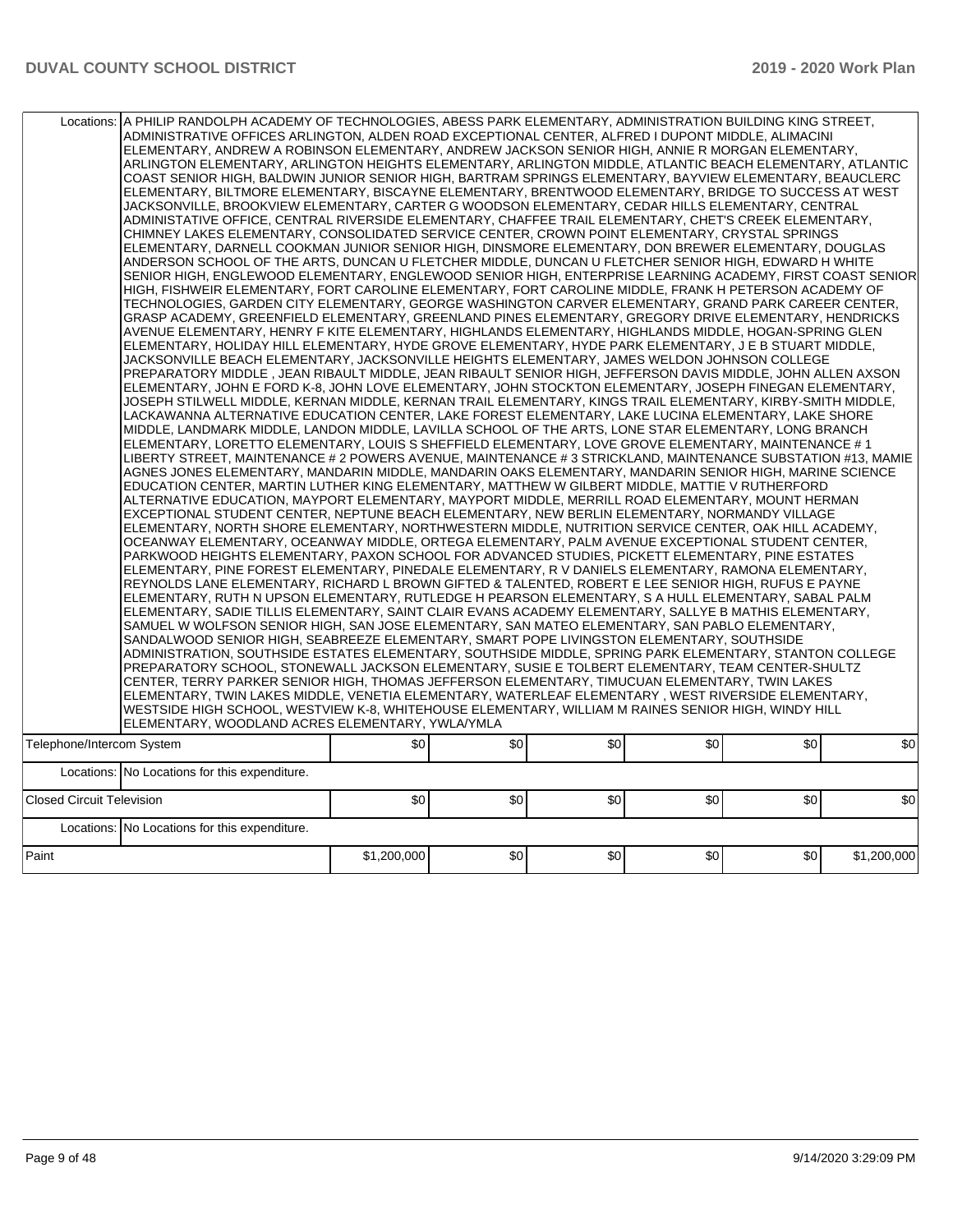| Locations:   A PHILIP RANDOLPH ACADEMY OF TECHNOLOGIES, ABESS PARK ELEMENTARY, ADMINISTRATION BUILDING KING STREET,<br>ADMINISTRATIVE OFFICES ARLINGTON, ALDEN ROAD EXCEPTIONAL CENTER, ALFRED I DUPONT MIDDLE, ALIMACINI<br>ELEMENTARY, ANDREW A ROBINSON ELEMENTARY, ANDREW JACKSON SENIOR HIGH, ANNIE R MORGAN ELEMENTARY,<br>ARLINGTON ELEMENTARY, ARLINGTON HEIGHTS ELEMENTARY, ARLINGTON MIDDLE, ATLANTIC BEACH ELEMENTARY, ATLANTIC<br>COAST SENIOR HIGH, BALDWIN JUNIOR SENIOR HIGH, BARTRAM SPRINGS ELEMENTARY, BAYVIEW ELEMENTARY, BEAUCLERC<br>ELEMENTARY, BILTMORE ELEMENTARY, BISCAYNE ELEMENTARY, BRENTWOOD ELEMENTARY, BRIDGE TO SUCCESS AT WEST<br>JACKSONVILLE, BROOKVIEW ELEMENTARY, CARTER G WOODSON ELEMENTARY, CEDAR HILLS ELEMENTARY, CENTRAL<br>ADMINISTATIVE OFFICE, CENTRAL RIVERSIDE ELEMENTARY, CHAFFEE TRAIL ELEMENTARY, CHET'S CREEK ELEMENTARY,<br>CHIMNEY LAKES ELEMENTARY, CONSOLIDATED SERVICE CENTER, CROWN POINT ELEMENTARY, CRYSTAL SPRINGS<br>ELEMENTARY, DARNELL COOKMAN JUNIOR SENIOR HIGH, DINSMORE ELEMENTARY, DON BREWER ELEMENTARY, DOUGLAS<br>ANDERSON SCHOOL OF THE ARTS, DUNCAN U FLETCHER MIDDLE, DUNCAN U FLETCHER SENIOR HIGH, EDWARD H WHITE<br>SENIOR HIGH, ENGLEWOOD ELEMENTARY, ENGLEWOOD SENIOR HIGH, ENTERPRISE LEARNING ACADEMY, FIRST COAST SENIOR<br>HIGH, FISHWEIR ELEMENTARY, FORT CAROLINE ELEMENTARY, FORT CAROLINE MIDDLE, FRANK H PETERSON ACADEMY OF<br>TECHNOLOGIES, GARDEN CITY ELEMENTARY, GEORGE WASHINGTON CARVER ELEMENTARY, GRAND PARK CAREER CENTER,<br>GRASP ACADEMY, GREENFIELD ELEMENTARY, GREENLAND PINES ELEMENTARY, GREGORY DRIVE ELEMENTARY, HENDRICKS<br>AVENUE ELEMENTARY, HENRY F KITE ELEMENTARY, HIGHLANDS ELEMENTARY, HIGHLANDS MIDDLE, HOGAN-SPRING GLEN<br>ELEMENTARY, HOLIDAY HILL ELEMENTARY, HYDE GROVE ELEMENTARY, HYDE PARK ELEMENTARY, J E B STUART MIDDLE,<br>JACKSONVILLE BEACH ELEMENTARY, JACKSONVILLE HEIGHTS ELEMENTARY, JAMES WELDON JOHNSON COLLEGE<br>PREPARATORY MIDDLE, JEAN RIBAULT MIDDLE, JEAN RIBAULT SENIOR HIGH, JEFFERSON DAVIS MIDDLE, JOHN ALLEN AXSON<br>ELEMENTARY, JOHN E FORD K-8, JOHN LOVE ELEMENTARY, JOHN STOCKTON ELEMENTARY, JOSEPH FINEGAN ELEMENTARY,<br>JOSEPH STILWELL MIDDLE, KERNAN MIDDLE, KERNAN TRAIL ELEMENTARY, KINGS TRAIL ELEMENTARY, KIRBY-SMITH MIDDLE,<br>LACKAWANNA ALTERNATIVE EDUCATION CENTER, LAKE FOREST ELEMENTARY, LAKE LUCINA ELEMENTARY, LAKE SHORE<br>MIDDLE, LANDMARK MIDDLE, LANDON MIDDLE, LAVILLA SCHOOL OF THE ARTS, LONE STAR ELEMENTARY, LONG BRANCH<br>ELEMENTARY, LORETTO ELEMENTARY, LOUIS S SHEFFIELD ELEMENTARY, LOVE GROVE ELEMENTARY, MAINTENANCE # 1<br>LIBERTY STREET, MAINTENANCE # 2 POWERS AVENUE, MAINTENANCE # 3 STRICKLAND, MAINTENANCE SUBSTATION #13, MAMIE<br>AGNES JONES ELEMENTARY, MANDARIN MIDDLE, MANDARIN OAKS ELEMENTARY, MANDARIN SENIOR HIGH, MARINE SCIENCE<br>EDUCATION CENTER, MARTIN LUTHER KING ELEMENTARY, MATTHEW W GILBERT MIDDLE, MATTIE V RUTHERFORD<br>ALTERNATIVE EDUCATION, MAYPORT ELEMENTARY, MAYPORT MIDDLE, MERRILL ROAD ELEMENTARY, MOUNT HERMAN<br>EXCEPTIONAL STUDENT CENTER, NEPTUNE BEACH ELEMENTARY, NEW BERLIN ELEMENTARY, NORMANDY VILLAGE<br>ELEMENTARY, NORTH SHORE ELEMENTARY, NORTHWESTERN MIDDLE, NUTRITION SERVICE CENTER, OAK HILL ACADEMY,<br>OCEANWAY ELEMENTARY, OCEANWAY MIDDLE, ORTEGA ELEMENTARY, PALM AVENUE EXCEPTIONAL STUDENT CENTER,<br>PARKWOOD HEIGHTS ELEMENTARY, PAXON SCHOOL FOR ADVANCED STUDIES, PICKETT ELEMENTARY, PINE ESTATES<br>ELEMENTARY, PINE FOREST ELEMENTARY, PINEDALE ELEMENTARY, R V DANIELS ELEMENTARY, RAMONA ELEMENTARY,<br>REYNOLDS LANE ELEMENTARY, RICHARD L BROWN GIFTED & TALENTED, ROBERT E LEE SENIOR HIGH, RUFUS E PAYNE<br>ELEMENTARY, RUTH N UPSON ELEMENTARY, RUTLEDGE H PEARSON ELEMENTARY, S A HULL ELEMENTARY, SABAL PALM<br>ELEMENTARY, SADIE TILLIS ELEMENTARY, SAINT CLAIR EVANS ACADEMY ELEMENTARY, SALLYE B MATHIS ELEMENTARY,<br>SAMUEL W WOLFSON SENIOR HIGH, SAN JOSE ELEMENTARY, SAN MATEO ELEMENTARY, SAN PABLO ELEMENTARY,<br>SANDALWOOD SENIOR HIGH, SEABREEZE ELEMENTARY, SMART POPE LIVINGSTON ELEMENTARY, SOUTHSIDE<br>ADMINISTRATION, SOUTHSIDE ESTATES ELEMENTARY, SOUTHSIDE MIDDLE, SPRING PARK ELEMENTARY, STANTON COLLEGE<br>PREPARATORY SCHOOL, STONEWALL JACKSON ELEMENTARY, SUSIE E TOLBERT ELEMENTARY, TEAM CENTER-SHULTZ<br>CENTER, TERRY PARKER SENIOR HIGH, THOMAS JEFFERSON ELEMENTARY, TIMUCUAN ELEMENTARY, TWIN LAKES<br>ELEMENTARY, TWIN LAKES MIDDLE, VENETIA ELEMENTARY, WATERLEAF ELEMENTARY, WEST RIVERSIDE ELEMENTARY,<br>WESTSIDE HIGH SCHOOL, WESTVIEW K-8, WHITEHOUSE ELEMENTARY, WILLIAM M RAINES SENIOR HIGH, WINDY HILL<br>ELEMENTARY, WOODLAND ACRES ELEMENTARY, YWLA/YMLA |             |              |              |              |              |               |
|------------------------------------------------------------------------------------------------------------------------------------------------------------------------------------------------------------------------------------------------------------------------------------------------------------------------------------------------------------------------------------------------------------------------------------------------------------------------------------------------------------------------------------------------------------------------------------------------------------------------------------------------------------------------------------------------------------------------------------------------------------------------------------------------------------------------------------------------------------------------------------------------------------------------------------------------------------------------------------------------------------------------------------------------------------------------------------------------------------------------------------------------------------------------------------------------------------------------------------------------------------------------------------------------------------------------------------------------------------------------------------------------------------------------------------------------------------------------------------------------------------------------------------------------------------------------------------------------------------------------------------------------------------------------------------------------------------------------------------------------------------------------------------------------------------------------------------------------------------------------------------------------------------------------------------------------------------------------------------------------------------------------------------------------------------------------------------------------------------------------------------------------------------------------------------------------------------------------------------------------------------------------------------------------------------------------------------------------------------------------------------------------------------------------------------------------------------------------------------------------------------------------------------------------------------------------------------------------------------------------------------------------------------------------------------------------------------------------------------------------------------------------------------------------------------------------------------------------------------------------------------------------------------------------------------------------------------------------------------------------------------------------------------------------------------------------------------------------------------------------------------------------------------------------------------------------------------------------------------------------------------------------------------------------------------------------------------------------------------------------------------------------------------------------------------------------------------------------------------------------------------------------------------------------------------------------------------------------------------------------------------------------------------------------------------------------------------------------------------------------------------------------------------------------------------------------------------------------------------------------------------------------------------------------------------------------------------------------------------------------------------------------------------------------------------------------------------------------------------------------------------------------------------------------------------------------------------------------------------------------------------------------------------------------------------------------------------------------------------------------------------------------------------------------------------------------------------------------------------------------------------------------------------------------------------------------------------------------------------------------------------------------------------------------------------------------|-------------|--------------|--------------|--------------|--------------|---------------|
| Maintenance/Repair                                                                                                                                                                                                                                                                                                                                                                                                                                                                                                                                                                                                                                                                                                                                                                                                                                                                                                                                                                                                                                                                                                                                                                                                                                                                                                                                                                                                                                                                                                                                                                                                                                                                                                                                                                                                                                                                                                                                                                                                                                                                                                                                                                                                                                                                                                                                                                                                                                                                                                                                                                                                                                                                                                                                                                                                                                                                                                                                                                                                                                                                                                                                                                                                                                                                                                                                                                                                                                                                                                                                                                                                                                                                                                                                                                                                                                                                                                                                                                                                                                                                                                                                                                                                                                                                                                                                                                                                                                                                                                                                                                                                                                                                             | \$2,389,300 | \$27,584,699 | \$30,537,934 | \$35,036,262 | \$41,052,343 | \$136,600,538 |
|                                                                                                                                                                                                                                                                                                                                                                                                                                                                                                                                                                                                                                                                                                                                                                                                                                                                                                                                                                                                                                                                                                                                                                                                                                                                                                                                                                                                                                                                                                                                                                                                                                                                                                                                                                                                                                                                                                                                                                                                                                                                                                                                                                                                                                                                                                                                                                                                                                                                                                                                                                                                                                                                                                                                                                                                                                                                                                                                                                                                                                                                                                                                                                                                                                                                                                                                                                                                                                                                                                                                                                                                                                                                                                                                                                                                                                                                                                                                                                                                                                                                                                                                                                                                                                                                                                                                                                                                                                                                                                                                                                                                                                                                                                |             |              |              |              |              |               |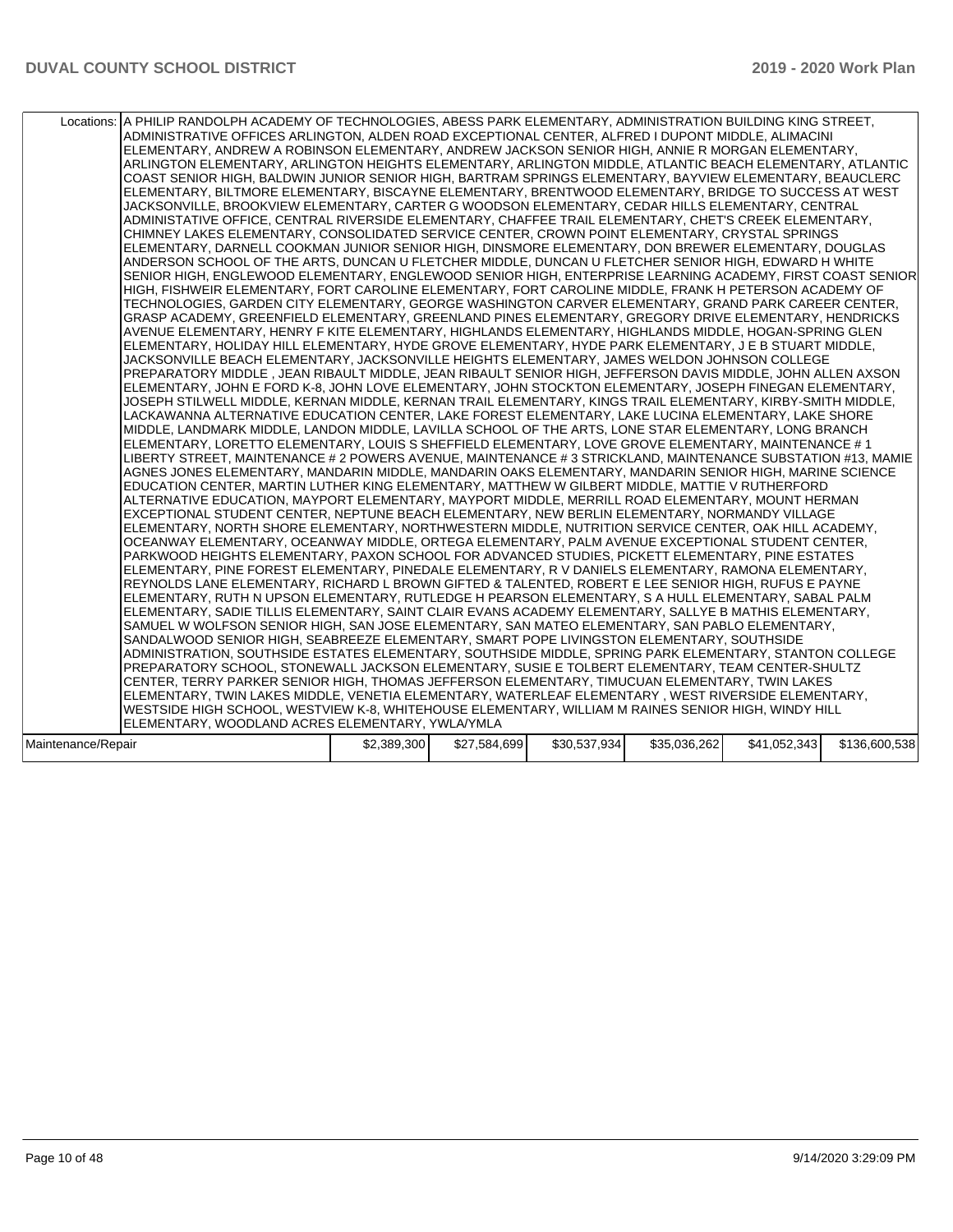|  |            | Locations: A PHILIP RANDOLPH ACADEMY OF TECHNOLOGIES, ABESS PARK ELEMENTARY, ADMINISTRATION BUILDING KING STREET,<br>ADMINISTRATIVE OFFICES ARLINGTON, ALDEN ROAD EXCEPTIONAL CENTER, ALFRED I DUPONT MIDDLE, ALIMACINI<br>ELEMENTARY, ANDREW A ROBINSON ELEMENTARY, ANDREW JACKSON SENIOR HIGH, ANNIE R MORGAN ELEMENTARY,<br>ARLINGTON ELEMENTARY, ARLINGTON HEIGHTS ELEMENTARY, ARLINGTON MIDDLE, ATLANTIC BEACH ELEMENTARY, ATLANTIC<br>COAST SENIOR HIGH, BALDWIN JUNIOR SENIOR HIGH, BARTRAM SPRINGS ELEMENTARY, BAYVIEW ELEMENTARY, BEAUCLERC<br>ELEMENTARY, BILTMORE ELEMENTARY, BISCAYNE ELEMENTARY, BRENTWOOD ELEMENTARY, BRIDGE TO SUCCESS AT WEST<br>JACKSONVILLE, BROOKVIEW ELEMENTARY, CARTER G WOODSON ELEMENTARY, CEDAR HILLS ELEMENTARY, CENTRAL<br>ADMINISTATIVE OFFICE, CENTRAL RIVERSIDE ELEMENTARY, CHAFFEE TRAIL ELEMENTARY, CHET'S CREEK ELEMENTARY,<br>CHIMNEY LAKES ELEMENTARY, CONSOLIDATED SERVICE CENTER, CROWN POINT ELEMENTARY, CRYSTAL SPRINGS<br>ELEMENTARY, DARNELL COOKMAN JUNIOR SENIOR HIGH, DINSMORE ELEMENTARY, DON BREWER ELEMENTARY, DOUGLAS<br>ANDERSON SCHOOL OF THE ARTS, DUNCAN U FLETCHER MIDDLE, DUNCAN U FLETCHER SENIOR HIGH, EDWARD H WHITE<br>SENIOR HIGH, ENGLEWOOD ELEMENTARY, ENGLEWOOD SENIOR HIGH, ENTERPRISE LEARNING ACADEMY, FIRST COAST SENIOR<br>HIGH. FISHWEIR ELEMENTARY. FORT CAROLINE ELEMENTARY. FORT CAROLINE MIDDLE. FRANK H PETERSON ACADEMY OF<br>TECHNOLOGIES, GARDEN CITY ELEMENTARY, GEORGE WASHINGTON CARVER ELEMENTARY, GRAND PARK CAREER CENTER,<br>GRASP ACADEMY, GREENFIELD ELEMENTARY, GREENLAND PINES ELEMENTARY, GREGORY DRIVE ELEMENTARY, HENDRICKS<br>AVENUE ELEMENTARY, HENRY F KITE ELEMENTARY, HIGHLANDS ELEMENTARY, HIGHLANDS MIDDLE, HOGAN-SPRING GLEN<br>ELEMENTARY, HOLIDAY HILL ELEMENTARY, HYDE GROVE ELEMENTARY, HYDE PARK ELEMENTARY, J E B STUART MIDDLE,<br>JACKSONVILLE BEACH ELEMENTARY, JACKSONVILLE HEIGHTS ELEMENTARY, JAMES WELDON JOHNSON COLLEGE<br>PREPARATORY MIDDLE, JEAN RIBAULT MIDDLE, JEAN RIBAULT SENIOR HIGH, JEFFERSON DAVIS MIDDLE, JOHN ALLEN AXSON<br>ELEMENTARY, JOHN E FORD K-8, JOHN LOVE ELEMENTARY, JOHN STOCKTON ELEMENTARY, JOSEPH FINEGAN ELEMENTARY,<br>JOSEPH STILWELL MIDDLE, KERNAN MIDDLE, KERNAN TRAIL ELEMENTARY, KINGS TRAIL ELEMENTARY, KIRBY-SMITH MIDDLE,<br>LACKAWANNA ALTERNATIVE EDUCATION CENTER, LAKE FOREST ELEMENTARY, LAKE LUCINA ELEMENTARY, LAKE SHORE<br>MIDDLE, LANDMARK MIDDLE, LANDON MIDDLE, LAVILLA SCHOOL OF THE ARTS, LONE STAR ELEMENTARY, LONG BRANCH<br>ELEMENTARY, LORETTO ELEMENTARY, LOUIS S SHEFFIELD ELEMENTARY, LOVE GROVE ELEMENTARY, MAINTENANCE # 1<br>LIBERTY STREET, MAINTENANCE # 2 POWERS AVENUE, MAINTENANCE # 3 STRICKLAND, MAINTENANCE SUBSTATION #13, MAMIE<br>AGNES JONES ELEMENTARY, MANDARIN MIDDLE, MANDARIN OAKS ELEMENTARY, MANDARIN SENIOR HIGH, MARINE SCIENCE<br>EDUCATION CENTER, MARTIN LUTHER KING ELEMENTARY, MATTHEW W GILBERT MIDDLE, MATTIE V RUTHERFORD<br>ALTERNATIVE EDUCATION, MAYPORT ELEMENTARY, MAYPORT MIDDLE, MERRILL ROAD ELEMENTARY, MOUNT HERMAN<br>EXCEPTIONAL STUDENT CENTER, NEPTUNE BEACH ELEMENTARY, NEW BERLIN ELEMENTARY, NORMANDY VILLAGE<br>ELEMENTARY, NORTH SHORE ELEMENTARY, NORTHWESTERN MIDDLE, NUTRITION SERVICE CENTER, OAK HILL ACADEMY,<br>OCEANWAY ELEMENTARY, OCEANWAY MIDDLE, ORTEGA ELEMENTARY, PALM AVENUE EXCEPTIONAL STUDENT CENTER,<br>PARKWOOD HEIGHTS ELEMENTARY. PAXON SCHOOL FOR ADVANCED STUDIES. PICKETT ELEMENTARY. PINE ESTATES<br>ELEMENTARY, PINE FOREST ELEMENTARY, PINEDALE ELEMENTARY, R V DANIELS ELEMENTARY, RAMONA ELEMENTARY,<br>REYNOLDS LANE ELEMENTARY, RICHARD L BROWN GIFTED & TALENTED, ROBERT E LEE SENIOR HIGH, RUFUS E PAYNE<br>ELEMENTARY, RUTH N UPSON ELEMENTARY, RUTLEDGE H PEARSON ELEMENTARY, S A HULL ELEMENTARY, SABAL PALM<br>ELEMENTARY, SADIE TILLIS ELEMENTARY, SAINT CLAIR EVANS ACADEMY ELEMENTARY, SALLYE B MATHIS ELEMENTARY,<br>SAMUEL W WOLFSON SENIOR HIGH, SAN JOSE ELEMENTARY, SAN MATEO ELEMENTARY, SAN PABLO ELEMENTARY,<br>SANDALWOOD SENIOR HIGH, SEABREEZE ELEMENTARY, SMART POPE LIVINGSTON ELEMENTARY, SOUTHSIDE<br>ADMINISTRATION, SOUTHSIDE ESTATES ELEMENTARY, SOUTHSIDE MIDDLE, SPRING PARK ELEMENTARY, STANTON COLLEGE<br>PREPARATORY SCHOOL, STONEWALL JACKSON ELEMENTARY, SUSIE E TOLBERT ELEMENTARY, TEAM CENTER-SHULTZ<br>CENTER, TERRY PARKER SENIOR HIGH, THOMAS JEFFERSON ELEMENTARY, TIMUCUAN ELEMENTARY, TWIN LAKES<br>ELEMENTARY, TWIN LAKES MIDDLE, VENETIA ELEMENTARY, WATERLEAF ELEMENTARY , WEST RIVERSIDE ELEMENTARY,<br>WESTSIDE HIGH SCHOOL, WESTVIEW K-8, WHITEHOUSE ELEMENTARY, WILLIAM M RAINES SENIOR HIGH, WINDY HILL<br>ELEMENTARY, WOODLAND ACRES ELEMENTARY, YWLA/YMLA |              |              |              |              |               |
|--|------------|-----------------------------------------------------------------------------------------------------------------------------------------------------------------------------------------------------------------------------------------------------------------------------------------------------------------------------------------------------------------------------------------------------------------------------------------------------------------------------------------------------------------------------------------------------------------------------------------------------------------------------------------------------------------------------------------------------------------------------------------------------------------------------------------------------------------------------------------------------------------------------------------------------------------------------------------------------------------------------------------------------------------------------------------------------------------------------------------------------------------------------------------------------------------------------------------------------------------------------------------------------------------------------------------------------------------------------------------------------------------------------------------------------------------------------------------------------------------------------------------------------------------------------------------------------------------------------------------------------------------------------------------------------------------------------------------------------------------------------------------------------------------------------------------------------------------------------------------------------------------------------------------------------------------------------------------------------------------------------------------------------------------------------------------------------------------------------------------------------------------------------------------------------------------------------------------------------------------------------------------------------------------------------------------------------------------------------------------------------------------------------------------------------------------------------------------------------------------------------------------------------------------------------------------------------------------------------------------------------------------------------------------------------------------------------------------------------------------------------------------------------------------------------------------------------------------------------------------------------------------------------------------------------------------------------------------------------------------------------------------------------------------------------------------------------------------------------------------------------------------------------------------------------------------------------------------------------------------------------------------------------------------------------------------------------------------------------------------------------------------------------------------------------------------------------------------------------------------------------------------------------------------------------------------------------------------------------------------------------------------------------------------------------------------------------------------------------------------------------------------------------------------------------------------------------------------------------------------------------------------------------------------------------------------------------------------------------------------------------------------------------------------------------------------------------------------------------------------------------------------------------------------------------------------------------------------------------------------------------------------------------------------------------------------------------------------------------------------------------------------------------------------------------------------------------------------------------------------------------------------------------------------------------------------------------------------------------------------------------------------------------------------------------------------------------------------------|--------------|--------------|--------------|--------------|---------------|
|  | Sub Total: | \$18,531,367                                                                                                                                                                                                                                                                                                                                                                                                                                                                                                                                                                                                                                                                                                                                                                                                                                                                                                                                                                                                                                                                                                                                                                                                                                                                                                                                                                                                                                                                                                                                                                                                                                                                                                                                                                                                                                                                                                                                                                                                                                                                                                                                                                                                                                                                                                                                                                                                                                                                                                                                                                                                                                                                                                                                                                                                                                                                                                                                                                                                                                                                                                                                                                                                                                                                                                                                                                                                                                                                                                                                                                                                                                                                                                                                                                                                                                                                                                                                                                                                                                                                                                                                                                                                                                                                                                                                                                                                                                                                                                                                                                                                                                                                                  | \$27,584,699 | \$30,537,934 | \$35,036,262 | \$41,052,343 | \$152,742,605 |
|  |            |                                                                                                                                                                                                                                                                                                                                                                                                                                                                                                                                                                                                                                                                                                                                                                                                                                                                                                                                                                                                                                                                                                                                                                                                                                                                                                                                                                                                                                                                                                                                                                                                                                                                                                                                                                                                                                                                                                                                                                                                                                                                                                                                                                                                                                                                                                                                                                                                                                                                                                                                                                                                                                                                                                                                                                                                                                                                                                                                                                                                                                                                                                                                                                                                                                                                                                                                                                                                                                                                                                                                                                                                                                                                                                                                                                                                                                                                                                                                                                                                                                                                                                                                                                                                                                                                                                                                                                                                                                                                                                                                                                                                                                                                                               |              |              |              |              |               |

| <b>PECO Maintenance Expenditures</b> | ሖ<br>.DU     | \$0          | \$0          | ¢∩<br>υu     | \$0          | \$0           |
|--------------------------------------|--------------|--------------|--------------|--------------|--------------|---------------|
| 1.50 Mill Sub Total: I               | \$25,615,728 | \$27,584,699 | \$30,537,934 | \$35,036,262 | \$41,052,343 | \$159,826,966 |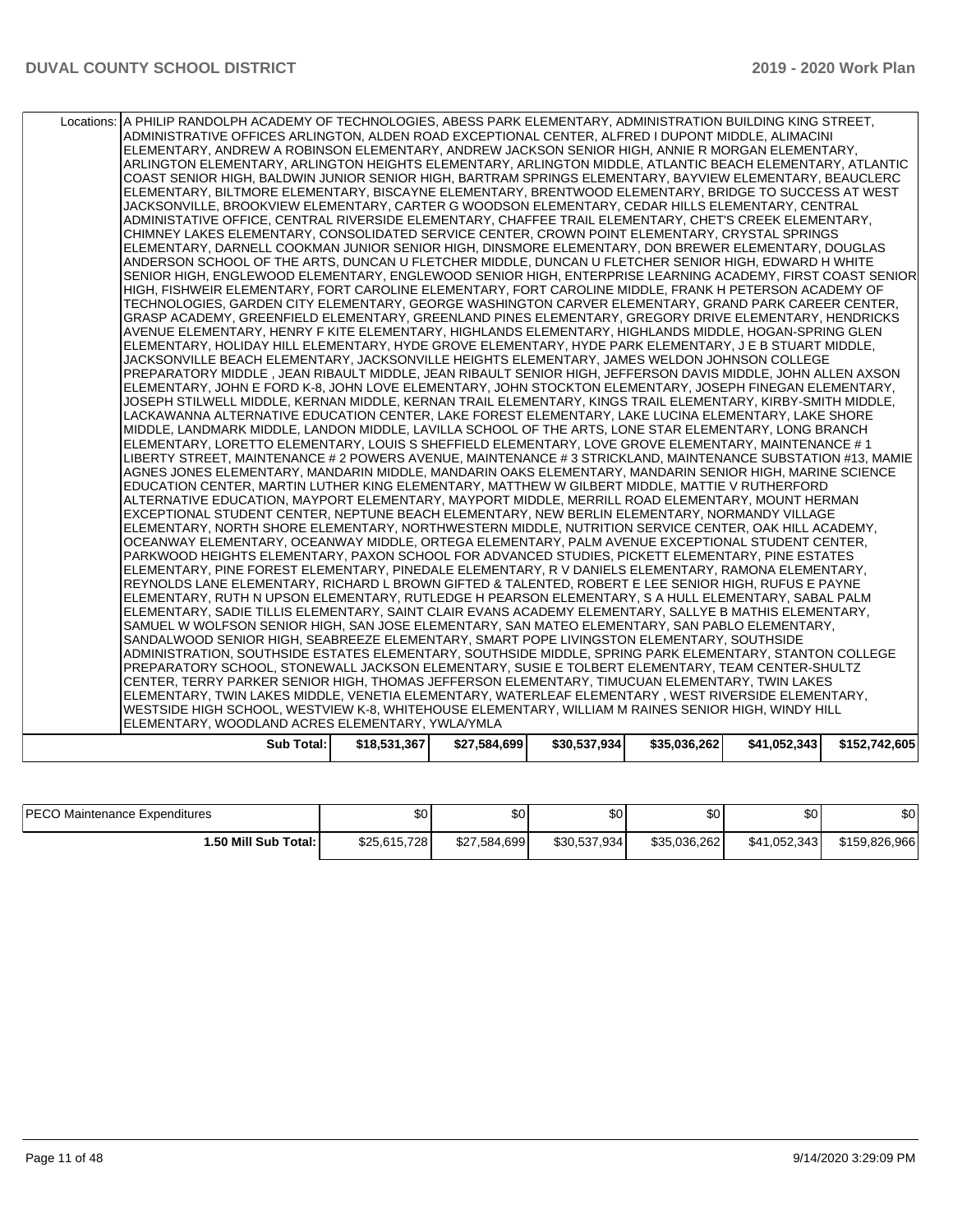| Other Items                                                                                                                                                                                                                                                                                                                                                                                                                                                                                                                                                                                                                                                                                                                                                                                                                                                                                                                                                                                                                                                                                                                                                                                                                                                                                                                                                                                                                                                                                                                                                                                                                                                                                                                                                                                                                                                                                                                                                                                                                                                                                                                                                                                                                                                                                                                                                                                                                                                                                                                                                                                                                                                                                                                                                                                                                                                                                                                                                                                                                                                                                                                                                                                                                                                                                                                                                                                                                                                                                                                                                                                                                                                                                                                                                                                                                                                                                                                                                                                                                                                                                                                                                                                                                                                                                                                                                                                                                                                                                                                                                                                                                                                                               | 2019 - 2020<br><b>Actual Budget</b> | 2020 - 2021<br>Projected | 2021 - 2022<br>Projected | 2022 - 2023<br>Projected | 2023 - 2024<br>Projected | Total     |
|-------------------------------------------------------------------------------------------------------------------------------------------------------------------------------------------------------------------------------------------------------------------------------------------------------------------------------------------------------------------------------------------------------------------------------------------------------------------------------------------------------------------------------------------------------------------------------------------------------------------------------------------------------------------------------------------------------------------------------------------------------------------------------------------------------------------------------------------------------------------------------------------------------------------------------------------------------------------------------------------------------------------------------------------------------------------------------------------------------------------------------------------------------------------------------------------------------------------------------------------------------------------------------------------------------------------------------------------------------------------------------------------------------------------------------------------------------------------------------------------------------------------------------------------------------------------------------------------------------------------------------------------------------------------------------------------------------------------------------------------------------------------------------------------------------------------------------------------------------------------------------------------------------------------------------------------------------------------------------------------------------------------------------------------------------------------------------------------------------------------------------------------------------------------------------------------------------------------------------------------------------------------------------------------------------------------------------------------------------------------------------------------------------------------------------------------------------------------------------------------------------------------------------------------------------------------------------------------------------------------------------------------------------------------------------------------------------------------------------------------------------------------------------------------------------------------------------------------------------------------------------------------------------------------------------------------------------------------------------------------------------------------------------------------------------------------------------------------------------------------------------------------------------------------------------------------------------------------------------------------------------------------------------------------------------------------------------------------------------------------------------------------------------------------------------------------------------------------------------------------------------------------------------------------------------------------------------------------------------------------------------------------------------------------------------------------------------------------------------------------------------------------------------------------------------------------------------------------------------------------------------------------------------------------------------------------------------------------------------------------------------------------------------------------------------------------------------------------------------------------------------------------------------------------------------------------------------------------------------------------------------------------------------------------------------------------------------------------------------------------------------------------------------------------------------------------------------------------------------------------------------------------------------------------------------------------------------------------------------------------------------------------------------------------------------------------|-------------------------------------|--------------------------|--------------------------|--------------------------|--------------------------|-----------|
| Asbestos Abatement                                                                                                                                                                                                                                                                                                                                                                                                                                                                                                                                                                                                                                                                                                                                                                                                                                                                                                                                                                                                                                                                                                                                                                                                                                                                                                                                                                                                                                                                                                                                                                                                                                                                                                                                                                                                                                                                                                                                                                                                                                                                                                                                                                                                                                                                                                                                                                                                                                                                                                                                                                                                                                                                                                                                                                                                                                                                                                                                                                                                                                                                                                                                                                                                                                                                                                                                                                                                                                                                                                                                                                                                                                                                                                                                                                                                                                                                                                                                                                                                                                                                                                                                                                                                                                                                                                                                                                                                                                                                                                                                                                                                                                                                        | \$400,000                           | \$0                      | \$0                      | \$0                      | \$0                      | \$400,000 |
| Locations A PHILIP RANDOLPH ACADEMY OF TECHNOLOGIES, ABESS PARK ELEMENTARY, ADMINISTRATION BUILDING KING STREET,<br>ADMINISTRATIVE OFFICES ARLINGTON, ALDEN ROAD EXCEPTIONAL CENTER, ALFRED I DUPONT MIDDLE, ALIMACINI<br>ELEMENTARY, ANDREW A ROBINSON ELEMENTARY, ANDREW JACKSON SENIOR HIGH, ANNIE R MORGAN ELEMENTARY,<br>ARLINGTON ELEMENTARY, ARLINGTON HEIGHTS ELEMENTARY, ARLINGTON MIDDLE, ATLANTIC BEACH ELEMENTARY,<br>ATLANTIC COAST SENIOR HIGH, BALDWIN JUNIOR SENIOR HIGH, BARTRAM SPRINGS ELEMENTARY, BAYVIEW ELEMENTARY,<br>BEAUCLERC ELEMENTARY, BILTMORE ELEMENTARY, BISCAYNE ELEMENTARY, BRENTWOOD ELEMENTARY, BRIDGE TO<br>SUCCESS AT WEST JACKSONVILLE, BROOKVIEW ELEMENTARY, CARTER G WOODSON ELEMENTARY, CEDAR HILLS<br>ELEMENTARY, CENTRAL ADMINISTATIVE OFFICE, CENTRAL RIVERSIDE ELEMENTARY, CHAFFEE TRAIL ELEMENTARY, CHET'S<br>CREEK ELEMENTARY, CHIMNEY LAKES ELEMENTARY, CONSOLIDATED SERVICE CENTER, CROWN POINT ELEMENTARY,<br>CRYSTAL SPRINGS ELEMENTARY, DARNELL COOKMAN JUNIOR SENIOR HIGH, DINSMORE ELEMENTARY, DON BREWER<br>ELEMENTARY, DOUGLAS ANDERSON SCHOOL OF THE ARTS, DUNCAN U FLETCHER MIDDLE, DUNCAN U FLETCHER SENIOR<br>HIGH, EDWARD H WHITE SENIOR HIGH, ENGLEWOOD ELEMENTARY, ENGLEWOOD SENIOR HIGH, ENTERPRISE LEARNING<br>ACADEMY, FIRST COAST SENIOR HIGH, FISHWEIR ELEMENTARY, FORT CAROLINE ELEMENTARY, FORT CAROLINE MIDDLE,<br>FRANK H PETERSON ACADEMY OF TECHNOLOGIES, GARDEN CITY ELEMENTARY, GEORGE WASHINGTON CARVER<br>ELEMENTARY, GRAND PARK CAREER CENTER, GRASP ACADEMY, GREENFIELD ELEMENTARY, GREENLAND PINES<br>ELEMENTARY, GREGORY DRIVE ELEMENTARY, HENDRICKS AVENUE ELEMENTARY, HENRY F KITE ELEMENTARY, HIGHLANDS<br>ELEMENTARY, HIGHLANDS MIDDLE, HOGAN-SPRING GLEN ELEMENTARY, HOLIDAY HILL ELEMENTARY, HYDE GROVE<br>ELEMENTARY, HYDE PARK ELEMENTARY, J E B STUART MIDDLE, JACKSONVILLE BEACH ELEMENTARY, JACKSONVILLE HEIGHT<br>ELEMENTARY, JAMES WELDON JOHNSON COLLEGE PREPARATORY MIDDLE, JEAN RIBAULT MIDDLE, JEAN RIBAULT SENIOR<br>HIGH, JEFFERSON DAVIS MIDDLE, JOHN ALLEN AXSON ELEMENTARY, JOHN E FORD K-8, JOHN LOVE ELEMENTARY, JOHN<br>STOCKTON ELEMENTARY, JOSEPH FINEGAN ELEMENTARY, JOSEPH STILWELL MIDDLE, KERNAN MIDDLE, KERNAN TRAIL<br>ELEMENTARY, KINGS TRAIL ELEMENTARY, KIRBY-SMITH MIDDLE, LACKAWANNA ALTERNATIVE EDUCATION CENTER, LAKE<br>FOREST ELEMENTARY, LAKE LUCINA ELEMENTARY, LAKE SHORE MIDDLE, LANDMARK MIDDLE, LANDON MIDDLE, LAVILLA<br>SCHOOL OF THE ARTS, LONE STAR ELEMENTARY, LONG BRANCH ELEMENTARY, LORETTO ELEMENTARY, LOUIS S SHEFFIELD<br>ELEMENTARY, LOVE GROVE ELEMENTARY, MAINTENANCE # 1 LIBERTY STREET, MAINTENANCE # 2 POWERS AVENUE,<br>MAINTENANCE # 3 STRICKLAND, MAINTENANCE SUBSTATION #13, MAMIE AGNES JONES ELEMENTARY, MANDARIN MIDDLE,<br>MANDARIN OAKS ELEMENTARY, MANDARIN SENIOR HIGH, MARINE SCIENCE EDUCATION CENTER, MARTIN LUTHER KING<br>ELEMENTARY, MATTHEW W GILBERT MIDDLE, MATTIE V RUTHERFORD ALTERNATIVE EDUCATION, MAYPORT ELEMENTARY,<br>MAYPORT MIDDLE, MERRILL ROAD ELEMENTARY, MOUNT HERMAN EXCEPTIONAL STUDENT CENTER, NEPTUNE BEACH<br>ELEMENTARY, NEW BERLIN ELEMENTARY, NORMANDY VILLAGE ELEMENTARY, NORTH SHORE ELEMENTARY,<br>NORTHWESTERN MIDDLE, NUTRITION SERVICE CENTER, OAK HILL ACADEMY, OCEANWAY ELEMENTARY, OCEANWAY MIDDLE,<br>ORTEGA ELEMENTARY, PALM AVENUE EXCEPTIONAL STUDENT CENTER, PARKWOOD HEIGHTS ELEMENTARY, PAXON<br>SCHOOL FOR ADVANCED STUDIES, PICKETT ELEMENTARY, PINE ESTATES ELEMENTARY, PINE FOREST ELEMENTARY,<br>PINEDALE ELEMENTARY, R V DANIELS ELEMENTARY, RAMONA ELEMENTARY, REYNOLDS LANE ELEMENTARY, RICHARD L<br>BROWN GIFTED & TALENTED, ROBERT E LEE SENIOR HIGH, RUFUS E PAYNE ELEMENTARY, RUTH N UPSON ELEMENTARY,<br>RUTLEDGE H PEARSON ELEMENTARY, S A HULL ELEMENTARY, SABAL PALM ELEMENTARY, SADIE TILLIS ELEMENTARY, SAINT<br>CLAIR EVANS ACADEMY ELEMENTARY, SALLYE B MATHIS ELEMENTARY, SAMUEL W WOLFSON SENIOR HIGH, SAN JOSE<br>ELEMENTARY, SAN MATEO ELEMENTARY, SAN PABLO ELEMENTARY, SANDALWOOD SENIOR HIGH, SEABREEZE ELEMENTARY,<br>SMART POPE LIVINGSTON ELEMENTARY, SOUTHSIDE ADMINISTRATION, SOUTHSIDE ESTATES ELEMENTARY, SOUTHSIDE<br>MIDDLE, SPRING PARK ELEMENTARY, STANTON COLLEGE PREPARATORY SCHOOL, STONEWALL JACKSON ELEMENTARY,<br>SUSIE E TOLBERT ELEMENTARY, TEAM CENTER-SHULTZ CENTER, TERRY PARKER SENIOR HIGH, THOMAS JEFFERSON<br>ELEMENTARY, TIMUCUAN ELEMENTARY, TWIN LAKES ELEMENTARY, TWIN LAKES MIDDLE, VENETIA ELEMENTARY,<br>WATERLEAF ELEMENTARY, WEST RIVERSIDE ELEMENTARY, WESTSIDE HIGH SCHOOL, WESTVIEW K-8, WHITEHOUSE<br>ELEMENTARY, WILLIAM M RAINES SENIOR HIGH, WINDY HILL ELEMENTARY, WOODLAND ACRES ELEMENTARY, YWLAYMLA |                                     |                          |                          |                          |                          |           |
| <b>Contracted Carpenter Services</b>                                                                                                                                                                                                                                                                                                                                                                                                                                                                                                                                                                                                                                                                                                                                                                                                                                                                                                                                                                                                                                                                                                                                                                                                                                                                                                                                                                                                                                                                                                                                                                                                                                                                                                                                                                                                                                                                                                                                                                                                                                                                                                                                                                                                                                                                                                                                                                                                                                                                                                                                                                                                                                                                                                                                                                                                                                                                                                                                                                                                                                                                                                                                                                                                                                                                                                                                                                                                                                                                                                                                                                                                                                                                                                                                                                                                                                                                                                                                                                                                                                                                                                                                                                                                                                                                                                                                                                                                                                                                                                                                                                                                                                                      | \$825,000                           | \$0                      | \$0                      | \$0                      | \$0                      | \$825,000 |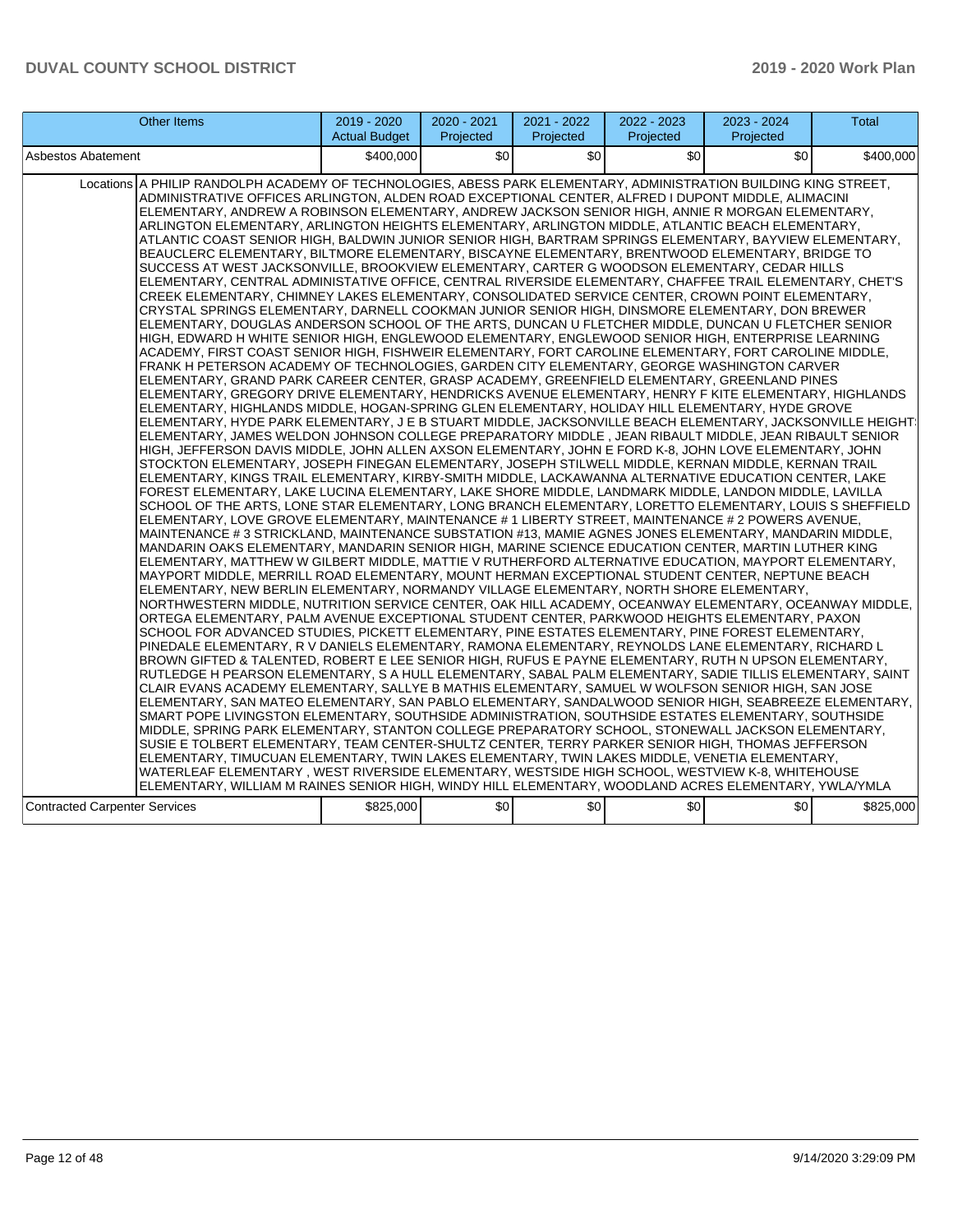|                    | Locations A PHILIP RANDOLPH ACADEMY OF TECHNOLOGIES, ABESS PARK ELEMENTARY, ADMINISTRATION BUILDING KING STREET,<br>ADMINISTRATIVE OFFICES ARLINGTON, ALDEN ROAD EXCEPTIONAL CENTER, ALFRED I DUPONT MIDDLE, ALIMACINI<br>ELEMENTARY, ANDREW A ROBINSON ELEMENTARY, ANDREW JACKSON SENIOR HIGH, ANNIE R MORGAN ELEMENTARY,<br>ARLINGTON ELEMENTARY, ARLINGTON HEIGHTS ELEMENTARY, ARLINGTON MIDDLE, ATLANTIC BEACH ELEMENTARY,<br>ATLANTIC COAST SENIOR HIGH, BALDWIN JUNIOR SENIOR HIGH, BARTRAM SPRINGS ELEMENTARY, BAYVIEW ELEMENTARY,<br>BEAUCLERC ELEMENTARY, BILTMORE ELEMENTARY, BISCAYNE ELEMENTARY, BRENTWOOD ELEMENTARY, BRIDGE TO<br>SUCCESS AT WEST JACKSONVILLE, BROOKVIEW ELEMENTARY, CARTER G WOODSON ELEMENTARY, CEDAR HILLS<br>ELEMENTARY, CENTRAL ADMINISTATIVE OFFICE, CENTRAL RIVERSIDE ELEMENTARY, CHAFFEE TRAIL ELEMENTARY, CHET'S<br>CREEK ELEMENTARY, CHIMNEY LAKES ELEMENTARY, CONSOLIDATED SERVICE CENTER, CROWN POINT ELEMENTARY,<br>CRYSTAL SPRINGS ELEMENTARY, DARNELL COOKMAN JUNIOR SENIOR HIGH, DINSMORE ELEMENTARY, DON BREWER<br>ELEMENTARY, DOUGLAS ANDERSON SCHOOL OF THE ARTS, DUNCAN U FLETCHER MIDDLE, DUNCAN U FLETCHER SENIOR<br>HIGH, EDWARD H WHITE SENIOR HIGH, ENGLEWOOD ELEMENTARY, ENGLEWOOD SENIOR HIGH, ENTERPRISE LEARNING<br>ACADEMY, FIRST COAST SENIOR HIGH, FISHWEIR ELEMENTARY, FORT CAROLINE ELEMENTARY, FORT CAROLINE MIDDLE,<br>FRANK H PETERSON ACADEMY OF TECHNOLOGIES, GARDEN CITY ELEMENTARY, GEORGE WASHINGTON CARVER<br>ELEMENTARY, GRAND PARK CAREER CENTER, GRASP ACADEMY, GREENFIELD ELEMENTARY, GREENLAND PINES<br>ELEMENTARY, GREGORY DRIVE ELEMENTARY, HENDRICKS AVENUE ELEMENTARY, HENRY F KITE ELEMENTARY, HIGHLANDS<br>IELEMENTARY. HIGHLANDS MIDDLE. HOGAN-SPRING GLEN ELEMENTARY. HOLIDAY HILL ELEMENTARY. HYDE GROVE<br> ELEMENTARY, HYDE PARK ELEMENTARY, J E B STUART MIDDLE, JACKSONVILLE BEACH ELEMENTARY, JACKSONVILLE HEIGHT!<br>ELEMENTARY, JAMES WELDON JOHNSON COLLEGE PREPARATORY MIDDLE , JEAN RIBAULT MIDDLE, JEAN RIBAULT SENIOR<br>HIGH, JEFFERSON DAVIS MIDDLE, JOHN ALLEN AXSON ELEMENTARY, JOHN E FORD K-8, JOHN LOVE ELEMENTARY, JOHN<br>ISTOCKTON ELEMENTARY. JOSEPH FINEGAN ELEMENTARY. JOSEPH STILWELL MIDDLE. KERNAN MIDDLE. KERNAN TRAIL<br>ELEMENTARY, KINGS TRAIL ELEMENTARY, KIRBY-SMITH MIDDLE, LACKAWANNA ALTERNATIVE EDUCATION CENTER, LAKE<br>FOREST ELEMENTARY, LAKE LUCINA ELEMENTARY, LAKE SHORE MIDDLE, LANDMARK MIDDLE, LANDON MIDDLE, LAVILLA<br>SCHOOL OF THE ARTS, LONE STAR ELEMENTARY, LONG BRANCH ELEMENTARY, LORETTO ELEMENTARY, LOUIS S SHEFFIELD<br>ELEMENTARY, LOVE GROVE ELEMENTARY, MAINTENANCE # 1 LIBERTY STREET, MAINTENANCE # 2 POWERS AVENUE,<br>MAINTENANCE # 3 STRICKLAND. MAINTENANCE SUBSTATION #13. MAMIE AGNES JONES ELEMENTARY. MANDARIN MIDDLE.<br>IMANDARIN OAKS ELEMENTARY. MANDARIN SENIOR HIGH. MARINE SCIENCE EDUCATION CENTER. MARTIN LUTHER KING<br>ELEMENTARY, MATTHEW W GILBERT MIDDLE, MATTIE V RUTHERFORD ALTERNATIVE EDUCATION, MAYPORT ELEMENTARY,<br>MAYPORT MIDDLE, MERRILL ROAD ELEMENTARY, MOUNT HERMAN EXCEPTIONAL STUDENT CENTER, NEPTUNE BEACH<br>IELEMENTARY. NEW BERLIN ELEMENTARY. NORMANDY VILLAGE ELEMENTARY. NORTH SHORE ELEMENTARY.<br>NORTHWESTERN MIDDLE, NUTRITION SERVICE CENTER, OAK HILL ACADEMY, OCEANWAY ELEMENTARY, OCEANWAY MIDDLE,<br>ORTEGA ELEMENTARY, PALM AVENUE EXCEPTIONAL STUDENT CENTER, PARKWOOD HEIGHTS ELEMENTARY, PAXON<br>SCHOOL FOR ADVANCED STUDIES, PICKETT ELEMENTARY, PINE ESTATES ELEMENTARY, PINE FOREST ELEMENTARY,<br>PINEDALE ELEMENTARY, R V DANIELS ELEMENTARY, RAMONA ELEMENTARY, REYNOLDS LANE ELEMENTARY, RICHARD L<br>BROWN GIFTED & TALENTED, ROBERT E LEE SENIOR HIGH, RUFUS E PAYNE ELEMENTARY, RUTH N UPSON ELEMENTARY,<br>IRUTLEDGE H PEARSON ELEMENTARY. S A HULL ELEMENTARY. SABAL PALM ELEMENTARY. SADIE TILLIS ELEMENTARY. SAINT<br>CLAIR EVANS ACADEMY ELEMENTARY, SALLYE B MATHIS ELEMENTARY, SAMUEL W WOLFSON SENIOR HIGH, SAN JOSE<br>ELEMENTARY, SAN MATEO ELEMENTARY, SAN PABLO ELEMENTARY, SANDALWOOD SENIOR HIGH, SEABREEZE ELEMENTARY,<br>SMART POPE LIVINGSTON ELEMENTARY, SOUTHSIDE ADMINISTRATION, SOUTHSIDE ESTATES ELEMENTARY, SOUTHSIDE<br>MIDDLE, SPRING PARK ELEMENTARY, STANTON COLLEGE PREPARATORY SCHOOL, STONEWALL JACKSON ELEMENTARY,<br>SUSIE E TOLBERT ELEMENTARY, TEAM CENTER-SHULTZ CENTER, TERRY PARKER SENIOR HIGH, THOMAS JEFFERSON<br>IELEMENTARY. TIMUCUAN ELEMENTARY. TWIN LAKES ELEMENTARY. TWIN LAKES MIDDLE. VENETIA ELEMENTARY.<br>WATERLEAF ELEMENTARY , WEST RIVERSIDE ELEMENTARY, WESTSIDE HIGH SCHOOL, WESTVIEW K-8, WHITEHOUSE<br>ELEMENTARY, WILLIAM M RAINES SENIOR HIGH, WINDY HILL ELEMENTARY, WOODLAND ACRES ELEMENTARY, YWLA/YMLA |           |     |     |     |     |           |
|--------------------|------------------------------------------------------------------------------------------------------------------------------------------------------------------------------------------------------------------------------------------------------------------------------------------------------------------------------------------------------------------------------------------------------------------------------------------------------------------------------------------------------------------------------------------------------------------------------------------------------------------------------------------------------------------------------------------------------------------------------------------------------------------------------------------------------------------------------------------------------------------------------------------------------------------------------------------------------------------------------------------------------------------------------------------------------------------------------------------------------------------------------------------------------------------------------------------------------------------------------------------------------------------------------------------------------------------------------------------------------------------------------------------------------------------------------------------------------------------------------------------------------------------------------------------------------------------------------------------------------------------------------------------------------------------------------------------------------------------------------------------------------------------------------------------------------------------------------------------------------------------------------------------------------------------------------------------------------------------------------------------------------------------------------------------------------------------------------------------------------------------------------------------------------------------------------------------------------------------------------------------------------------------------------------------------------------------------------------------------------------------------------------------------------------------------------------------------------------------------------------------------------------------------------------------------------------------------------------------------------------------------------------------------------------------------------------------------------------------------------------------------------------------------------------------------------------------------------------------------------------------------------------------------------------------------------------------------------------------------------------------------------------------------------------------------------------------------------------------------------------------------------------------------------------------------------------------------------------------------------------------------------------------------------------------------------------------------------------------------------------------------------------------------------------------------------------------------------------------------------------------------------------------------------------------------------------------------------------------------------------------------------------------------------------------------------------------------------------------------------------------------------------------------------------------------------------------------------------------------------------------------------------------------------------------------------------------------------------------------------------------------------------------------------------------------------------------------------------------------------------------------------------------------------------------------------------------------------------------------------------------------------------------------------------------------------------------------------------------------------------------------------------------------------------------------------------------------------------------------------------------------------------------------------------------------------------------------------------------------------------------------------------------------------------------------------------------------------|-----------|-----|-----|-----|-----|-----------|
| Drainage/Site Work |                                                                                                                                                                                                                                                                                                                                                                                                                                                                                                                                                                                                                                                                                                                                                                                                                                                                                                                                                                                                                                                                                                                                                                                                                                                                                                                                                                                                                                                                                                                                                                                                                                                                                                                                                                                                                                                                                                                                                                                                                                                                                                                                                                                                                                                                                                                                                                                                                                                                                                                                                                                                                                                                                                                                                                                                                                                                                                                                                                                                                                                                                                                                                                                                                                                                                                                                                                                                                                                                                                                                                                                                                                                                                                                                                                                                                                                                                                                                                                                                                                                                                                                                                                                                                                                                                                                                                                                                                                                                                                                                                                                                                                                                                                      | \$400,000 | \$0 | \$0 | \$0 | \$0 | \$400,000 |
|                    |                                                                                                                                                                                                                                                                                                                                                                                                                                                                                                                                                                                                                                                                                                                                                                                                                                                                                                                                                                                                                                                                                                                                                                                                                                                                                                                                                                                                                                                                                                                                                                                                                                                                                                                                                                                                                                                                                                                                                                                                                                                                                                                                                                                                                                                                                                                                                                                                                                                                                                                                                                                                                                                                                                                                                                                                                                                                                                                                                                                                                                                                                                                                                                                                                                                                                                                                                                                                                                                                                                                                                                                                                                                                                                                                                                                                                                                                                                                                                                                                                                                                                                                                                                                                                                                                                                                                                                                                                                                                                                                                                                                                                                                                                                      |           |     |     |     |     |           |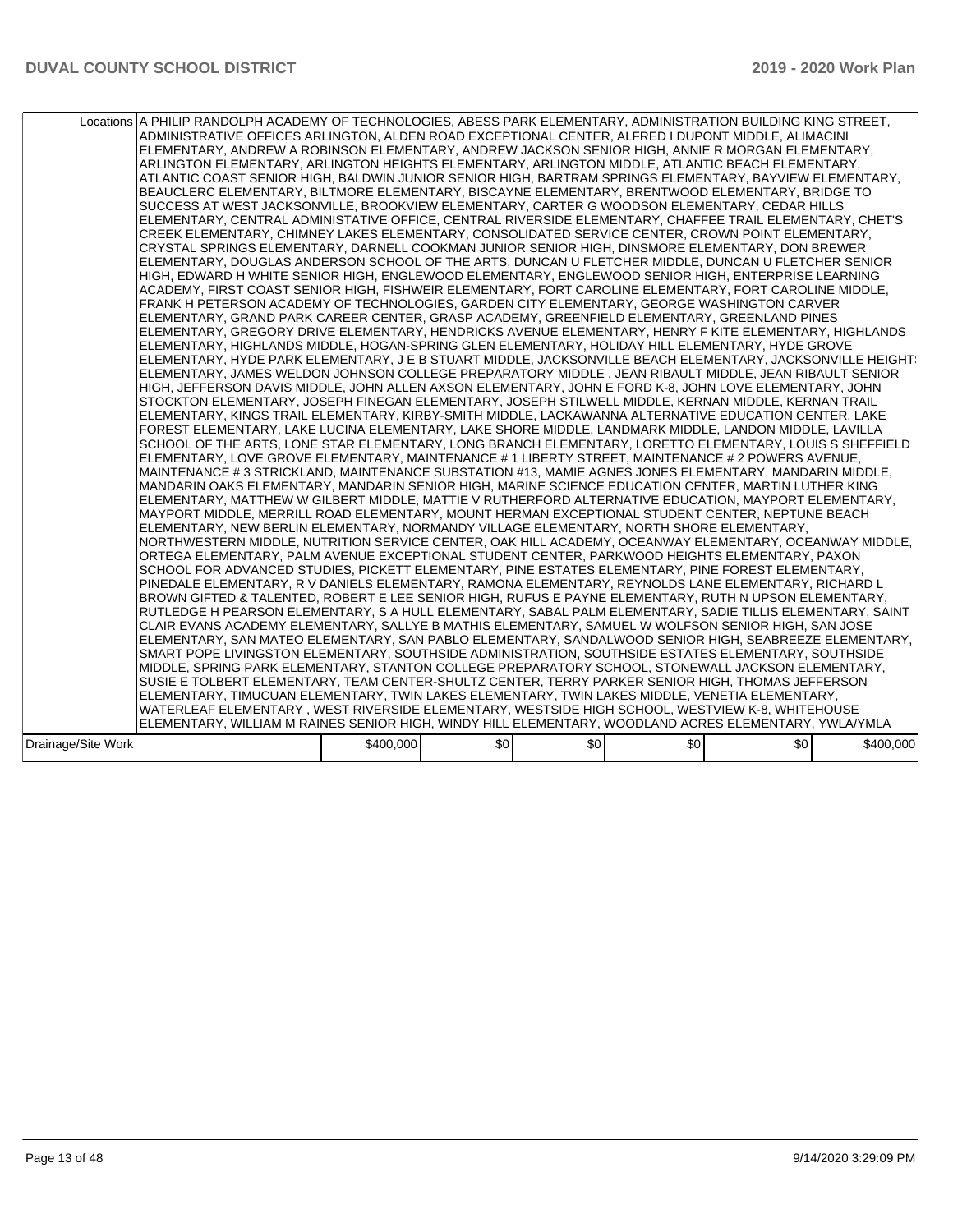|                     | Locations A PHILIP RANDOLPH ACADEMY OF TECHNOLOGIES, ABESS PARK ELEMENTARY, ADMINISTRATION BUILDING KING STREET,<br>ADMINISTRATIVE OFFICES ARLINGTON, ALDEN ROAD EXCEPTIONAL CENTER, ALFRED I DUPONT MIDDLE, ALIMACINI<br>ELEMENTARY, ANDREW A ROBINSON ELEMENTARY, ANDREW JACKSON SENIOR HIGH, ANNIE R MORGAN ELEMENTARY,<br>ARLINGTON ELEMENTARY, ARLINGTON HEIGHTS ELEMENTARY, ARLINGTON MIDDLE, ATLANTIC BEACH ELEMENTARY,<br>ATLANTIC COAST SENIOR HIGH, BALDWIN JUNIOR SENIOR HIGH, BARTRAM SPRINGS ELEMENTARY, BAYVIEW ELEMENTARY,<br>BEAUCLERC ELEMENTARY, BILTMORE ELEMENTARY, BISCAYNE ELEMENTARY, BRENTWOOD ELEMENTARY, BRIDGE TO<br>SUCCESS AT WEST JACKSONVILLE, BROOKVIEW ELEMENTARY, CARTER G WOODSON ELEMENTARY, CEDAR HILLS<br>ELEMENTARY, CENTRAL ADMINISTATIVE OFFICE, CENTRAL RIVERSIDE ELEMENTARY, CHAFFEE TRAIL ELEMENTARY, CHET'S<br>CREEK ELEMENTARY, CHIMNEY LAKES ELEMENTARY, CONSOLIDATED SERVICE CENTER, CROWN POINT ELEMENTARY,<br>CRYSTAL SPRINGS ELEMENTARY, DARNELL COOKMAN JUNIOR SENIOR HIGH, DINSMORE ELEMENTARY, DON BREWER<br>ELEMENTARY, DOUGLAS ANDERSON SCHOOL OF THE ARTS, DUNCAN U FLETCHER MIDDLE, DUNCAN U FLETCHER SENIOR<br>HIGH, EDWARD H WHITE SENIOR HIGH, ENGLEWOOD ELEMENTARY, ENGLEWOOD SENIOR HIGH, ENTERPRISE LEARNING<br>ACADEMY, FIRST COAST SENIOR HIGH, FISHWEIR ELEMENTARY, FORT CAROLINE ELEMENTARY, FORT CAROLINE MIDDLE,<br>FRANK H PETERSON ACADEMY OF TECHNOLOGIES, GARDEN CITY ELEMENTARY, GEORGE WASHINGTON CARVER<br>ELEMENTARY, GRAND PARK CAREER CENTER, GRASP ACADEMY, GREENFIELD ELEMENTARY, GREENLAND PINES<br>ELEMENTARY, GREGORY DRIVE ELEMENTARY, HENDRICKS AVENUE ELEMENTARY, HENRY F KITE ELEMENTARY, HIGHLANDS<br>IELEMENTARY. HIGHLANDS MIDDLE. HOGAN-SPRING GLEN ELEMENTARY. HOLIDAY HILL ELEMENTARY. HYDE GROVE<br> ELEMENTARY, HYDE PARK ELEMENTARY, J E B STUART MIDDLE, JACKSONVILLE BEACH ELEMENTARY, JACKSONVILLE HEIGHT <sup>;</sup><br>ELEMENTARY, JAMES WELDON JOHNSON COLLEGE PREPARATORY MIDDLE , JEAN RIBAULT MIDDLE, JEAN RIBAULT SENIOR<br>HIGH, JEFFERSON DAVIS MIDDLE, JOHN ALLEN AXSON ELEMENTARY, JOHN E FORD K-8, JOHN LOVE ELEMENTARY, JOHN<br>ISTOCKTON ELEMENTARY. JOSEPH FINEGAN ELEMENTARY. JOSEPH STILWELL MIDDLE. KERNAN MIDDLE. KERNAN TRAIL<br>ELEMENTARY, KINGS TRAIL ELEMENTARY, KIRBY-SMITH MIDDLE, LACKAWANNA ALTERNATIVE EDUCATION CENTER, LAKE<br>FOREST ELEMENTARY, LAKE LUCINA ELEMENTARY, LAKE SHORE MIDDLE, LANDMARK MIDDLE, LANDON MIDDLE, LAVILLA<br>SCHOOL OF THE ARTS, LONE STAR ELEMENTARY, LONG BRANCH ELEMENTARY, LORETTO ELEMENTARY, LOUIS S SHEFFIELD<br>ELEMENTARY, LOVE GROVE ELEMENTARY, MAINTENANCE # 1 LIBERTY STREET, MAINTENANCE # 2 POWERS AVENUE,<br>MAINTENANCE # 3 STRICKLAND. MAINTENANCE SUBSTATION #13. MAMIE AGNES JONES ELEMENTARY. MANDARIN MIDDLE.<br>IMANDARIN OAKS ELEMENTARY. MANDARIN SENIOR HIGH. MARINE SCIENCE EDUCATION CENTER. MARTIN LUTHER KING<br>ELEMENTARY, MATTHEW W GILBERT MIDDLE, MATTIE V RUTHERFORD ALTERNATIVE EDUCATION, MAYPORT ELEMENTARY,<br>MAYPORT MIDDLE, MERRILL ROAD ELEMENTARY, MOUNT HERMAN EXCEPTIONAL STUDENT CENTER, NEPTUNE BEACH<br>IELEMENTARY. NEW BERLIN ELEMENTARY. NORMANDY VILLAGE ELEMENTARY. NORTH SHORE ELEMENTARY.<br>NORTHWESTERN MIDDLE, NUTRITION SERVICE CENTER, OAK HILL ACADEMY, OCEANWAY ELEMENTARY, OCEANWAY MIDDLE,<br>ORTEGA ELEMENTARY, PALM AVENUE EXCEPTIONAL STUDENT CENTER, PARKWOOD HEIGHTS ELEMENTARY, PAXON<br>SCHOOL FOR ADVANCED STUDIES, PICKETT ELEMENTARY, PINE ESTATES ELEMENTARY, PINE FOREST ELEMENTARY,<br>PINEDALE ELEMENTARY, R V DANIELS ELEMENTARY, RAMONA ELEMENTARY, REYNOLDS LANE ELEMENTARY, RICHARD L<br>BROWN GIFTED & TALENTED, ROBERT E LEE SENIOR HIGH, RUFUS E PAYNE ELEMENTARY, RUTH N UPSON ELEMENTARY,<br>IRUTLEDGE H PEARSON ELEMENTARY. S A HULL ELEMENTARY. SABAL PALM ELEMENTARY. SADIE TILLIS ELEMENTARY. SAINT<br>CLAIR EVANS ACADEMY ELEMENTARY, SALLYE B MATHIS ELEMENTARY, SAMUEL W WOLFSON SENIOR HIGH, SAN JOSE<br>ELEMENTARY, SAN MATEO ELEMENTARY, SAN PABLO ELEMENTARY, SANDALWOOD SENIOR HIGH, SEABREEZE ELEMENTARY,<br>SMART POPE LIVINGSTON ELEMENTARY, SOUTHSIDE ADMINISTRATION, SOUTHSIDE ESTATES ELEMENTARY, SOUTHSIDE<br>MIDDLE, SPRING PARK ELEMENTARY, STANTON COLLEGE PREPARATORY SCHOOL, STONEWALL JACKSON ELEMENTARY,<br>SUSIE E TOLBERT ELEMENTARY, TEAM CENTER-SHULTZ CENTER, TERRY PARKER SENIOR HIGH, THOMAS JEFFERSON<br>IELEMENTARY. TIMUCUAN ELEMENTARY. TWIN LAKES ELEMENTARY. TWIN LAKES MIDDLE. VENETIA ELEMENTARY.<br>WATERLEAF ELEMENTARY , WEST RIVERSIDE ELEMENTARY, WESTSIDE HIGH SCHOOL, WESTVIEW K-8, WHITEHOUSE<br>ELEMENTARY, WILLIAM M RAINES SENIOR HIGH, WINDY HILL ELEMENTARY, WOODLAND ACRES ELEMENTARY, YWLA/YMLA |           |     |     |     |     |           |
|---------------------|------------------------------------------------------------------------------------------------------------------------------------------------------------------------------------------------------------------------------------------------------------------------------------------------------------------------------------------------------------------------------------------------------------------------------------------------------------------------------------------------------------------------------------------------------------------------------------------------------------------------------------------------------------------------------------------------------------------------------------------------------------------------------------------------------------------------------------------------------------------------------------------------------------------------------------------------------------------------------------------------------------------------------------------------------------------------------------------------------------------------------------------------------------------------------------------------------------------------------------------------------------------------------------------------------------------------------------------------------------------------------------------------------------------------------------------------------------------------------------------------------------------------------------------------------------------------------------------------------------------------------------------------------------------------------------------------------------------------------------------------------------------------------------------------------------------------------------------------------------------------------------------------------------------------------------------------------------------------------------------------------------------------------------------------------------------------------------------------------------------------------------------------------------------------------------------------------------------------------------------------------------------------------------------------------------------------------------------------------------------------------------------------------------------------------------------------------------------------------------------------------------------------------------------------------------------------------------------------------------------------------------------------------------------------------------------------------------------------------------------------------------------------------------------------------------------------------------------------------------------------------------------------------------------------------------------------------------------------------------------------------------------------------------------------------------------------------------------------------------------------------------------------------------------------------------------------------------------------------------------------------------------------------------------------------------------------------------------------------------------------------------------------------------------------------------------------------------------------------------------------------------------------------------------------------------------------------------------------------------------------------------------------------------------------------------------------------------------------------------------------------------------------------------------------------------------------------------------------------------------------------------------------------------------------------------------------------------------------------------------------------------------------------------------------------------------------------------------------------------------------------------------------------------------------------------------------------------------------------------------------------------------------------------------------------------------------------------------------------------------------------------------------------------------------------------------------------------------------------------------------------------------------------------------------------------------------------------------------------------------------------------------------------------------------------------------------------------------|-----------|-----|-----|-----|-----|-----------|
| Playgrounds/PE Area |                                                                                                                                                                                                                                                                                                                                                                                                                                                                                                                                                                                                                                                                                                                                                                                                                                                                                                                                                                                                                                                                                                                                                                                                                                                                                                                                                                                                                                                                                                                                                                                                                                                                                                                                                                                                                                                                                                                                                                                                                                                                                                                                                                                                                                                                                                                                                                                                                                                                                                                                                                                                                                                                                                                                                                                                                                                                                                                                                                                                                                                                                                                                                                                                                                                                                                                                                                                                                                                                                                                                                                                                                                                                                                                                                                                                                                                                                                                                                                                                                                                                                                                                                                                                                                                                                                                                                                                                                                                                                                                                                                                                                                                                                                                  | \$469,300 | \$0 | \$0 | \$0 | \$0 | \$469,300 |
|                     |                                                                                                                                                                                                                                                                                                                                                                                                                                                                                                                                                                                                                                                                                                                                                                                                                                                                                                                                                                                                                                                                                                                                                                                                                                                                                                                                                                                                                                                                                                                                                                                                                                                                                                                                                                                                                                                                                                                                                                                                                                                                                                                                                                                                                                                                                                                                                                                                                                                                                                                                                                                                                                                                                                                                                                                                                                                                                                                                                                                                                                                                                                                                                                                                                                                                                                                                                                                                                                                                                                                                                                                                                                                                                                                                                                                                                                                                                                                                                                                                                                                                                                                                                                                                                                                                                                                                                                                                                                                                                                                                                                                                                                                                                                                  |           |     |     |     |     |           |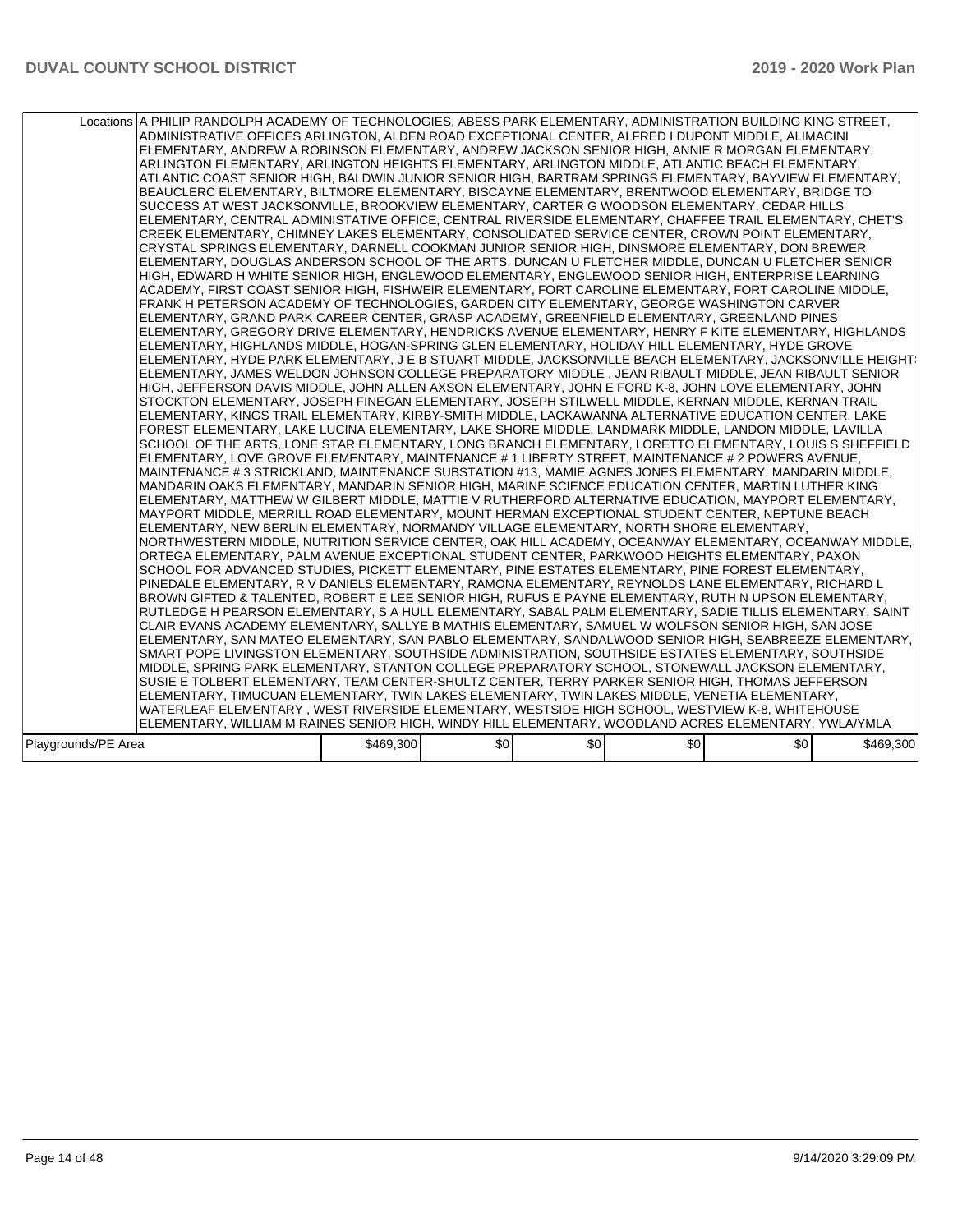|          | Locations A PHILIP RANDOLPH ACADEMY OF TECHNOLOGIES, ABESS PARK ELEMENTARY, ADMINISTRATION BUILDING KING STREET,<br>ADMINISTRATIVE OFFICES ARLINGTON. ALDEN ROAD EXCEPTIONAL CENTER. ALFRED I DUPONT MIDDLE. ALIMACINI<br>ELEMENTARY, ANDREW A ROBINSON ELEMENTARY, ANDREW JACKSON SENIOR HIGH, ANNIE R MORGAN ELEMENTARY,<br>ARLINGTON ELEMENTARY, ARLINGTON HEIGHTS ELEMENTARY, ARLINGTON MIDDLE, ATLANTIC BEACH ELEMENTARY,<br>ATLANTIC COAST SENIOR HIGH, BALDWIN JUNIOR SENIOR HIGH, BARTRAM SPRINGS ELEMENTARY, BAYVIEW ELEMENTARY,<br>BEAUCLERC ELEMENTARY, BILTMORE ELEMENTARY, BISCAYNE ELEMENTARY, BRENTWOOD ELEMENTARY, BRIDGE TO<br>SUCCESS AT WEST JACKSONVILLE, BROOKVIEW ELEMENTARY, CARTER G WOODSON ELEMENTARY, CEDAR HILLS<br>ELEMENTARY, CENTRAL ADMINISTATIVE OFFICE, CENTRAL RIVERSIDE ELEMENTARY, CHAFFEE TRAIL ELEMENTARY, CHET'S<br>CREEK ELEMENTARY, CHIMNEY LAKES ELEMENTARY, CONSOLIDATED SERVICE CENTER, CROWN POINT ELEMENTARY,<br>CRYSTAL SPRINGS ELEMENTARY, DARNELL COOKMAN JUNIOR SENIOR HIGH, DINSMORE ELEMENTARY, DON BREWER<br>ELEMENTARY, DOUGLAS ANDERSON SCHOOL OF THE ARTS, DUNCAN U FLETCHER MIDDLE, DUNCAN U FLETCHER SENIOR<br>HIGH, EDWARD H WHITE SENIOR HIGH, ENGLEWOOD ELEMENTARY, ENGLEWOOD SENIOR HIGH, ENTERPRISE LEARNING<br>ACADEMY, FIRST COAST SENIOR HIGH, FISHWEIR ELEMENTARY, FORT CAROLINE ELEMENTARY, FORT CAROLINE MIDDLE,<br>FRANK H PETERSON ACADEMY OF TECHNOLOGIES, GARDEN CITY ELEMENTARY, GEORGE WASHINGTON CARVER<br>ELEMENTARY, GRAND PARK CAREER CENTER, GRASP ACADEMY, GREENFIELD ELEMENTARY, GREENLAND PINES<br>ELEMENTARY, GREGORY DRIVE ELEMENTARY, HENDRICKS AVENUE ELEMENTARY, HENRY F KITE ELEMENTARY, HIGHLANDS<br>ELEMENTARY, HIGHLANDS MIDDLE, HOGAN-SPRING GLEN ELEMENTARY, HOLIDAY HILL ELEMENTARY, HYDE GROVE<br>ELEMENTARY, HYDE PARK ELEMENTARY, J E B STUART MIDDLE, JACKSONVILLE BEACH ELEMENTARY, JACKSONVILLE HEIGHT:<br>ELEMENTARY, JAMES WELDON JOHNSON COLLEGE PREPARATORY MIDDLE , JEAN RIBAULT MIDDLE, JEAN RIBAULT SENIOR<br>HIGH, JEFFERSON DAVIS MIDDLE, JOHN ALLEN AXSON ELEMENTARY, JOHN E FORD K-8, JOHN LOVE ELEMENTARY, JOHN<br>STOCKTON ELEMENTARY, JOSEPH FINEGAN ELEMENTARY, JOSEPH STILWELL MIDDLE, KERNAN MIDDLE, KERNAN TRAIL<br>ELEMENTARY, KINGS TRAIL ELEMENTARY, KIRBY-SMITH MIDDLE, LACKAWANNA ALTERNATIVE EDUCATION CENTER, LAKE<br>FOREST ELEMENTARY, LAKE LUCINA ELEMENTARY, LAKE SHORE MIDDLE, LANDMARK MIDDLE, LANDON MIDDLE, LAVILLA<br>SCHOOL OF THE ARTS, LONE STAR ELEMENTARY, LONG BRANCH ELEMENTARY, LORETTO ELEMENTARY, LOUIS S SHEFFIELD<br>ELEMENTARY, LOVE GROVE ELEMENTARY, MAINTENANCE # 1 LIBERTY STREET, MAINTENANCE # 2 POWERS AVENUE,<br>MAINTENANCE # 3 STRICKLAND, MAINTENANCE SUBSTATION #13, MAMIE AGNES JONES ELEMENTARY, MANDARIN MIDDLE,<br>MANDARIN OAKS ELEMENTARY, MANDARIN SENIOR HIGH, MARINE SCIENCE EDUCATION CENTER, MARTIN LUTHER KING<br>IELEMENTARY. MATTHEW W GILBERT MIDDLE. MATTIE V RUTHERFORD ALTERNATIVE EDUCATION. MAYPORT ELEMENTARY.<br>MAYPORT MIDDLE, MERRILL ROAD ELEMENTARY, MOUNT HERMAN EXCEPTIONAL STUDENT CENTER, NEPTUNE BEACH<br>ELEMENTARY. NEW BERLIN ELEMENTARY. NORMANDY VILLAGE ELEMENTARY. NORTH SHORE ELEMENTARY.<br>NORTHWESTERN MIDDLE, NUTRITION SERVICE CENTER, OAK HILL ACADEMY, OCEANWAY ELEMENTARY, OCEANWAY MIDDLE,<br>ORTEGA ELEMENTARY, PALM AVENUE EXCEPTIONAL STUDENT CENTER, PARKWOOD HEIGHTS ELEMENTARY, PAXON<br>SCHOOL FOR ADVANCED STUDIES, PICKETT ELEMENTARY, PINE ESTATES ELEMENTARY, PINE FOREST ELEMENTARY,<br>PINEDALE ELEMENTARY, R V DANIELS ELEMENTARY, RAMONA ELEMENTARY, REYNOLDS LANE ELEMENTARY, RICHARD L<br>BROWN GIFTED & TALENTED, ROBERT E LEE SENIOR HIGH, RUFUS E PAYNE ELEMENTARY, RUTH N UPSON ELEMENTARY,<br>RUTLEDGE H PEARSON ELEMENTARY, S A HULL ELEMENTARY, SABAL PALM ELEMENTARY, SADIE TILLIS ELEMENTARY, SAINT<br>CLAIR EVANS ACADEMY ELEMENTARY, SALLYE B MATHIS ELEMENTARY, SAMUEL W WOLFSON SENIOR HIGH, SAN JOSE<br>ELEMENTARY, SAN MATEO ELEMENTARY, SAN PABLO ELEMENTARY, SANDALWOOD SENIOR HIGH, SEABREEZE ELEMENTARY,<br>SMART POPE LIVINGSTON ELEMENTARY, SOUTHSIDE ADMINISTRATION, SOUTHSIDE ESTATES ELEMENTARY, SOUTHSIDE<br>MIDDLE. SPRING PARK ELEMENTARY. STANTON COLLEGE PREPARATORY SCHOOL. STONEWALL JACKSON ELEMENTARY.<br>SUSIE E TOLBERT ELEMENTARY, TEAM CENTER-SHULTZ CENTER, TERRY PARKER SENIOR HIGH, THOMAS JEFFERSON<br>ELEMENTARY, TIMUCUAN ELEMENTARY, TWIN LAKES ELEMENTARY, TWIN LAKES MIDDLE, VENETIA ELEMENTARY,<br>WATERLEAF ELEMENTARY , WEST RIVERSIDE ELEMENTARY, WESTSIDE HIGH SCHOOL, WESTVIEW K-8, WHITEHOUSE<br>ELEMENTARY, WILLIAM M RAINES SENIOR HIGH, WINDY HILL ELEMENTARY, WOODLAND ACRES ELEMENTARY, YWLA/YMLA |             |     |     |     |     |             |
|----------|------------------------------------------------------------------------------------------------------------------------------------------------------------------------------------------------------------------------------------------------------------------------------------------------------------------------------------------------------------------------------------------------------------------------------------------------------------------------------------------------------------------------------------------------------------------------------------------------------------------------------------------------------------------------------------------------------------------------------------------------------------------------------------------------------------------------------------------------------------------------------------------------------------------------------------------------------------------------------------------------------------------------------------------------------------------------------------------------------------------------------------------------------------------------------------------------------------------------------------------------------------------------------------------------------------------------------------------------------------------------------------------------------------------------------------------------------------------------------------------------------------------------------------------------------------------------------------------------------------------------------------------------------------------------------------------------------------------------------------------------------------------------------------------------------------------------------------------------------------------------------------------------------------------------------------------------------------------------------------------------------------------------------------------------------------------------------------------------------------------------------------------------------------------------------------------------------------------------------------------------------------------------------------------------------------------------------------------------------------------------------------------------------------------------------------------------------------------------------------------------------------------------------------------------------------------------------------------------------------------------------------------------------------------------------------------------------------------------------------------------------------------------------------------------------------------------------------------------------------------------------------------------------------------------------------------------------------------------------------------------------------------------------------------------------------------------------------------------------------------------------------------------------------------------------------------------------------------------------------------------------------------------------------------------------------------------------------------------------------------------------------------------------------------------------------------------------------------------------------------------------------------------------------------------------------------------------------------------------------------------------------------------------------------------------------------------------------------------------------------------------------------------------------------------------------------------------------------------------------------------------------------------------------------------------------------------------------------------------------------------------------------------------------------------------------------------------------------------------------------------------------------------------------------------------------------------------------------------------------------------------------------------------------------------------------------------------------------------------------------------------------------------------------------------------------------------------------------------------------------------------------------------------------------------------------------------------------------------------------------------------------------------------------------------------------------------|-------------|-----|-----|-----|-----|-------------|
| Plumbing |                                                                                                                                                                                                                                                                                                                                                                                                                                                                                                                                                                                                                                                                                                                                                                                                                                                                                                                                                                                                                                                                                                                                                                                                                                                                                                                                                                                                                                                                                                                                                                                                                                                                                                                                                                                                                                                                                                                                                                                                                                                                                                                                                                                                                                                                                                                                                                                                                                                                                                                                                                                                                                                                                                                                                                                                                                                                                                                                                                                                                                                                                                                                                                                                                                                                                                                                                                                                                                                                                                                                                                                                                                                                                                                                                                                                                                                                                                                                                                                                                                                                                                                                                                                                                                                                                                                                                                                                                                                                                                                                                                                                                                                                                                | \$3,050,841 | \$0 | \$0 | \$0 | \$0 | \$3,050,841 |
|          |                                                                                                                                                                                                                                                                                                                                                                                                                                                                                                                                                                                                                                                                                                                                                                                                                                                                                                                                                                                                                                                                                                                                                                                                                                                                                                                                                                                                                                                                                                                                                                                                                                                                                                                                                                                                                                                                                                                                                                                                                                                                                                                                                                                                                                                                                                                                                                                                                                                                                                                                                                                                                                                                                                                                                                                                                                                                                                                                                                                                                                                                                                                                                                                                                                                                                                                                                                                                                                                                                                                                                                                                                                                                                                                                                                                                                                                                                                                                                                                                                                                                                                                                                                                                                                                                                                                                                                                                                                                                                                                                                                                                                                                                                                |             |     |     |     |     |             |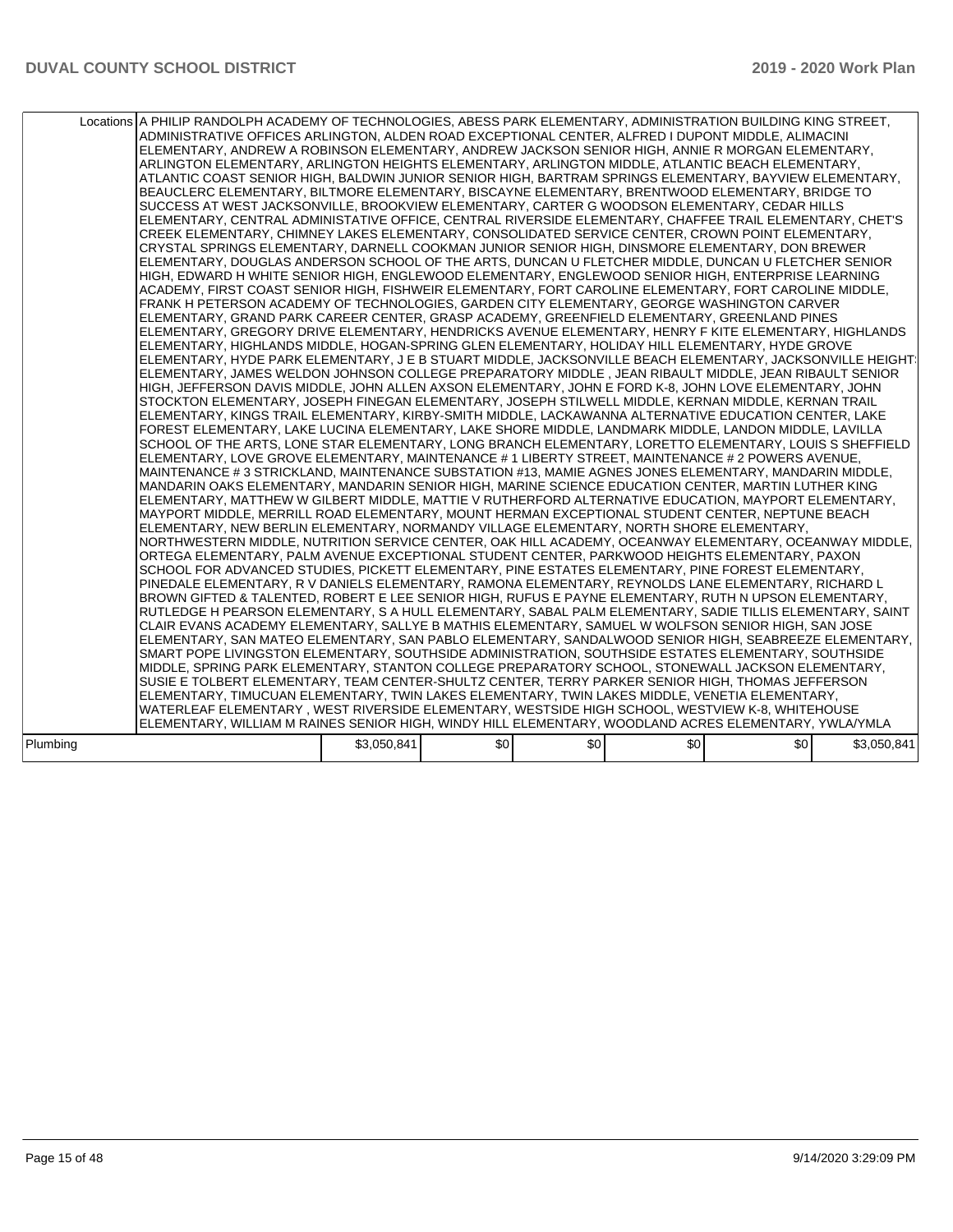|                    | Locations A PHILIP RANDOLPH ACADEMY OF TECHNOLOGIES, ABESS PARK ELEMENTARY, ADMINISTRATION BUILDING KING STREET,<br>ADMINISTRATIVE OFFICES ARLINGTON, ALDEN ROAD EXCEPTIONAL CENTER, ALFRED I DUPONT MIDDLE, ALIMACINI<br>ELEMENTARY, ANDREW A ROBINSON ELEMENTARY, ANDREW JACKSON SENIOR HIGH, ANNIE R MORGAN ELEMENTARY,<br>ARLINGTON ELEMENTARY, ARLINGTON HEIGHTS ELEMENTARY, ARLINGTON MIDDLE, ATLANTIC BEACH ELEMENTARY,<br>ATLANTIC COAST SENIOR HIGH, BALDWIN JUNIOR SENIOR HIGH, BARTRAM SPRINGS ELEMENTARY, BAYVIEW ELEMENTARY,<br>BEAUCLERC ELEMENTARY, BILTMORE ELEMENTARY, BISCAYNE ELEMENTARY, BRENTWOOD ELEMENTARY, BRIDGE TO<br>SUCCESS AT WEST JACKSONVILLE, BROOKVIEW ELEMENTARY, CARTER G WOODSON ELEMENTARY, CEDAR HILLS<br>ELEMENTARY, CENTRAL ADMINISTATIVE OFFICE, CENTRAL RIVERSIDE ELEMENTARY, CHAFFEE TRAIL ELEMENTARY, CHET'S<br>CREEK ELEMENTARY, CHIMNEY LAKES ELEMENTARY, CONSOLIDATED SERVICE CENTER, CROWN POINT ELEMENTARY,<br>CRYSTAL SPRINGS ELEMENTARY, DARNELL COOKMAN JUNIOR SENIOR HIGH, DINSMORE ELEMENTARY, DON BREWER<br>ELEMENTARY, DOUGLAS ANDERSON SCHOOL OF THE ARTS, DUNCAN U FLETCHER MIDDLE, DUNCAN U FLETCHER SENIOR<br>HIGH, EDWARD H WHITE SENIOR HIGH, ENGLEWOOD ELEMENTARY, ENGLEWOOD SENIOR HIGH, ENTERPRISE LEARNING<br>ACADEMY, FIRST COAST SENIOR HIGH, FISHWEIR ELEMENTARY, FORT CAROLINE ELEMENTARY, FORT CAROLINE MIDDLE,<br>FRANK H PETERSON ACADEMY OF TECHNOLOGIES, GARDEN CITY ELEMENTARY, GEORGE WASHINGTON CARVER<br>ELEMENTARY, GRAND PARK CAREER CENTER, GRASP ACADEMY, GREENFIELD ELEMENTARY, GREENLAND PINES<br>ELEMENTARY, GREGORY DRIVE ELEMENTARY, HENDRICKS AVENUE ELEMENTARY, HENRY F KITE ELEMENTARY, HIGHLANDS<br>IELEMENTARY. HIGHLANDS MIDDLE. HOGAN-SPRING GLEN ELEMENTARY. HOLIDAY HILL ELEMENTARY. HYDE GROVE<br> ELEMENTARY, HYDE PARK ELEMENTARY, J E B STUART MIDDLE, JACKSONVILLE BEACH ELEMENTARY, JACKSONVILLE HEIGHT <sup>;</sup><br>ELEMENTARY, JAMES WELDON JOHNSON COLLEGE PREPARATORY MIDDLE , JEAN RIBAULT MIDDLE, JEAN RIBAULT SENIOR<br>HIGH, JEFFERSON DAVIS MIDDLE, JOHN ALLEN AXSON ELEMENTARY, JOHN E FORD K-8, JOHN LOVE ELEMENTARY, JOHN<br>ISTOCKTON ELEMENTARY. JOSEPH FINEGAN ELEMENTARY. JOSEPH STILWELL MIDDLE. KERNAN MIDDLE. KERNAN TRAIL<br>ELEMENTARY, KINGS TRAIL ELEMENTARY, KIRBY-SMITH MIDDLE, LACKAWANNA ALTERNATIVE EDUCATION CENTER, LAKE<br>FOREST ELEMENTARY, LAKE LUCINA ELEMENTARY, LAKE SHORE MIDDLE, LANDMARK MIDDLE, LANDON MIDDLE, LAVILLA<br>SCHOOL OF THE ARTS, LONE STAR ELEMENTARY, LONG BRANCH ELEMENTARY, LORETTO ELEMENTARY, LOUIS S SHEFFIELD<br>ELEMENTARY, LOVE GROVE ELEMENTARY, MAINTENANCE # 1 LIBERTY STREET, MAINTENANCE # 2 POWERS AVENUE,<br>MAINTENANCE # 3 STRICKLAND. MAINTENANCE SUBSTATION #13. MAMIE AGNES JONES ELEMENTARY. MANDARIN MIDDLE.<br>IMANDARIN OAKS ELEMENTARY. MANDARIN SENIOR HIGH. MARINE SCIENCE EDUCATION CENTER. MARTIN LUTHER KING<br>ELEMENTARY, MATTHEW W GILBERT MIDDLE, MATTIE V RUTHERFORD ALTERNATIVE EDUCATION, MAYPORT ELEMENTARY,<br>MAYPORT MIDDLE, MERRILL ROAD ELEMENTARY, MOUNT HERMAN EXCEPTIONAL STUDENT CENTER, NEPTUNE BEACH<br>IELEMENTARY. NEW BERLIN ELEMENTARY. NORMANDY VILLAGE ELEMENTARY. NORTH SHORE ELEMENTARY.<br>NORTHWESTERN MIDDLE, NUTRITION SERVICE CENTER, OAK HILL ACADEMY, OCEANWAY ELEMENTARY, OCEANWAY MIDDLE,<br>ORTEGA ELEMENTARY, PALM AVENUE EXCEPTIONAL STUDENT CENTER, PARKWOOD HEIGHTS ELEMENTARY, PAXON<br>SCHOOL FOR ADVANCED STUDIES, PICKETT ELEMENTARY, PINE ESTATES ELEMENTARY, PINE FOREST ELEMENTARY,<br>PINEDALE ELEMENTARY, R V DANIELS ELEMENTARY, RAMONA ELEMENTARY, REYNOLDS LANE ELEMENTARY, RICHARD L<br>BROWN GIFTED & TALENTED, ROBERT E LEE SENIOR HIGH, RUFUS E PAYNE ELEMENTARY, RUTH N UPSON ELEMENTARY,<br>IRUTLEDGE H PEARSON ELEMENTARY. S A HULL ELEMENTARY. SABAL PALM ELEMENTARY. SADIE TILLIS ELEMENTARY. SAINT<br>CLAIR EVANS ACADEMY ELEMENTARY, SALLYE B MATHIS ELEMENTARY, SAMUEL W WOLFSON SENIOR HIGH, SAN JOSE<br>ELEMENTARY, SAN MATEO ELEMENTARY, SAN PABLO ELEMENTARY, SANDALWOOD SENIOR HIGH, SEABREEZE ELEMENTARY,<br>SMART POPE LIVINGSTON ELEMENTARY, SOUTHSIDE ADMINISTRATION, SOUTHSIDE ESTATES ELEMENTARY, SOUTHSIDE<br>MIDDLE, SPRING PARK ELEMENTARY, STANTON COLLEGE PREPARATORY SCHOOL, STONEWALL JACKSON ELEMENTARY,<br>SUSIE E TOLBERT ELEMENTARY, TEAM CENTER-SHULTZ CENTER, TERRY PARKER SENIOR HIGH, THOMAS JEFFERSON<br>IELEMENTARY. TIMUCUAN ELEMENTARY. TWIN LAKES ELEMENTARY. TWIN LAKES MIDDLE. VENETIA ELEMENTARY.<br>WATERLEAF ELEMENTARY , WEST RIVERSIDE ELEMENTARY, WESTSIDE HIGH SCHOOL, WESTVIEW K-8, WHITEHOUSE<br>ELEMENTARY, WILLIAM M RAINES SENIOR HIGH, WINDY HILL ELEMENTARY, WOODLAND ACRES ELEMENTARY, YWLA/YMLA |             |     |     |     |     |             |
|--------------------|------------------------------------------------------------------------------------------------------------------------------------------------------------------------------------------------------------------------------------------------------------------------------------------------------------------------------------------------------------------------------------------------------------------------------------------------------------------------------------------------------------------------------------------------------------------------------------------------------------------------------------------------------------------------------------------------------------------------------------------------------------------------------------------------------------------------------------------------------------------------------------------------------------------------------------------------------------------------------------------------------------------------------------------------------------------------------------------------------------------------------------------------------------------------------------------------------------------------------------------------------------------------------------------------------------------------------------------------------------------------------------------------------------------------------------------------------------------------------------------------------------------------------------------------------------------------------------------------------------------------------------------------------------------------------------------------------------------------------------------------------------------------------------------------------------------------------------------------------------------------------------------------------------------------------------------------------------------------------------------------------------------------------------------------------------------------------------------------------------------------------------------------------------------------------------------------------------------------------------------------------------------------------------------------------------------------------------------------------------------------------------------------------------------------------------------------------------------------------------------------------------------------------------------------------------------------------------------------------------------------------------------------------------------------------------------------------------------------------------------------------------------------------------------------------------------------------------------------------------------------------------------------------------------------------------------------------------------------------------------------------------------------------------------------------------------------------------------------------------------------------------------------------------------------------------------------------------------------------------------------------------------------------------------------------------------------------------------------------------------------------------------------------------------------------------------------------------------------------------------------------------------------------------------------------------------------------------------------------------------------------------------------------------------------------------------------------------------------------------------------------------------------------------------------------------------------------------------------------------------------------------------------------------------------------------------------------------------------------------------------------------------------------------------------------------------------------------------------------------------------------------------------------------------------------------------------------------------------------------------------------------------------------------------------------------------------------------------------------------------------------------------------------------------------------------------------------------------------------------------------------------------------------------------------------------------------------------------------------------------------------------------------------------------------------------------------------------------|-------------|-----|-----|-----|-----|-------------|
| Window Replacement |                                                                                                                                                                                                                                                                                                                                                                                                                                                                                                                                                                                                                                                                                                                                                                                                                                                                                                                                                                                                                                                                                                                                                                                                                                                                                                                                                                                                                                                                                                                                                                                                                                                                                                                                                                                                                                                                                                                                                                                                                                                                                                                                                                                                                                                                                                                                                                                                                                                                                                                                                                                                                                                                                                                                                                                                                                                                                                                                                                                                                                                                                                                                                                                                                                                                                                                                                                                                                                                                                                                                                                                                                                                                                                                                                                                                                                                                                                                                                                                                                                                                                                                                                                                                                                                                                                                                                                                                                                                                                                                                                                                                                                                                                                                  | \$1,557,919 | \$0 | \$0 | \$0 | \$0 | \$1,557,919 |
|                    |                                                                                                                                                                                                                                                                                                                                                                                                                                                                                                                                                                                                                                                                                                                                                                                                                                                                                                                                                                                                                                                                                                                                                                                                                                                                                                                                                                                                                                                                                                                                                                                                                                                                                                                                                                                                                                                                                                                                                                                                                                                                                                                                                                                                                                                                                                                                                                                                                                                                                                                                                                                                                                                                                                                                                                                                                                                                                                                                                                                                                                                                                                                                                                                                                                                                                                                                                                                                                                                                                                                                                                                                                                                                                                                                                                                                                                                                                                                                                                                                                                                                                                                                                                                                                                                                                                                                                                                                                                                                                                                                                                                                                                                                                                                  |             |     |     |     |     |             |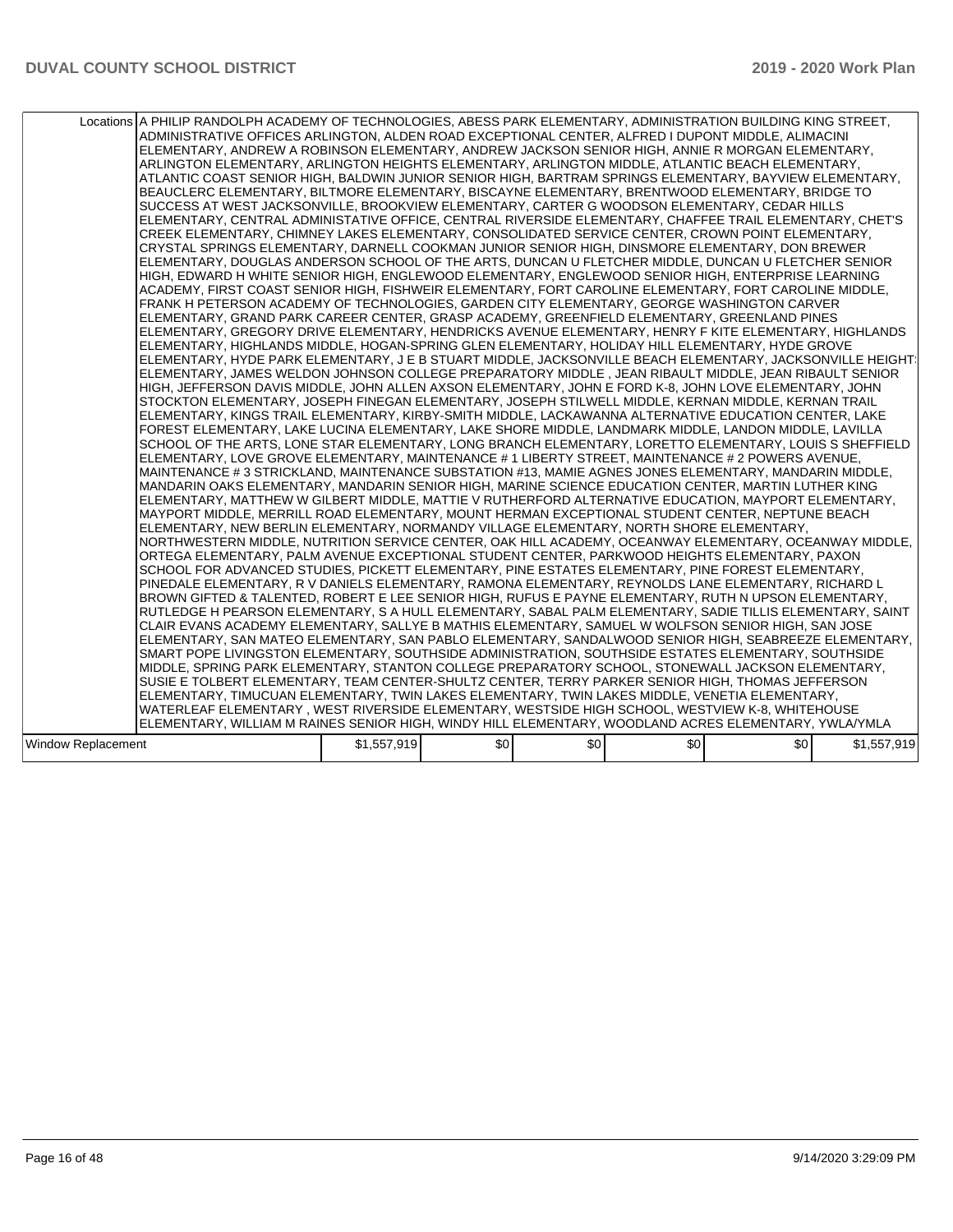|                                  | Locations A PHILIP RANDOLPH ACADEMY OF TECHNOLOGIES, ABESS PARK ELEMENTARY, ADMINISTRATION BUILDING KING STREET,<br>ADMINISTRATIVE OFFICES ARLINGTON, ALDEN ROAD EXCEPTIONAL CENTER, ALFRED I DUPONT MIDDLE, ALIMACINI<br>ELEMENTARY, ANDREW A ROBINSON ELEMENTARY, ANDREW JACKSON SENIOR HIGH, ANNIE R MORGAN ELEMENTARY,<br>ARLINGTON ELEMENTARY, ARLINGTON HEIGHTS ELEMENTARY, ARLINGTON MIDDLE, ATLANTIC BEACH ELEMENTARY,<br>ATLANTIC COAST SENIOR HIGH, BALDWIN JUNIOR SENIOR HIGH, BARTRAM SPRINGS ELEMENTARY, BAYVIEW ELEMENTARY,<br>BEAUCLERC ELEMENTARY, BILTMORE ELEMENTARY, BISCAYNE ELEMENTARY, BRENTWOOD ELEMENTARY, BRIDGE TO<br>SUCCESS AT WEST JACKSONVILLE, BROOKVIEW ELEMENTARY, CARTER G WOODSON ELEMENTARY, CEDAR HILLS<br>ELEMENTARY, CENTRAL ADMINISTATIVE OFFICE, CENTRAL RIVERSIDE ELEMENTARY, CHAFFEE TRAIL ELEMENTARY, CHET'S<br>CREEK ELEMENTARY, CHIMNEY LAKES ELEMENTARY, CONSOLIDATED SERVICE CENTER, CROWN POINT ELEMENTARY,<br>CRYSTAL SPRINGS ELEMENTARY, DARNELL COOKMAN JUNIOR SENIOR HIGH, DINSMORE ELEMENTARY, DON BREWER<br>ELEMENTARY, DOUGLAS ANDERSON SCHOOL OF THE ARTS, DUNCAN U FLETCHER MIDDLE, DUNCAN U FLETCHER SENIOR<br>HIGH. EDWARD H WHITE SENIOR HIGH. ENGLEWOOD ELEMENTARY. ENGLEWOOD SENIOR HIGH. ENTERPRISE LEARNING<br>ACADEMY, FIRST COAST SENIOR HIGH, FISHWEIR ELEMENTARY, FORT CAROLINE ELEMENTARY, FORT CAROLINE MIDDLE,<br>FRANK H PETERSON ACADEMY OF TECHNOLOGIES, GARDEN CITY ELEMENTARY, GEORGE WASHINGTON CARVER<br>ELEMENTARY, GRAND PARK CAREER CENTER, GRASP ACADEMY, GREENFIELD ELEMENTARY, GREENLAND PINES<br>IELEMENTARY. GREGORY DRIVE ELEMENTARY. HENDRICKS AVENUE ELEMENTARY. HENRY F KITE ELEMENTARY. HIGHLANDS<br>ELEMENTARY, HIGHLANDS MIDDLE, HOGAN-SPRING GLEN ELEMENTARY, HOLIDAY HILL ELEMENTARY, HYDE GROVE<br>ELEMENTARY, HYDE PARK ELEMENTARY, J E B STUART MIDDLE, JACKSONVILLE BEACH ELEMENTARY, JACKSONVILLE HEIGHT!<br>IELEMENTARY. JAMES WELDON JOHNSON COLLEGE PREPARATORY MIDDLE . JEAN RIBAULT MIDDLE. JEAN RIBAULT SENIOR<br>HIGH, JEFFERSON DAVIS MIDDLE, JOHN ALLEN AXSON ELEMENTARY, JOHN E FORD K-8, JOHN LOVE ELEMENTARY, JOHN<br>STOCKTON ELEMENTARY, JOSEPH FINEGAN ELEMENTARY, JOSEPH STILWELL MIDDLE, KERNAN MIDDLE, KERNAN TRAIL<br>ELEMENTARY, KINGS TRAIL ELEMENTARY, KIRBY-SMITH MIDDLE, LACKAWANNA ALTERNATIVE EDUCATION CENTER, LAKE<br>FOREST ELEMENTARY, LAKE LUCINA ELEMENTARY, LAKE SHORE MIDDLE, LANDMARK MIDDLE, LANDON MIDDLE, LAVILLA<br>SCHOOL OF THE ARTS, LONE STAR ELEMENTARY, LONG BRANCH ELEMENTARY, LORETTO ELEMENTARY, LOUIS S SHEFFIELD<br>ELEMENTARY, LOVE GROVE ELEMENTARY, MAINTENANCE # 1 LIBERTY STREET, MAINTENANCE # 2 POWERS AVENUE,<br>MAINTENANCE # 3 STRICKLAND, MAINTENANCE SUBSTATION #13, MAMIE AGNES JONES ELEMENTARY, MANDARIN MIDDLE,<br>MANDARIN OAKS ELEMENTARY, MANDARIN SENIOR HIGH, MARINE SCIENCE EDUCATION CENTER, MARTIN LUTHER KING<br>ELEMENTARY, MATTHEW W GILBERT MIDDLE, MATTIE V RUTHERFORD ALTERNATIVE EDUCATION, MAYPORT ELEMENTARY,<br>MAYPORT MIDDLE, MERRILL ROAD ELEMENTARY, MOUNT HERMAN EXCEPTIONAL STUDENT CENTER, NEPTUNE BEACH<br>ELEMENTARY, NEW BERLIN ELEMENTARY, NORMANDY VILLAGE ELEMENTARY, NORTH SHORE ELEMENTARY,<br>NORTHWESTERN MIDDLE, NUTRITION SERVICE CENTER, OAK HILL ACADEMY, OCEANWAY ELEMENTARY, OCEANWAY MIDDLE,<br>ORTEGA ELEMENTARY, PALM AVENUE EXCEPTIONAL STUDENT CENTER, PARKWOOD HEIGHTS ELEMENTARY, PAXON<br>SCHOOL FOR ADVANCED STUDIES, PICKETT ELEMENTARY, PINE ESTATES ELEMENTARY, PINE FOREST ELEMENTARY,<br>PINEDALE ELEMENTARY, R V DANIELS ELEMENTARY, RAMONA ELEMENTARY, REYNOLDS LANE ELEMENTARY, RICHARD L<br>IBROWN GIFTED & TALENTED. ROBERT E LEE SENIOR HIGH. RUFUS E PAYNE ELEMENTARY. RUTH N UPSON ELEMENTARY.<br>RUTLEDGE H PEARSON ELEMENTARY, S A HULL ELEMENTARY, SABAL PALM ELEMENTARY, SADIE TILLIS ELEMENTARY, SAINT<br>CLAIR EVANS ACADEMY ELEMENTARY, SALLYE B MATHIS ELEMENTARY, SAMUEL W WOLFSON SENIOR HIGH, SAN JOSE<br>ELEMENTARY, SAN MATEO ELEMENTARY, SAN PABLO ELEMENTARY, SANDALWOOD SENIOR HIGH, SEABREEZE ELEMENTARY,<br>SMART POPE LIVINGSTON ELEMENTARY, SOUTHSIDE ADMINISTRATION, SOUTHSIDE ESTATES ELEMENTARY, SOUTHSIDE<br>MIDDLE, SPRING PARK ELEMENTARY, STANTON COLLEGE PREPARATORY SCHOOL, STONEWALL JACKSON ELEMENTARY,<br>SUSIE E TOLBERT ELEMENTARY, TEAM CENTER-SHULTZ CENTER, TERRY PARKER SENIOR HIGH, THOMAS JEFFERSON<br>IELEMENTARY. TIMUCUAN ELEMENTARY. TWIN LAKES ELEMENTARY. TWIN LAKES MIDDLE. VENETIA ELEMENTARY.<br>WATERLEAF ELEMENTARY , WEST RIVERSIDE ELEMENTARY, WESTSIDE HIGH SCHOOL, WESTVIEW K-8, WHITEHOUSE<br>ELEMENTARY, WILLIAM M RAINES SENIOR HIGH, WINDY HILL ELEMENTARY, WOODLAND ACRES ELEMENTARY, YWLA/YMLA |          |     |     |     |     |          |
|----------------------------------|---------------------------------------------------------------------------------------------------------------------------------------------------------------------------------------------------------------------------------------------------------------------------------------------------------------------------------------------------------------------------------------------------------------------------------------------------------------------------------------------------------------------------------------------------------------------------------------------------------------------------------------------------------------------------------------------------------------------------------------------------------------------------------------------------------------------------------------------------------------------------------------------------------------------------------------------------------------------------------------------------------------------------------------------------------------------------------------------------------------------------------------------------------------------------------------------------------------------------------------------------------------------------------------------------------------------------------------------------------------------------------------------------------------------------------------------------------------------------------------------------------------------------------------------------------------------------------------------------------------------------------------------------------------------------------------------------------------------------------------------------------------------------------------------------------------------------------------------------------------------------------------------------------------------------------------------------------------------------------------------------------------------------------------------------------------------------------------------------------------------------------------------------------------------------------------------------------------------------------------------------------------------------------------------------------------------------------------------------------------------------------------------------------------------------------------------------------------------------------------------------------------------------------------------------------------------------------------------------------------------------------------------------------------------------------------------------------------------------------------------------------------------------------------------------------------------------------------------------------------------------------------------------------------------------------------------------------------------------------------------------------------------------------------------------------------------------------------------------------------------------------------------------------------------------------------------------------------------------------------------------------------------------------------------------------------------------------------------------------------------------------------------------------------------------------------------------------------------------------------------------------------------------------------------------------------------------------------------------------------------------------------------------------------------------------------------------------------------------------------------------------------------------------------------------------------------------------------------------------------------------------------------------------------------------------------------------------------------------------------------------------------------------------------------------------------------------------------------------------------------------------------------------------------------------------------------------------------------------------------------------------------------------------------------------------------------------------------------------------------------------------------------------------------------------------------------------------------------------------------------------------------------------------------------------------------------------------------------------------------------------------------------------------------------------------------------------|----------|-----|-----|-----|-----|----------|
| <b>Consession Stand Upgrades</b> |                                                                                                                                                                                                                                                                                                                                                                                                                                                                                                                                                                                                                                                                                                                                                                                                                                                                                                                                                                                                                                                                                                                                                                                                                                                                                                                                                                                                                                                                                                                                                                                                                                                                                                                                                                                                                                                                                                                                                                                                                                                                                                                                                                                                                                                                                                                                                                                                                                                                                                                                                                                                                                                                                                                                                                                                                                                                                                                                                                                                                                                                                                                                                                                                                                                                                                                                                                                                                                                                                                                                                                                                                                                                                                                                                                                                                                                                                                                                                                                                                                                                                                                                                                                                                                                                                                                                                                                                                                                                                                                                                                                                                                                                                                   | \$10,000 | \$0 | \$0 | \$0 | \$0 | \$10,000 |
|                                  |                                                                                                                                                                                                                                                                                                                                                                                                                                                                                                                                                                                                                                                                                                                                                                                                                                                                                                                                                                                                                                                                                                                                                                                                                                                                                                                                                                                                                                                                                                                                                                                                                                                                                                                                                                                                                                                                                                                                                                                                                                                                                                                                                                                                                                                                                                                                                                                                                                                                                                                                                                                                                                                                                                                                                                                                                                                                                                                                                                                                                                                                                                                                                                                                                                                                                                                                                                                                                                                                                                                                                                                                                                                                                                                                                                                                                                                                                                                                                                                                                                                                                                                                                                                                                                                                                                                                                                                                                                                                                                                                                                                                                                                                                                   |          |     |     |     |     |          |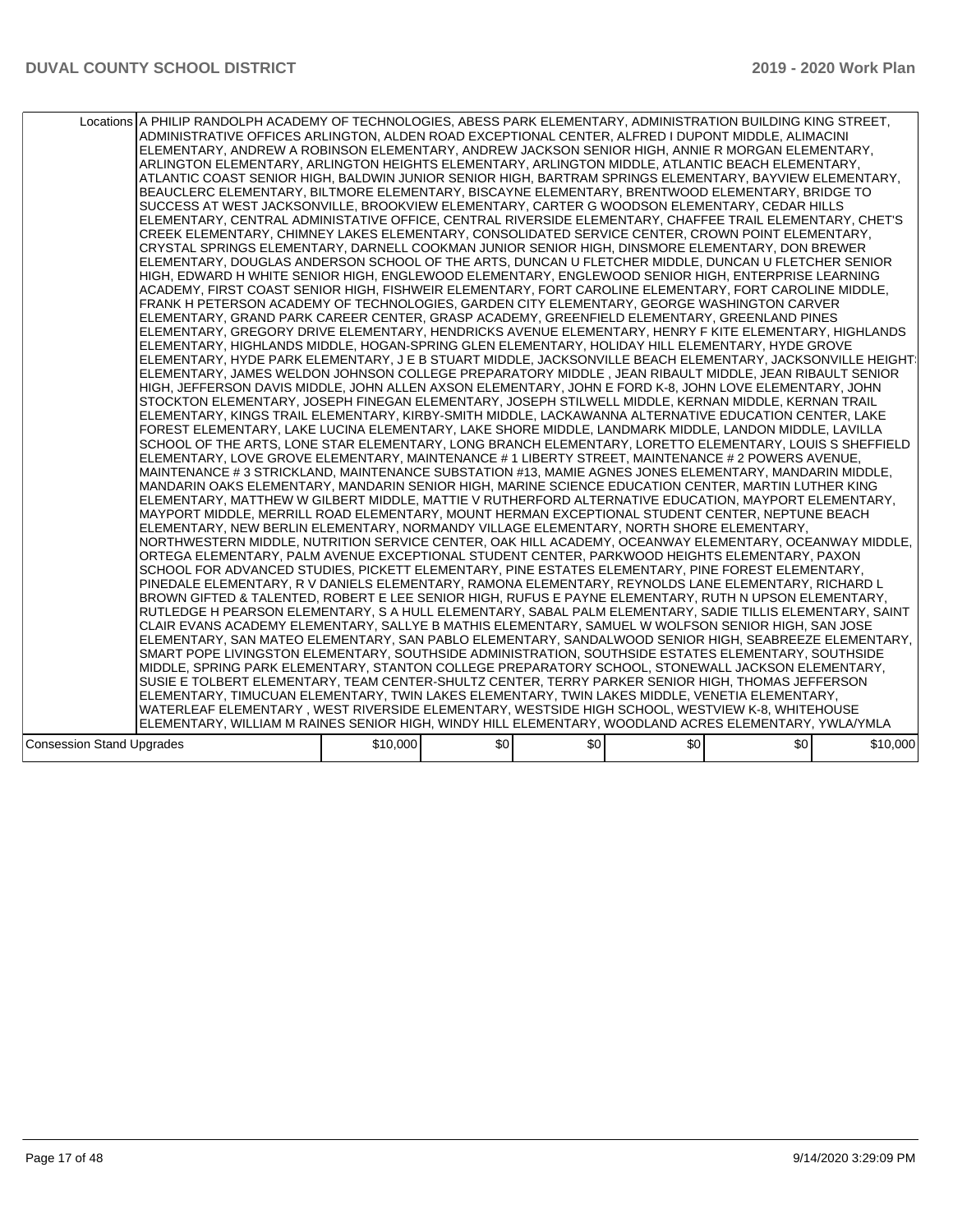|            | Locations A PHILIP RANDOLPH ACADEMY OF TECHNOLOGIES, ABESS PARK ELEMENTARY, ADMINISTRATION BUILDING KING STREET,<br>ADMINISTRATIVE OFFICES ARLINGTON. ALDEN ROAD EXCEPTIONAL CENTER. ALFRED I DUPONT MIDDLE. ALIMACINI<br>ELEMENTARY, ANDREW A ROBINSON ELEMENTARY, ANDREW JACKSON SENIOR HIGH, ANNIE R MORGAN ELEMENTARY,<br>ARLINGTON ELEMENTARY, ARLINGTON HEIGHTS ELEMENTARY, ARLINGTON MIDDLE, ATLANTIC BEACH ELEMENTARY,<br>ATLANTIC COAST SENIOR HIGH, BALDWIN JUNIOR SENIOR HIGH, BARTRAM SPRINGS ELEMENTARY, BAYVIEW ELEMENTARY,<br>BEAUCLERC ELEMENTARY, BILTMORE ELEMENTARY, BISCAYNE ELEMENTARY, BRENTWOOD ELEMENTARY, BRIDGE TO<br>SUCCESS AT WEST JACKSONVILLE, BROOKVIEW ELEMENTARY, CARTER G WOODSON ELEMENTARY, CEDAR HILLS<br>ELEMENTARY, CENTRAL ADMINISTATIVE OFFICE, CENTRAL RIVERSIDE ELEMENTARY, CHAFFEE TRAIL ELEMENTARY, CHET'S<br>CREEK ELEMENTARY, CHIMNEY LAKES ELEMENTARY, CONSOLIDATED SERVICE CENTER, CROWN POINT ELEMENTARY,<br>CRYSTAL SPRINGS ELEMENTARY, DARNELL COOKMAN JUNIOR SENIOR HIGH, DINSMORE ELEMENTARY, DON BREWER<br>ELEMENTARY, DOUGLAS ANDERSON SCHOOL OF THE ARTS, DUNCAN U FLETCHER MIDDLE, DUNCAN U FLETCHER SENIOR<br>HIGH, EDWARD H WHITE SENIOR HIGH, ENGLEWOOD ELEMENTARY, ENGLEWOOD SENIOR HIGH, ENTERPRISE LEARNING<br>ACADEMY, FIRST COAST SENIOR HIGH, FISHWEIR ELEMENTARY, FORT CAROLINE ELEMENTARY, FORT CAROLINE MIDDLE,<br>FRANK H PETERSON ACADEMY OF TECHNOLOGIES, GARDEN CITY ELEMENTARY, GEORGE WASHINGTON CARVER<br>ELEMENTARY, GRAND PARK CAREER CENTER, GRASP ACADEMY, GREENFIELD ELEMENTARY, GREENLAND PINES<br>ELEMENTARY, GREGORY DRIVE ELEMENTARY, HENDRICKS AVENUE ELEMENTARY, HENRY F KITE ELEMENTARY, HIGHLANDS<br>ELEMENTARY, HIGHLANDS MIDDLE, HOGAN-SPRING GLEN ELEMENTARY, HOLIDAY HILL ELEMENTARY, HYDE GROVE<br>ELEMENTARY, HYDE PARK ELEMENTARY, J E B STUART MIDDLE, JACKSONVILLE BEACH ELEMENTARY, JACKSONVILLE HEIGHT:<br>ELEMENTARY, JAMES WELDON JOHNSON COLLEGE PREPARATORY MIDDLE , JEAN RIBAULT MIDDLE, JEAN RIBAULT SENIOR<br>HIGH, JEFFERSON DAVIS MIDDLE, JOHN ALLEN AXSON ELEMENTARY, JOHN E FORD K-8, JOHN LOVE ELEMENTARY, JOHN<br>STOCKTON ELEMENTARY, JOSEPH FINEGAN ELEMENTARY, JOSEPH STILWELL MIDDLE, KERNAN MIDDLE, KERNAN TRAIL<br>ELEMENTARY, KINGS TRAIL ELEMENTARY, KIRBY-SMITH MIDDLE, LACKAWANNA ALTERNATIVE EDUCATION CENTER, LAKE<br>FOREST ELEMENTARY, LAKE LUCINA ELEMENTARY, LAKE SHORE MIDDLE, LANDMARK MIDDLE, LANDON MIDDLE, LAVILLA<br>SCHOOL OF THE ARTS, LONE STAR ELEMENTARY, LONG BRANCH ELEMENTARY, LORETTO ELEMENTARY, LOUIS S SHEFFIELD<br>ELEMENTARY, LOVE GROVE ELEMENTARY, MAINTENANCE # 1 LIBERTY STREET, MAINTENANCE # 2 POWERS AVENUE,<br>MAINTENANCE # 3 STRICKLAND, MAINTENANCE SUBSTATION #13, MAMIE AGNES JONES ELEMENTARY, MANDARIN MIDDLE,<br>MANDARIN OAKS ELEMENTARY, MANDARIN SENIOR HIGH, MARINE SCIENCE EDUCATION CENTER, MARTIN LUTHER KING<br>IELEMENTARY. MATTHEW W GILBERT MIDDLE. MATTIE V RUTHERFORD ALTERNATIVE EDUCATION. MAYPORT ELEMENTARY.<br>MAYPORT MIDDLE, MERRILL ROAD ELEMENTARY, MOUNT HERMAN EXCEPTIONAL STUDENT CENTER, NEPTUNE BEACH<br>ELEMENTARY. NEW BERLIN ELEMENTARY. NORMANDY VILLAGE ELEMENTARY. NORTH SHORE ELEMENTARY.<br>NORTHWESTERN MIDDLE, NUTRITION SERVICE CENTER, OAK HILL ACADEMY, OCEANWAY ELEMENTARY, OCEANWAY MIDDLE,<br>ORTEGA ELEMENTARY, PALM AVENUE EXCEPTIONAL STUDENT CENTER, PARKWOOD HEIGHTS ELEMENTARY, PAXON<br>SCHOOL FOR ADVANCED STUDIES, PICKETT ELEMENTARY, PINE ESTATES ELEMENTARY, PINE FOREST ELEMENTARY,<br>PINEDALE ELEMENTARY, R V DANIELS ELEMENTARY, RAMONA ELEMENTARY, REYNOLDS LANE ELEMENTARY, RICHARD L<br>BROWN GIFTED & TALENTED, ROBERT E LEE SENIOR HIGH, RUFUS E PAYNE ELEMENTARY, RUTH N UPSON ELEMENTARY,<br>RUTLEDGE H PEARSON ELEMENTARY, S A HULL ELEMENTARY, SABAL PALM ELEMENTARY, SADIE TILLIS ELEMENTARY, SAINT<br>CLAIR EVANS ACADEMY ELEMENTARY, SALLYE B MATHIS ELEMENTARY, SAMUEL W WOLFSON SENIOR HIGH, SAN JOSE<br>ELEMENTARY, SAN MATEO ELEMENTARY, SAN PABLO ELEMENTARY, SANDALWOOD SENIOR HIGH, SEABREEZE ELEMENTARY,<br>SMART POPE LIVINGSTON ELEMENTARY, SOUTHSIDE ADMINISTRATION, SOUTHSIDE ESTATES ELEMENTARY, SOUTHSIDE<br>MIDDLE. SPRING PARK ELEMENTARY. STANTON COLLEGE PREPARATORY SCHOOL. STONEWALL JACKSON ELEMENTARY.<br>SUSIE E TOLBERT ELEMENTARY, TEAM CENTER-SHULTZ CENTER, TERRY PARKER SENIOR HIGH, THOMAS JEFFERSON<br>ELEMENTARY, TIMUCUAN ELEMENTARY, TWIN LAKES ELEMENTARY, TWIN LAKES MIDDLE, VENETIA ELEMENTARY,<br>WATERLEAF ELEMENTARY , WEST RIVERSIDE ELEMENTARY, WESTSIDE HIGH SCHOOL, WESTVIEW K-8, WHITEHOUSE<br>ELEMENTARY, WILLIAM M RAINES SENIOR HIGH, WINDY HILL ELEMENTARY, WOODLAND ACRES ELEMENTARY, YWLA/YMLA |          |                  |     |     |     |          |
|------------|------------------------------------------------------------------------------------------------------------------------------------------------------------------------------------------------------------------------------------------------------------------------------------------------------------------------------------------------------------------------------------------------------------------------------------------------------------------------------------------------------------------------------------------------------------------------------------------------------------------------------------------------------------------------------------------------------------------------------------------------------------------------------------------------------------------------------------------------------------------------------------------------------------------------------------------------------------------------------------------------------------------------------------------------------------------------------------------------------------------------------------------------------------------------------------------------------------------------------------------------------------------------------------------------------------------------------------------------------------------------------------------------------------------------------------------------------------------------------------------------------------------------------------------------------------------------------------------------------------------------------------------------------------------------------------------------------------------------------------------------------------------------------------------------------------------------------------------------------------------------------------------------------------------------------------------------------------------------------------------------------------------------------------------------------------------------------------------------------------------------------------------------------------------------------------------------------------------------------------------------------------------------------------------------------------------------------------------------------------------------------------------------------------------------------------------------------------------------------------------------------------------------------------------------------------------------------------------------------------------------------------------------------------------------------------------------------------------------------------------------------------------------------------------------------------------------------------------------------------------------------------------------------------------------------------------------------------------------------------------------------------------------------------------------------------------------------------------------------------------------------------------------------------------------------------------------------------------------------------------------------------------------------------------------------------------------------------------------------------------------------------------------------------------------------------------------------------------------------------------------------------------------------------------------------------------------------------------------------------------------------------------------------------------------------------------------------------------------------------------------------------------------------------------------------------------------------------------------------------------------------------------------------------------------------------------------------------------------------------------------------------------------------------------------------------------------------------------------------------------------------------------------------------------------------------------------------------------------------------------------------------------------------------------------------------------------------------------------------------------------------------------------------------------------------------------------------------------------------------------------------------------------------------------------------------------------------------------------------------------------------------------------------------------------------------------------|----------|------------------|-----|-----|-----|----------|
| Demolition |                                                                                                                                                                                                                                                                                                                                                                                                                                                                                                                                                                                                                                                                                                                                                                                                                                                                                                                                                                                                                                                                                                                                                                                                                                                                                                                                                                                                                                                                                                                                                                                                                                                                                                                                                                                                                                                                                                                                                                                                                                                                                                                                                                                                                                                                                                                                                                                                                                                                                                                                                                                                                                                                                                                                                                                                                                                                                                                                                                                                                                                                                                                                                                                                                                                                                                                                                                                                                                                                                                                                                                                                                                                                                                                                                                                                                                                                                                                                                                                                                                                                                                                                                                                                                                                                                                                                                                                                                                                                                                                                                                                                                                                                                                | \$10,000 | \$0 <sub>1</sub> | \$0 | \$0 | \$0 | \$10,000 |
|            |                                                                                                                                                                                                                                                                                                                                                                                                                                                                                                                                                                                                                                                                                                                                                                                                                                                                                                                                                                                                                                                                                                                                                                                                                                                                                                                                                                                                                                                                                                                                                                                                                                                                                                                                                                                                                                                                                                                                                                                                                                                                                                                                                                                                                                                                                                                                                                                                                                                                                                                                                                                                                                                                                                                                                                                                                                                                                                                                                                                                                                                                                                                                                                                                                                                                                                                                                                                                                                                                                                                                                                                                                                                                                                                                                                                                                                                                                                                                                                                                                                                                                                                                                                                                                                                                                                                                                                                                                                                                                                                                                                                                                                                                                                |          |                  |     |     |     |          |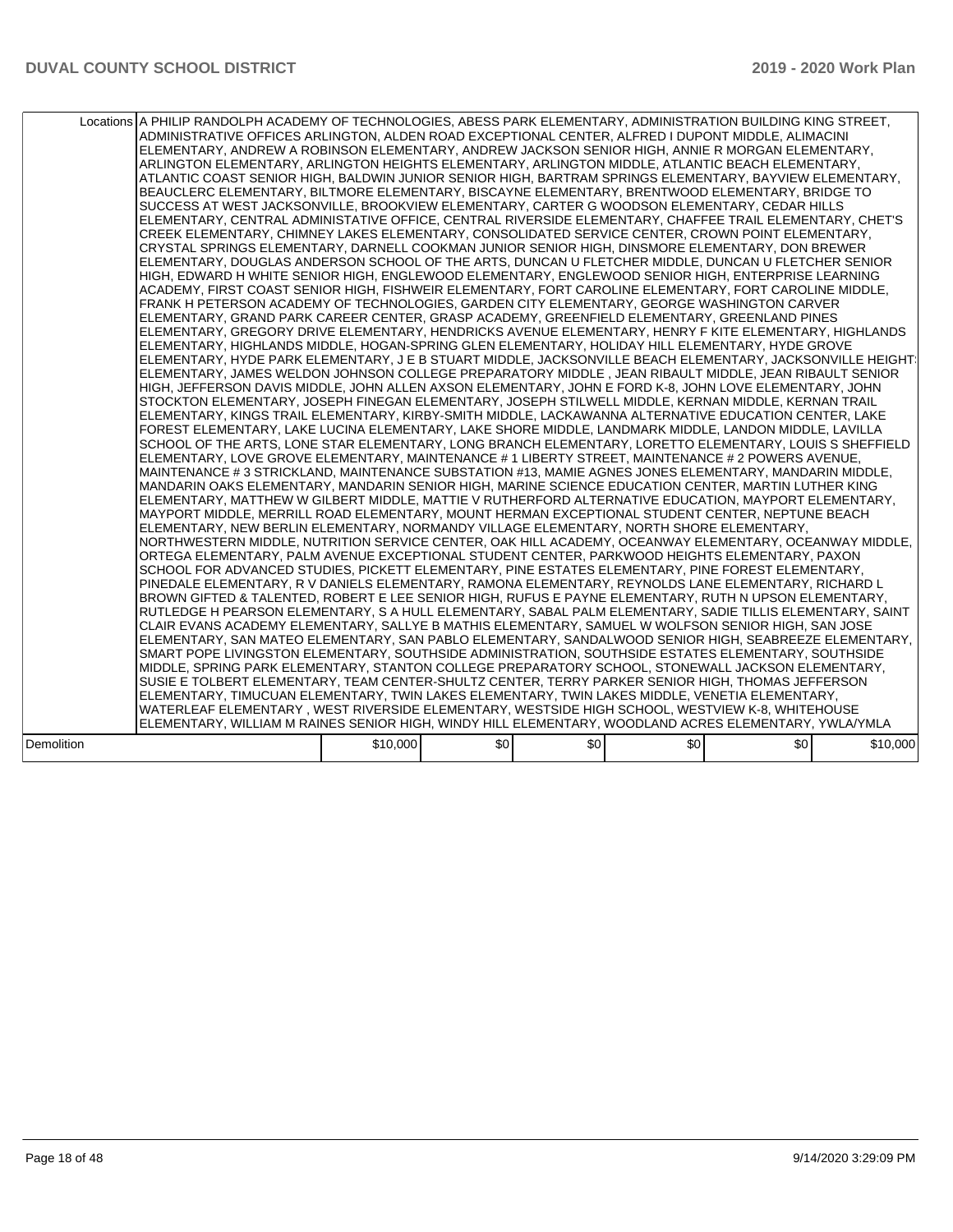|                          | Locations A PHILIP RANDOLPH ACADEMY OF TECHNOLOGIES, ABESS PARK ELEMENTARY, ADMINISTRATION BUILDING KING STREET,<br>ADMINISTRATIVE OFFICES ARLINGTON. ALDEN ROAD EXCEPTIONAL CENTER. ALFRED I DUPONT MIDDLE. ALIMACINI<br>ELEMENTARY, ANDREW A ROBINSON ELEMENTARY, ANDREW JACKSON SENIOR HIGH, ANNIE R MORGAN ELEMENTARY,<br>ARLINGTON ELEMENTARY, ARLINGTON HEIGHTS ELEMENTARY, ARLINGTON MIDDLE, ATLANTIC BEACH ELEMENTARY,<br>ATLANTIC COAST SENIOR HIGH, BALDWIN JUNIOR SENIOR HIGH, BARTRAM SPRINGS ELEMENTARY, BAYVIEW ELEMENTARY,<br>BEAUCLERC ELEMENTARY, BILTMORE ELEMENTARY, BISCAYNE ELEMENTARY, BRENTWOOD ELEMENTARY, BRIDGE TO<br>SUCCESS AT WEST JACKSONVILLE, BROOKVIEW ELEMENTARY, CARTER G WOODSON ELEMENTARY, CEDAR HILLS<br>ELEMENTARY, CENTRAL ADMINISTATIVE OFFICE, CENTRAL RIVERSIDE ELEMENTARY, CHAFFEE TRAIL ELEMENTARY, CHET'S<br>CREEK ELEMENTARY, CHIMNEY LAKES ELEMENTARY, CONSOLIDATED SERVICE CENTER, CROWN POINT ELEMENTARY,<br>CRYSTAL SPRINGS ELEMENTARY, DARNELL COOKMAN JUNIOR SENIOR HIGH, DINSMORE ELEMENTARY, DON BREWER<br>ELEMENTARY, DOUGLAS ANDERSON SCHOOL OF THE ARTS, DUNCAN U FLETCHER MIDDLE, DUNCAN U FLETCHER SENIOR<br>HIGH, EDWARD H WHITE SENIOR HIGH, ENGLEWOOD ELEMENTARY, ENGLEWOOD SENIOR HIGH, ENTERPRISE LEARNING<br>ACADEMY, FIRST COAST SENIOR HIGH, FISHWEIR ELEMENTARY, FORT CAROLINE ELEMENTARY, FORT CAROLINE MIDDLE,<br>FRANK H PETERSON ACADEMY OF TECHNOLOGIES, GARDEN CITY ELEMENTARY, GEORGE WASHINGTON CARVER<br>ELEMENTARY, GRAND PARK CAREER CENTER, GRASP ACADEMY, GREENFIELD ELEMENTARY, GREENLAND PINES<br>ELEMENTARY, GREGORY DRIVE ELEMENTARY, HENDRICKS AVENUE ELEMENTARY, HENRY F KITE ELEMENTARY, HIGHLANDS<br>ELEMENTARY, HIGHLANDS MIDDLE, HOGAN-SPRING GLEN ELEMENTARY, HOLIDAY HILL ELEMENTARY, HYDE GROVE<br> ELEMENTARY, HYDE PARK ELEMENTARY, J E B STUART MIDDLE, JACKSONVILLE BEACH ELEMENTARY, JACKSONVILLE HEIGHT <sup>;</sup><br>ELEMENTARY, JAMES WELDON JOHNSON COLLEGE PREPARATORY MIDDLE , JEAN RIBAULT MIDDLE, JEAN RIBAULT SENIOR<br>HIGH, JEFFERSON DAVIS MIDDLE, JOHN ALLEN AXSON ELEMENTARY, JOHN E FORD K-8, JOHN LOVE ELEMENTARY, JOHN<br>ISTOCKTON ELEMENTARY. JOSEPH FINEGAN ELEMENTARY. JOSEPH STILWELL MIDDLE. KERNAN MIDDLE. KERNAN TRAIL<br>ELEMENTARY, KINGS TRAIL ELEMENTARY, KIRBY-SMITH MIDDLE, LACKAWANNA ALTERNATIVE EDUCATION CENTER, LAKE<br>FOREST ELEMENTARY, LAKE LUCINA ELEMENTARY, LAKE SHORE MIDDLE, LANDMARK MIDDLE, LANDON MIDDLE, LAVILLA<br>SCHOOL OF THE ARTS, LONE STAR ELEMENTARY, LONG BRANCH ELEMENTARY, LORETTO ELEMENTARY, LOUIS S SHEFFIELD<br>ELEMENTARY, LOVE GROVE ELEMENTARY, MAINTENANCE # 1 LIBERTY STREET, MAINTENANCE # 2 POWERS AVENUE,<br>MAINTENANCE # 3 STRICKLAND, MAINTENANCE SUBSTATION #13, MAMIE AGNES JONES ELEMENTARY, MANDARIN MIDDLE,<br>MANDARIN OAKS ELEMENTARY, MANDARIN SENIOR HIGH, MARINE SCIENCE EDUCATION CENTER, MARTIN LUTHER KING<br>ELEMENTARY, MATTHEW W GILBERT MIDDLE, MATTIE V RUTHERFORD ALTERNATIVE EDUCATION, MAYPORT ELEMENTARY,<br>MAYPORT MIDDLE, MERRILL ROAD ELEMENTARY, MOUNT HERMAN EXCEPTIONAL STUDENT CENTER, NEPTUNE BEACH<br>ELEMENTARY, NEW BERLIN ELEMENTARY, NORMANDY VILLAGE ELEMENTARY, NORTH SHORE ELEMENTARY,<br>NORTHWESTERN MIDDLE, NUTRITION SERVICE CENTER, OAK HILL ACADEMY, OCEANWAY ELEMENTARY, OCEANWAY MIDDLE,<br>ORTEGA ELEMENTARY, PALM AVENUE EXCEPTIONAL STUDENT CENTER, PARKWOOD HEIGHTS ELEMENTARY, PAXON<br>SCHOOL FOR ADVANCED STUDIES, PICKETT ELEMENTARY, PINE ESTATES ELEMENTARY, PINE FOREST ELEMENTARY,<br>PINEDALE ELEMENTARY, R V DANIELS ELEMENTARY, RAMONA ELEMENTARY, REYNOLDS LANE ELEMENTARY, RICHARD L<br>BROWN GIFTED & TALENTED, ROBERT E LEE SENIOR HIGH, RUFUS E PAYNE ELEMENTARY, RUTH N UPSON ELEMENTARY,<br>RUTLEDGE H PEARSON ELEMENTARY, S A HULL ELEMENTARY, SABAL PALM ELEMENTARY, SADIE TILLIS ELEMENTARY, SAINT<br>CLAIR EVANS ACADEMY ELEMENTARY, SALLYE B MATHIS ELEMENTARY, SAMUEL W WOLFSON SENIOR HIGH, SAN JOSE<br>ELEMENTARY, SAN MATEO ELEMENTARY, SAN PABLO ELEMENTARY, SANDALWOOD SENIOR HIGH, SEABREEZE ELEMENTARY,<br>SMART POPE LIVINGSTON ELEMENTARY, SOUTHSIDE ADMINISTRATION, SOUTHSIDE ESTATES ELEMENTARY, SOUTHSIDE<br>MIDDLE, SPRING PARK ELEMENTARY, STANTON COLLEGE PREPARATORY SCHOOL, STONEWALL JACKSON ELEMENTARY,<br>SUSIE E TOLBERT ELEMENTARY, TEAM CENTER-SHULTZ CENTER, TERRY PARKER SENIOR HIGH, THOMAS JEFFERSON<br>IELEMENTARY. TIMUCUAN ELEMENTARY. TWIN LAKES ELEMENTARY. TWIN LAKES MIDDLE. VENETIA ELEMENTARY.<br>WATERLEAF ELEMENTARY , WEST RIVERSIDE ELEMENTARY, WESTSIDE HIGH SCHOOL, WESTVIEW K-8, WHITEHOUSE<br>ELEMENTARY, WILLIAM M RAINES SENIOR HIGH, WINDY HILL ELEMENTARY, WOODLAND ACRES ELEMENTARY, YWLA/YMLA |           |     |     |     |     |           |
|--------------------------|--------------------------------------------------------------------------------------------------------------------------------------------------------------------------------------------------------------------------------------------------------------------------------------------------------------------------------------------------------------------------------------------------------------------------------------------------------------------------------------------------------------------------------------------------------------------------------------------------------------------------------------------------------------------------------------------------------------------------------------------------------------------------------------------------------------------------------------------------------------------------------------------------------------------------------------------------------------------------------------------------------------------------------------------------------------------------------------------------------------------------------------------------------------------------------------------------------------------------------------------------------------------------------------------------------------------------------------------------------------------------------------------------------------------------------------------------------------------------------------------------------------------------------------------------------------------------------------------------------------------------------------------------------------------------------------------------------------------------------------------------------------------------------------------------------------------------------------------------------------------------------------------------------------------------------------------------------------------------------------------------------------------------------------------------------------------------------------------------------------------------------------------------------------------------------------------------------------------------------------------------------------------------------------------------------------------------------------------------------------------------------------------------------------------------------------------------------------------------------------------------------------------------------------------------------------------------------------------------------------------------------------------------------------------------------------------------------------------------------------------------------------------------------------------------------------------------------------------------------------------------------------------------------------------------------------------------------------------------------------------------------------------------------------------------------------------------------------------------------------------------------------------------------------------------------------------------------------------------------------------------------------------------------------------------------------------------------------------------------------------------------------------------------------------------------------------------------------------------------------------------------------------------------------------------------------------------------------------------------------------------------------------------------------------------------------------------------------------------------------------------------------------------------------------------------------------------------------------------------------------------------------------------------------------------------------------------------------------------------------------------------------------------------------------------------------------------------------------------------------------------------------------------------------------------------------------------------------------------------------------------------------------------------------------------------------------------------------------------------------------------------------------------------------------------------------------------------------------------------------------------------------------------------------------------------------------------------------------------------------------------------------------------------------------------------------------------------------|-----------|-----|-----|-----|-----|-----------|
| <b>Security Upgrades</b> |                                                                                                                                                                                                                                                                                                                                                                                                                                                                                                                                                                                                                                                                                                                                                                                                                                                                                                                                                                                                                                                                                                                                                                                                                                                                                                                                                                                                                                                                                                                                                                                                                                                                                                                                                                                                                                                                                                                                                                                                                                                                                                                                                                                                                                                                                                                                                                                                                                                                                                                                                                                                                                                                                                                                                                                                                                                                                                                                                                                                                                                                                                                                                                                                                                                                                                                                                                                                                                                                                                                                                                                                                                                                                                                                                                                                                                                                                                                                                                                                                                                                                                                                                                                                                                                                                                                                                                                                                                                                                                                                                                                                                                                                                                              | \$361,301 | \$0 | \$0 | \$0 | \$0 | \$361,301 |
|                          |                                                                                                                                                                                                                                                                                                                                                                                                                                                                                                                                                                                                                                                                                                                                                                                                                                                                                                                                                                                                                                                                                                                                                                                                                                                                                                                                                                                                                                                                                                                                                                                                                                                                                                                                                                                                                                                                                                                                                                                                                                                                                                                                                                                                                                                                                                                                                                                                                                                                                                                                                                                                                                                                                                                                                                                                                                                                                                                                                                                                                                                                                                                                                                                                                                                                                                                                                                                                                                                                                                                                                                                                                                                                                                                                                                                                                                                                                                                                                                                                                                                                                                                                                                                                                                                                                                                                                                                                                                                                                                                                                                                                                                                                                                              |           |     |     |     |     |           |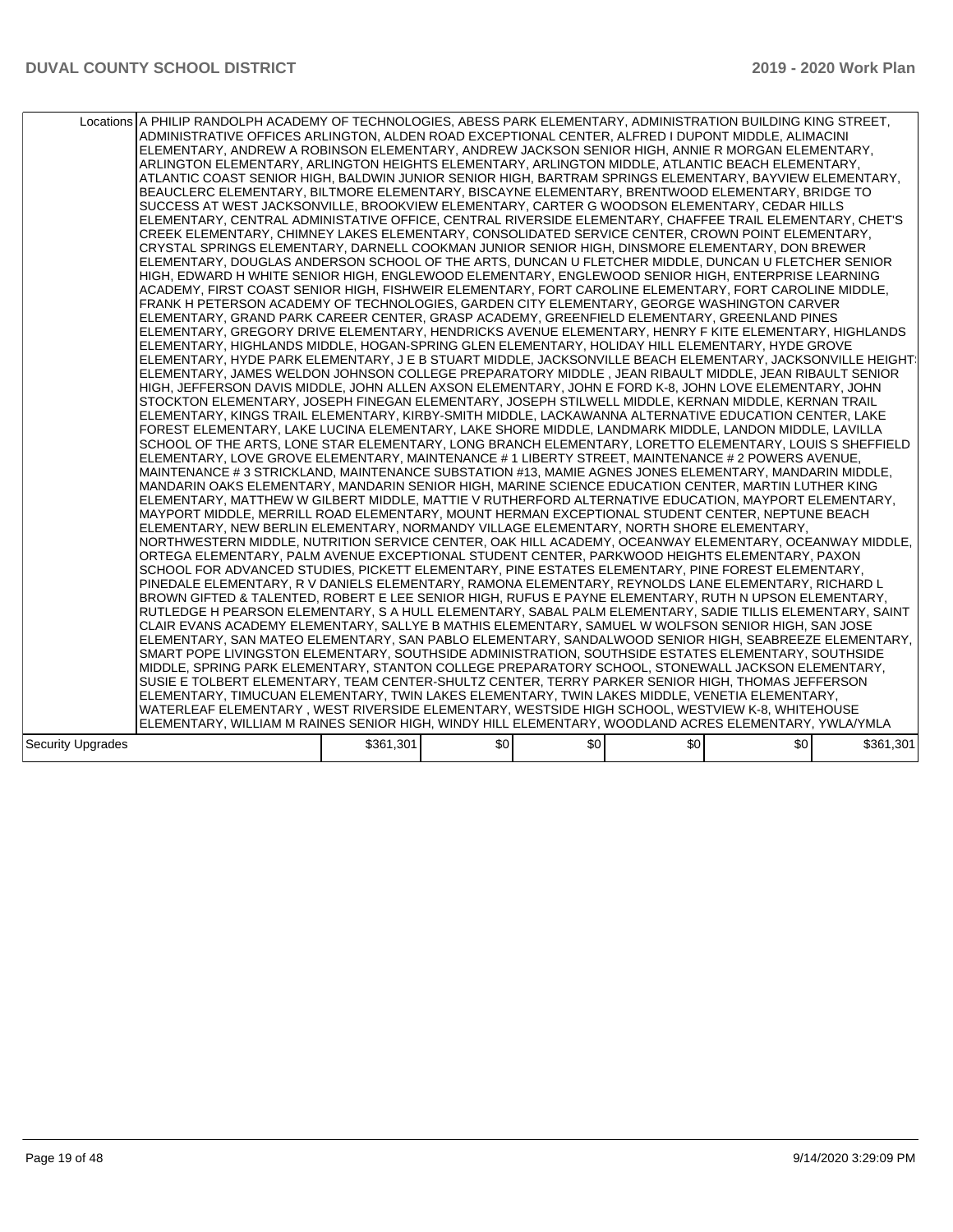| Total:                                                                                                                                                                                                          | \$25,615,728 | \$27,584,699 | \$30,537,934 | \$35,036,262 | \$41,052,343 | \$159,826,966 |
|-----------------------------------------------------------------------------------------------------------------------------------------------------------------------------------------------------------------|--------------|--------------|--------------|--------------|--------------|---------------|
| ELEMENTARY, WILLIAM M RAINES SENIOR HIGH, WINDY HILL ELEMENTARY, WOODLAND ACRES ELEMENTARY, YWLAYMLA                                                                                                            |              |              |              |              |              |               |
| WATERLEAF ELEMENTARY, WEST RIVERSIDE ELEMENTARY, WESTSIDE HIGH SCHOOL, WESTVIEW K-8, WHITEHOUSE                                                                                                                 |              |              |              |              |              |               |
| ELEMENTARY, TIMUCUAN ELEMENTARY, TWIN LAKES ELEMENTARY, TWIN LAKES MIDDLE, VENETIA ELEMENTARY,                                                                                                                  |              |              |              |              |              |               |
| SUSIE E TOLBERT ELEMENTARY, TEAM CENTER-SHULTZ CENTER, TERRY PARKER SENIOR HIGH, THOMAS JEFFERSON                                                                                                               |              |              |              |              |              |               |
| MIDDLE, SPRING PARK ELEMENTARY, STANTON COLLEGE PREPARATORY SCHOOL, STONEWALL JACKSON ELEMENTARY,                                                                                                               |              |              |              |              |              |               |
| SMART POPE LIVINGSTON ELEMENTARY, SOUTHSIDE ADMINISTRATION, SOUTHSIDE ESTATES ELEMENTARY, SOUTHSIDE                                                                                                             |              |              |              |              |              |               |
| ELEMENTARY, SAN MATEO ELEMENTARY, SAN PABLO ELEMENTARY, SANDALWOOD SENIOR HIGH, SEABREEZE ELEMENTARY,                                                                                                           |              |              |              |              |              |               |
| RUTLEDGE H PEARSON ELEMENTARY, S A HULL ELEMENTARY, SABAL PALM ELEMENTARY, SADIE TILLIS ELEMENTARY, SAINT<br>CLAIR EVANS ACADEMY ELEMENTARY, SALLYE B MATHIS ELEMENTARY, SAMUEL W WOLFSON SENIOR HIGH, SAN JOSE |              |              |              |              |              |               |
| BROWN GIFTED & TALENTED, ROBERT E LEE SENIOR HIGH, RUFUS E PAYNE ELEMENTARY, RUTH N UPSON ELEMENTARY,                                                                                                           |              |              |              |              |              |               |
| PINEDALE ELEMENTARY, R V DANIELS ELEMENTARY, RAMONA ELEMENTARY, REYNOLDS LANE ELEMENTARY, RICHARD L                                                                                                             |              |              |              |              |              |               |
| SCHOOL FOR ADVANCED STUDIES, PICKETT ELEMENTARY, PINE ESTATES ELEMENTARY, PINE FOREST ELEMENTARY,                                                                                                               |              |              |              |              |              |               |
| ORTEGA ELEMENTARY, PALM AVENUE EXCEPTIONAL STUDENT CENTER, PARKWOOD HEIGHTS ELEMENTARY, PAXON                                                                                                                   |              |              |              |              |              |               |
| NORTHWESTERN MIDDLE, NUTRITION SERVICE CENTER, OAK HILL ACADEMY, OCEANWAY ELEMENTARY, OCEANWAY MIDDLE,                                                                                                          |              |              |              |              |              |               |
| ELEMENTARY, NEW BERLIN ELEMENTARY, NORMANDY VILLAGE ELEMENTARY, NORTH SHORE ELEMENTARY,                                                                                                                         |              |              |              |              |              |               |
| MAYPORT MIDDLE, MERRILL ROAD ELEMENTARY, MOUNT HERMAN EXCEPTIONAL STUDENT CENTER, NEPTUNE BEACH                                                                                                                 |              |              |              |              |              |               |
| MANDARIN OAKS ELEMENTARY. MANDARIN SENIOR HIGH, MARINE SCIENCE EDUCATION CENTER, MARTIN LUTHER KING<br>ELEMENTARY, MATTHEW W GILBERT MIDDLE, MATTIE V RUTHERFORD ALTERNATIVE EDUCATION, MAYPORT ELEMENTARY,     |              |              |              |              |              |               |
| MAINTENANCE # 3 STRICKLAND, MAINTENANCE SUBSTATION #13, MAMIE AGNES JONES ELEMENTARY, MANDARIN MIDDLE,                                                                                                          |              |              |              |              |              |               |
| ELEMENTARY, LOVE GROVE ELEMENTARY, MAINTENANCE #1 LIBERTY STREET, MAINTENANCE #2 POWERS AVENUE,                                                                                                                 |              |              |              |              |              |               |
| SCHOOL OF THE ARTS, LONE STAR ELEMENTARY, LONG BRANCH ELEMENTARY, LORETTO ELEMENTARY, LOUIS S SHEFFIELD                                                                                                         |              |              |              |              |              |               |
| FOREST ELEMENTARY, LAKE LUCINA ELEMENTARY, LAKE SHORE MIDDLE, LANDMARK MIDDLE, LANDON MIDDLE, LAVILLA                                                                                                           |              |              |              |              |              |               |
| ELEMENTARY, KINGS TRAIL ELEMENTARY, KIRBY-SMITH MIDDLE, LACKAWANNA ALTERNATIVE EDUCATION CENTER, LAKE                                                                                                           |              |              |              |              |              |               |
| STOCKTON ELEMENTARY, JOSEPH FINEGAN ELEMENTARY, JOSEPH STILWELL MIDDLE, KERNAN MIDDLE, KERNAN TRAIL                                                                                                             |              |              |              |              |              |               |
| HIGH, JEFFERSON DAVIS MIDDLE, JOHN ALLEN AXSON ELEMENTARY, JOHN E FORD K-8, JOHN LOVE ELEMENTARY, JOHN                                                                                                          |              |              |              |              |              |               |
| ELEMENTARY, JAMES WELDON JOHNSON COLLEGE PREPARATORY MIDDLE, JEAN RIBAULT MIDDLE, JEAN RIBAULT SENIOR                                                                                                           |              |              |              |              |              |               |
| ELEMENTARY, HIGHLANDS MIDDLE, HOGAN-SPRING GLEN ELEMENTARY, HOLIDAY HILL ELEMENTARY, HYDE GROVE<br>ELEMENTARY, HYDE PARK ELEMENTARY, J E B STUART MIDDLE, JACKSONVILLE BEACH ELEMENTARY, JACKSONVILLE HEIGHT:   |              |              |              |              |              |               |
| ELEMENTARY, GREGORY DRIVE ELEMENTARY, HENDRICKS AVENUE ELEMENTARY, HENRY F KITE ELEMENTARY, HIGHLANDS                                                                                                           |              |              |              |              |              |               |
| ELEMENTARY, GRAND PARK CAREER CENTER, GRASP ACADEMY, GREENFIELD ELEMENTARY, GREENLAND PINES                                                                                                                     |              |              |              |              |              |               |
| FRANK H PETERSON ACADEMY OF TECHNOLOGIES, GARDEN CITY ELEMENTARY, GEORGE WASHINGTON CARVER                                                                                                                      |              |              |              |              |              |               |
| ACADEMY, FIRST COAST SENIOR HIGH, FISHWEIR ELEMENTARY, FORT CAROLINE ELEMENTARY, FORT CAROLINE MIDDLE,                                                                                                          |              |              |              |              |              |               |
| HIGH, EDWARD H WHITE SENIOR HIGH, ENGLEWOOD ELEMENTARY, ENGLEWOOD SENIOR HIGH, ENTERPRISE LEARNING                                                                                                              |              |              |              |              |              |               |
| ELEMENTARY, DOUGLAS ANDERSON SCHOOL OF THE ARTS, DUNCAN U FLETCHER MIDDLE, DUNCAN U FLETCHER SENIOR                                                                                                             |              |              |              |              |              |               |
| CRYSTAL SPRINGS ELEMENTARY, DARNELL COOKMAN JUNIOR SENIOR HIGH, DINSMORE ELEMENTARY, DON BREWER                                                                                                                 |              |              |              |              |              |               |
| ELEMENTARY, CENTRAL ADMINISTATIVE OFFICE, CENTRAL RIVERSIDE ELEMENTARY, CHAFFEE TRAIL ELEMENTARY, CHET'S<br>CREEK ELEMENTARY, CHIMNEY LAKES ELEMENTARY, CONSOLIDATED SERVICE CENTER, CROWN POINT ELEMENTARY,    |              |              |              |              |              |               |
| SUCCESS AT WEST JACKSONVILLE. BROOKVIEW ELEMENTARY, CARTER G WOODSON ELEMENTARY, CEDAR HILLS                                                                                                                    |              |              |              |              |              |               |
| BEAUCLERC ELEMENTARY, BILTMORE ELEMENTARY, BISCAYNE ELEMENTARY, BRENTWOOD ELEMENTARY, BRIDGE TO                                                                                                                 |              |              |              |              |              |               |
| ATLANTIC COAST SENIOR HIGH, BALDWIN JUNIOR SENIOR HIGH, BARTRAM SPRINGS ELEMENTARY, BAYVIEW ELEMENTARY,                                                                                                         |              |              |              |              |              |               |
| ARLINGTON ELEMENTARY, ARLINGTON HEIGHTS ELEMENTARY, ARLINGTON MIDDLE, ATLANTIC BEACH ELEMENTARY,                                                                                                                |              |              |              |              |              |               |
| ELEMENTARY, ANDREW A ROBINSON ELEMENTARY, ANDREW JACKSON SENIOR HIGH, ANNIE R MORGAN ELEMENTARY,                                                                                                                |              |              |              |              |              |               |
| ADMINISTRATIVE OFFICES ARLINGTON, ALDEN ROAD EXCEPTIONAL CENTER, ALFRED I DUPONT MIDDLE, ALIMACINI                                                                                                              |              |              |              |              |              |               |
| Locations A PHILIP RANDOLPH ACADEMY OF TECHNOLOGIES, ABESS PARK ELEMENTARY, ADMINISTRATION BUILDING KING STREET,                                                                                                |              |              |              |              |              |               |
|                                                                                                                                                                                                                 |              |              |              |              |              |               |

### **Local 1.50 Mill Expenditure For Maintenance, Repair and Renovation**

Anticipated expenditures expected from local funding sources over the years covered by the current work plan.

| Item                                      | $2019 - 2020$<br><b>Actual Budget</b> | 2020 - 2021<br>Projected | $2021 - 2022$<br>Projected | 2022 - 2023<br>Projected | 2023 - 2024<br>Projected | Total         |
|-------------------------------------------|---------------------------------------|--------------------------|----------------------------|--------------------------|--------------------------|---------------|
| Remaining Maint and Repair from 1.5 Mills | \$25,615,728                          | \$27,584,699             | \$30,537,934               | \$35,036,262             | \$41,052,343             | \$159,826,966 |
| Maintenance/Repair Salaries               | \$0                                   | \$0                      | \$0                        | \$0                      | \$0                      | \$0           |
| School Bus Purchases                      | \$0                                   | \$0                      | \$0                        | \$0                      | \$0                      | \$0           |
| Other Vehicle Purchases                   | \$1,000,000                           | \$1,000,000              | \$1,000,000                | \$1,000,000              | \$1,000,000              | \$5,000,000   |
| Capital Outlay Equipment                  | \$1,450,000                           | \$1,450,000              | \$1,450,000                | \$1,450,000              | \$1,450,000              | \$7,250,000   |
| Rent/Lease Payments                       | \$0                                   | \$0                      | \$0                        | \$0                      | \$0                      | \$0           |
| <b>COP Debt Service</b>                   | \$27,801,525                          | \$29,500,000             | \$29,500,000               | \$29,500,000             | \$29,500,000             | \$145,801,525 |
| <b>Rent/Lease Relocatables</b>            | \$0                                   | \$0                      | \$0                        | \$0                      | \$0                      | \$0           |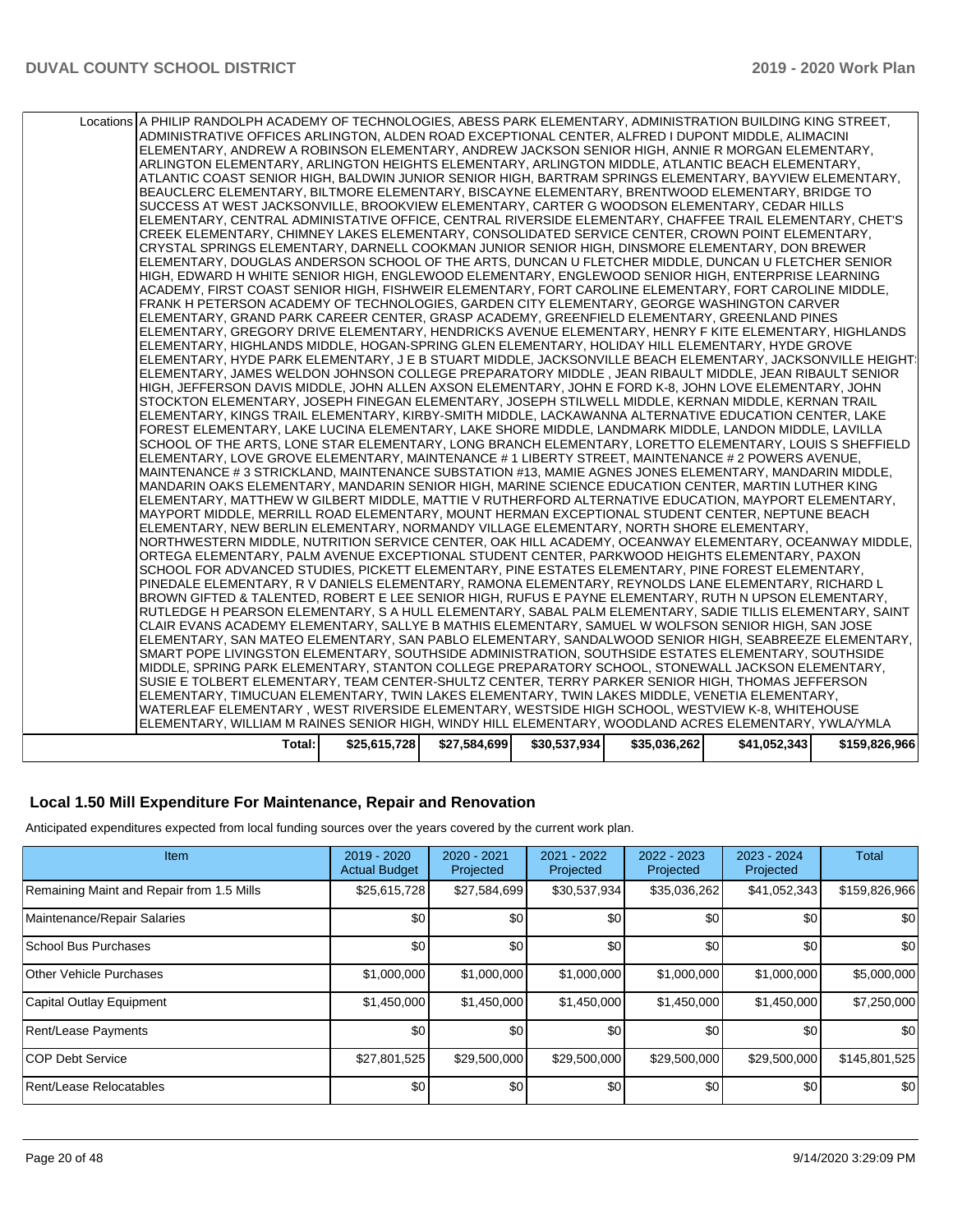| <b>Environmental Problems</b>                                | \$0          | \$0          | \$0          | \$0           | \$0           | \$0           |
|--------------------------------------------------------------|--------------|--------------|--------------|---------------|---------------|---------------|
| ls.1011.14 Debt Service                                      | \$0          | \$0          | \$0          | \$0           | \$0           | \$0           |
| Special Facilities Construction Account                      | \$0          | \$0          | \$0          | \$0           | \$0           | \$0           |
| Premiums for Property Casualty Insurance - 1011.71<br>(4a,b) | \$2,600,000  | \$2,600,000  | \$2,600,000  | \$2,600,000   | \$2,600,000   | \$13,000,000  |
| Qualified School Construction Bonds (QSCB)                   | \$0          | \$0          | \$0          | \$0           | \$0           | \$0           |
| Qualified Zone Academy Bonds (QZAB)                          | \$0          | \$0          | \$0          | \$0           | \$0           | \$0           |
| Replacement Equipment Inventory                              | \$350,000    | \$350,000    | \$350,000    | \$350,000     | \$350,000     | \$1,750,000   |
| Minor Maintenance Transfer                                   | \$13,000,000 | \$13,000,000 | \$13,000,000 | \$13,000,000  | \$13,000,000  | \$65,000,000  |
| Transportation                                               | \$9,000,000  | \$9,000,000  | \$9,000,000  | \$9,000,000   | \$9,000,000   | \$45,000,000  |
| Charter School Capital Outlay- PECO                          | \$7,152,539  | \$7,152,539  | \$7,152,539  | \$7,152,539   | \$7,152,539   | \$35,762,695  |
| New FFE for Schools                                          | \$300,000    | \$300,000    | \$300,000    | \$300,000     | \$300,000     | \$1,500,000   |
| CO&DS Projects                                               | \$4,287,250  | \$4,287,250  | \$4,287,250  | \$4,287,250   | \$4,287,250   | \$21,436,250  |
| <b>Local Expenditure Totals:</b>                             | \$92,557,042 | \$96,224,488 | \$99,177,723 | \$103,676,051 | \$109,692,132 | \$501,327,436 |

# **Revenue**

### **1.50 Mill Revenue Source**

Schedule of Estimated Capital Outlay Revenue from each currently approved source which is estimated to be available for expenditures on the projects included in the tentative district facilities work program. All amounts are NET after considering carryover balances, interest earned, new COP's, 1011.14 and 1011.15 loans, etc. Districts cannot use 1.5-Mill funds for salaries except for those explicitly associated with maintenance/repair projects. (1011.71 (5), F.S.)

| <b>Item</b>                                                                         | Fund | $2019 - 2020$<br><b>Actual Value</b> | $2020 - 2021$<br>Projected | $2021 - 2022$<br>Projected | $2022 - 2023$<br>Projected | $2023 - 2024$<br>Projected | Total             |
|-------------------------------------------------------------------------------------|------|--------------------------------------|----------------------------|----------------------------|----------------------------|----------------------------|-------------------|
| $(1)$ Non-exempt property<br>lassessed valuation                                    |      | \$74,827,069,162                     | \$78,265,424,298           | \$82,575,326,701           | \$88,221,131,576           | \$95,015,703,979           | \$418,904,655,716 |
| $(2)$ The Millage projected for<br>discretionary capital outlay per<br>ls.1011.71   |      | 1.50                                 | 1.50                       | 1.50                       | 1.50                       | 1.50                       |                   |
| $(3)$ Full value of the 1.50-Mill<br>discretionary capital outlay per<br>ls.1011.71 |      | \$125,709,476                        | \$131,485,913              | \$138,726,549              | \$148.211.501              | \$159,626,383              | \$703,759,822     |
| $(4)$ Value of the portion of the 1.50<br>-Mill ACTUALLY levied                     | 370  | \$107,750,980                        | \$112,702,211              | \$118,908,470              | \$127,038,429              | \$136,822,614              | \$603,222,704     |
| $(5)$ Difference of lines $(3)$ and $(4)$                                           |      | \$17,958,496                         | \$18,783,702               | \$19,818,079               | \$21,173,072               | \$22,803,769               | \$100,537,118     |

## **PECO Revenue Source**

The figure in the row designated "PECO Maintenance" will be subtracted from funds available for new construction because PECO maintenance dollars cannot be used for new construction.

| Item                          | Fund | $2019 - 2020$<br><b>Actual Budget</b> | $2020 - 2021$<br>Projected | 2021 - 2022<br>Projected | 2022 - 2023<br>Projected | 2023 - 2024<br>Projected | Total |
|-------------------------------|------|---------------------------------------|----------------------------|--------------------------|--------------------------|--------------------------|-------|
| PECO New Construction         | 340  | \$0                                   | \$0                        | \$0                      | \$0                      | \$0                      | \$0   |
| PECO Maintenance Expenditures |      | \$0                                   | \$0 <sub>1</sub>           | \$0                      | \$0 <sub>1</sub>         | \$0                      | \$0   |
|                               |      | \$0                                   | \$0                        | \$0                      | \$0                      | \$0                      | \$0   |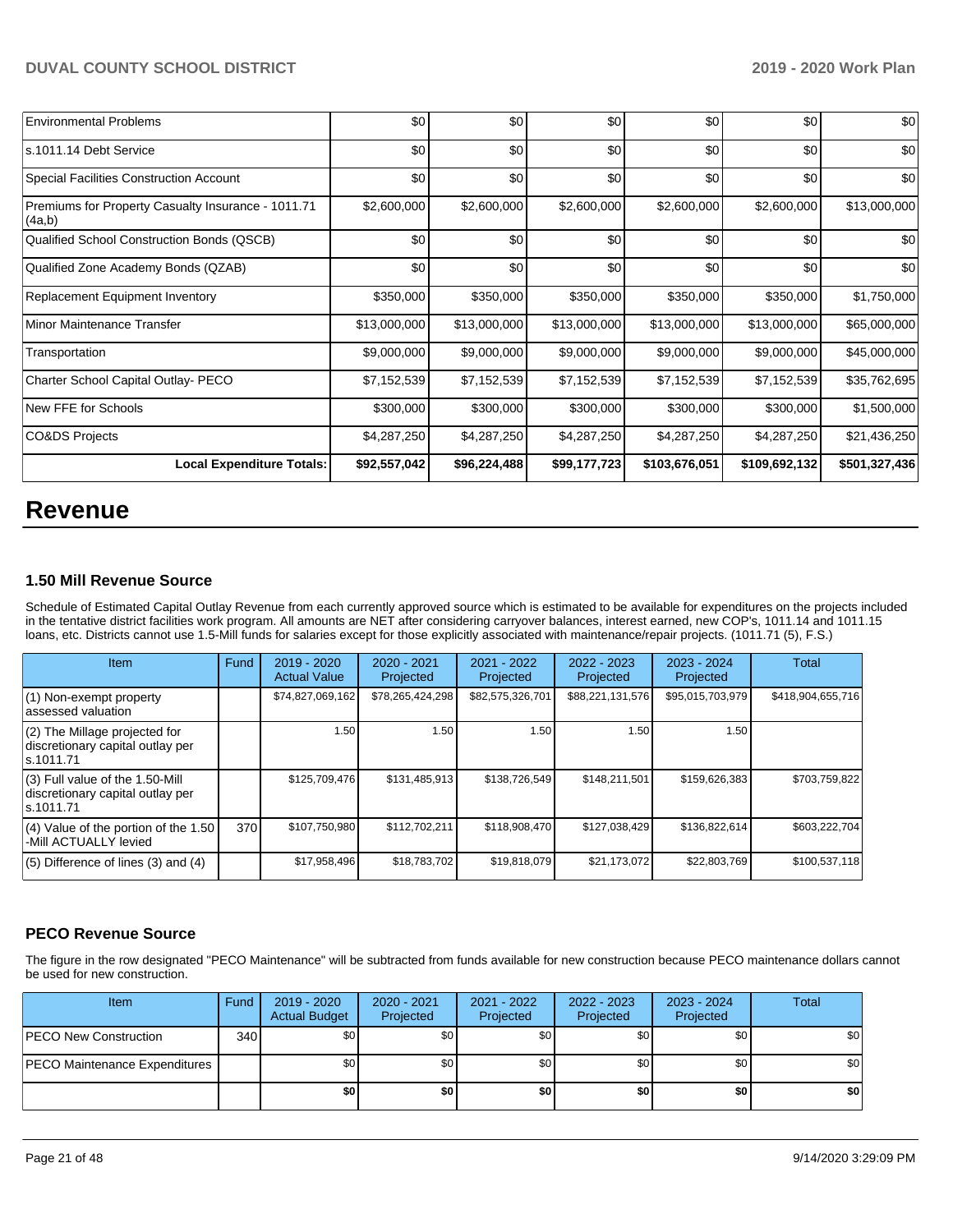#### **CO & DS Revenue Source**

Revenue from Capital Outlay and Debt Service funds.

| Item                                     | Fund | $2019 - 2020$<br><b>Actual Budget</b> | $2020 - 2021$<br>Projected | 2021 - 2022<br>Projected | $2022 - 2023$<br>Projected | $2023 - 2024$<br>Projected | Total        |
|------------------------------------------|------|---------------------------------------|----------------------------|--------------------------|----------------------------|----------------------------|--------------|
| CO & DS Cash Flow-through<br>Distributed | 360  | \$4.210.103                           | \$4.210.103                | \$4.210.103              | \$4.210.103                | \$4.210.103                | \$21,050,515 |
| CO & DS Interest on<br>Undistributed CO  | 360  | \$77.147                              | \$77.147                   | \$77.147                 | \$77.147                   | \$77.147                   | \$385,735    |
|                                          |      | \$4.287.250                           | \$4,287,250                | \$4,287,250              | \$4,287,250                | \$4,287,250                | \$21,436,250 |

## **Fair Share Revenue Source**

Nothing reported for this section. All legally binding commitments for proportionate fair-share mitigation for impacts on public school facilities must be included in the 5-year district work program.

#### **Sales Surtax Referendum**

Specific information about any referendum for a 1-cent or 1/2-cent surtax referendum during the previous year.

**Did the school district hold a surtax referendum during the past fiscal year 2018 - 2019?**

No

## **Additional Revenue Source**

Any additional revenue sources

| <b>Item</b>                                                                                            | $2019 - 2020$<br><b>Actual Value</b> | 2020 - 2021<br>Projected | 2021 - 2022<br>Projected | 2022 - 2023<br>Projected | $2023 - 2024$<br>Projected | Total        |
|--------------------------------------------------------------------------------------------------------|--------------------------------------|--------------------------|--------------------------|--------------------------|----------------------------|--------------|
| Proceeds from a s.1011.14/15 F.S. Loans                                                                | \$0                                  | \$0                      | \$0                      | \$0                      | \$0                        | \$0          |
| District Bonds - Voted local bond<br>referendum proceeds per s.9, Art VII<br><b>State Constitution</b> | \$0                                  | \$0                      | \$0                      | \$0                      | \$0                        | \$0          |
| Proceeds from Special Act Bonds                                                                        | \$0                                  | \$0                      | \$0                      | \$0                      | \$0                        | \$0          |
| Estimated Revenue from CO & DS Bond<br>Sale                                                            | \$0                                  | \$0                      | \$0                      | \$0                      | \$0                        | \$0          |
| Proceeds from Voted Capital<br>Improvements millage                                                    | \$0                                  | \$0                      | \$0                      | \$0                      | \$0                        | \$0          |
| Other Revenue for Other Capital Projects                                                               | \$0                                  | \$0                      | \$0                      | \$0                      | \$0                        | \$0          |
| Proceeds from 1/2 cent sales surtax<br>authorized by school board                                      | \$0                                  | \$0                      | \$0                      | \$0                      | \$0                        | \$0          |
| Proceeds from local governmental<br>infrastructure sales surtax                                        | \$0                                  | \$0                      | \$0                      | \$0                      | \$0                        | \$0          |
| Proceeds from Certificates of<br>Participation (COP's) Sale                                            | \$0                                  | \$0                      | \$0                      | \$0                      | \$80,000,000               | \$80,000,000 |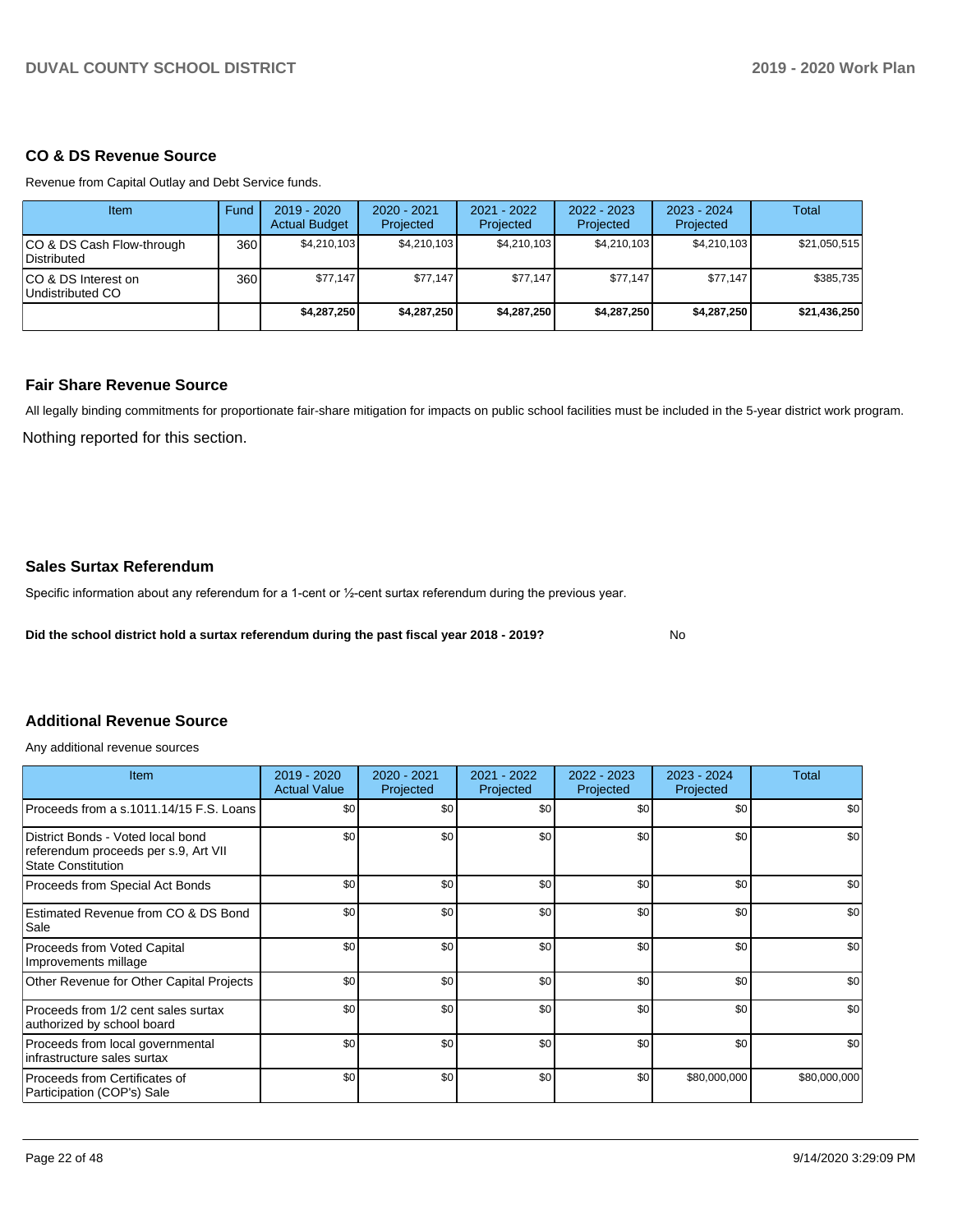| <b>Subtotal</b>                                                                                                           | \$7,952,539 | \$7,960,539 | \$7,968,619 | \$7,976,780 | \$87,985,022 | \$119,843,499 |
|---------------------------------------------------------------------------------------------------------------------------|-------------|-------------|-------------|-------------|--------------|---------------|
| Charter School Appropriations HB 7069                                                                                     | \$7,152,539 | \$7,152,539 | \$7,152,539 | \$7,152,539 | \$7,152,539  | \$35,762,695  |
| Capital Outlay Projects Funds Balance<br><b>Carried Forward From Total Fund</b><br><b>Balance Carried Forward</b>         | \$0         | \$0         | \$0         | \$0         | \$0          | \$0           |
| One Cent - 1/2 Cent Sales Surtax Debt<br>Service From Total Fund Balance Carried<br>Forward                               | \$0         | \$0         | \$0         | \$0         | \$0          | \$0           |
| <b>Special Facilities Construction Account</b>                                                                            | \$0         | \$0         | \$0         | \$0         | \$0          | \$0           |
| General Capital Outlay Obligated Fund<br><b>Balance Carried Forward From Total</b><br><b>Fund Balance Carried Forward</b> | \$0         | \$0         | \$0         | \$0         | \$0          | \$0           |
| <b>Total Fund Balance Carried Forward</b>                                                                                 | \$0         | \$0         | \$0         | \$0         | \$0          | \$0           |
| Revenue from Bonds pledging proceeds<br>from 1 cent or 1/2 cent Sales Surtax                                              | \$0         | \$0         | \$0         | \$0         | \$0          | \$0           |
| Interest, Including Profit On Investment                                                                                  | \$800,000   | \$808,000   | \$816,080   | \$824,241   | \$832,483    | \$4,080,804   |
| Grants from local governments or not-for-<br>profit organizations                                                         | \$0         | \$0         | \$0         | \$0         | \$0          | \$0           |
| Private donations                                                                                                         | \$0         | \$0         | \$0         | \$0         | \$0          | \$0           |
| Impact fees received                                                                                                      | \$0         | \$0         | \$0         | \$0         | \$0          | \$0           |
| Proportionate share mitigation (actual<br>cash revenue only, not in kind donations)                                       | \$0         | \$0         | \$0         | \$0         | \$0          | \$0           |
| <b>Federal Grants</b>                                                                                                     | \$0         | \$0         | \$0         | \$0         | \$0          | \$0           |
| <b>District Equity Recognition</b>                                                                                        | \$0         | \$0         | \$0         | \$0         | \$0          | \$0           |
| <b>Classrooms for Kids</b>                                                                                                | \$0         | \$0         | \$0         | \$0         | \$0          | \$0           |
| Classrooms First Bond proceeds amount<br>authorized in FY 1997-98                                                         | \$0         | \$0         | \$0         | \$0         | \$0          | \$0           |

# **Total Revenue Summary**

| <b>Item Name</b>                                              | $2019 - 2020$<br><b>Budget</b> | 2020 - 2021<br>Projected | 2021 - 2022<br>Projected | $2022 - 2023$<br>Projected | $2023 - 2024$<br>Projected | <b>Five Year Total</b> |
|---------------------------------------------------------------|--------------------------------|--------------------------|--------------------------|----------------------------|----------------------------|------------------------|
| Local 1.5 Mill Discretionary Capital Outlay<br><b>Revenue</b> | \$107,750,980                  | \$112,702,211            | \$118,908,470            | \$127,038,429              | \$136,822,614              | \$603,222,704          |
| PECO and 1.5 Mill Maint and Other 1.5<br>Mill Expenditures    | (\$92,557,042)                 | (\$96,224,488)           | (\$99,177,723)           | (\$103,676,051)            | (\$109,692,132)            | $(\$501,327,436)$      |
| <b>IPECO Maintenance Revenue</b>                              | \$0                            | \$0                      | \$0                      | \$0                        | \$0                        | \$0                    |
| Available 1.50 Mill for New<br>  Construction                 | \$15,193,938                   | \$16,477,723             | \$19,730,747             | \$23,362,378               | \$27,130,482               | \$101,895,268          |

| <b>Item Name</b>                      | 2019 - 2020<br><b>Budget</b> | 2020 - 2021<br>Projected | $2021 - 2022$<br>Projected | 2022 - 2023<br>Projected | 2023 - 2024<br>Projected | <b>Five Year Total</b> |
|---------------------------------------|------------------------------|--------------------------|----------------------------|--------------------------|--------------------------|------------------------|
| ICO & DS Revenue                      | \$4,287,250                  | \$4,287,250              | \$4,287,250                | \$4,287,250              | \$4,287,250              | \$21,436,250           |
| <b>IPECO New Construction Revenue</b> | \$0                          | \$0 <sub>1</sub>         | \$0                        | \$0                      | \$0                      | \$0                    |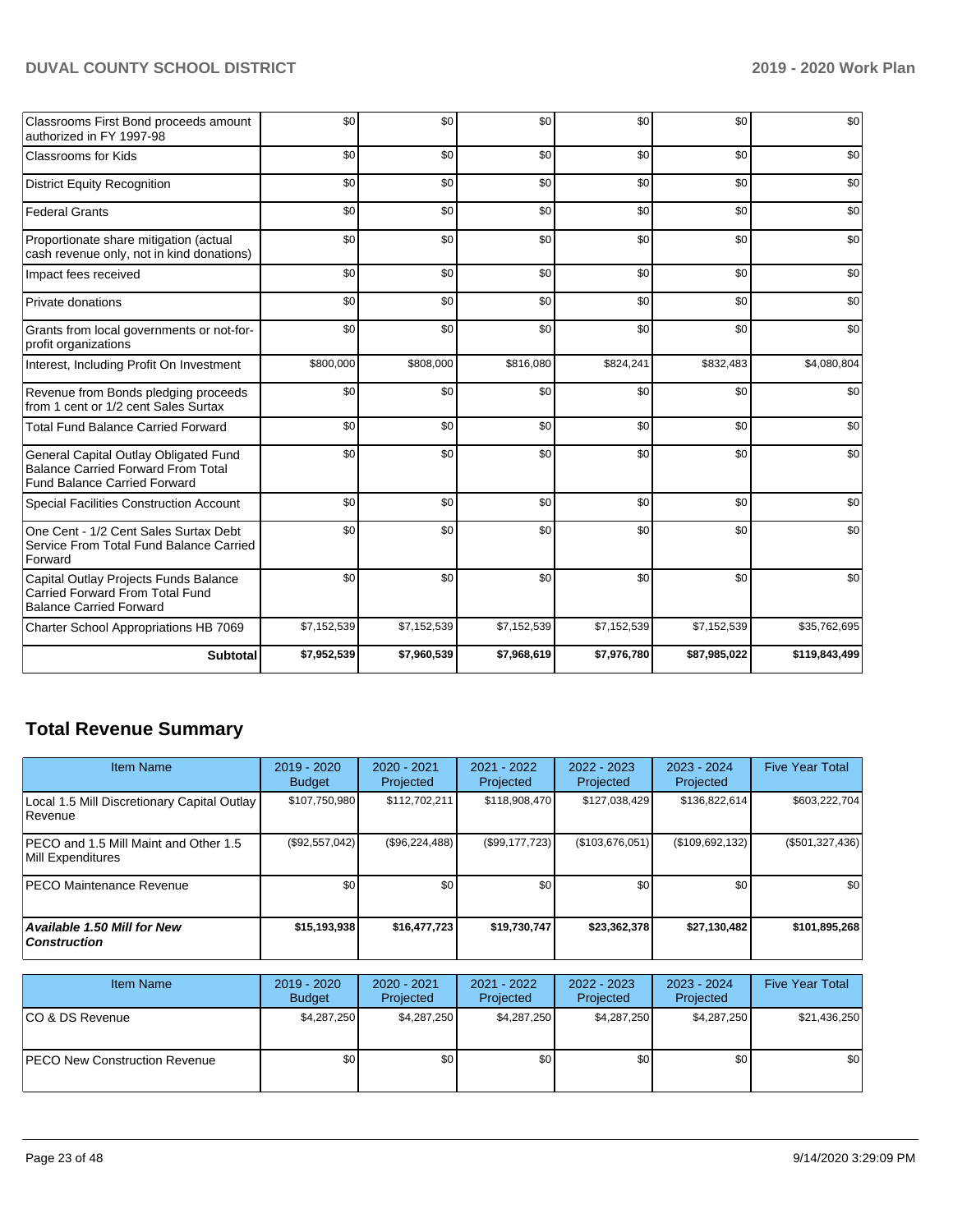| Other/Additional Revenue         | \$7,952,539  | \$7,960,539  | \$7.968.619  | \$7.976.780  | \$87,985,022  | \$119,843,499 |
|----------------------------------|--------------|--------------|--------------|--------------|---------------|---------------|
|                                  |              |              |              |              |               |               |
| <b>Total Additional Revenuel</b> | \$12,239,789 | \$12,247,789 | \$12,255,869 | \$12,264,030 | \$92,272,272  | \$141,279,749 |
| <b>Total Available Revenue</b>   | \$27,433,727 | \$28.725.512 | \$31.986.616 | \$35,626,408 | \$119,402.754 | \$243,175,017 |

# **Project Schedules**

## **Capacity Project Schedules**

A schedule of capital outlay projects necessary to ensure the availability of satisfactory classrooms for the projected student enrollment in K-12 programs.

| <b>Project Description</b> | Location                  |                          | 2019 - 2020    | 2020 - 2021 | 2021 - 2022 | 2022 - 2023 | 2023 - 2024  | <b>Total</b>     | Funded |
|----------------------------|---------------------------|--------------------------|----------------|-------------|-------------|-------------|--------------|------------------|--------|
| New K-8 @<br>Southside     | Location not<br>specified | Planned<br>Cost:         | \$0            | \$0         | \$0         | \$0         | \$40,000,000 | \$40,000,000 Yes |        |
|                            |                           | <b>Student Stations:</b> | $\overline{0}$ | 0           | 0           | 0           | 1,500        | 1,500            |        |
|                            |                           | Total Classrooms:        | $\overline{0}$ | 0           | 0           | O           | 76           | 76               |        |
|                            |                           | Gross Sq Ft:             | $\mathbf 0$    | 0           | $\mathbf 0$ | ŋ           | 170,000      | 170,000          |        |
| New K-8 @<br>Northside     | Location not<br>specified | Planned<br>Cost:         | \$0            | \$0         | \$0         | \$0         | \$40,000,000 | \$40,000,000 Yes |        |
|                            |                           | <b>Student Stations:</b> | 0              | 0           | 0           |             | 1,500        | 1,500            |        |
|                            |                           | <b>Total Classrooms:</b> | $\overline{0}$ | 0           | 0           | 0           | 76           | 76               |        |
|                            |                           | Gross Sq Ft:             | $\overline{0}$ | $\Omega$    | $\mathbf 0$ | $\Omega$    | 170,000      | 170,000          |        |
|                            |                           | <b>Planned Cost:</b>     | \$0            | \$0         | \$0         | \$0         | \$80,000,000 | \$80,000,000     |        |
|                            |                           | <b>Student Stations:</b> | $\mathbf 0$    | 0           | $\mathbf 0$ | 0           | 3,000        | 3,000            |        |
|                            |                           | <b>Total Classrooms:</b> | 0              | 0           | $\mathbf 0$ | 0           | 152          | 152              |        |
|                            |                           | Gross Sq Ft:             | 0              | 0           | 0           | 0           | 340,000      | 340,000          |        |

#### **Other Project Schedules**

Major renovations, remodeling, and additions of capital outlay projects that do not add capacity to schools.

| <b>Project Description</b> | Location               | 2019 - 2020<br><b>Actual Budget</b> | 2020 - 2021<br>Projected | 2021 - 2022<br>Projected | $2022 - 2023$<br>Projected | 2023 - 2024<br>Projected | <b>Total</b>                   | Funded |
|----------------------------|------------------------|-------------------------------------|--------------------------|--------------------------|----------------------------|--------------------------|--------------------------------|--------|
| Technology                 | Location not specified | \$26,524,727                        | \$27,875,512             | \$31,136,616             | \$34,776,408               |                          | \$38,552,754 \$158,866,017 Yes |        |
| Portables/Covered Walkways | Location not specified | \$300,000                           | \$300,000                | \$300,000                | \$300,000                  | \$300,000                | \$1,500,000 Yes                |        |
| Safety to Life - Other     | Location not specified | \$400,000                           | \$400,000                | \$400,000                | \$400,000                  | \$400,000                | \$2,000,000 Yes                |        |
| <b>ADA Requirements</b>    | Location not specified | \$109,000                           | \$50,000                 | \$50,000                 | \$50,000                   | \$50,000                 | \$309,000 Yes                  |        |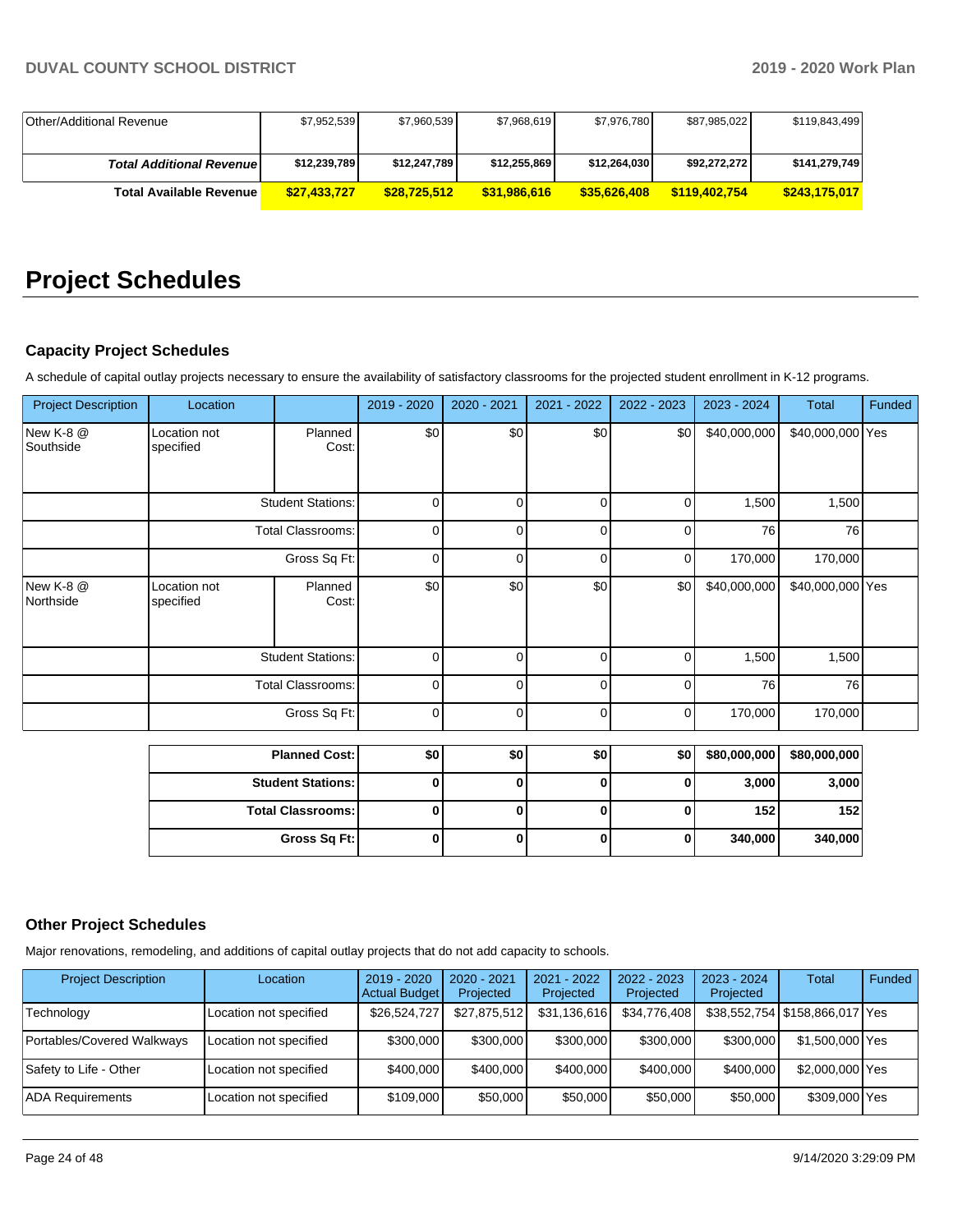| Playgrounds | Location not specified | \$100,000    | \$100,000    | \$100,000    | \$100,000    | \$100,000 | \$500,000 Yes                |  |
|-------------|------------------------|--------------|--------------|--------------|--------------|-----------|------------------------------|--|
|             |                        | \$27.433.727 | \$28.725.512 | \$31.986.616 | \$35.626.408 |           | \$39,402,754   \$163,175,017 |  |

### **Additional Project Schedules**

Any projects that are not identified in the last approved educational plant survey.

Nothing reported for this section.

#### **Non Funded Growth Management Project Schedules**

Schedule indicating which projects, due to planned development, that CANNOT be funded from current revenues projected over the next five years.

Nothing reported for this section.

# **Tracking**

#### **Capacity Tracking**

| Location                                                                       | $2019 -$<br>2020 Satis.<br>Stu. Sta. | Actual<br>$2019 -$<br><b>2020 FISH</b><br>Capacity | Actual<br>$2018 -$<br>2019<br><b>COFTE</b> | # Class<br>Rooms | Actual<br>Average<br>$2019 -$<br>2020 Class<br><b>Size</b> | Actual<br>$2019 -$<br>2020<br><b>Utilization</b> | <b>New</b><br>Stu.<br>Capacity | <b>New</b><br>Rooms to<br>be<br>Added/Re<br>moved | Projected<br>$2023 -$<br>2024<br><b>COFTE</b> | Projected<br>$2023 -$<br>2024<br><b>Utilization</b> | Projected<br>$2023 -$<br>2024 Class<br><b>Size</b> |
|--------------------------------------------------------------------------------|--------------------------------------|----------------------------------------------------|--------------------------------------------|------------------|------------------------------------------------------------|--------------------------------------------------|--------------------------------|---------------------------------------------------|-----------------------------------------------|-----------------------------------------------------|----------------------------------------------------|
| <b>MATTIE V</b><br><b>RUTHERFORD</b><br><b>ALTERNATIVE</b><br><b>EDUCATION</b> | 399                                  | 399                                                | 85                                         | 18               | 51                                                         | 21.00 %                                          | $\Omega$                       | 0                                                 | 85                                            | 21.00 %                                             | $5\overline{)}$                                    |
| <b>WEST RIVERSIDE</b><br><b>ELEMENTARY</b>                                     | 420                                  | 420                                                | 270                                        | 22               | 12                                                         | 64.00 %                                          | $\Omega$                       | C                                                 | 265                                           | 63.00 %                                             | 12                                                 |
| <b>GRAND PARK CAREER</b><br>CENTER                                             | 570                                  | 570                                                | 141                                        | 24               | 6                                                          | 25.00 %                                          | $\Omega$                       | C                                                 | 140                                           | 25.00 %                                             | $6 \mid$                                           |
| <b>BRENTWOOD</b><br><b>ELEMENTARY</b>                                          | 378                                  | 378                                                | 314                                        | 19               | 17                                                         | 83.00 %                                          | $\Omega$                       | 0                                                 | 310                                           | 82.00 %                                             | 16                                                 |
| <b>ORTEGA ELEMENTARY</b>                                                       | 346                                  | 346                                                | 313                                        | 17               | 18                                                         | 91.00 %                                          | $\Omega$                       | 0                                                 | 320                                           | 92.00 %                                             | 19                                                 |
| <b>CENTRAL RIVERSIDE</b><br><b>ELEMENTARY</b>                                  | 426                                  | 426                                                | 352                                        | 23               | 15                                                         | 83.00 %                                          | $\Omega$                       | $\Omega$                                          | 350                                           | 82.00 %                                             | 15                                                 |
| <b>RUTH N UPSON</b><br><b>ELEMENTARY</b>                                       | 506                                  | 506                                                | 401                                        | 25               | 16                                                         | 79.00 %                                          | $\Omega$                       | 0                                                 | 400                                           | 79.00 %                                             | 16                                                 |
| <b>FISHWEIR</b><br><b>ELEMENTARY</b>                                           | 411                                  | 411                                                | 433                                        | 23               | 19                                                         | 105.00 %                                         | $\Omega$                       | 0                                                 | 430                                           | 105.00 %                                            | 19                                                 |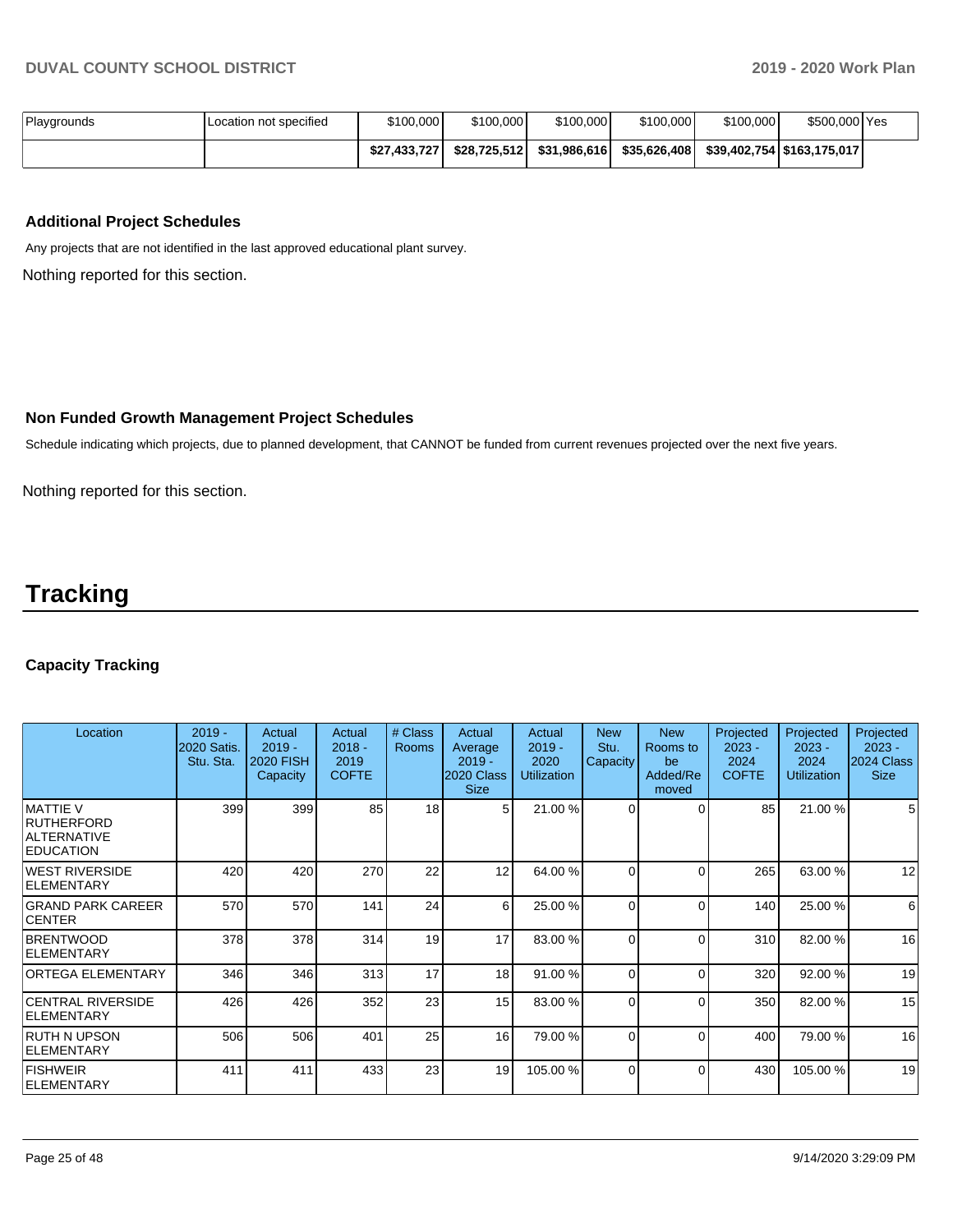| <b>ANNIE R MORGAN</b><br><b>ELEMENTARY</b>         | 479   | 479   | 346   | 25 | 14              | 72.00 %  | 0           | $\Omega$    | 345            | 72.00 %  | 14              |
|----------------------------------------------------|-------|-------|-------|----|-----------------|----------|-------------|-------------|----------------|----------|-----------------|
| <b>KIRBY-SMITH MIDDLE</b>                          | 907   | 816   | 827   | 42 | 20              | 101.00%  | $\Omega$    | $\Omega$    | 826            | 101.00%  | 20              |
| <b>LORETTO ELEMENTARY</b>                          | 1,208 | 1,208 | 1,008 | 63 | 16              | 83.00 %  | $\mathbf 0$ | $\mathbf 0$ | 1,008          | 83.00 %  | 16              |
| <b>LANDON MIDDLE</b>                               | 815   | 733   | 757   | 36 | 21              | 103.00 % | 0           | $\Omega$    | 756            | 103.00%  | 21              |
| <b>MARINE SCIENCE</b><br><b>EDUCATION CENTER</b>   | 197   | 197   | 54    | 8  | $\overline{7}$  | 27.00 %  | $\Omega$    | $\Omega$    | 50             | 25.00 %  | $6 \mid$        |
| <b>ROBERT E LEE SENIOR</b><br><b>HIGH</b>          | 1,942 | 1,844 | 1,638 | 76 | 22              | 89.00 %  | $\Omega$    | $\Omega$    | 1,610          | 87.00 %  | 21              |
| <b>ANDREW JACKSON</b><br><b>SENIOR HIGH</b>        | 1,357 | 1,221 | 642   | 55 | 12              | 53.00 %  | 0           | $\Omega$    | 630            | 52.00 %  | 11              |
| <b>HENRY F KITE</b><br><b>ELEMENTARY</b>           | 337   | 337   | 229   | 18 | 13              | 68.00 %  | $\Omega$    | $\Omega$    | 220            | 65.00 %  | 12              |
| <b>BALDWIN JUNIOR</b><br><b>SENIOR HIGH</b>        | 1,115 | 1,003 | 1,229 | 48 | 26              | 123.00 % | $\Omega$    | $\Omega$    | 1,150          | 115.00 % | 24              |
| <b>DINSMORE</b><br><b>ELEMENTARY</b>               | 683   | 683   | 522   | 33 | 16              | 76.00 %  | $\Omega$    | $\Omega$    | 510            | 75.00 %  | 15              |
| <b>ARLINGTON</b><br><b>ELEMENTARY</b>              | 331   | 331   | 236   | 17 | 14              | 71.00 %  | $\Omega$    | $\Omega$    | 230            | 69.00 %  | 14              |
| THOMAS JEFFERSON<br><b>ELEMENTARY</b>              | 537   | 537   | 492   | 28 | 18              | 92.00%   | $\Omega$    | $\Omega$    | 490            | 91.00%   | 18              |
| <b>WHITEHOUSE</b><br><b>ELEMENTARY</b>             | 508   | 508   | 467   | 26 | 18              | 92.00 %  | $\Omega$    | $\Omega$    | 451            | 89.00 %  | 17              |
| <b>GARDEN CITY</b><br><b>ELEMENTARY</b>            | 606   | 606   | 440   | 29 | 15              | 73.00 %  | $\Omega$    | $\Omega$    | 430            | 71.00 %  | 15              |
| <b>OCEANWAY MIDDLE</b>                             | 1,122 | 1,009 | 965   | 49 | 20              | 96.00%   | $\Omega$    | $\Omega$    | 990            | 98.00 %  | 20              |
| <b>DUNCAN U FLETCHER</b><br><b>MIDDLE</b>          | 1,379 | 1,241 | 1,308 | 58 | 23              | 105.00 % | $\Omega$    | $\Omega$    | 1,300          | 105.00%  | 22              |
| <b>HOGAN-SPRING GLEN</b><br><b>ELEMENTARY</b>      | 472   | 472   | 325   | 24 | 14              | 69.00 %  | $\Omega$    | $\Omega$    | 324            | 69.00 %  | 14              |
| <b>ATLANTIC BEACH</b><br><b>ELEMENTARY</b>         | 583   | 583   | 481   | 29 | 17              | 82.00 %  | $\Omega$    | $\Omega$    | 480            | 82.00 %  | 17              |
| ALFRED I DUPONT<br>MIDDLE                          | 1,191 | 1,071 | 889   | 55 | 16              | 83.00 %  | $\Omega$    | $\Omega$    | 880            | 82.00 %  | 16              |
| <b>VENETIA ELEMENTARY</b>                          | 468   | 468   | 438   | 24 | 18              | 94.00 %  | 0           | $\Omega$    | 433            | 93.00 %  | 18              |
| <b>LAKE SHORE MIDDLE</b>                           | 1,476 | 1,328 | 978   | 64 | 15              | 74.00 %  | $\Omega$    | $\Omega$    | 950            | 72.00 %  | 15              |
| <b>INORTH SHORE</b><br> ELEMENTARY                 | 1.329 | 1,329 | 624   | 61 | 10 <sup>1</sup> | 47.00 %  | $\Omega$    | $\Omega$    | 620            | 47.00 %  | 10 <sup>1</sup> |
| <b>HENDRICKS AVENUE</b><br><b>ELEMENTARY</b>       | 659   | 659   | 646   | 35 | 18              | 98.00 %  | $\mathbf 0$ | $\mathbf 0$ | 645            | 98.00 %  | 18              |
| <b>SPRING PARK</b><br><b>ELEMENTARY</b>            | 504   | 504   | 416   | 26 | 16              | 83.00 %  | $\Omega$    | $\mathbf 0$ | 405            | 80.00 %  | 16              |
| <b>JOHN LOVE</b><br>ELEMENTARY                     | 294   | 294   | 156   | 15 | 10              | 53.00 %  | 0           | $\mathbf 0$ | 150            | 51.00 %  | 10 <sup>1</sup> |
| lLAKE FOREST<br><b>ELEMENTARY</b>                  | 529   | 529   | 298   | 28 | 11              | 56.00 %  | $\Omega$    | $\Omega$    | $\overline{0}$ | 0.00%    | $\overline{0}$  |
| <b>PAXON SCHOOL FOR</b><br><b>ADVANCED STUDIES</b> | 1,600 | 1,520 | 1,455 | 66 | 22              | 96.00 %  | $\Omega$    | 0           | 1,434          | 94.00 %  | 22              |
| <b>SOUTHSIDE ESTATES</b><br>ELEMENTARY             | 647   | 647   | 486   | 35 | 14              | 75.00 %  | 0           | $\mathbf 0$ | 460            | 71.00 %  | 13              |
| <b>HYDE PARK</b><br><b>ELEMENTARY</b>              | 541   | 541   | 283   | 28 | 10              | 52.00 %  | 0           | $\mathbf 0$ | 283            | 52.00 %  | 10 <sup>1</sup> |
| <b>BILTMORE</b><br><b>ELEMENTARY</b>               | 523   | 523   | 293   | 29 | 10              | 56.00 %  | $\mathbf 0$ | $\mathbf 0$ | 290            | 55.00 %  | 10 <sup>1</sup> |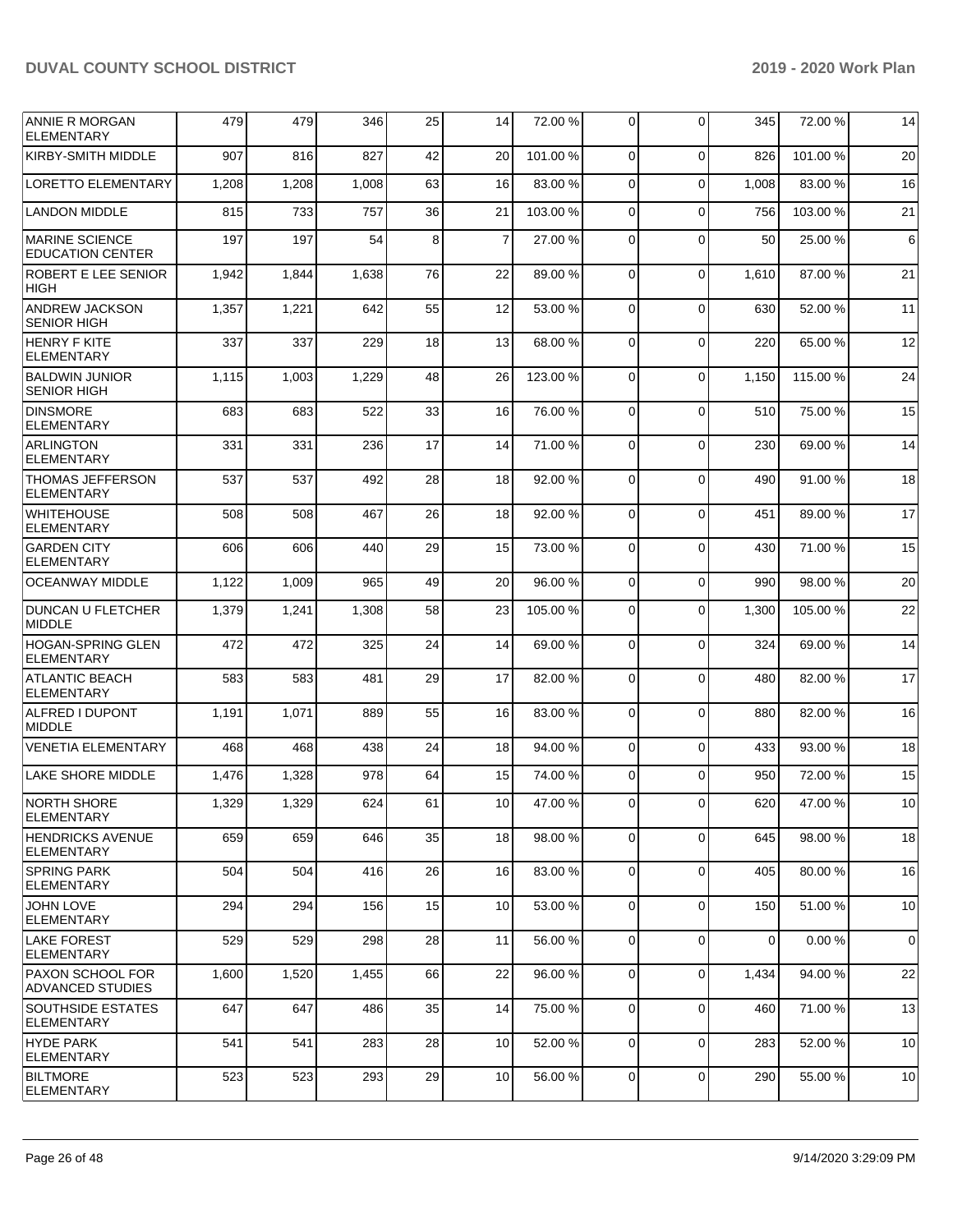| RAMONA ELEMENTARY                                                   | 509   | 509   | 387   | 26 | 15             | 76.00 %  | 0           | $\Omega$ | 380   | 75.00 % | 15             |
|---------------------------------------------------------------------|-------|-------|-------|----|----------------|----------|-------------|----------|-------|---------|----------------|
| <b>SAN PABLO</b><br><b>ELEMENTARY</b>                               | 513   | 513   | 465   | 26 | 18             | 91.00 %  | $\Omega$    | $\Omega$ | 460   | 90.00%  | 18             |
| <b>LOVE GROVE</b><br><b>ELEMENTARY</b>                              | 606   | 606   | 389   | 33 | 12             | 64.00 %  | $\Omega$    | $\Omega$ | 380   | 63.00 % | 12             |
| <b>SAN JOSE</b><br><b>ELEMENTARY</b>                                | 850   | 850   | 738   | 43 | 17             | 87.00 %  | $\Omega$    | $\Omega$ | 730   | 86.00%  | 17             |
| <b>BAYVIEW ELEMENTARY</b>                                           | 479   | 479   | 382   | 25 | 15             | 80.00 %  | $\Omega$    | $\Omega$ | 380   | 79.00 % | 15             |
| LAKE LUCINA<br><b>ELEMENTARY</b>                                    | 487   | 487   | 323   | 25 | 13             | 66.00 %  | $\Omega$    | $\Omega$ | 322   | 66.00 % | 13             |
| <b>TERRY PARKER SENIOR</b><br><b>HIGH</b>                           | 1,965 | 1,866 | 1,545 | 83 | 19             | 83.00%   | $\Omega$    | $\Omega$ | 1,534 | 82.00 % | 18             |
| <b>ENGLEWOOD</b><br><b>ELEMENTARY</b>                               | 444   | 444   | 483   | 22 | 22             | 109.00%  | $\Omega$    | $\Omega$ | 475   | 107.00% | 22             |
| <b>JOHN STOCKTON</b><br><b>ELEMENTARY</b>                           | 516   | 516   | 472   | 26 | 18             | 91.00 %  | $\Omega$    | $\Omega$ | 475   | 92.00 % | 18             |
| <b>WOODLAND ACRES</b><br><b>ELEMENTARY</b>                          | 820   | 820   | 602   | 45 | 13             | 73.00 %  | $\Omega$    | $\Omega$ | 580   | 71.00 % | 13             |
| <b>ENGLEWOOD SENIOR</b><br><b>HIGH</b>                              | 1,963 | 1,864 | 1,783 | 79 | 23             | 96.00 %  | $\Omega$    | $\Omega$ | 1,750 | 94.00 % | 22             |
| <b>SALLYE B MATHIS</b><br><b>ELEMENTARY</b>                         | 606   | 606   | 396   | 31 | 13             | 65.00 %  | $\Omega$    | $\Omega$ | 370   | 61.00%  | 12             |
| <b>JAMES WELDON</b><br><b>JOHNSON COLLEGE</b><br>PREPARATORY MIDDLE | 1,064 | 957   | 966   | 52 | 19             | 101.00%  | $\Omega$    | $\Omega$ | 965   | 101.00% | 19             |
| <b>PINEDALE</b><br><b>ELEMENTARY</b>                                | 828   | 828   | 488   | 45 | 11             | 59.00 %  | $\Omega$    | $\Omega$ | 480   | 58.00 % | 11             |
| <b>WINDY HILL</b><br><b>ELEMENTARY</b>                              | 652   | 652   | 508   | 34 | 15             | 78.00 %  | $\Omega$    | $\Omega$ | 502   | 77.00 % | 15             |
| <b>RUTLEDGE H PEARSON</b><br><b>ELEMENTARY</b>                      | 469   | 469   | 255   | 24 | 11             | 54.00 %  | $\Omega$    | $\Omega$ | 240   | 51.00 % | 10             |
| <b>JEAN RIBAULT SENIOR</b><br><b>HIGH</b>                           | 1,772 | 1,683 | 1,280 | 72 | 18             | 76.00 %  | $\Omega$    | $\Omega$ | 1,210 | 72.00 % | 17             |
| <b>CEDAR HILLS</b><br><b>ELEMENTARY</b>                             | 647   | 647   | 538   | 33 | 16             | 83.00 %  | $\Omega$    | $\Omega$ | 520   | 80.00 % | 16             |
| <b>TIMUCUAN</b><br><b>ELEMENTARY</b>                                | 639   | 639   | 505   | 33 | 15             | 79.00 %  | $\Omega$    | $\Omega$ | 470   | 74.00 % | 14             |
| <b>HIGHLANDS</b><br>ELEMENTARY                                      | 536   | 536   | 426   | 28 | 15             | 79.00 %  | $\Omega$    | $\Omega$ | 420   | 78.00 % | 15             |
| LONG BRANCH<br><b>ELEMENTARY</b>                                    | 407   | 407   | 165   | 21 | 8 <sup>1</sup> | 41.00%   | $\Omega$    | $\Omega$ | 140   | 34.00 % | $\overline{7}$ |
| <b>DOUGLAS ANDERSON</b><br>SCHOOL OF THE ARTS                       | 1,489 | 1,340 | 1,180 | 57 | 21             | 88.00 %  | 0           | $\Omega$ | 1,147 | 86.00 % | 20             |
| <b>SADIE TILLIS</b><br><b>ELEMENTARY</b>                            | 493   | 493   | 487   | 26 | 19             | 99.00 %  | 0           | $\Omega$ | 480   | 97.00 % | 18             |
| SAINT CLAIR EVANS<br><b>ACADEMY</b><br><b>ELEMENTARY</b>            | 562   | 562   | 382   | 27 | 14             | 68.00 %  | $\mathbf 0$ | $\Omega$ | 371   | 66.00 % | 14             |
| <b>SUSIE E TOLBERT</b><br><b>ELEMENTARY</b>                         | 548   | 548   | 408   | 26 | 16             | 74.00 %  | $\Omega$    | $\Omega$ | 400   | 73.00 % | 15             |
| <b>BRIDGE TO SUCCESS</b><br>AT WEST<br><b>JACKSONVILLE</b>          | 495   | 445   | 689   | 25 | 28             | 155.00 % | 0           | $\Omega$ | 670   | 151.00% | 27             |
| <b>JACKSONVILLE BEACH</b><br><b>ELEMENTARY</b>                      | 591   | 591   | 588   | 31 | 19             | 99.00 %  | $\mathbf 0$ | $\Omega$ | 590   | 100.00% | 19             |
| DARNELL COOKMAN<br><b>JUNIOR SENIOR HIGH</b>                        | 1,404 | 1,263 | 1,101 | 54 | 20             | 87.00%   | 0           | 0        | 1,101 | 87.00 % | 20             |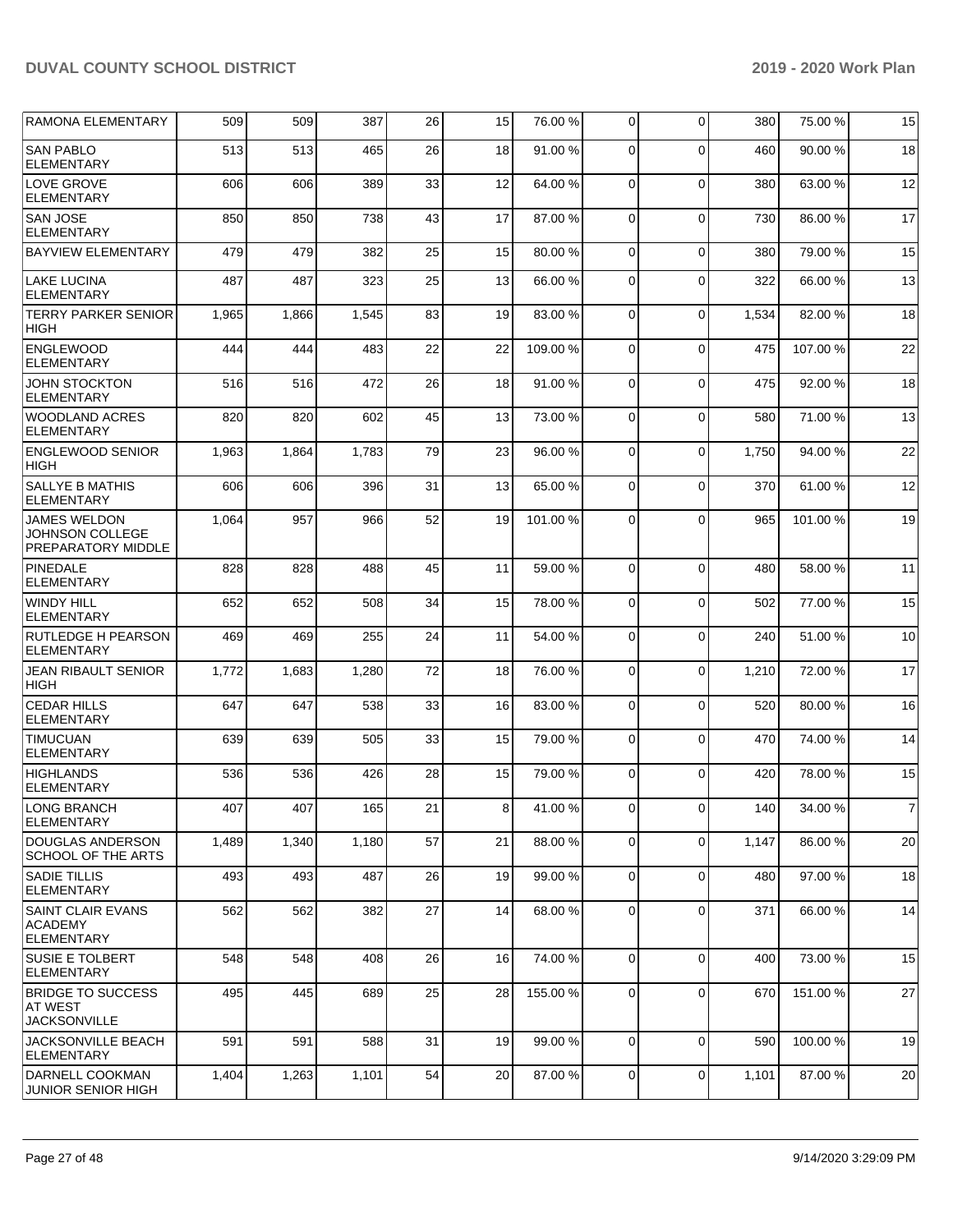| IMATTHEW W GILBERT<br><b>MIDDLE</b>                                 | 875   | 787   | 404   | 38 | 11 | 51.00 % | 0              | $\Omega$    | 401   | 51.00 % | 11             |
|---------------------------------------------------------------------|-------|-------|-------|----|----|---------|----------------|-------------|-------|---------|----------------|
| <b>RICHARD L BROWN</b><br><b>GIFTED &amp; TALENTED</b>              | 725   | 725   | 332   | 36 | 9  | 46.00 % | $\mathbf 0$    | $\Omega$    | 310   | 43.00 % | 9              |
| <b>SMART POPE</b><br><b>LIVINGSTON</b><br><b>ELEMENTARY</b>         | 852   | 852   | 384   | 47 | 8  | 45.00 % | $\Omega$       | $\Omega$    | 370   | 43.00 % | 8              |
| <b>STANTON COLLEGE</b><br><b>PREPARATORY</b><br><b>SCHOOL</b>       | 1,723 | 1,636 | 1,575 | 64 | 25 | 96.00 % | $\mathbf 0$    | $\Omega$    | 1,574 | 96.00 % | 25             |
| JOHN E FORD K-8                                                     | 757   | 681   | 638   | 40 | 16 | 94.00 % | $\mathbf 0$    | $\Omega$    | 630   | 93.00 % | 16             |
| NORTHWESTERN<br><b>MIDDLE</b>                                       | 865   | 778   | 594   | 39 | 15 | 76.00 % | 0              | $\Omega$    | 200   | 26.00 % | $\,$ 5 $\,$    |
| <b>GEORGE WASHINGTON</b><br><b>CARVER ELEMENTARY</b>                | 598   | 598   | 298   | 29 | 10 | 50.00 % | $\mathbf 0$    | $\Omega$    | 280   | 47.00%  | 10             |
| <b>PINE FOREST</b><br><b>ELEMENTARY</b>                             | 491   | 491   | 441   | 25 | 18 | 90.00 % | 0              | $\Omega$    | 435   | 89.00 % | 17             |
| <b>RV DANIELS</b><br>ELEMENTARY                                     | 422   | 422   | 330   | 23 | 14 | 78.00 % | $\mathbf 0$    | $\Omega$    | 329   | 78.00 % | 14             |
| <b>RUFUS E PAYNE</b><br><b>ELEMENTARY</b>                           | 677   | 677   | 266   | 34 | 8  | 39.00 % | $\mathbf 0$    | $\Omega$    | 250   | 37.00 % | $\overline{7}$ |
| <b>IMOUNT HERMAN</b><br><b>EXCEPTIONAL</b><br><b>STUDENT CENTER</b> | 247   | 247   | 152   | 24 | 6  | 62.00%  | 0              | $\Omega$    | 152   | 62.00 % | 6              |
| <b>WILLIAM M RAINES</b><br><b>SENIOR HIGH</b>                       | 1,913 | 1,817 | 1,331 | 78 | 17 | 73.00 % | $\mathbf 0$    | $\Omega$    | 1,315 | 72.00 % | 17             |
| <b>CARTER G WOODSON</b><br><b>ELEMENTARY</b>                        | 618   | 618   | 443   | 31 | 14 | 72.00 % | $\mathbf 0$    | $\Omega$    | 430   | 70.00 % | 14             |
| <b>YWLA/YMLA</b>                                                    | 1,392 | 1,252 | 507   | 63 | 8  | 40.00%  | $\mathbf 0$    | $\Omega$    | 502   | 40.00 % | 8              |
| <b>S A HULL ELEMENTARY</b>                                          | 433   | 433   | 269   | 22 | 12 | 62.00 % | $\mathbf 0$    | $\mathbf 0$ | 260   | 60.00 % | 12             |
| <b>PALM AVENUE</b><br><b>EXCEPTIONAL</b><br><b>STUDENT CENTER</b>   | 209   | 209   | 147   | 18 | 8  | 70.00%  | 0              | $\Omega$    | 146   | 70.00 % | 8              |
| <b>REYNOLDS LANE</b><br><b>ELEMENTARY</b>                           | 518   | 518   | 308   | 27 | 11 | 59.00 % | $\Omega$       | $\Omega$    | 300   | 58.00 % | 11             |
| <b>KINGS TRAIL</b><br><b>ELEMENTARY</b>                             | 571   | 571   | 413   | 29 | 14 | 72.00 % | $\mathbf 0$    | $\Omega$    | 413   | 72.00 % | 14             |
| PICKETT ELEMENTARY                                                  | 341   | 341   | 196   | 18 | 11 | 58.00 % | 0              | $\Omega$    | 190   | 56.00 % | 11             |
| <b>BROOKVIEW</b><br><b>ELEMENTARY</b>                               | 593   | 593   | 535   | 30 | 18 | 90.00 % | $\overline{0}$ | $\Omega$    | 535   | 90.00 % | 18             |
| <b>J E B STUART MIDDLE</b>                                          | 1,144 | 1,029 | 689   | 51 | 14 | 67.00 % | $\overline{0}$ | $\mathbf 0$ | 680   | 66.00 % | 13             |
| PARKWOOD HEIGHTS<br><b>ELEMENTARY</b>                               | 473   | 473   | 346   | 24 | 14 | 73.00 % | 0              | $\Omega$    | 340   | 72.00 % | 14             |
| <b>HOLIDAY HILL</b><br><b>ELEMENTARY</b>                            | 660   | 660   | 579   | 37 | 16 | 88.00 % | $\overline{0}$ | $\Omega$    | 575   | 87.00 % | 16             |
| OAK HILL ACADEMY                                                    | 758   | 758   | 159   | 39 | 4  | 21.00 % | $\mathbf 0$    | $\mathbf 0$ | 159   | 21.00 % | 4              |
| SOUTHSIDE MIDDLE                                                    | 1,086 | 977   | 884   | 48 | 18 | 90.00%  | 0              | 0           | 870   | 89.00 % | 18             |
| <b>JEAN RIBAULT MIDDLE</b>                                          | 1,157 | 1,041 | 768   | 51 | 15 | 74.00 % | 0              | 0           | 760   | 73.00 % | 15             |
| <b>ARLINGTON MIDDLE</b>                                             | 1,088 | 979   | 739   | 51 | 14 | 75.00 % | 0              | $\Omega$    | 720   | 74.00 % | 14             |
| <b>HYDE GROVE</b><br><b>ELEMENTARY</b>                              | 690   | 690   | 477   | 35 | 14 | 69.00 % | 0              | $\Omega$    | 470   | 68.00 % | 13             |
| <b>GRASP ACADEMY</b>                                                | 471   | 423   | 311   | 23 | 14 | 74.00 % | $\mathbf 0$    | 0           | 305   | 72.00 % | 13             |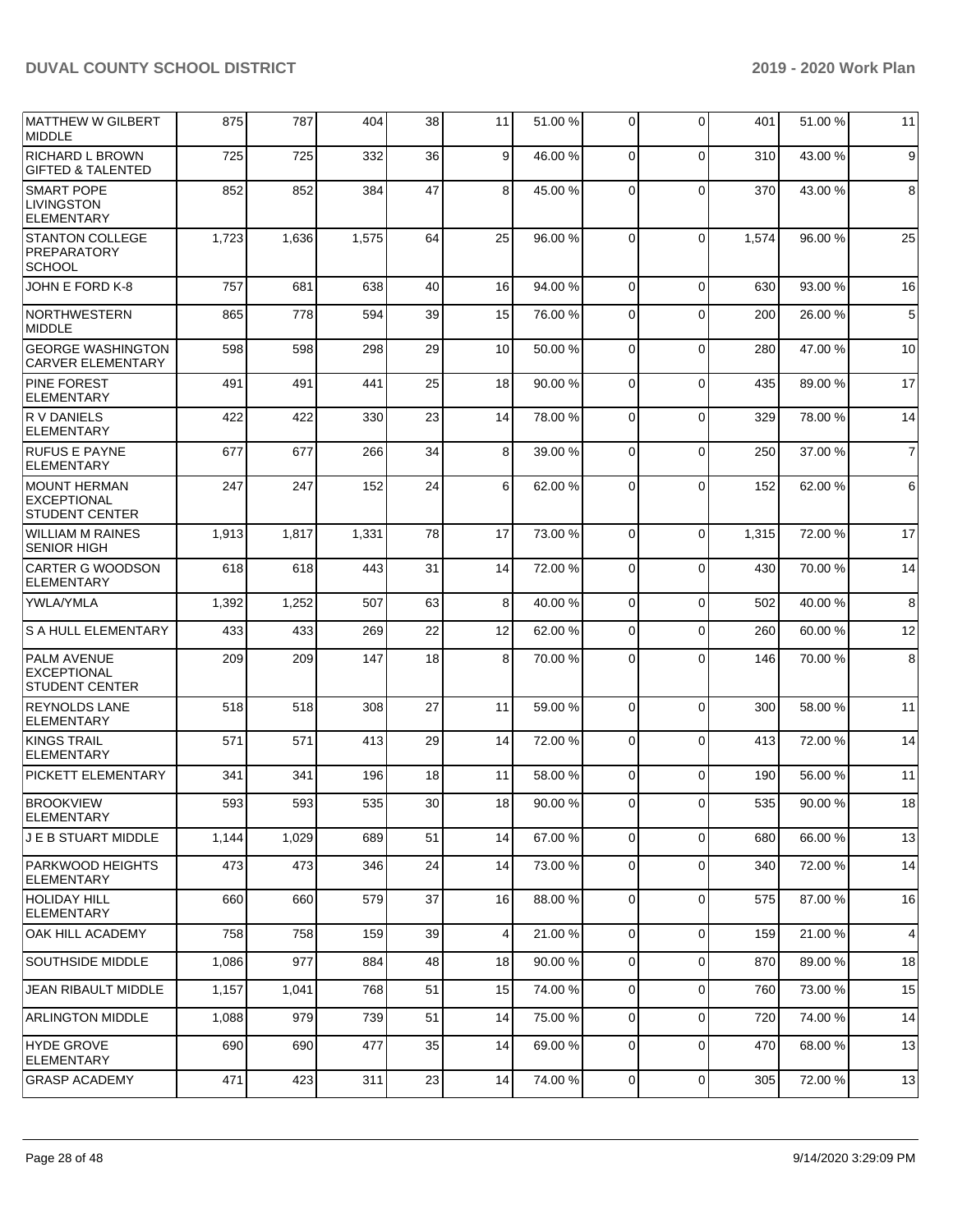| JEFFERSON DAVIS<br><b>MIDDLE</b>                 | 1,598 | 1,438 | 989   | 67  | 15 | 69.00 % | 0           | $\Omega$    | 980   | 68.00 % | 15     |
|--------------------------------------------------|-------|-------|-------|-----|----|---------|-------------|-------------|-------|---------|--------|
| <b>SAN MATEO</b><br><b>ELEMENTARY</b>            | 667   | 667   | 625   | 33  | 19 | 94.00 % | $\Omega$    | $\Omega$    | 605   | 91.00%  | 18     |
| <b>JOSEPH STILWELL</b><br><b>MIDDLE</b>          | 1,171 | 1,053 | 783   | 53  | 15 | 74.00%  | $\Omega$    | $\Omega$    | 760   | 72.00 % | 14     |
| MARTIN LUTHER KING<br><b>ELEMENTARY</b>          | 703   | 703   | 369   | 37  | 10 | 52.00 % | $\Omega$    | $\Omega$    | 365   | 52.00 % | 10     |
| <b>NORMANDY VILLAGE</b><br><b>ELEMENTARY</b>     | 658   | 658   | 381   | 34  | 11 | 58.00 % | $\Omega$    | $\Omega$    | 375   | 57.00 % | 11     |
| <b>GREENFIELD</b><br><b>ELEMENTARY</b>           | 592   | 592   | 627   | 30  | 21 | 106.00% | $\Omega$    | $\Omega$    | 610   | 103.00% | 20     |
| DUNCAN U FLETCHER<br><b>SENIOR HIGH</b>          | 2,159 | 2,051 | 2,052 | 89  | 23 | 100.00% | $\Omega$    | $\mathbf 0$ | 2,020 | 98.00 % | 23     |
| SAMUEL W WOLFSON<br><b>SENIOR HIGH</b>           | 1,424 | 1,281 | 698   | 57  | 12 | 54.00 % | $\Omega$    | $\Omega$    | 640   | 50.00 % | 11     |
| <b>SEABREEZE</b><br><b>ELEMENTARY</b>            | 588   | 588   | 560   | 30  | 19 | 95.00 % | $\Omega$    | $\Omega$    | 540   | 92.00 % | 18     |
| <b>CRYSTAL SPRINGS</b><br>ELEMENTARY             | 1,225 | 1,225 | 1,027 | 62  | 17 | 84.00 % | $\Omega$    | $\Omega$    | 1,017 | 83.00 % | 16     |
| <b>MAYPORT</b><br><b>ELEMENTARY</b>              | 808   | 808   | 488   | 40  | 12 | 60.00%  | $\Omega$    | $\Omega$    | 480   | 59.00 % | 12     |
| <b>MERRILL ROAD</b><br><b>ELEMENTARY</b>         | 851   | 851   | 624   | 45  | 14 | 73.00 % | $\Omega$    | $\Omega$    | 610   | 72.00 % | 14     |
| <b>JACKSONVILLE</b><br><b>HEIGHTS ELEMENTARY</b> | 916   | 916   | 712   | 48  | 15 | 78.00 % | $\Omega$    | $\mathbf 0$ | 711   | 78.00 % | 15     |
| <b>BEAUCLERC</b><br><b>ELEMENTARY</b>            | 1,041 | 1,041 | 792   | 54  | 15 | 76.00%  | $\Omega$    | $\Omega$    | 791   | 76.00 % | 15     |
| <b>CHIMNEY LAKES</b><br>ELEMENTARY               | 1,030 | 1,030 | 1,057 | 56  | 19 | 103.00% | $\Omega$    | $\Omega$    | 1,036 | 101.00% | 19     |
| LONE STAR<br><b>ELEMENTARY</b>                   | 669   | 669   | 481   | 34  | 14 | 72.00 % | $\Omega$    | $\Omega$    | 480   | 72.00 % | 14     |
| <b>STONEWALL JACKSON</b><br><b>ELEMENTARY</b>    | 342   | 342   | 297   | 17  | 17 | 87.00 % | $\Omega$    | $\Omega$    | 287   | 84.00 % | 17     |
| <b>FORT CAROLINE</b><br><b>ELEMENTARY</b>        | 680   | 680   | 538   | 34  | 16 | 79.00 % | $\Omega$    | $\Omega$    | 520   | 76.00 % | 15     |
| <b>MAMIE AGNES JONES</b><br><b>ELEMENTARY</b>    | 455   | 455   | 331   | 25  | 13 | 73.00 % | $\Omega$    | $\Omega$    | 325   | 71.00 % | 13     |
| SANDALWOOD SENIOR<br><b>HIGH</b>                 | 2,962 | 2,813 | 2,632 | 123 | 21 | 94.00 % | $\Omega$    | $\Omega$    | 2,630 | 93.00 % | 21     |
| <b>FORT CAROLINE</b><br><b>MIDDLE</b>            | 977   | 879   | 738   | 42  | 18 | 84.00%  | $\Omega$    | $\Omega$    | 710   | 81.00%  | $17\,$ |
| SABAL PALM<br><b>ELEMENTARY</b>                  | 1,154 | 1,154 | 958   | 62  | 15 | 83.00 % | 0           | $\mathbf 0$ | 957   | 83.00 % | 15     |
| <b>ARLINGTON HEIGHTS</b><br><b>ELEMENTARY</b>    | 437   | 437   | 306   | 22  | 14 | 70.00%  | $\mathbf 0$ | $\mathbf 0$ | 300   | 69.00 % | 14     |
| <b>WESTSIDE HIGH</b><br><b>SCHOOL</b>            | 1,880 | 1,786 | 1,518 | 80  | 19 | 85.00 % | $\mathbf 0$ | $\mathbf 0$ | 1,502 | 84.00 % | 19     |
| LOUIS S SHEFFIELD<br>ELEMENTARY                  | 942   | 942   | 750   | 45  | 17 | 80.00 % | 0           | $\mathbf 0$ | 760   | 81.00 % | 17     |
| <b>GREGORY DRIVE</b><br><b>ELEMENTARY</b>        | 852   | 852   | 589   | 42  | 14 | 69.00 % | $\Omega$    | $\Omega$    | 570   | 67.00 % | 14     |
| <b>HIGHLANDS MIDDLE</b>                          | 1,190 | 1,071 | 913   | 54  | 17 | 85.00 % | $\mathbf 0$ | $\Omega$    | 900   | 84.00 % | 17     |
| CROWN POINT<br><b>ELEMENTARY</b>                 | 1,104 | 1,104 | 864   | 57  | 15 | 78.00 % | $\mathbf 0$ | $\mathbf 0$ | 843   | 76.00 % | 15     |
| <b>NEPTUNE BEACH</b><br> ELEMENTARY              | 1,033 | 1,033 | 821   | 54  | 15 | 79.00 % | 0           | $\mathbf 0$ | 820   | 79.00 % | 15     |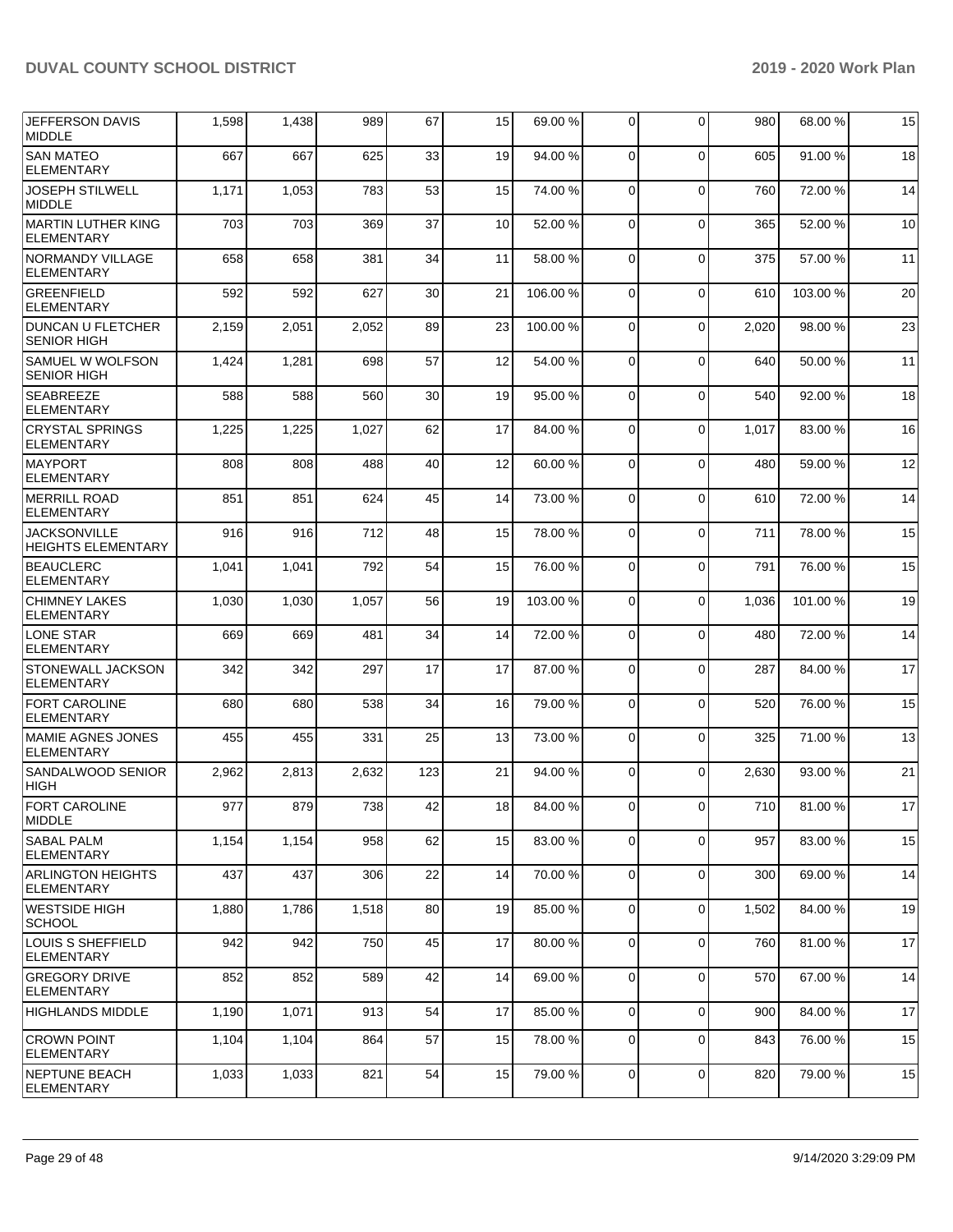| <b>JOSEPH FINEGAN</b><br><b>ELEMENTARY</b>                          | 658   | 658   | 376   | 32  | 12             | 57.00 %  | $\mathbf 0$    | $\Omega$       | 370   | 56.00 %        | 12             |
|---------------------------------------------------------------------|-------|-------|-------|-----|----------------|----------|----------------|----------------|-------|----------------|----------------|
| <b>EDWARD H WHITE</b><br><b>SENIOR HIGH</b>                         | 2,181 | 2,071 | 1,432 | 91  | 16             | 69.00 %  | $\mathbf 0$    | $\Omega$       | 1,390 | 67.00 %        | 15             |
| <b>GREENLAND PINES</b><br><b>ELEMENTARY</b>                         | 957   | 957   | 748   | 52  | 14             | 78.00 %  | $\mathbf 0$    | $\Omega$       | 747   | 78.00 %        | 14             |
| <b>PINE ESTATES</b><br><b>ELEMENTARY</b>                            | 354   | 354   | 269   | 17  | 16             | 76.00 %  | 0              | $\Omega$       | 265   | 75.00 %        | 16             |
| <b>ALDEN ROAD</b><br><b>EXCEPTIONAL CENTER</b>                      | 198   | 198   | 180   | 19  | 9              | 91.00%   | $\mathbf 0$    | $\Omega$       | 179   | 90.00 %        | 9              |
| <b>MAYPORT MIDDLE</b>                                               | 1,116 | 1,004 | 801   | 50  | 16             | 80.00 %  | $\mathbf 0$    | $\Omega$       | 805   | 80.00 %        | 16             |
| <b>LANDMARK MIDDLE</b>                                              | 1,851 | 1,665 | 1,422 | 80  | 18             | 85.00 %  | $\mathbf 0$    | $\Omega$       | 1,425 | 86.00 %        | 18             |
| <b>ALIMACINI</b><br><b>ELEMENTARY</b>                               | 942   | 942   | 896   | 52  | 17             | 95.00 %  | $\mathbf 0$    | $\Omega$       | 890   | 94.00 %        | 17             |
| <b>MANDARIN OAKS</b><br><b>ELEMENTARY</b>                           | 1,072 | 1,072 | 1,016 | 57  | 18             | 95.00 %  | 0              | $\Omega$       | 1,016 | 95.00 %        | 18             |
| IMANDARIN MIDDLE                                                    | 1,795 | 1,615 | 1,419 | 76  | 19             | 88.00 %  | $\mathbf 0$    | $\mathbf 0$    | 1,420 | 88.00 %        | 19             |
| <b>MANDARIN SENIOR</b><br><b>HIGH</b>                               | 2,636 | 2,504 | 2,343 | 106 | 22             | 94.00 %  | $\mathbf 0$    | $\Omega$       | 2,310 | 92.00 %        | 22             |
| <b>ANDREW A ROBINSON</b><br><b>ELEMENTARY</b>                       | 990   | 990   | 741   | 52  | 14             | 75.00 %  | $\mathbf 0$    | $\Omega$       | 735   | 74.00%         | 14             |
| <b>FIRST COAST SENIOR</b><br><b>HIGH</b>                            | 2,329 | 2,212 | 2,006 | 96  | 21             | 91.00 %  | 0              | $\Omega$       | 2,015 | 91.00 %        | 21             |
| <b>FRANK H PETERSON</b><br><b>ACADEMY OF</b><br><b>TECHNOLOGIES</b> | 1,377 | 1,239 | 1,201 | 63  | 19             | 97.00 %  | $\Omega$       | $\Omega$       | 1,200 | 97.00 %        | 19             |
| A PHILIP RANDOLPH<br><b>ACADEMY OF</b><br><b>TECHNOLOGIES</b>       | 1,347 | 1,212 | 440   | 61  | $\overline{7}$ | 36.00 %  | $\Omega$       | $\Omega$       | 440   | 36.00 %        | $\overline{7}$ |
| <b>ABESS PARK</b><br><b>ELEMENTARY</b>                              | 830   | 830   | 658   | 44  | 15             | 79.00 %  | $\mathbf 0$    | $\Omega$       | 657   | 79.00 %        | 15             |
| <b>CHET'S CREEK</b><br>ELEMENTARY                                   | 1,026 | 1,026 | 1,281 | 54  | 24             | 125.00 % | 0              | $\Omega$       | 1,280 | 125.00 %       | 24             |
| <b>TWIN LAKES</b><br><b>ELEMENTARY</b>                              | 1,014 | 1,014 | 866   | 52  | 17             | 85.00 %  | $\mathbf 0$    | $\Omega$       | 863   | 85.00 %        | 17             |
| <b>ENTERPRISE LEARNING</b><br><b>ACADEMY</b>                        | 896   | 896   | 813   | 47  | 17             | 91.00 %  | 0              | $\Omega$       | 802   | 90.00 %        | 17             |
| <b>TWIN LAKES MIDDLE</b>                                            | 1,625 | 1,462 | 1,165 | 67  | 17             | 80.00 %  | 0              | $\Omega$       | 1,140 | 78.00 %        | 17             |
| LAVILLA SCHOOL OF<br><b>THE ARTS</b>                                | 877   | 789   | 1,021 | 38  | 27             | 129.00%  | $\overline{0}$ | $\overline{0}$ |       | 1,020 129.00 % | $27\,$         |
| <b>KERNAN TRAIL</b><br><b>ELEMENTARY</b>                            | 663   | 663   | 711   | 35  | 20             | 107.00 % | $\overline{0}$ | $\Omega$       | 710   | 107.00%        | 20             |
| <b>KERNAN MIDDLE</b>                                                | 1,279 | 1,151 | 1,178 | 56  | 21             | 102.00%  | 0              | $\mathbf 0$    | 1,170 | 102.00%        | 21             |
| <b>DON BREWER</b><br><b>ELEMENTARY</b>                              | 673   | 673   | 510   | 36  | 14             | 76.00 %  | 0              | 0              | 500   | 74.00 %        | 14             |
| <b>OCEANWAY</b><br><b>ELEMENTARY</b>                                | 680   | 680   | 639   | 36  | 18             | 94.00%   | $\mathbf 0$    | $\Omega$       | 630   | 93.00 %        | 18             |
| <b>BISCAYNE</b><br><b>ELEMENTARY</b>                                | 667   | 667   | 683   | 35  | 20             | 102.00%  | $\mathbf 0$    | $\Omega$       | 680   | 102.00%        | 19             |
| <b>JOHN ALLEN AXSON</b><br><b>ELEMENTARY</b>                        | 570   | 570   | 458   | 29  | 16             | 80.00 %  | 0              | 0              | 470   | 82.00 %        | 16             |
| <b>NEW BERLIN</b><br><b>ELEMENTARY</b>                              | 1,296 | 1,296 | 1,187 | 65  | 18             | 92.00 %  | 0              | $\mathbf 0$    | 1,200 | 93.00 %        | 18             |
| <b>CHAFFEE TRAIL</b><br><b>ELEMENTARY</b>                           | 808   | 808   | 731   | 43  | 17             | 90.00 %  | $\mathbf 0$    | 0              | 720   | 89.00%         | 17             |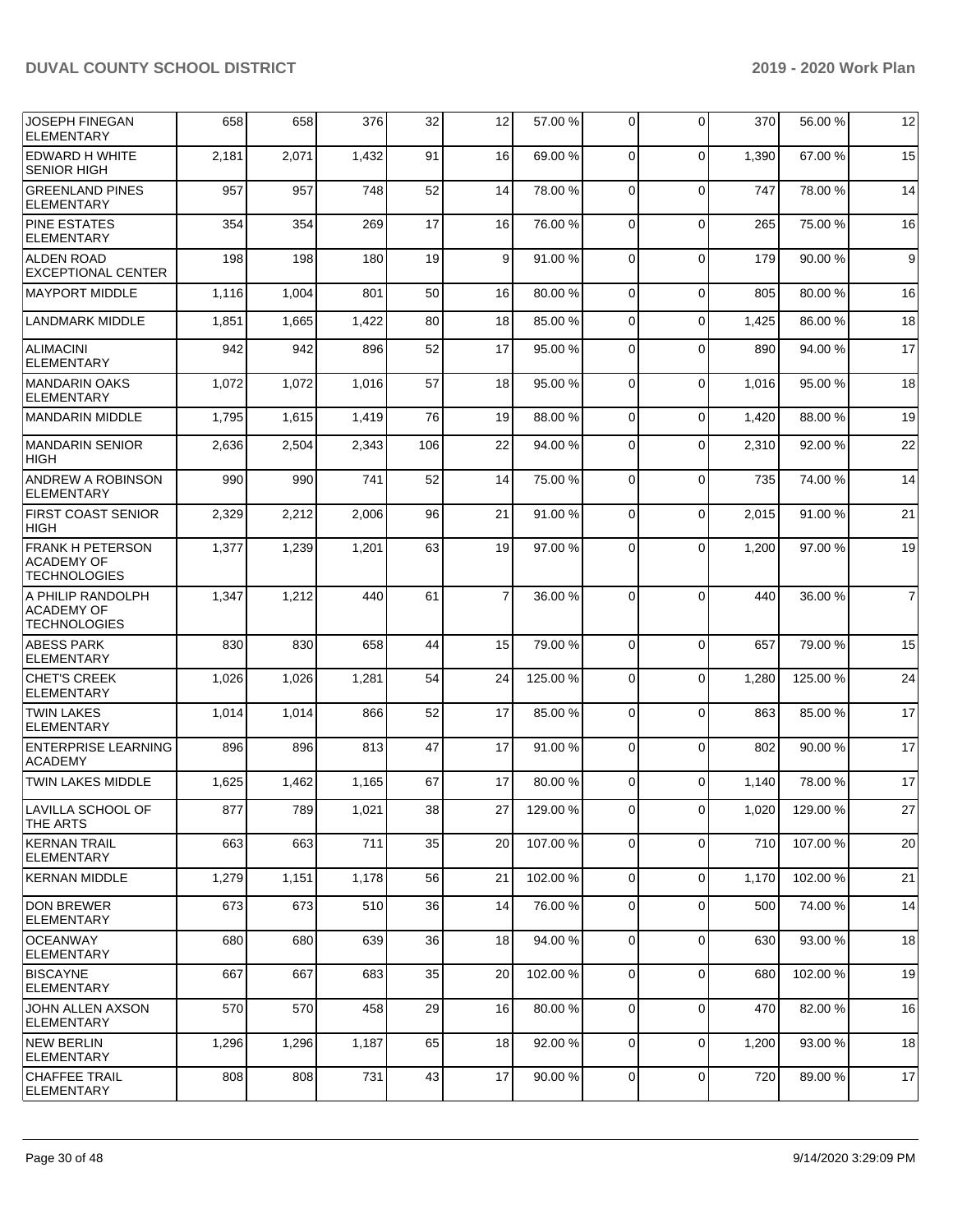| <b>IWESTVIEW K-8</b>                   | 1.665   | 1,498   | 1.254   | 78 l  | 16              | 84.00 %  |   | 1.240   | 83.00 %  | 16 |
|----------------------------------------|---------|---------|---------|-------|-----------------|----------|---|---------|----------|----|
| BARTRAM SPRINGS<br><b>IELEMENTARY</b>  | 964     | 964     | 975     | 51    | 19 <sub>l</sub> | 101.00 % |   | 965     | 100.00 % | 19 |
| <b>IATLANTIC COAST</b><br>ISENIOR HIGH | 2.572   | 2.443   | 2.215   | 93    | 24              | 91.00 %  |   | 2.180   | 89.00 %  | 23 |
| <b>WATERLEAF</b><br><b>IELEMENTARY</b> | 862     | 862     | 7341    | 46    | 16 <sub>l</sub> | 85.00 %  |   | 730 I   | 85.00 %  | 16 |
|                                        | 141,374 | 135,677 | 109,561 | 6,662 | 16              | 80.75 %  | 0 | 107,401 | 79.16 %  | 16 |

The COFTE Projected Total (107,401) for 2023 - 2024 must match the Official Forecasted COFTE Total (107,400 ) for 2023 - 2024 before this section can be completed. In the event that the COFTE Projected Total does not match the Official forecasted COFTE, then the Balanced Projected COFTE Table should be used to balance COFTE.

| Projected COFTE for 2023 - 2024 |         | <b>Grade Level T</b> |
|---------------------------------|---------|----------------------|
| Elementary (PK-3)               | 37,864  |                      |
| Middle (4-8)                    | 37,912  | Elementary (PK-3     |
| High (9-12)                     | 31,625  | Middle (4-8)         |
|                                 | 107,400 | High (9-12)          |
|                                 |         |                      |

| <b>Grade Level Type</b> | <b>Balanced Projected</b><br>COFTE for 2023 - 2024 |
|-------------------------|----------------------------------------------------|
| Elementary (PK-3)       |                                                    |
| Middle $(4-8)$          |                                                    |
| High (9-12)             |                                                    |
|                         | 107,401                                            |

#### **Relocatable Replacement**

Number of relocatable classrooms clearly identified and scheduled for replacement in the school board adopted financially feasible 5-year district work program.

| ∟ocation                               | $-2020$<br>2019 | $-2021$<br>2020 | $-2022$<br>2021 | 2022 - 2023 | 2023 - 2024 | Year 5 Total |
|----------------------------------------|-----------------|-----------------|-----------------|-------------|-------------|--------------|
| <b>Total Relocatable Replacements:</b> |                 |                 |                 |             |             |              |

### **Charter Schools Tracking**

Information regarding the use of charter schools.

| Location-Type                         | # Relocatable<br>units or<br>permanent<br>classrooms | Owner      | Year Started or<br>Scheduled | <b>Student</b><br><b>Stations</b> | <b>Students</b><br>Enrolled | Years in<br>Contract | <b>Total Charter</b><br><b>Students</b><br>projected for<br>2023 - 2024 |
|---------------------------------------|------------------------------------------------------|------------|------------------------------|-----------------------------------|-----------------------------|----------------------|-------------------------------------------------------------------------|
| Mycro School                          |                                                      | 5 STATE    | 2012                         | 150                               | 221                         | 8                    | 285                                                                     |
| Biscayne High                         |                                                      | 6 PRIVATE  | 2013                         | 200                               | 162                         | 6                    | 225                                                                     |
| San Jose Preparatory                  |                                                      | 20 PRIVATE | 2013                         | 500                               | 259                         |                      | 400                                                                     |
| San Jose Academy                      |                                                      | 20 PRIVATE | 2013                         | 500                               | 160 <sup>1</sup>            |                      | 300                                                                     |
| <b>River City Science Innovations</b> |                                                      | 34 PRIVATE | 2013                         | 680                               | 596                         |                      | 850                                                                     |
| Seaside Community                     |                                                      | 14 PRIVATE | 2012                         | 300                               | 273                         | 8                    | 546                                                                     |
| Duval Charter at Westside             |                                                      | 52 PRIVATE | 2013                         | 1,300                             | 953                         |                      | 1,100                                                                   |
| Somerset K-8                          |                                                      | 16 PRIVATE | 2013                         | 320                               | 263                         | 6                    | 320                                                                     |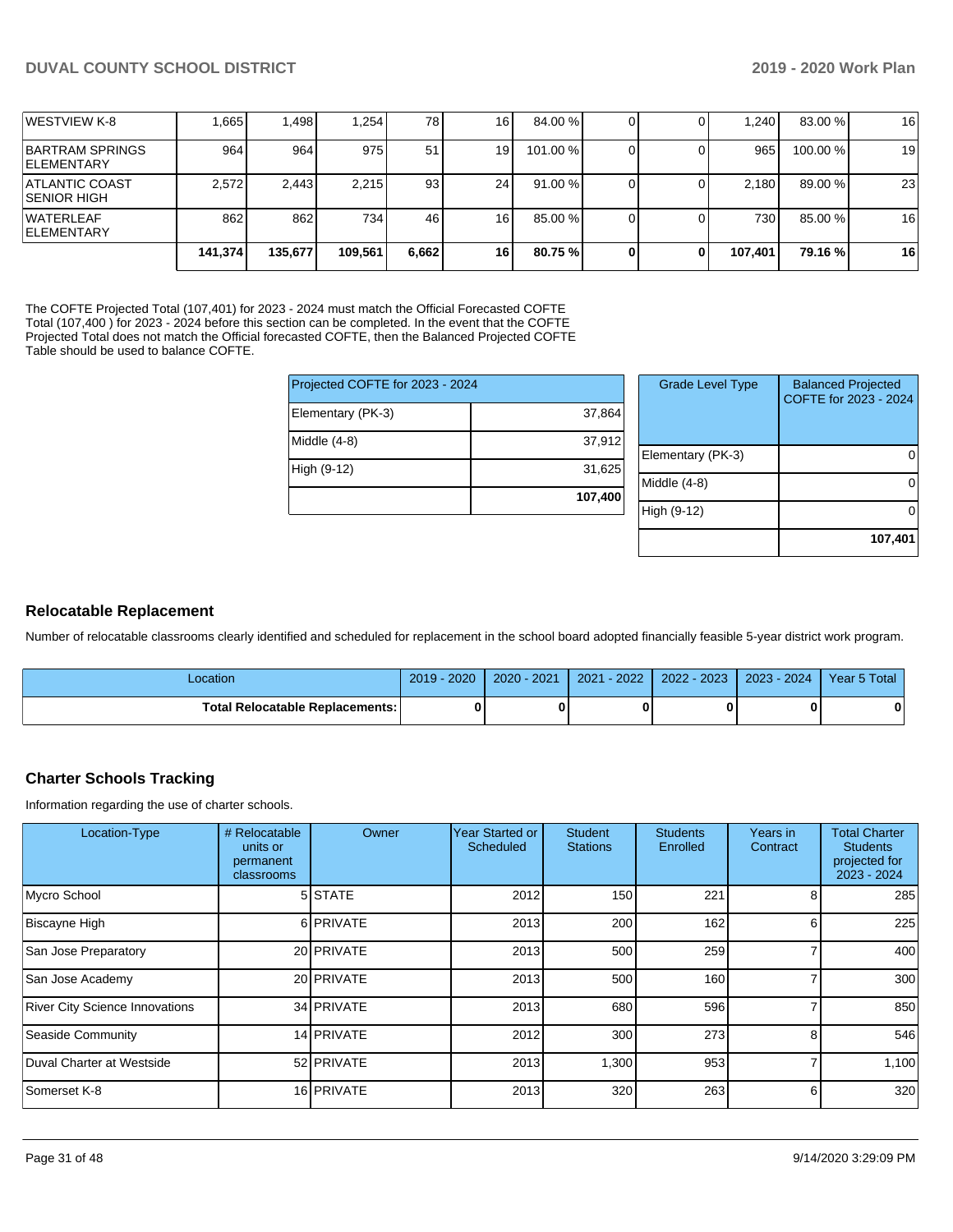| Fla Virtural Academy @ Duval                     |     | 10 PRIVATE | 2013 | 789    | 405    | 6            | 789    |
|--------------------------------------------------|-----|------------|------|--------|--------|--------------|--------|
| Duval Charter @ Mandarin                         |     | 56 PRIVATE | 2014 | 1,075  | 955    | 6            | 1,025  |
| Duval Charter @ Southside                        |     | 57 PRIVATE | 2014 | 1,368  | 927    | 6            | 1,018  |
| Duval Charter @ Coastal                          |     | 57 PRIVATE | 2017 | 1,000  | 1,096  | 3            | 1,145  |
| Seaside Charter K-8                              |     | 10 PRIVATE | 2017 | 600    | 502    | 3            | 360    |
| <b>Biscayne High School</b>                      |     | 6 PRIVATE  | 2013 | 200    | 130    | 6            | 225    |
| <b>River City Science Academy</b><br>Middle/High |     | 60 PRIVATE | 2007 | 1,400  | 934    | 13           | 1,150  |
| Bridgeprep Academy                               |     | 16 PRIVATE | 2017 | 500    | 615    | 3            | 750    |
| Duval Charter at Flagler                         |     | 36 PRIVATE | 2015 | 1,000  | 890    | 5            | 1,145  |
| River City Science Academy -<br>Mandarin         |     | 50 PRIVATE | 2016 | 1,000  | 899    | 4            | 850    |
| SOS Academy                                      |     | 12 PRIVATE | 1997 | 264    | 163    | 23           | 264    |
| Wayman Academy of the Arts<br>Elem.              |     | 18 PRIVATE | 2000 | 462    | 247    | 20           | 350    |
| <b>SAL Tech</b>                                  |     | 12 PRIVATE | 2003 | 260    | 123    | 17           | 400    |
| River City Science Academy (K-5)                 |     | 33 PRIVATE | 2010 | 660    | 527    | 10           | 600    |
| Global Outreach                                  |     | 49 PRIVATE | 2009 | 805    | 999    | 10           | 805    |
| Tiger Academy                                    |     | 12 PRIVATE | 2009 | 232    | 230    | 11           | 228    |
| Somerset Academy-Eagle (K-5)                     |     | 14 PRIVATE | 2010 | 280    | 276    | 10           | 180    |
| Somerset Academy-Middle (6-8)                    |     | 12 PRIVATE | 2010 | 264    | 159    | 10           | 198    |
| Lone Star High                                   | 6   | PRIVATE    | 2011 | 200    | 178    | 9            | 230    |
| KIPP Voice/Impact K-8                            |     | 32 PRIVATE | 2010 | 1,200  | 1,300  | 9            | 928    |
| Duval Charter Scholars Academy                   |     | 38 PRIVATE | 2010 | 623    | 586    | 10           | 681    |
| Duval Charter High At<br>Baymeadows              |     | 23 PRIVATE | 2011 | 500    | 504    | 9            | 575    |
| Duval Charter At Baymeadows K-<br>8              |     | 55 PRIVATE | 2011 | 1,200  | 1,294  | 9            | 1,200  |
| Waverly Academy                                  |     | 18 PRIVATE | 2011 | 264    | 96     | 9            | 150    |
| Seacoast Charter Academy                         |     | 30 PRIVATE | 2011 | 528    | 472    | 9            | 580    |
| Seaside Charter - North Campus                   |     | 10 PRIVATE | 2019 | 200    | 140    | $\mathbf{1}$ | 400    |
|                                                  | 899 |            |      | 20,824 | 17,534 |              | 20,252 |

## **Special Purpose Classrooms Tracking**

The number of classrooms that will be used for certain special purposes in the current year, by facility and type of classroom, that the district will, 1), not use for educational purposes, and 2), the co-teaching classrooms that are not open plan classrooms and will be used for educational purposes.

| School                       |             | School Type $\left  \frac{4}{7}$ of Elementary $\left  \frac{4}{7}$ of Middle 4-8<br><b>IK-3 Classrooms L</b> | <b>Classrooms</b> | $\#$ of High 9-12<br><b>Classrooms</b> | # of $ESE$<br><b>Classrooms</b> | # of Combo<br><b>Classrooms</b> | <b>Total</b><br><b>Classrooms</b> |
|------------------------------|-------------|---------------------------------------------------------------------------------------------------------------|-------------------|----------------------------------------|---------------------------------|---------------------------------|-----------------------------------|
| <b>BISCAYNE ELEMENTARY</b>   | Educational |                                                                                                               |                   |                                        |                                 |                                 |                                   |
| <b>TWIN LAKES ELEMENTARY</b> | Educational |                                                                                                               |                   |                                        |                                 |                                 |                                   |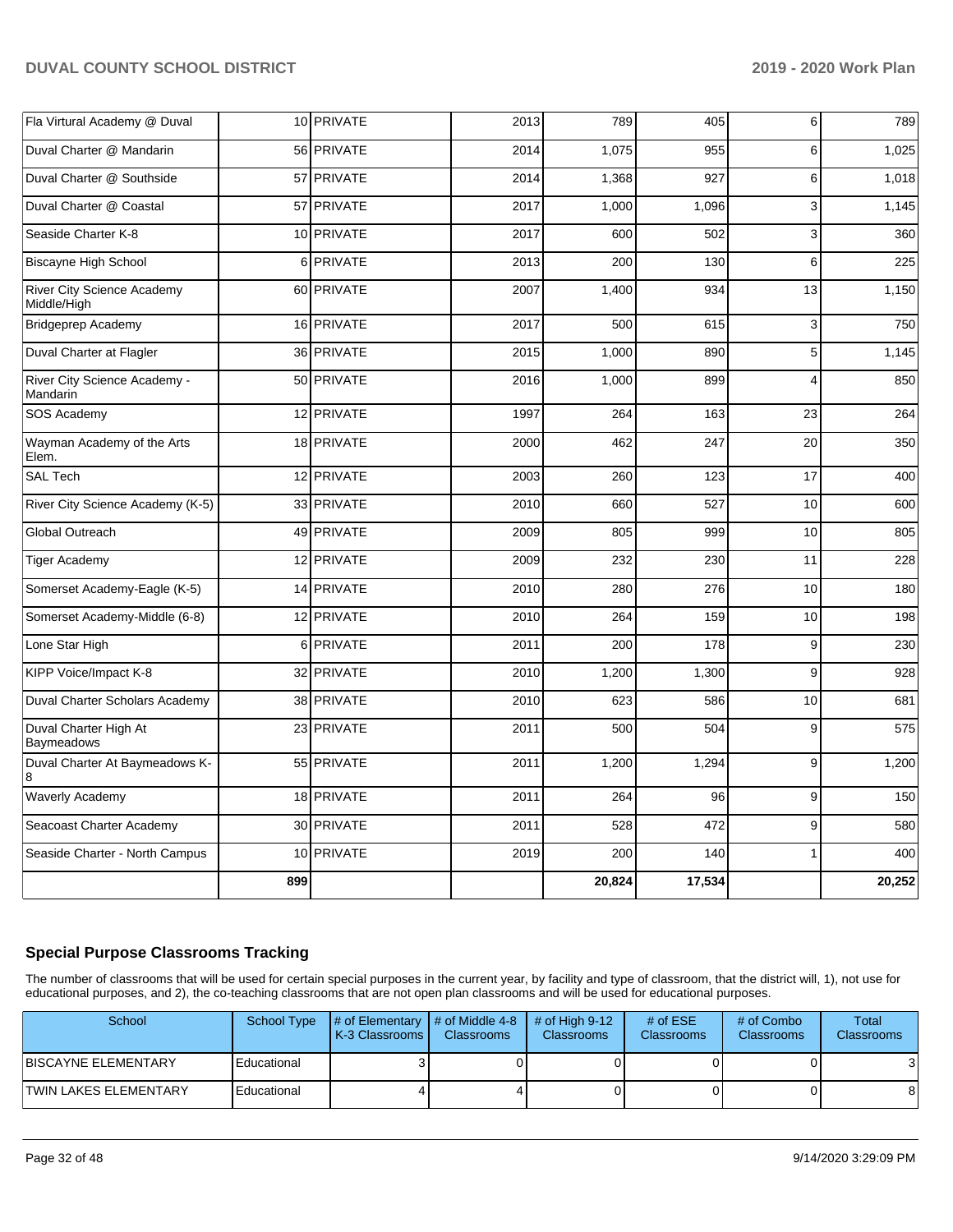| <b>JACKSONVILLE HEIGHTS</b><br><b>ELEMENTARY</b>       | Educational |   | 0        | 0           | 0           | 0        | $\mathbf{1}$   |
|--------------------------------------------------------|-------------|---|----------|-------------|-------------|----------|----------------|
| CHIMNEY LAKES ELEMENTARY                               | Educational | 4 | $\Omega$ | $\Omega$    | 0           | 0        | 4              |
| <b>DUNCAN U FLETCHER SENIOR</b><br>HIGH                | Educational | 0 | 0        |             | 0           | $\Omega$ | $\mathbf{1}$   |
| SEABREEZE ELEMENTARY                                   | Educational | 3 |          | $\Omega$    | 0           | 0        | 4              |
| <b>SAN MATEO ELEMENTARY</b>                            | Educational | 8 | 0        | $\Omega$    | 0           | 0        | 8              |
| JOSEPH STILWELL MIDDLE                                 | Educational | 0 | 6        | $\Omega$    | 0           | 0        | 6              |
| <b>HOLIDAY HILL ELEMENTARY</b>                         | Educational | 6 | 0        | $\Omega$    | 0           | 0        | 6              |
| <b>JACKSONVILLE BEACH</b><br><b>ELEMENTARY</b>         | Educational |   | 0        | $\Omega$    | 0           | ŋ        | $\mathbf{1}$   |
| J E B STUART MIDDLE                                    | Educational | 0 | 2        | $\mathbf 0$ | 0           | 0        | $\overline{2}$ |
| <b>SADIE TILLIS ELEMENTARY</b>                         | Educational | 2 | 0        | 0           | 0           | 0        | $\overline{c}$ |
| WINDY HILL ELEMENTARY                                  | Educational | 2 | 0        | $\Omega$    | 0           | 0        | $\overline{2}$ |
| <b>RUTLEDGE H PEARSON</b><br>ELEMENTARY                | Educational |   | 5        | $\Omega$    | 0           | 0        | 9              |
| JOHN STOCKTON ELEMENTARY                               | Educational |   | $\Omega$ | $\Omega$    | $\Omega$    | 0        | $\mathbf{1}$   |
| <b>WOODLAND ACRES</b><br><b>ELEMENTARY</b>             | Educational | 5 |          | $\Omega$    | 0           | 0        | 6              |
| <b>BAYVIEW ELEMENTARY</b>                              | Educational | 2 | 0        | $\Omega$    | 0           | 0        | $\overline{2}$ |
| <b>LORETTO ELEMENTARY</b>                              | Educational |   | 0        | $\Omega$    | 0           | 0        | $\mathbf{1}$   |
| <b>RUTH N UPSON ELEMENTARY</b>                         | Educational |   | 0        | $\Omega$    | 0           | 0        | $\mathbf{1}$   |
| NEW BERLIN ELEMENTARY                                  | Educational |   | 0        | $\Omega$    | 0           | 0        | 4              |
| <b>KERNAN TRAIL ELEMENTARY</b>                         | Educational | 2 | 2        | $\Omega$    | 0           | 0        | 4              |
| <b>GREENLAND PINES</b><br><b>ELEMENTARY</b>            | Educational | 2 |          | $\Omega$    | 0           | ŋ        | 3              |
| <b>CROWN POINT ELEMENTARY</b>                          | Educational | 6 | 3        | $\Omega$    | 0           | 0        | 9              |
| SABAL PALM ELEMENTARY                                  | Educational | 2 | 0        | $\Omega$    | 0           | 0        | $\overline{2}$ |
| LOUIS S SHEFFIELD<br><b>ELEMENTARY</b>                 | Educational |   | 0        | $\Omega$    | 0           | ŋ        | $\mathbf{1}$   |
| PICKETT ELEMENTARY                                     | Educational |   | ∩        | $\Omega$    | $\Omega$    | U        | $\mathbf{1}$   |
| BROOKVIEW ELEMENTARY                                   | Educational | 2 | 0        | $\Omega$    | 0           | 0        | $\overline{c}$ |
| MAMIE AGNES JONES<br><b>ELEMENTARY</b>                 | Educational | 2 | 2        | $\Omega$    | $\mathbf 0$ | $\Omega$ | $\overline{4}$ |
| JOHN E FORD K-8                                        | Educational | 0 | 2        | 0           | 0           | 0        | $\overline{c}$ |
| <b>SAN PABLO ELEMENTARY</b>                            | Educational | 4 | 0        | $\Omega$    | 0           | 0        | 4              |
| <b>SAN JOSE ELEMENTARY</b>                             | Educational |   | 0        | $\Omega$    | 0           | 0        | $\mathbf{1}$   |
| <b>RICHARD L BROWN GIFTED &amp;</b><br><b>TALENTED</b> | Educational |   | 7        | $\Omega$    | 0           | 0        | 14             |
| <b>SMART POPE LIVINGSTON</b><br> ELEMENTARY            | Educational |   | 0        | $\mathbf 0$ | 0           | 0        | $\mathbf{1}$   |
| <b>SOUTHSIDE ESTATES</b><br><b>ELEMENTARY</b>          | Educational |   | $\Omega$ | $\Omega$    | $\mathbf 0$ | 0        | $\mathbf{1}$   |
| <b>LAKE SHORE MIDDLE</b>                               | Educational | 0 | 10       | 0           | 0           | 0        | 10             |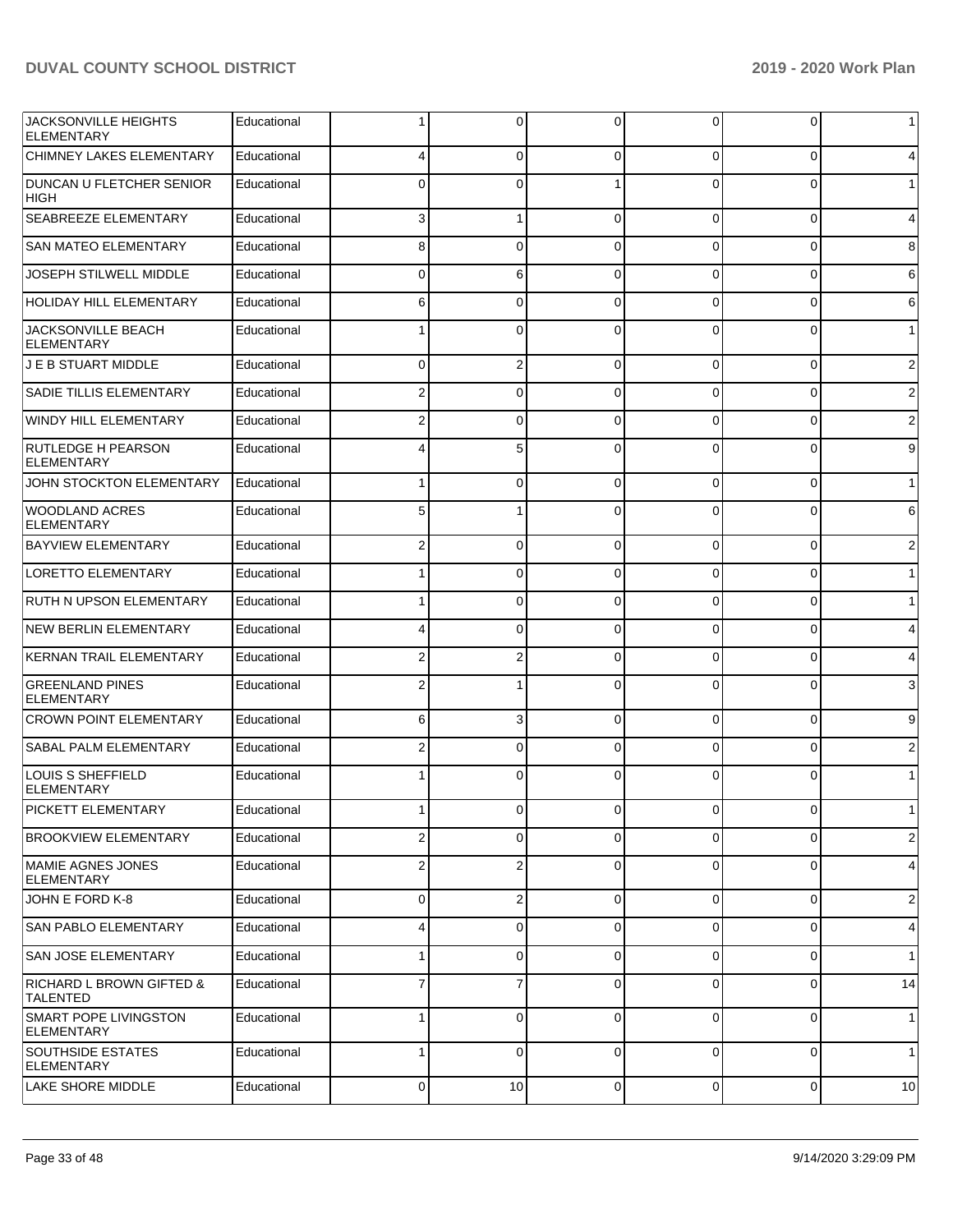| <b>HENDRICKS AVENUE</b><br><b>IELEMENTARY</b> | Educational                          |    |    |  | 5 <sup>1</sup> |
|-----------------------------------------------|--------------------------------------|----|----|--|----------------|
| <b>JOHN LOVE ELEMENTARY</b>                   | Educational                          |    |    |  |                |
| <b>DUNCAN U FLETCHER MIDDLE</b>               | Educational                          |    | 10 |  | 10             |
| HOGAN-SPRING GLEN<br><b>IELEMENTARY</b>       | Educational                          |    |    |  |                |
| BARTRAM SPRINGS<br><b>IELEMENTARY</b>         | Educational                          |    |    |  | 21             |
| <b>WATERLEAF ELEMENTARY</b>                   | Educational                          |    |    |  |                |
|                                               | <b>Total Educational Classrooms:</b> | 95 | 59 |  | 155            |

| School                                           | School Type | # of Elementary<br>K-3 Classrooms | # of Middle 4-8<br><b>Classrooms</b> | # of High 9-12<br><b>Classrooms</b> | # of $ESE$<br><b>Classrooms</b> | # of Combo<br><b>Classrooms</b> | <b>Total</b><br><b>Classrooms</b> |
|--------------------------------------------------|-------------|-----------------------------------|--------------------------------------|-------------------------------------|---------------------------------|---------------------------------|-----------------------------------|
| <b>BISCAYNE ELEMENTARY</b>                       | Co-Teaching | 3                                 | $\Omega$                             | $\Omega$                            | $\Omega$                        | 0                               | 3                                 |
| <b>CHET'S CREEK ELEMENTARY</b>                   | Co-Teaching | 22                                |                                      | $\Omega$                            | $\Omega$                        | 0                               | 23                                |
| <b>JACKSONVILLE HEIGHTS</b><br><b>ELEMENTARY</b> | Co-Teaching | $\mathbf{1}$                      | $\Omega$                             | $\Omega$                            | $\Omega$                        | $\Omega$                        | $\mathbf{1}$                      |
| CHIMNEY LAKES ELEMENTARY                         | Co-Teaching | 6                                 | 1                                    | $\Omega$                            | 0                               | 0                               | $\overline{7}$                    |
| SEABREEZE ELEMENTARY                             | Co-Teaching | 3                                 | 1                                    | $\Omega$                            | $\Omega$                        | $\Omega$                        | 4                                 |
| <b>SAN MATEO ELEMENTARY</b>                      | Co-Teaching | 9                                 | $\mathbf 0$                          | $\Omega$                            | $\Omega$                        | 0                               | 9                                 |
| HOLIDAY HILL ELEMENTARY                          | Co-Teaching | 8                                 | $\Omega$                             | $\Omega$                            | $\Omega$                        | $\overline{0}$                  | 8                                 |
| <b>JACKSONVILLE BEACH</b><br><b>ELEMENTARY</b>   | Co-Teaching | 1                                 | $\Omega$                             | $\Omega$                            | $\Omega$                        | $\Omega$                        | $\mathbf{1}$                      |
| J E B STUART MIDDLE                              | Co-Teaching | $\mathbf 0$                       | 2                                    | $\mathbf 0$                         | 0                               | 0                               | 2                                 |
| SADIE TILLIS ELEMENTARY                          | Co-Teaching | $\overline{2}$                    | $\Omega$                             | $\Omega$                            | $\Omega$                        | $\Omega$                        | $\overline{2}$                    |
| <b>WINDY HILL ELEMENTARY</b>                     | Co-Teaching | $\boldsymbol{2}$                  | $\Omega$                             | $\Omega$                            | $\Omega$                        | $\overline{0}$                  | $\overline{2}$                    |
| JOHN STOCKTON ELEMENTARY                         | Co-Teaching |                                   | $\Omega$                             | $\Omega$                            | $\Omega$                        | $\Omega$                        | $\mathbf{1}$                      |
| <b>WOODLAND ACRES</b><br><b>ELEMENTARY</b>       | Co-Teaching | 5                                 |                                      | $\Omega$                            | $\Omega$                        | 0                               | 6                                 |
| <b>BAYVIEW ELEMENTARY</b>                        | Co-Teaching | $\overline{2}$                    | $\Omega$                             | $\Omega$                            | $\Omega$                        | $\Omega$                        | 2                                 |
| <b>LORETTO ELEMENTARY</b>                        | Co-Teaching | 1                                 | $\Omega$                             | $\Omega$                            | $\Omega$                        | $\overline{0}$                  | $\mathbf{1}$                      |
| NEW BERLIN ELEMENTARY                            | Co-Teaching | 3                                 | $\Omega$                             | $\Omega$                            | $\Omega$                        | $\Omega$                        | 3                                 |
| <b>MANDARIN OAKS ELEMENTARY</b>                  | Co-Teaching | 4                                 | $\Omega$                             | $\Omega$                            | $\Omega$                        | $\Omega$                        | 4                                 |
| <b>KERNAN TRAIL ELEMENTARY</b>                   | Co-Teaching | $\overline{2}$                    | $\overline{2}$                       | $\Omega$                            | $\Omega$                        | $\overline{0}$                  | 4                                 |
| <b>GREGORY DRIVE ELEMENTARY</b>                  | Co-Teaching | 1                                 | $\Omega$                             | $\Omega$                            | $\Omega$                        | $\Omega$                        | $\mathbf{1}$                      |
| <b>CROWN POINT ELEMENTARY</b>                    | Co-Teaching | $\Omega$                          | 5                                    | $\Omega$                            | $\Omega$                        | $\Omega$                        | 5                                 |
| NEPTUNE BEACH ELEMENTARY                         | Co-Teaching | $\overline{4}$                    | $\overline{0}$                       | $\Omega$                            | $\Omega$                        | $\overline{0}$                  | 4                                 |
| SABAL PALM ELEMENTARY                            | Co-Teaching | $\overline{c}$                    | $\Omega$                             | $\Omega$                            | $\Omega$                        | $\Omega$                        | $\overline{2}$                    |
| LOUIS S SHEFFIELD<br><b>ELEMENTARY</b>           | Co-Teaching | 1                                 | $\Omega$                             | $\Omega$                            | $\Omega$                        | $\overline{0}$                  | $\mathbf{1}$                      |
| PICKETT ELEMENTARY                               | Co-Teaching | 1                                 | $\mathbf 0$                          | $\Omega$                            | $\Omega$                        | 0                               | $\mathbf{1}$                      |
| MAMIE AGNES JONES<br><b>ELEMENTARY</b>           | Co-Teaching |                                   | 3                                    | $\Omega$                            | $\Omega$                        | $\Omega$                        | 4                                 |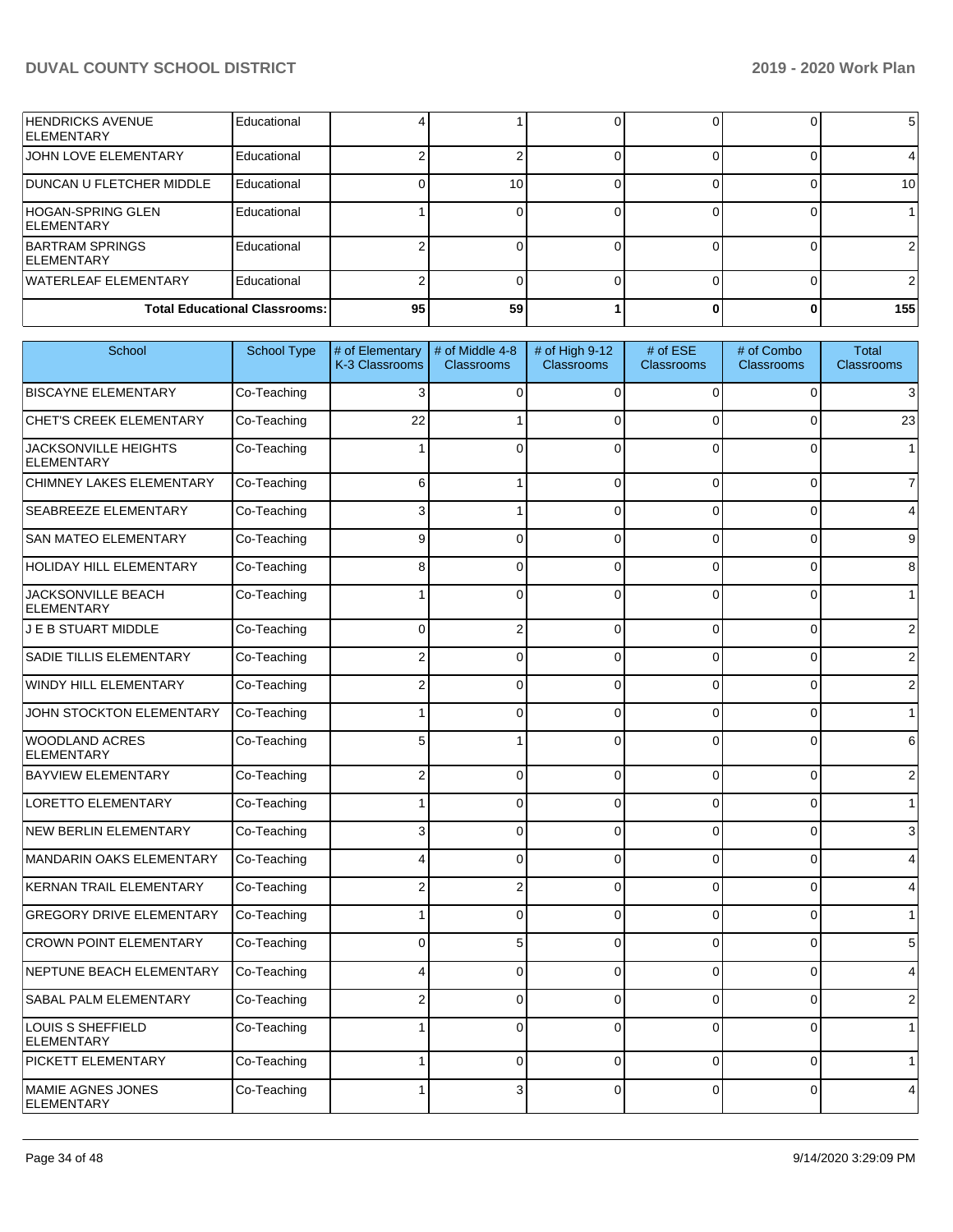| JOHN E FORD K-8                                 | Co-Teaching                          |     |    |  |   |     |
|-------------------------------------------------|--------------------------------------|-----|----|--|---|-----|
| <b>SAN PABLO ELEMENTARY</b>                     | Co-Teaching                          |     |    |  |   |     |
| <b>RICHARD L BROWN GIFTED &amp;</b><br>TALENTED | Co-Teaching                          |     |    |  |   |     |
| <b>SOUTHSIDE ESTATES</b><br><b>ELEMENTARY</b>   | Co-Teaching                          |     |    |  |   |     |
| <b>HENDRICKS AVENUE</b><br><b>ELEMENTARY</b>    | Co-Teaching                          |     |    |  |   | 5   |
| <b>IDUNCAN U FLETCHER MIDDLE</b>                | Co-Teaching                          |     | 10 |  |   | 10  |
| <b>BARTRAM SPRINGS</b><br><b>ELEMENTARY</b>     | Co-Teaching                          |     |    |  |   | 2   |
| <b>WATERLEAF ELEMENTARY</b>                     | Co-Teaching                          |     |    |  |   |     |
|                                                 | <b>Total Co-Teaching Classrooms:</b> | 100 | 31 |  | n | 131 |

#### **Infrastructure Tracking**

**Necessary offsite infrastructure requirements resulting from expansions or new schools. This section should include infrastructure information related to capacity project schedules and other project schedules (Section 4).** 

Not Specified

**Proposed location of planned facilities, whether those locations are consistent with the comprehensive plans of all affected local governments, and recommendations for infrastructure and other improvements to land adjacent to existing facilities. Provisions of 1013.33(12), (13) and (14) and 1013.36** must be addressed for new facilities planned within the 1st three years of the plan (Section 5).

Not Specified

**Consistent with Comp Plan?** No

#### **Net New Classrooms**

The number of classrooms, by grade level and type of construction, that were added during the last fiscal year.

|                                                                                                                                                         | List the net new classrooms added in the 2018 - 2019 fiscal year. |                                   |                                                                        |                        |                              | List the net new classrooms to be added in the 2019 - 2020 fiscal<br>year. |                                |                      |
|---------------------------------------------------------------------------------------------------------------------------------------------------------|-------------------------------------------------------------------|-----------------------------------|------------------------------------------------------------------------|------------------------|------------------------------|----------------------------------------------------------------------------|--------------------------------|----------------------|
| "Classrooms" is defined as capacity carrying classrooms that are added to increase<br>capacity to enable the district to meet the Class Size Amendment. |                                                                   |                                   | Totals for fiscal year 2019 - 2020 should match totals in Section 15A. |                        |                              |                                                                            |                                |                      |
| Location                                                                                                                                                | $2018 - 2019$ #<br>Permanent                                      | $2018 - 2019$ #<br><b>Modular</b> | $2018 - 2019$ #<br>Relocatable                                         | $2018 - 2019$<br>Total | $2019 - 2020$ #<br>Permanent | $2019 - 2020$ #<br><b>Modular</b>                                          | $2019 - 2020$ #<br>Relocatable | 2019 - 2020<br>Total |
| Elementary (PK-3)                                                                                                                                       |                                                                   |                                   |                                                                        |                        |                              |                                                                            |                                |                      |
| Middle (4-8)                                                                                                                                            |                                                                   |                                   |                                                                        |                        |                              |                                                                            |                                |                      |
| High (9-12)                                                                                                                                             |                                                                   |                                   |                                                                        |                        |                              |                                                                            |                                | ΩI                   |
|                                                                                                                                                         |                                                                   |                                   |                                                                        |                        |                              |                                                                            |                                | 0                    |

## **Relocatable Student Stations**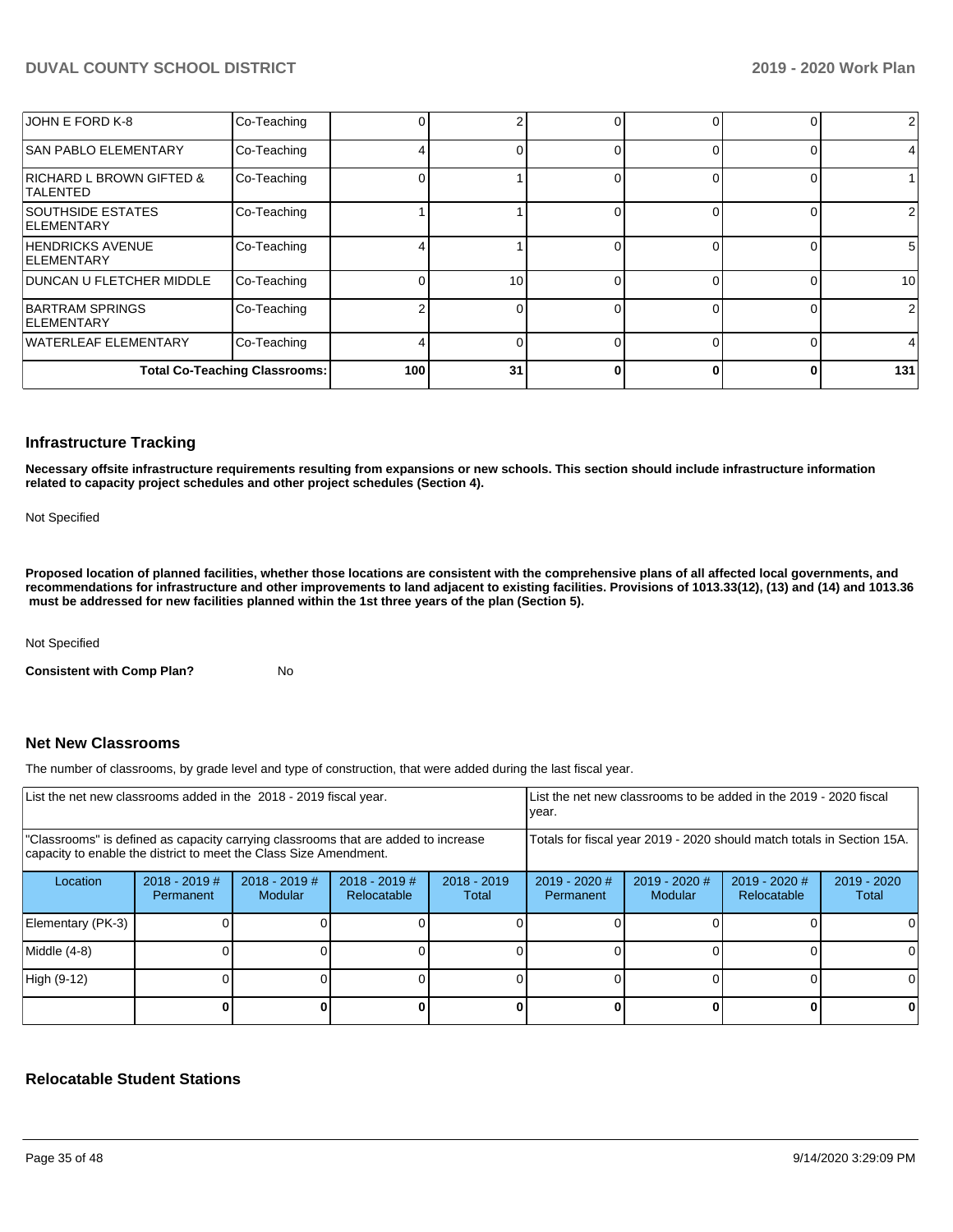Number of students that will be educated in relocatable units, by school, in the current year, and the projected number of students for each of the years in the workplan.

| <b>Site</b>                              | 2019 - 2020    | 2020 - 2021 | 2021 - 2022    | 2022 - 2023    | 2023 - 2024    | 5 Year Average |
|------------------------------------------|----------------|-------------|----------------|----------------|----------------|----------------|
| CENTRAL RIVERSIDE ELEMENTARY             | $\overline{0}$ | 0           | $\Omega$       | $\Omega$       | $\mathbf 0$    | $\overline{0}$ |
| <b>RUTH N UPSON ELEMENTARY</b>           | $\Omega$       | $\Omega$    | $\Omega$       | $\Omega$       | $\Omega$       | $\Omega$       |
| NEW BERLIN ELEMENTARY                    | 200            | 200         | 200            | 200            | 200            | 200            |
| CHAFFEE TRAIL ELEMENTARY                 | $\Omega$       | $\Omega$    | $\Omega$       | $\Omega$       | $\mathbf 0$    | $\overline{0}$ |
| WEST RIVERSIDE ELEMENTARY                | $\Omega$       | $\Omega$    | $\Omega$       | $\Omega$       | $\overline{0}$ | $\overline{0}$ |
| MANDARIN OAKS ELEMENTARY                 | $\Omega$       | $\Omega$    | $\Omega$       | $\Omega$       | $\Omega$       | $\overline{0}$ |
| KERNAN TRAIL ELEMENTARY                  | 18             | 18          | 18             | 18             | 18             | 18             |
| KERNAN MIDDLE                            | $\Omega$       | $\mathbf 0$ | $\Omega$       | $\Omega$       | $\overline{0}$ | $\overline{0}$ |
| <b>DON BREWER ELEMENTARY</b>             | $\Omega$       | $\Omega$    | $\Omega$       | $\Omega$       | $\mathbf 0$    | $\overline{0}$ |
| OCEANWAY ELEMENTARY                      | $\Omega$       | $\mathbf 0$ | $\Omega$       | $\Omega$       | $\overline{0}$ | $\overline{0}$ |
| <b>GREENLAND PINES ELEMENTARY</b>        | $\Omega$       | $\Omega$    | $\Omega$       | $\Omega$       | $\Omega$       | $\overline{0}$ |
| <b>PINE ESTATES ELEMENTARY</b>           | 40             | 40          | 40             | 40             | 40             | 40             |
| ALDEN ROAD EXCEPTIONAL CENTER            | 30             | 30          | 30             | 30             | 30             | 30             |
| MAYPORT MIDDLE                           | $\Omega$       | $\mathbf 0$ | $\Omega$       | $\Omega$       | $\mathbf 0$    | $\overline{0}$ |
| SMART POPE LIVINGSTON ELEMENTARY         | $\Omega$       | $\Omega$    | $\Omega$       | $\Omega$       | $\overline{0}$ | $\overline{0}$ |
| LAKE FOREST ELEMENTARY                   | $\Omega$       | $\Omega$    | $\Omega$       | $\Omega$       | $\Omega$       | $\overline{0}$ |
| <b>PAXON SCHOOL FOR ADVANCED STUDIES</b> | 75             | 75          | 75             | 75             | 75             | 75             |
| SOUTHSIDE ESTATES ELEMENTARY             | $\Omega$       | $\mathbf 0$ | $\Omega$       | $\Omega$       | $\mathbf 0$    | $\overline{0}$ |
| HYDE PARK ELEMENTARY                     | $\Omega$       | $\Omega$    | $\Omega$       | $\Omega$       | $\Omega$       | $\overline{0}$ |
| <b>BILTMORE ELEMENTARY</b>               | 98             | 98          | 98             | 98             | 98             | 98             |
| RAMONA ELEMENTARY                        | 36             | 36          | 36             | 36             | 36             | 36             |
| VENETIA ELEMENTARY                       | 36             | 36          | 36             | 36             | 36             | 36             |
| LAKE SHORE MIDDLE                        | 365            | 365         | 365            | 365            | 365            | 365            |
| NORTH SHORE ELEMENTARY                   | 0              | $\mathbf 0$ | 0              | $\Omega$       | $\mathbf 0$    | $\overline{0}$ |
| <b>HENDRICKS AVENUE ELEMENTARY</b>       | 153            | 153         | 153            | 153            | 153            | 153            |
| <b>SPRING PARK ELEMENTARY</b>            | $\overline{0}$ | 0           | $\overline{0}$ | $\overline{0}$ | $\overline{0}$ | $\overline{0}$ |
| JOHN LOVE ELEMENTARY                     | $\Omega$       | $\mathbf 0$ | $\Omega$       | $\Omega$       | $\overline{0}$ | $\overline{0}$ |
| <b>GARDEN CITY ELEMENTARY</b>            | 128            | 128         | 128            | 128            | 128            | 128            |
| <b>OCEANWAY MIDDLE</b>                   | $\overline{0}$ | $\mathbf 0$ | 0              | $\Omega$       | $\mathbf 0$    | $\overline{0}$ |
| DUNCAN U FLETCHER MIDDLE                 | $\overline{0}$ | $\mathbf 0$ | $\overline{0}$ | $\Omega$       | $\overline{0}$ | $\mathbf 0$    |
| HOGAN-SPRING GLEN ELEMENTARY             | $\overline{0}$ | $\mathbf 0$ | $\mathbf 0$    | $\overline{0}$ | $\mathbf 0$    | $\mathbf 0$    |
| ATLANTIC BEACH ELEMENTARY                | $\overline{0}$ | $\mathbf 0$ | $\overline{0}$ | $\overline{0}$ | $\mathbf 0$    | $\mathbf 0$    |
| ALFRED I DUPONT MIDDLE                   | $\overline{0}$ | 0           | $\mathbf 0$    | $\overline{0}$ | $\overline{0}$ | $\mathbf 0$    |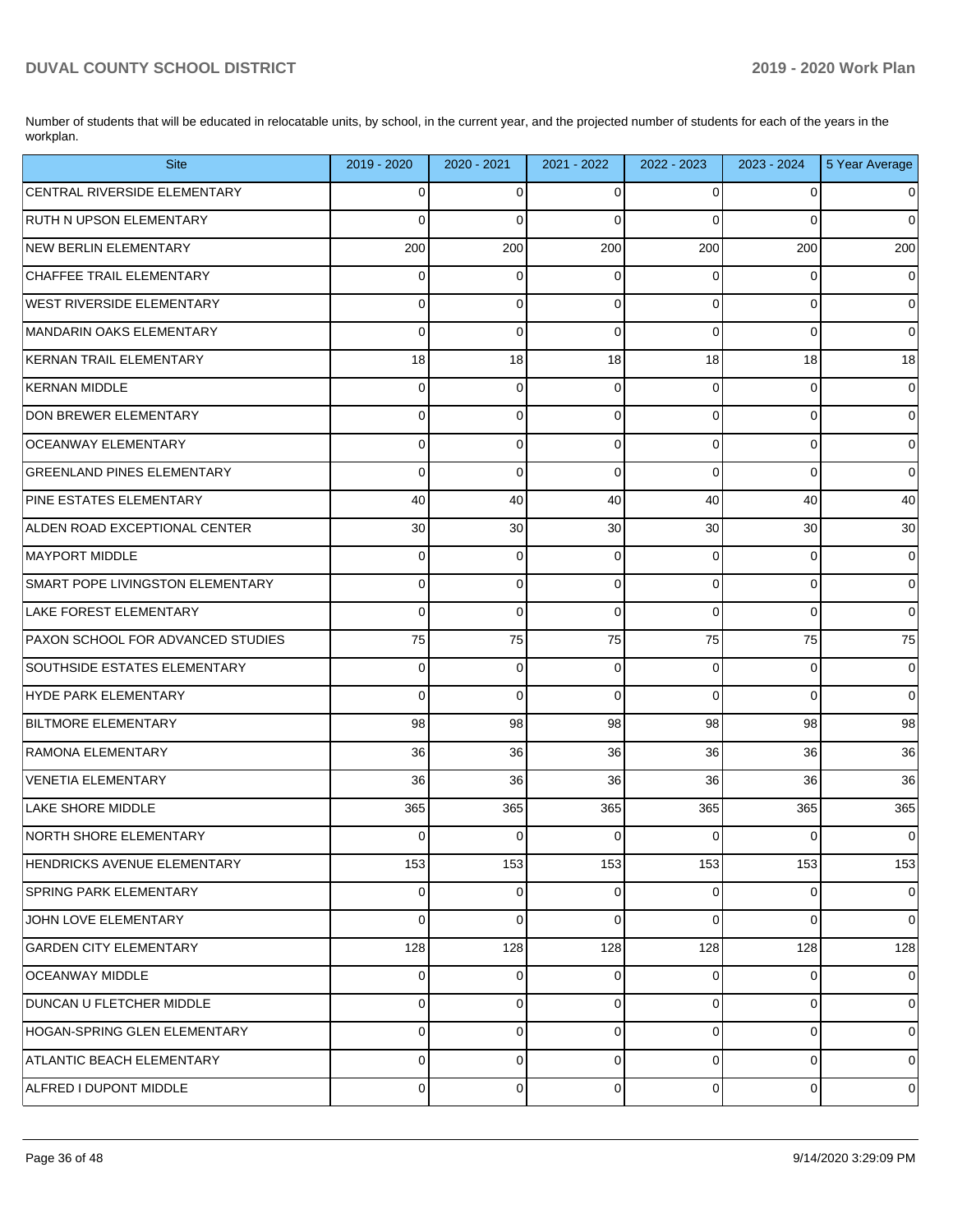| <b>WESTVIEW K-8</b>                                       | $\Omega$ | $\mathbf 0$    | $\mathbf 0$ | $\Omega$       | $\overline{0}$ | $\overline{0}$ |
|-----------------------------------------------------------|----------|----------------|-------------|----------------|----------------|----------------|
| <b>BARTRAM SPRINGS ELEMENTARY</b>                         | 102      | 102            | 102         | 102            | 102            | 102            |
| ATLANTIC COAST SENIOR HIGH                                | $\Omega$ | 0              | $\Omega$    | 0              | $\overline{0}$ | $\mathbf 0$    |
| <b>WATERLEAF ELEMENTARY</b>                               | $\Omega$ | $\mathbf 0$    | 0           | $\Omega$       | $\overline{0}$ | $\mathbf 0$    |
| MERRILL ROAD ELEMENTARY                                   | $\Omega$ | $\mathbf 0$    | $\Omega$    | $\Omega$       | $\Omega$       | $\overline{0}$ |
| JACKSONVILLE HEIGHTS ELEMENTARY                           | 126      | 126            | 126         | 126            | 126            | 126            |
| <b>BEAUCLERC ELEMENTARY</b>                               | 40       | 40             | 40          | 40             | 40             | 40             |
| CHIMNEY LAKES ELEMENTARY                                  | 84       | 84             | 84          | 84             | 84             | 84             |
| <b>BISCAYNE ELEMENTARY</b>                                | $\Omega$ | 0              | $\Omega$    | $\Omega$       | $\Omega$       | $\overline{0}$ |
| MATTIE V RUTHERFORD ALTERNATIVE<br><b>EDUCATION</b>       | 47       | 47             | 47          | 47             | 47             | 47             |
| <b>WHITEHOUSE ELEMENTARY</b>                              | 90       | 90             | 90          | 90             | 90             | 90             |
| <b>TWIN LAKES MIDDLE</b>                                  | $\Omega$ | $\mathbf 0$    | $\Omega$    | $\Omega$       | $\overline{0}$ | $\overline{0}$ |
| LAVILLA SCHOOL OF THE ARTS                                | 0        | 0              | $\Omega$    | $\Omega$       | $\overline{0}$ | $\overline{0}$ |
| ABESS PARK ELEMENTARY                                     | $\Omega$ | $\Omega$       | $\Omega$    | $\Omega$       | $\Omega$       | $\overline{0}$ |
| CHET'S CREEK ELEMENTARY                                   | 196      | 196            | 196         | 196            | 196            | 196            |
| <b>TWIN LAKES ELEMENTARY</b>                              | 176      | 176            | 176         | 176            | 176            | 176            |
| ENTERPRISE LEARNING ACADEMY                               | 66       | 66             | 66          | 66             | 66             | 66             |
| ANDREW A ROBINSON ELEMENTARY                              | $\Omega$ | $\Omega$       | $\Omega$    | $\Omega$       | $\Omega$       | $\overline{0}$ |
| <b>FIRST COAST SENIOR HIGH</b>                            | 175      | 175            | 175         | 175            | 175            | 175            |
| <b>FRANK H PETERSON ACADEMY OF</b><br><b>TECHNOLOGIES</b> | $\Omega$ | $\Omega$       | $\Omega$    | 0              | $\Omega$       | $\overline{0}$ |
| A PHILIP RANDOLPH ACADEMY OF<br><b>TECHNOLOGIES</b>       | 0        | $\mathbf 0$    | $\Omega$    | $\Omega$       | $\mathbf 0$    | $\overline{0}$ |
| <b>CEDAR HILLS ELEMENTARY</b>                             | 88       | 88             | 88          | 88             | 88             | 88             |
| <b>TERRY PARKER SENIOR HIGH</b>                           | 245      | 245            | 245         | 245            | 245            | 245            |
| <b>ENGLEWOOD ELEMENTARY</b>                               | $\Omega$ | 0              | $\Omega$    | 0              | $\overline{0}$ | $\overline{0}$ |
| JOHN STOCKTON ELEMENTARY                                  | 90       | 90             | 90 I        | 90             | 90             | 90             |
| <b>WOODLAND ACRES ELEMENTARY</b>                          | 0        | $\overline{0}$ | $\Omega$    | $\Omega$       | $\overline{0}$ | $\mathbf 0$    |
| ENGLEWOOD SENIOR HIGH                                     | 25       | 25             | 25          | 25             | 25             | 25             |
| SALLYE B MATHIS ELEMENTARY                                | $\Omega$ | $\overline{0}$ | 0           | 0              | $\overline{0}$ | $\mathbf 0$    |
| <b>DINSMORE ELEMENTARY</b>                                | 0        | $\overline{0}$ | 0           | 0              | $\overline{0}$ | $\overline{0}$ |
| <b>ARLINGTON ELEMENTARY</b>                               | $\Omega$ | $\mathbf 0$    | $\mathbf 0$ | $\Omega$       | $\overline{0}$ | $\mathbf 0$    |
| THOMAS JEFFERSON ELEMENTARY                               | 87       | 87             | 87          | 87             | 87             | 87             |
| JOHN ALLEN AXSON ELEMENTARY                               | $\Omega$ | $\overline{0}$ | 0           | $\Omega$       | $\overline{0}$ | $\overline{0}$ |
| <b>BAYVIEW ELEMENTARY</b>                                 | 44       | 44             | 44          | 44             | 44             | 44             |
| LAKE LUCINA ELEMENTARY                                    | 40       | 40             | 40          | 40             | 40             | 40             |
| <b>LANDON MIDDLE</b>                                      | 0        | $\overline{0}$ | 0           | $\overline{0}$ | $\overline{0}$ | $\mathbf 0$    |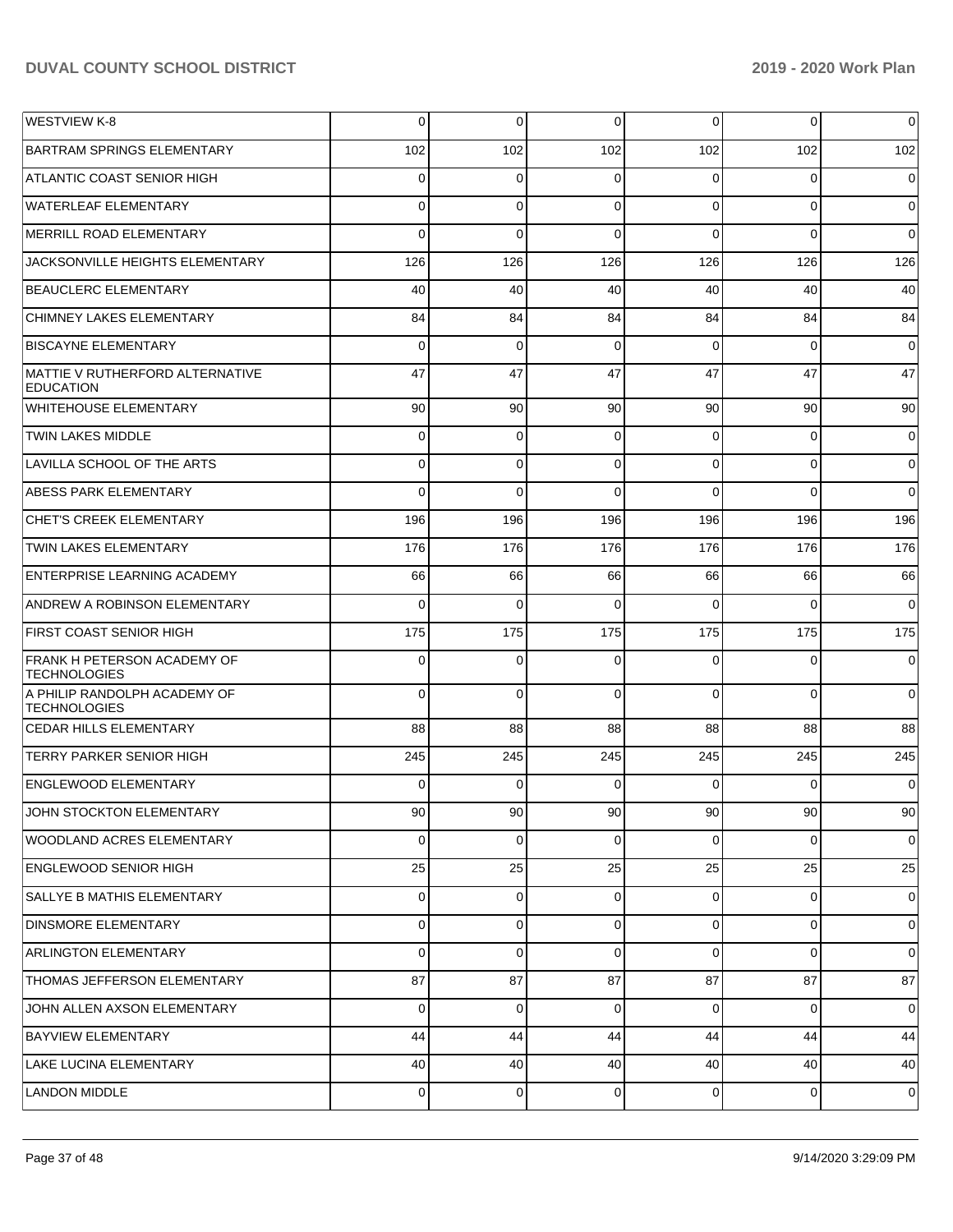| MARINE SCIENCE EDUCATION CENTER        | 0   | 0        | $\overline{0}$ | $\overline{0}$ | $\overline{0}$ | $\mathbf 0$    |
|----------------------------------------|-----|----------|----------------|----------------|----------------|----------------|
| ROBERT E LEE SENIOR HIGH               | 0   | 0        | $\Omega$       | 0              | $\overline{0}$ | $\overline{0}$ |
| <b>ANDREW JACKSON SENIOR HIGH</b>      | 25  | 25       | 25             | 25             | 25             | 25             |
| <b>HENRY F KITE ELEMENTARY</b>         | 0   | 0        | $\Omega$       | $\Omega$       | $\overline{0}$ | $\overline{0}$ |
| BALDWIN JUNIOR SENIOR HIGH             | 138 | 138      | 138            | 138            | 138            | 138            |
| <b>FISHWEIR ELEMENTARY</b>             | 18  | 18       | 18             | 18             | 18             | 18             |
| ANNIE R MORGAN ELEMENTARY              | 36  | 36       | 36             | 36             | 36             | 36             |
| KIRBY-SMITH MIDDLE                     | 0   | 0        | $\Omega$       | $\Omega$       | $\overline{0}$ | $\overline{0}$ |
| LORETTO ELEMENTARY                     | 254 | 254      | 254            | 254            | 254            | 254            |
| <b>GRAND PARK CAREER CENTER</b>        | 300 | 300      | 300            | 300            | 300            | 300            |
| <b>BRENTWOOD ELEMENTARY</b>            | 0   | 0        | $\Omega$       | $\Omega$       | $\Omega$       | $\overline{0}$ |
| ORTEGA ELEMENTARY                      | 120 | 120      | 120            | 120            | 120            | 120            |
| MANDARIN MIDDLE                        | 0   | 0        | $\Omega$       | $\Omega$       | $\Omega$       | $\overline{0}$ |
| <b>MANDARIN SENIOR HIGH</b>            | 475 | 475      | 475            | 475            | 475            | 475            |
| <b>GREENFIELD ELEMENTARY</b>           | 84  | 84       | 84             | 84             | 84             | 84             |
| DUNCAN U FLETCHER SENIOR HIGH          | 225 | 225      | 225            | 225            | 225            | 225            |
| SAMUEL W WOLFSON SENIOR HIGH           | 25  | 25       | 25             | 25             | 25             | 25             |
| SEABREEZE ELEMENTARY                   | 108 | 108      | 108            | 108            | 108            | 108            |
| <b>CRYSTAL SPRINGS ELEMENTARY</b>      | 72  | 72       | 72             | 72             | 72             | 72             |
| MAYPORT ELEMENTARY                     | 0   | 0        | $\Omega$       | 0              | $\overline{0}$ | $\overline{0}$ |
| <b>GRASP ACADEMY</b>                   | 0   | 0        | $\Omega$       | 0              | $\overline{0}$ | $\overline{0}$ |
| JEFFERSON DAVIS MIDDLE                 | 0   | $\Omega$ | $\Omega$       | $\Omega$       | $\Omega$       | $\overline{0}$ |
| SAN MATEO ELEMENTARY                   | 212 | 212      | 212            | 212            | 212            | 212            |
| <b>JOSEPH STILWELL MIDDLE</b>          | 0   | 0        | $\Omega$       | $\Omega$       | $\overline{0}$ | $\overline{0}$ |
| MARTIN LUTHER KING ELEMENTARY          | 36  | 36       | 36             | 36             | 36             | 36             |
| NORMANDY VILLAGE ELEMENTARY            | 51  | 51       | 51             | 51             | 51             | 51             |
| HOLIDAY HILL ELEMENTARY                | 98  | 98       | 98             | 98             | 98             | 98             |
| OAK HILL ACADEMY                       | 0   | 0        | $\Omega$       | 0              | $\overline{0}$ | $\mathbf 0$    |
| <b>SOUTHSIDE MIDDLE</b>                | 0   | 0        | $\Omega$       | 0              | $\overline{0}$ | $\mathbf 0$    |
| JEAN RIBAULT MIDDLE                    | 0   | 0        | $\Omega$       | 0              | $\overline{0}$ | $\mathbf 0$    |
| <b>ARLINGTON MIDDLE</b>                | 0   | 0        | $\Omega$       | 0              | $\overline{0}$ | $\overline{0}$ |
| HYDE GROVE ELEMENTARY                  | 216 | 216      | 216            | 216            | 216            | 216            |
| <b>SUSIE E TOLBERT ELEMENTARY</b>      | 0   | 0        | $\Omega$       | 0              | $\overline{0}$ | $\mathbf 0$    |
| BRIDGE TO SUCCESS AT WEST JACKSONVILLE | 0   | 0        | $\Omega$       | 0              | $\overline{0}$ | $\overline{0}$ |
| JACKSONVILLE BEACH ELEMENTARY          | 0   | 0        | $\Omega$       | 0              | $\overline{0}$ | $\overline{0}$ |
| DARNELL COOKMAN JUNIOR SENIOR HIGH     | 164 | 164      | 164            | 164            | 164            | 164            |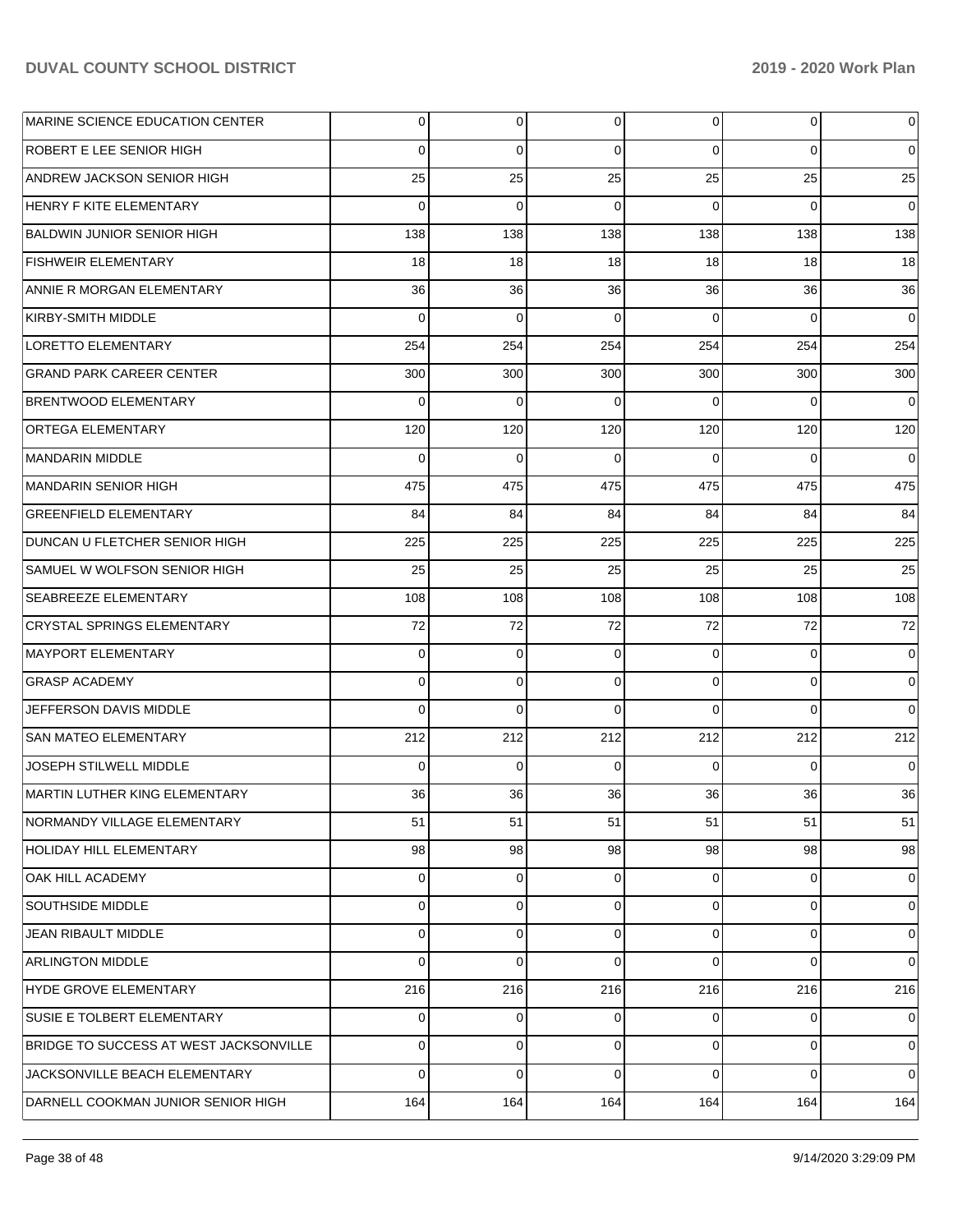| J E B STUART MIDDLE                                       | $\Omega$    | $\overline{0}$ | 0        | $\Omega$       | $\overline{0}$ | $\mathbf 0$    |
|-----------------------------------------------------------|-------------|----------------|----------|----------------|----------------|----------------|
| PARKWOOD HEIGHTS ELEMENTARY                               | 0           | 0              | $\Omega$ | $\Omega$       | $\Omega$       | $\overline{0}$ |
| <b>TIMUCUAN ELEMENTARY</b>                                | 61          | 61             | 61       | 61             | 61             | 61             |
| <b>HIGHLANDS ELEMENTARY</b>                               | 0           | 0              | 0        | 0              | $\overline{0}$ | $\overline{0}$ |
| LONG BRANCH ELEMENTARY                                    | 0           | $\overline{0}$ | $\Omega$ | $\Omega$       | $\overline{0}$ | $\overline{0}$ |
| DOUGLAS ANDERSON SCHOOL OF THE ARTS                       | 0           | $\overline{0}$ | $\Omega$ | $\Omega$       | $\overline{0}$ | $\mathbf 0$    |
| <b>SADIE TILLIS ELEMENTARY</b>                            | 0           | $\overline{0}$ | $\Omega$ | $\Omega$       | $\overline{0}$ | $\mathbf 0$    |
| SAINT CLAIR EVANS ACADEMY ELEMENTARY                      | $\Omega$    | $\mathbf 0$    | $\Omega$ | $\Omega$       | $\overline{0}$ | $\overline{0}$ |
| JAMES WELDON JOHNSON COLLEGE<br><b>PREPARATORY MIDDLE</b> | 0           | 0              | $\Omega$ | $\Omega$       | $\Omega$       | $\overline{0}$ |
| <b>PINEDALE ELEMENTARY</b>                                | $\Omega$    | $\Omega$       | $\Omega$ | $\Omega$       | $\Omega$       | $\overline{0}$ |
| <b>WINDY HILL ELEMENTARY</b>                              | 136         | 136            | 136      | 136            | 136            | 136            |
| RUTLEDGE H PEARSON ELEMENTARY                             | $\Omega$    | $\Omega$       | $\Omega$ | $\Omega$       | $\Omega$       | $\overline{0}$ |
| JEAN RIBAULT SENIOR HIGH                                  | 25          | 25             | 25       | 25             | 25             | 25             |
| LANDMARK MIDDLE                                           | 0           | $\mathbf 0$    | $\Omega$ | $\Omega$       | $\overline{0}$ | $\overline{0}$ |
| ALIMACINI ELEMENTARY                                      | $\Omega$    | $\mathbf 0$    | $\Omega$ | $\Omega$       | $\Omega$       | $\overline{0}$ |
| <b>GREGORY DRIVE ELEMENTARY</b>                           | 46          | 46             | 46       | 46             | 46             | 46             |
| HIGHLANDS MIDDLE                                          | $\Omega$    | $\mathbf 0$    | $\Omega$ | $\Omega$       | $\Omega$       | $\overline{0}$ |
| <b>CROWN POINT ELEMENTARY</b>                             | 36          | 36             | 36       | 36             | 36             | 36             |
| NEPTUNE BEACH ELEMENTARY                                  | 0           | 0              | $\Omega$ | $\Omega$       | $\overline{0}$ | $\overline{0}$ |
| JOSEPH FINEGAN ELEMENTARY                                 | $\Omega$    | $\Omega$       | $\Omega$ | $\Omega$       | $\Omega$       | $\overline{0}$ |
| <b>EDWARD H WHITE SENIOR HIGH</b>                         | 49          | 49             | 49       | 49             | 49             | 49             |
| SANDALWOOD SENIOR HIGH                                    | 500         | 500            | 500      | 500            | 500            | 500            |
| <b>FORT CAROLINE MIDDLE</b>                               | $\Omega$    | $\mathbf 0$    | $\Omega$ | $\Omega$       | $\Omega$       | $\overline{0}$ |
| <b>SABAL PALM ELEMENTARY</b>                              | 36          | 36             | 36       | 36             | 36             | 36             |
| ARLINGTON HEIGHTS ELEMENTARY                              | 0           | $\overline{0}$ | 0        | 0              | $\overline{0}$ | $\overline{0}$ |
| <b>WESTSIDE HIGH SCHOOL</b>                               | 350         | 350            | 350      | 350            | 350            | 350            |
| LOUIS S SHEFFIELD ELEMENTARY                              | 348         | 348            | 348      | 348            | 348            | 348            |
| PICKETT ELEMENTARY                                        | $\mathbf 0$ | $\overline{0}$ | $\Omega$ | 0              | $\overline{0}$ | $\mathbf 0$    |
| <b>BROOKVIEW ELEMENTARY</b>                               | 0           | $\mathbf{0}$   | $\Omega$ | 0              | $\overline{0}$ | $\overline{0}$ |
| LONE STAR ELEMENTARY                                      | 54          | 54             | 54       | 54             | 54             | 54             |
| STONEWALL JACKSON ELEMENTARY                              | $\mathbf 0$ | $\overline{0}$ | $\Omega$ | 0              | $\overline{0}$ | $\overline{0}$ |
| <b>FORT CAROLINE ELEMENTARY</b>                           | 134         | 134            | 134      | 134            | 134            | 134            |
| MAMIE AGNES JONES ELEMENTARY                              | $\mathbf 0$ | $\overline{0}$ | 0        | 0              | $\overline{0}$ | $\mathbf 0$    |
| YWLA/YMLA                                                 | $\mathbf 0$ | $\overline{0}$ | $\Omega$ | 0              | $\overline{0}$ | $\mathbf 0$    |
| S A HULL ELEMENTARY                                       | 0           | $\overline{0}$ | 0        | $\overline{0}$ | $\overline{0}$ | $\mathbf 0$    |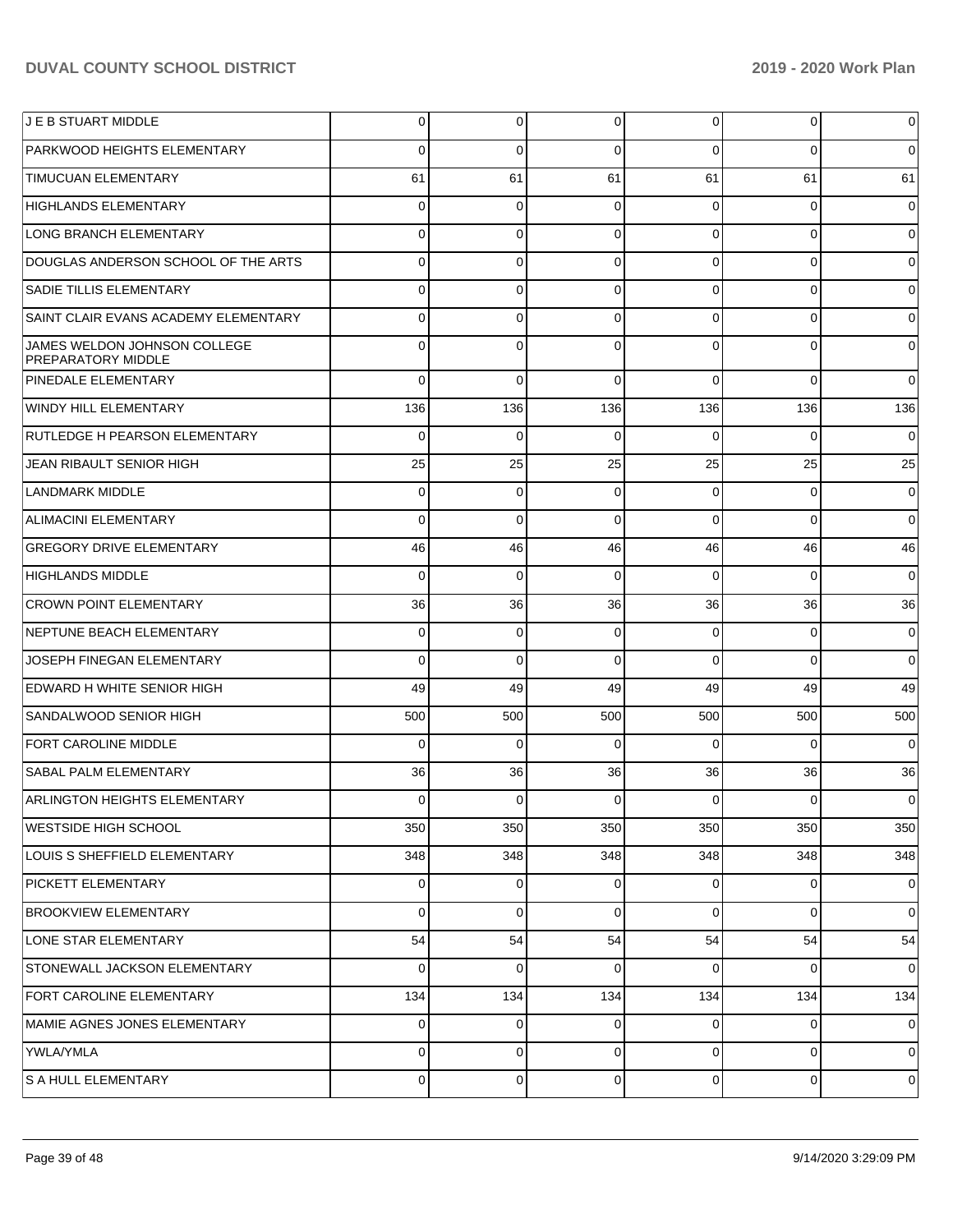| PALM AVENUE EXCEPTIONAL STUDENT CENTER            | 59       | 59       | 59       | 59           | 59       | 59          |
|---------------------------------------------------|----------|----------|----------|--------------|----------|-------------|
| <b>REYNOLDS LANE ELEMENTARY</b>                   | $\Omega$ | $\Omega$ | $\Omega$ | 0            | $\Omega$ | $\mathbf 0$ |
| KINGS TRAIL ELEMENTARY                            | 72       | 72       | 72       | 72           | 72       | 72          |
| PINE FOREST ELEMENTARY                            | 22       | 22       | 22       | 22           | 22       | 22          |
| R V DANIELS ELEMENTARY                            | $\Omega$ | $\Omega$ | $\Omega$ | 0            | $\Omega$ | $\Omega$    |
| <b>RUFUS E PAYNE ELEMENTARY</b>                   | $\Omega$ | $\Omega$ | $\Omega$ | 0            | $\Omega$ | $\Omega$    |
| MOUNT HERMAN EXCEPTIONAL STUDENT<br><b>CENTER</b> | $\Omega$ | $\Omega$ | $\Omega$ | $\Omega$     | $\Omega$ | $\Omega$    |
| WILLIAM M RAINES SENIOR HIGH                      | $\Omega$ | $\Omega$ | $\Omega$ | $\Omega$     | $\Omega$ | $\Omega$    |
| <b>CARTER G WOODSON ELEMENTARY</b>                | $\Omega$ | $\Omega$ | $\Omega$ | $\Omega$     | $\Omega$ | 0           |
| STANTON COLLEGE PREPARATORY SCHOOL                | 197      | 197      | 197      | 197          | 197      | 197         |
| JOHN E FORD K-8                                   | $\Omega$ | $\Omega$ | $\Omega$ | $\Omega$     | $\Omega$ | $\Omega$    |
| <b>NORTHWESTERN MIDDLE</b>                        | 0        | 0        | $\Omega$ | 0            | $\Omega$ | 0           |
| <b>GEORGE WASHINGTON CARVER ELEMENTARY</b>        | $\Omega$ | $\Omega$ | $\Omega$ | $\Omega$     | $\Omega$ | $\Omega$    |
| <b>SAN PABLO ELEMENTARY</b>                       | 80       | 80       | 80       | 80           | 80       | 80          |
| LOVE GROVE ELEMENTARY                             | $\Omega$ | $\Omega$ | $\Omega$ | $\Omega$     | $\Omega$ | $\Omega$    |
| <b>SAN JOSE ELEMENTARY</b>                        | 212      | 212      | 212      | 212          | 212      | 212         |
| <b>MATTHEW W GILBERT MIDDLE</b>                   | $\Omega$ | $\Omega$ | $\Omega$ | <sup>0</sup> | $\Omega$ | O           |
| RICHARD L BROWN GIFTED & TALENTED                 | $\Omega$ | $\Omega$ | $\Omega$ | 0            | $\Omega$ | 0           |
| Totals for DUVAL COUNTY SCHOOL DISTRICT           |          |          |          |              |          |             |
| Total students in relocatables by year.           | 7,974    | 7,974    | 7,974    | 7,974        | 7,974    | 7,974       |
| Total number of COFTE students projected by year. | 108,776  | 108,431  | 108,316  | 107,940      | 107,400  | 108,173     |
| Percent in relocatables by year.                  | 7%       | 7%       | 7%       | 7 %          | 7%       | 7%          |

## **Leased Facilities Tracking**

Exising leased facilities and plans for the acquisition of leased facilities, including the number of classrooms and student stations, as reported in the educational plant survey, that are planned in that location at the end of the five year workplan.

| Location                                  | # of Leased<br>IClassrooms 2019 -<br>2020 | <b>FISH Student</b><br><b>Stations</b> | Owner | # of Leased<br>Classrooms 2023 -<br>2024 | <b>FISH Student</b><br><b>Stations</b> |
|-------------------------------------------|-------------------------------------------|----------------------------------------|-------|------------------------------------------|----------------------------------------|
| MATTIE V RUTHERFORD ALTERNATIVE EDUCATION |                                           |                                        |       |                                          |                                        |
| <b>IWEST RIVERSIDE ELEMENTARY</b>         |                                           |                                        |       |                                          |                                        |
| <b>GRAND PARK CAREER CENTER</b>           |                                           |                                        |       |                                          |                                        |
| <b>BRENTWOOD ELEMENTARY</b>               |                                           |                                        |       |                                          |                                        |
| <b>ORTEGA ELEMENTARY</b>                  |                                           |                                        |       |                                          |                                        |
| <b>CENTRAL RIVERSIDE ELEMENTARY</b>       |                                           |                                        |       |                                          |                                        |
| <b>RUTH N UPSON ELEMENTARY</b>            |                                           |                                        |       |                                          |                                        |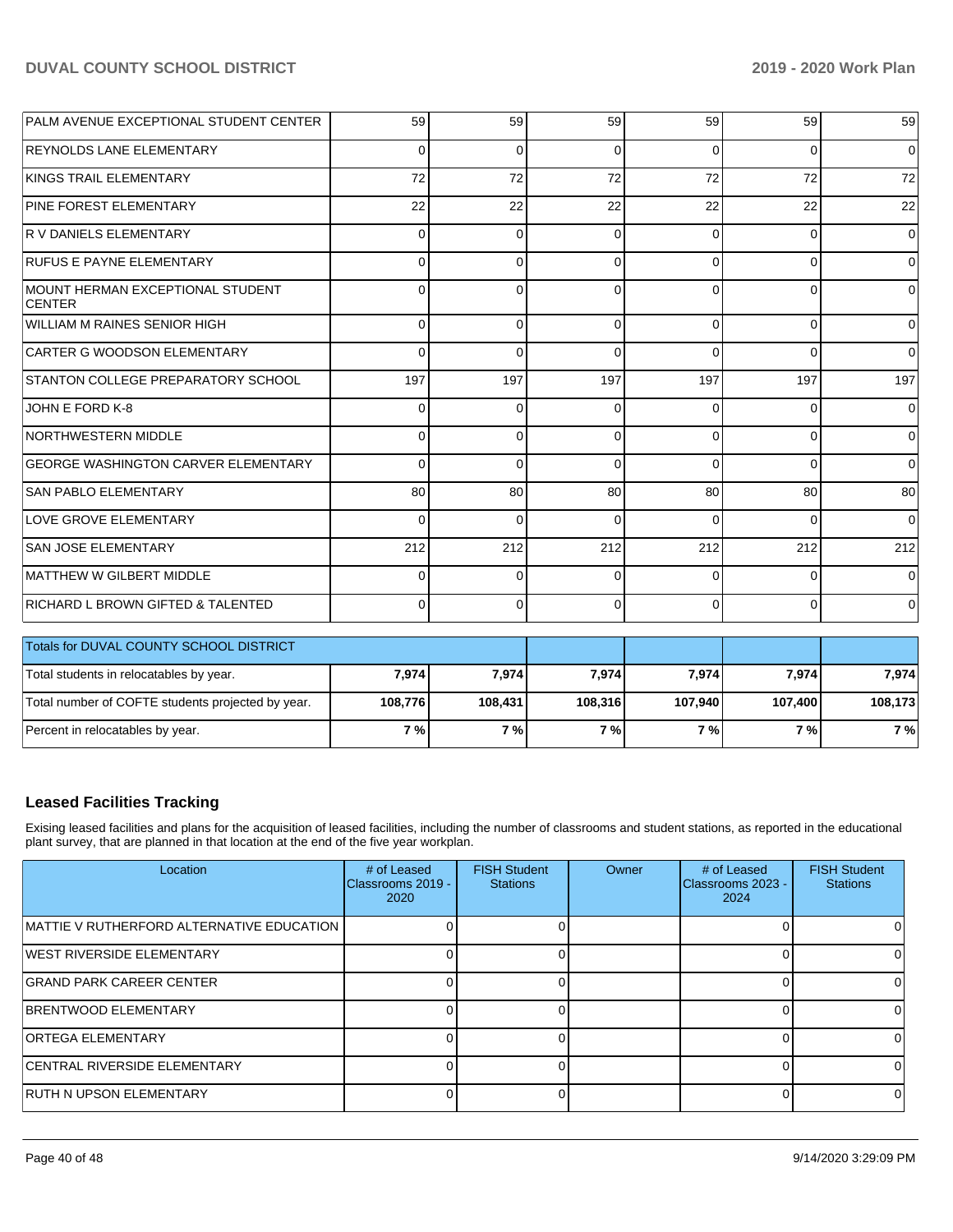| <b>FISHWEIR ELEMENTARY</b>         | 0 | 0           | $\overline{0}$ | 0        |
|------------------------------------|---|-------------|----------------|----------|
| ANNIE R MORGAN ELEMENTARY          | 0 | 0           | 0              | 0        |
| KIRBY-SMITH MIDDLE                 | 0 | 0           | 0              | $\Omega$ |
| LORETTO ELEMENTARY                 | 0 | 0           | 0              | 0        |
| <b>LANDON MIDDLE</b>               | 0 | 0           | 0              | 0        |
| MARINE SCIENCE EDUCATION CENTER    | 0 | 0           | 0              | 0        |
| ROBERT E LEE SENIOR HIGH           | 0 | 0           | 0              | 0        |
| <b>ANDREW JACKSON SENIOR HIGH</b>  | 0 | 0           | 0              | 0        |
| HENRY F KITE ELEMENTARY            | 0 | 0           | 0              | 0        |
| <b>BALDWIN JUNIOR SENIOR HIGH</b>  | 0 | 0           | 0              | 0        |
| <b>DINSMORE ELEMENTARY</b>         | 0 | 0           | 0              | 0        |
| <b>ARLINGTON ELEMENTARY</b>        | 0 | 0           | 0              | 0        |
| <b>THOMAS JEFFERSON ELEMENTARY</b> | 0 | 0           | 0              | 0        |
| <b>WHITEHOUSE ELEMENTARY</b>       | 0 | 0           | 0              | 0        |
| <b>GARDEN CITY ELEMENTARY</b>      | 0 | 0           | 0              | 0        |
| <b>OCEANWAY MIDDLE</b>             | 0 | 0           | 0              | 0        |
| <b>DUNCAN U FLETCHER MIDDLE</b>    | 0 | 0           | 0              | 0        |
| HOGAN-SPRING GLEN ELEMENTARY       | 0 | 0           | 0              | 0        |
| <b>ATLANTIC BEACH ELEMENTARY</b>   | 0 | 0           | 0              | 0        |
| ALFRED I DUPONT MIDDLE             | 0 | 0           | 0              | 0        |
| VENETIA ELEMENTARY                 | 0 | 0           | 0              | 0        |
| LAKE SHORE MIDDLE                  | 0 | 0           | 0              | 0        |
| NORTH SHORE ELEMENTARY             | 0 | 0           | 0              | 0        |
| <b>HENDRICKS AVENUE ELEMENTARY</b> | 0 | 0           | 0              | 0        |
| <b>SPRING PARK ELEMENTARY</b>      |   |             | 0              |          |
| JOHN LOVE ELEMENTARY               | 0 | 0           | $\overline{0}$ | 0        |
| LAKE FOREST ELEMENTARY             | 0 | 0           | 0              | 0        |
| PAXON SCHOOL FOR ADVANCED STUDIES  | 0 | 0           | 0              | 0        |
| SOUTHSIDE ESTATES ELEMENTARY       | 0 | 0           | 0              | 0        |
| HYDE PARK ELEMENTARY               | 0 | $\Omega$    | $\mathbf 0$    | 0        |
| <b>BILTMORE ELEMENTARY</b>         | 0 | $\Omega$    | 0              | 0        |
| <b>RAMONA ELEMENTARY</b>           | 0 | $\Omega$    | 0              | 0        |
| <b>SAN PABLO ELEMENTARY</b>        | 0 | 0           | 0              | 0        |
| LOVE GROVE ELEMENTARY              | 0 | $\Omega$    | 0              | 0        |
| <b>SAN JOSE ELEMENTARY</b>         | 0 | $\Omega$    | 0              | 0        |
| <b>BAYVIEW ELEMENTARY</b>          | 0 | $\mathbf 0$ | 0              | 0        |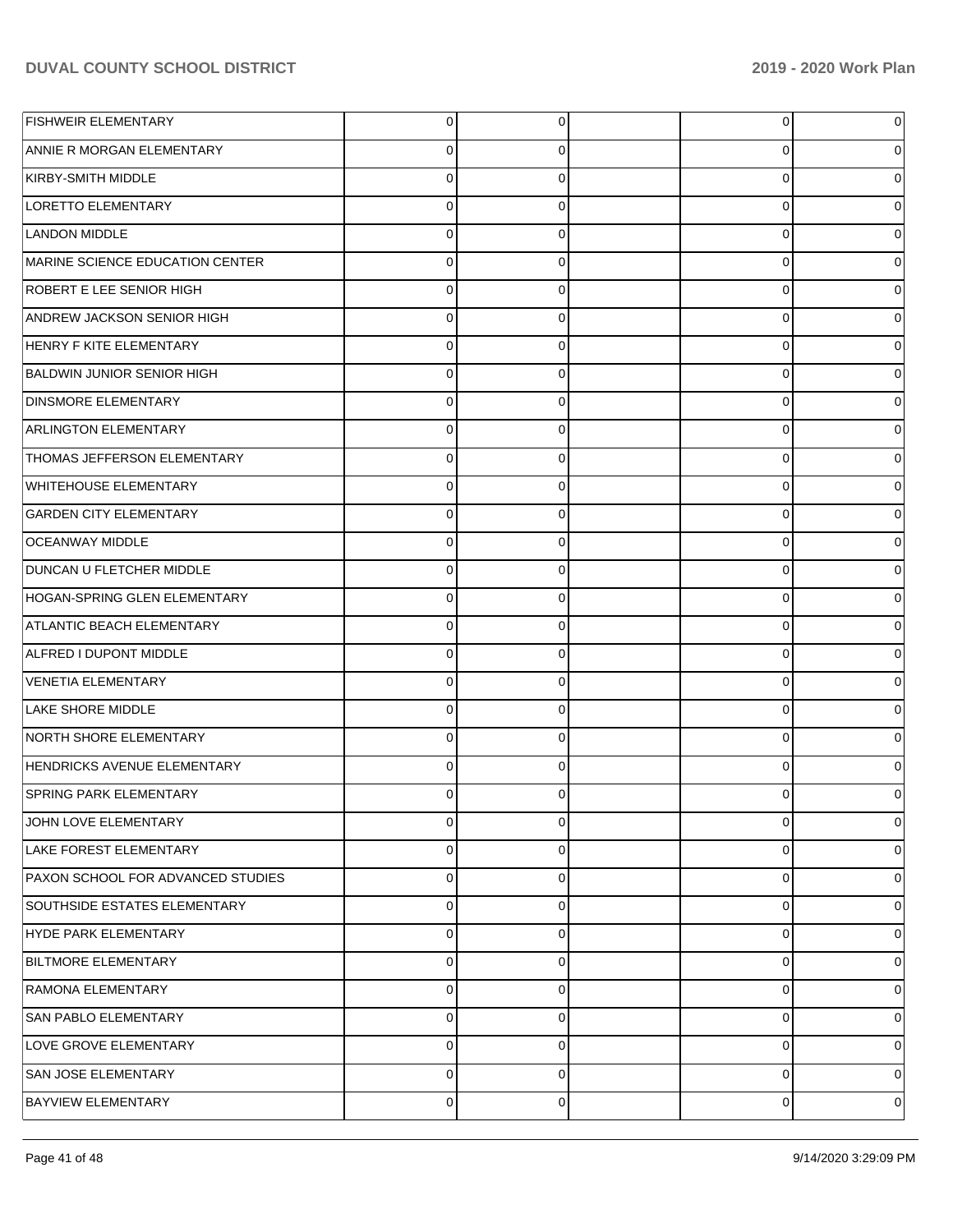| LAKE LUCINA ELEMENTARY                                    | $\overline{0}$ | 0        | 0        | $\overline{0}$ |
|-----------------------------------------------------------|----------------|----------|----------|----------------|
| <b>TERRY PARKER SENIOR HIGH</b>                           | 0              | $\Omega$ | 0        | 0              |
| <b>ENGLEWOOD ELEMENTARY</b>                               | $\mathbf 0$    | $\Omega$ | $\Omega$ | 0              |
| JOHN STOCKTON ELEMENTARY                                  | $\mathbf 0$    | $\Omega$ | 0        | 0              |
| <b>WOODLAND ACRES ELEMENTARY</b>                          | $\mathbf 0$    | $\Omega$ | 0        | 0              |
| <b>ENGLEWOOD SENIOR HIGH</b>                              | $\mathbf 0$    | $\Omega$ | 0        | 0              |
| SALLYE B MATHIS ELEMENTARY                                | $\mathbf 0$    | $\Omega$ | $\Omega$ | 0              |
| JAMES WELDON JOHNSON COLLEGE<br><b>PREPARATORY MIDDLE</b> | 0              | $\Omega$ | 0        | 0              |
| <b>PINEDALE ELEMENTARY</b>                                | 0              |          | 0        | $\overline{0}$ |
| WINDY HILL ELEMENTARY                                     | 0              |          | U        | $\overline{0}$ |
| <b>RUTLEDGE H PEARSON ELEMENTARY</b>                      | 0              |          | U        | $\overline{0}$ |
| JEAN RIBAULT SENIOR HIGH                                  | $\mathbf 0$    | 0        | U        | $\overline{0}$ |
| <b>CEDAR HILLS ELEMENTARY</b>                             | 0              |          | U        | $\Omega$       |
| <b>TIMUCUAN ELEMENTARY</b>                                | 0              |          | U        | 0              |
| <b>HIGHLANDS ELEMENTARY</b>                               | 0              |          | O        | 0              |
| LONG BRANCH ELEMENTARY                                    | 0              |          | U        | 0              |
| DOUGLAS ANDERSON SCHOOL OF THE ARTS                       | 0              |          |          | 0              |
| SADIE TILLIS ELEMENTARY                                   | 0              |          | U        | 0              |
| SAINT CLAIR EVANS ACADEMY ELEMENTARY                      | $\mathbf 0$    |          | U        | $\Omega$       |
| SUSIE E TOLBERT ELEMENTARY                                | $\mathbf 0$    | ∩        | U        | $\overline{0}$ |
| BRIDGE TO SUCCESS AT WEST JACKSONVILLE                    | 0              |          | U        | $\overline{0}$ |
| JACKSONVILLE BEACH ELEMENTARY                             | $\mathbf 0$    |          | 0        | $\overline{0}$ |
| DARNELL COOKMAN JUNIOR SENIOR HIGH                        | 0              |          | O        | 0              |
| MATTHEW W GILBERT MIDDLE                                  | 0              |          | O        | 0              |
| RICHARD L BROWN GIFTED & TALENTED                         | 0              |          |          | 0              |
| SMART POPE LIVINGSTON ELEMENTARY                          | $\mathbf 0$    | $\Omega$ | $\Omega$ | $\overline{0}$ |
| STANTON COLLEGE PREPARATORY SCHOOL                        | $\mathbf 0$    | 0        | 0        | $\overline{0}$ |
| JOHN E FORD K-8                                           | $\mathbf 0$    | ∩        | $\Omega$ | $\overline{0}$ |
| NORTHWESTERN MIDDLE                                       | $\mathbf 0$    | 0        | 0        | $\overline{0}$ |
| <b>GEORGE WASHINGTON CARVER ELEMENTARY</b>                | $\mathbf 0$    | ∩        | $\Omega$ | $\overline{0}$ |
| <b>PINE FOREST ELEMENTARY</b>                             | $\mathbf 0$    | 0        | 0        | $\overline{0}$ |
| R V DANIELS ELEMENTARY                                    | $\mathbf 0$    | ∩        | $\Omega$ | $\overline{0}$ |
| <b>RUFUS E PAYNE ELEMENTARY</b>                           | $\mathbf 0$    | 0        | 0        | $\overline{0}$ |
| MOUNT HERMAN EXCEPTIONAL STUDENT CENTER                   | $\mathbf 0$    | ∩        | 0        | $\overline{0}$ |
| WILLIAM M RAINES SENIOR HIGH                              | 0              | $\Omega$ | 0        | 0              |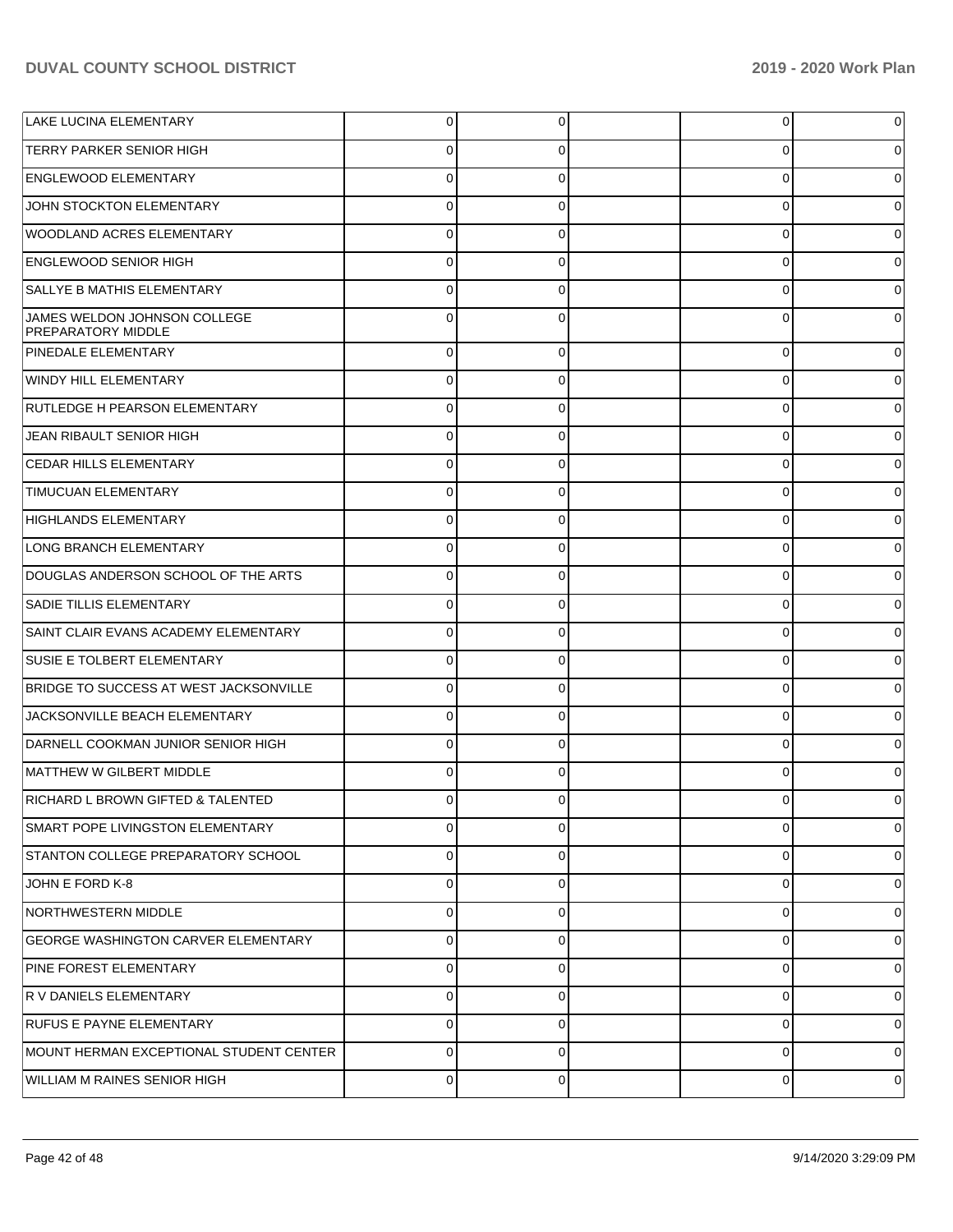| CARTER G WOODSON ELEMENTARY            | $\overline{0}$ | 0 | 0 | 0 |
|----------------------------------------|----------------|---|---|---|
| YWLA/YMLA                              | 0              | 0 | 0 | 0 |
| S A HULL ELEMENTARY                    | $\mathbf{0}$   | 0 | 0 | 0 |
| PALM AVENUE EXCEPTIONAL STUDENT CENTER | $\mathbf 0$    | 0 | 0 | 0 |
| <b>REYNOLDS LANE ELEMENTARY</b>        | $\mathbf{0}$   | 0 | 0 | 0 |
| KINGS TRAIL ELEMENTARY                 | $\mathbf 0$    | 0 | 0 | 0 |
| PICKETT ELEMENTARY                     | $\mathbf{0}$   | 0 | 0 | 0 |
| <b>BROOKVIEW ELEMENTARY</b>            | $\mathbf 0$    | 0 | 0 | 0 |
| J E B STUART MIDDLE                    | $\mathbf{0}$   | 0 | 0 | 0 |
| PARKWOOD HEIGHTS ELEMENTARY            | $\mathbf 0$    | 0 | 0 | 0 |
| HOLIDAY HILL ELEMENTARY                | $\mathbf{0}$   | 0 | 0 | 0 |
| <b>OAK HILL ACADEMY</b>                | $\mathbf 0$    | 0 | 0 | 0 |
| <b>SOUTHSIDE MIDDLE</b>                | $\mathbf{0}$   | 0 | 0 | 0 |
| JEAN RIBAULT MIDDLE                    | $\mathbf 0$    | 0 | 0 | 0 |
| <b>ARLINGTON MIDDLE</b>                | $\mathbf{0}$   | 0 | 0 | 0 |
| <b>HYDE GROVE ELEMENTARY</b>           | $\mathbf 0$    | 0 | 0 | 0 |
| <b>GRASP ACADEMY</b>                   | $\mathbf{0}$   | 0 | 0 | 0 |
| JEFFERSON DAVIS MIDDLE                 | $\mathbf 0$    | 0 | 0 | 0 |
| <b>SAN MATEO ELEMENTARY</b>            | $\mathbf 0$    | 0 | 0 | 0 |
| JOSEPH STILWELL MIDDLE                 | $\mathbf 0$    | 0 | 0 | 0 |
| MARTIN LUTHER KING ELEMENTARY          | $\mathbf{0}$   | 0 | 0 | 0 |
| NORMANDY VILLAGE ELEMENTARY            | $\mathbf 0$    | 0 | 0 | 0 |
| <b>GREENFIELD ELEMENTARY</b>           | $\mathbf 0$    | 0 | 0 | 0 |
| DUNCAN U FLETCHER SENIOR HIGH          | $\mathbf 0$    | 0 | 0 | 0 |
| SAMUEL W WOLFSON SENIOR HIGH           | 0              | 0 | 0 |   |
| <b>SEABREEZE ELEMENTARY</b>            | $\overline{0}$ | 0 | 0 | 0 |
| CRYSTAL SPRINGS ELEMENTARY             | $\mathbf 0$    | 0 | 0 | 0 |
| MAYPORT ELEMENTARY                     | $\mathbf{0}$   | 0 | 0 | 0 |
| MERRILL ROAD ELEMENTARY                | $\mathbf{0}$   | 0 | 0 | 0 |
| JACKSONVILLE HEIGHTS ELEMENTARY        | $\mathbf{0}$   | 0 | 0 | 0 |
| BEAUCLERC ELEMENTARY                   | $\mathbf{0}$   | 0 | 0 | 0 |
| CHIMNEY LAKES ELEMENTARY               | $\mathbf{0}$   | 0 | 0 | 0 |
| LONE STAR ELEMENTARY                   | $\mathbf{0}$   | 0 | 0 | 0 |
| STONEWALL JACKSON ELEMENTARY           | $\mathbf{0}$   | 0 | 0 | 0 |
| <b>FORT CAROLINE ELEMENTARY</b>        | $\mathbf 0$    | 0 | 0 | 0 |
| MAMIE AGNES JONES ELEMENTARY           | $\mathbf{0}$   | 0 | 0 | 0 |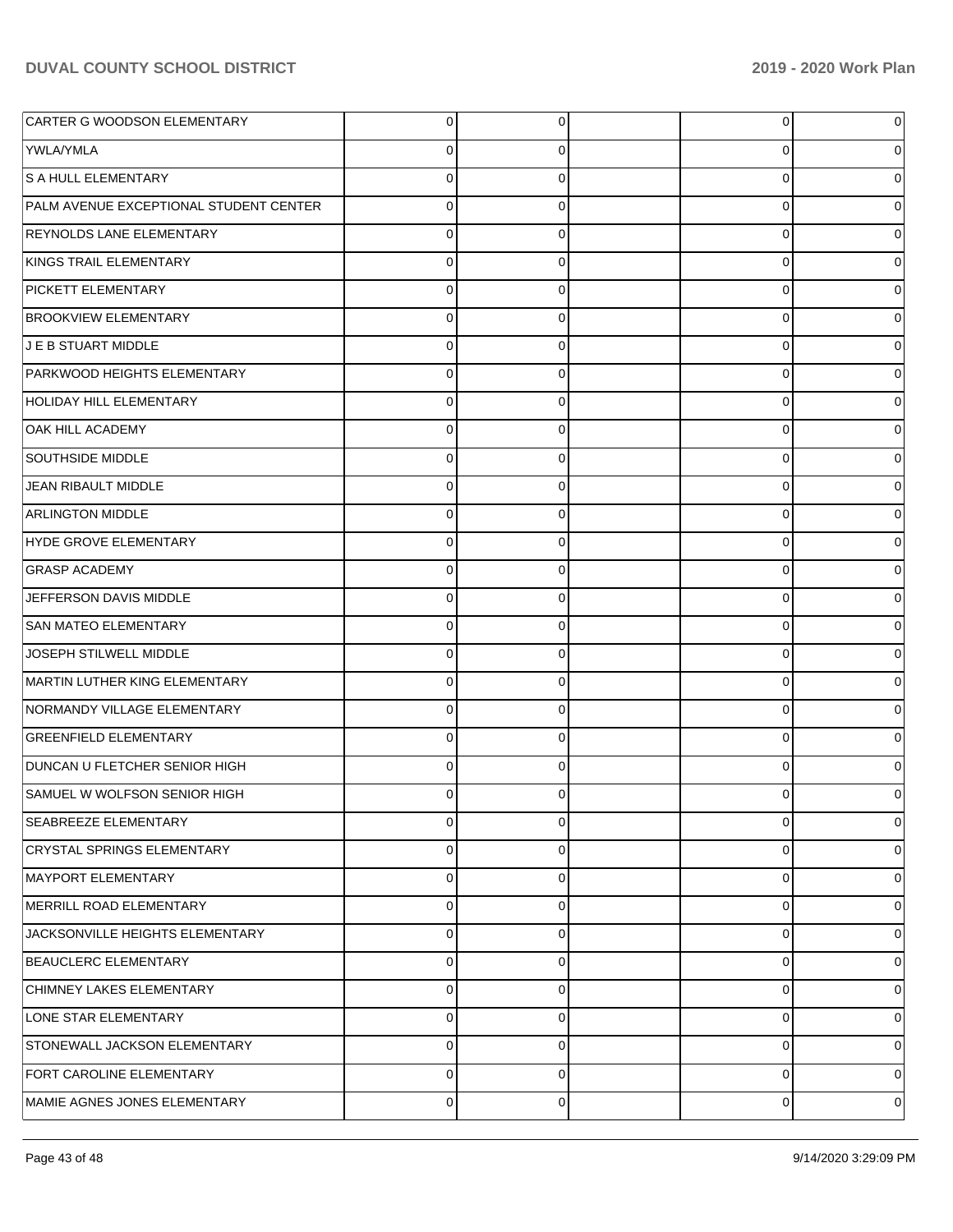| SANDALWOOD SENIOR HIGH                          | 0           | 0              | $\overline{0}$ | 0 |
|-------------------------------------------------|-------------|----------------|----------------|---|
| <b>FORT CAROLINE MIDDLE</b>                     | 0           | 0              | 0              | 0 |
| <b>SABAL PALM ELEMENTARY</b>                    | $\mathbf 0$ | 0              | 0              | 0 |
| ARLINGTON HEIGHTS ELEMENTARY                    | 0           | 0              | 0              | 0 |
| <b>WESTSIDE HIGH SCHOOL</b>                     | 0           | 0              | 0              |   |
| LOUIS S SHEFFIELD ELEMENTARY                    | 0           | 0              | 0              | 0 |
| <b>GREGORY DRIVE ELEMENTARY</b>                 | 0           | 0              | 0              | 0 |
| <b>HIGHLANDS MIDDLE</b>                         | 0           | 0              | 0              | 0 |
| <b>CROWN POINT ELEMENTARY</b>                   | 0           | 0              | 0              | 0 |
| NEPTUNE BEACH ELEMENTARY                        | 0           | 0              | 0              | 0 |
| JOSEPH FINEGAN ELEMENTARY                       | 0           | 0              | 0              |   |
| <b>EDWARD H WHITE SENIOR HIGH</b>               | 0           | 0              | 0              | 0 |
| <b>GREENLAND PINES ELEMENTARY</b>               | 0           | 0              | 0              | 0 |
| <b>PINE ESTATES ELEMENTARY</b>                  | 0           | 0              | 0              | 0 |
| ALDEN ROAD EXCEPTIONAL CENTER                   | 0           | 0              | 0              | 0 |
| MAYPORT MIDDLE                                  | 0           | 0              | 0              | 0 |
| LANDMARK MIDDLE                                 | 0           | 0              | 0              |   |
| ALIMACINI ELEMENTARY                            | 0           | 0              | 0              | 0 |
| MANDARIN OAKS ELEMENTARY                        | 0           | 0              | 0              | 0 |
| MANDARIN MIDDLE                                 | 0           | 0              | 0              | 0 |
| MANDARIN SENIOR HIGH                            | 0           | 0              | 0              | 0 |
| ANDREW A ROBINSON ELEMENTARY                    | 0           | 0              | 0              | 0 |
| <b>FIRST COAST SENIOR HIGH</b>                  | 0           | 0              | 0              |   |
| <b>FRANK H PETERSON ACADEMY OF TECHNOLOGIES</b> | 0           | 0              | 0              | 0 |
| A PHILIP RANDOLPH ACADEMY OF TECHNOLOGIES       | 0           | 0              | 0              |   |
| <b>ABESS PARK ELEMENTARY</b>                    | 0           | $\overline{0}$ | $\overline{0}$ | 0 |
| <b>CHET'S CREEK ELEMENTARY</b>                  | 0           | 0              | 0              | 0 |
| TWIN LAKES ELEMENTARY                           | 0           | 0              | 0              | 0 |
| <b>ENTERPRISE LEARNING ACADEMY</b>              | 0           | 0              | 0              | 0 |
| <b>TWIN LAKES MIDDLE</b>                        | $\mathbf 0$ | 0              | 0              | 0 |
| LAVILLA SCHOOL OF THE ARTS                      | 0           | 0              | 0              | 0 |
| KERNAN TRAIL ELEMENTARY                         | $\mathbf 0$ | 0              | 0              | 0 |
| <b>KERNAN MIDDLE</b>                            | 0           | 0              | 0              | 0 |
| DON BREWER ELEMENTARY                           | 0           | 0              | $\mathbf 0$    | 0 |
| <b>OCEANWAY ELEMENTARY</b>                      | 0           | 0              | 0              | 0 |
| <b>BISCAYNE ELEMENTARY</b>                      | 0           | 0              | 0              | 0 |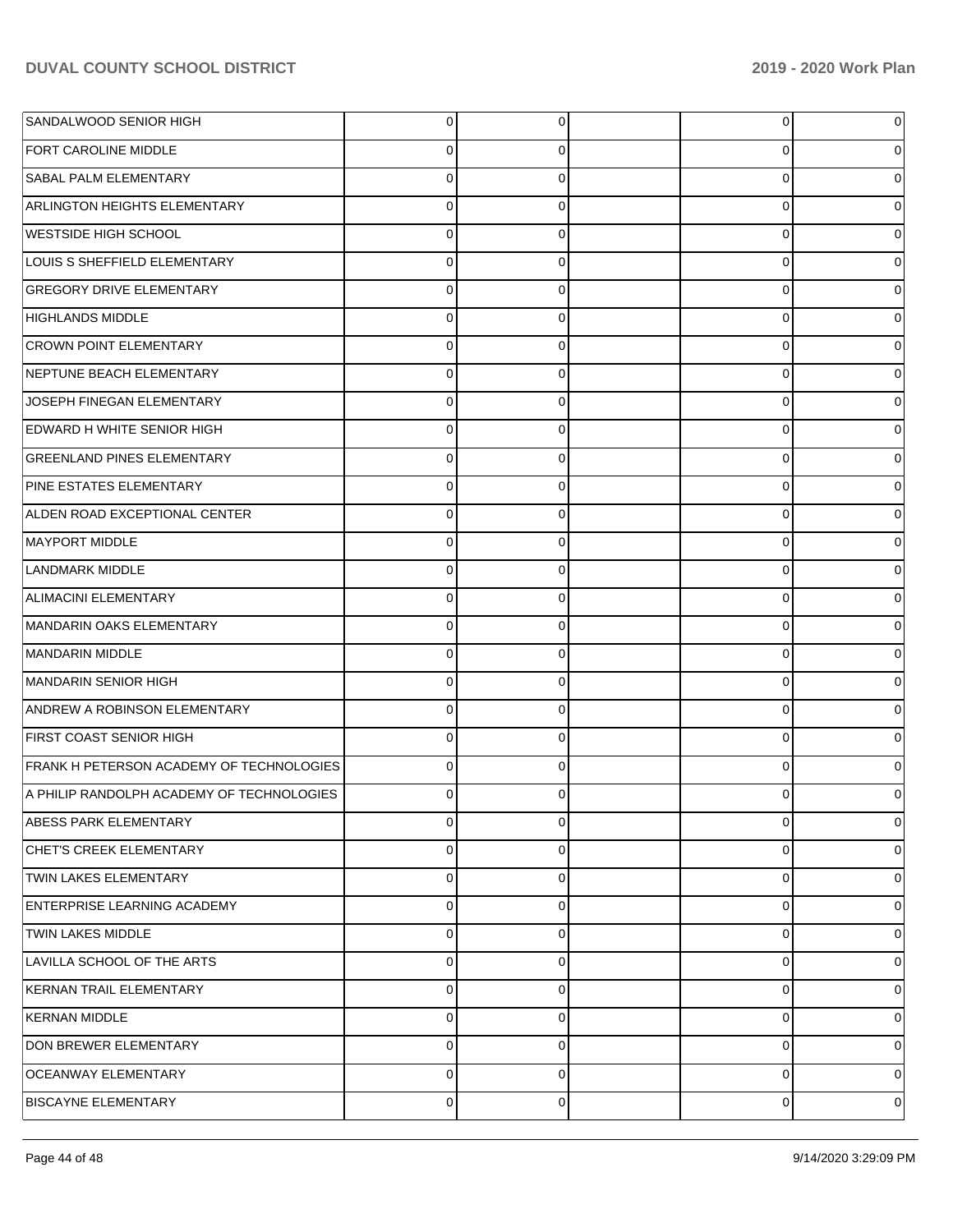| <b>JOHN ALLEN AXSON ELEMENTARY</b> |  |  |  |
|------------------------------------|--|--|--|
| <b>NEW BERLIN ELEMENTARY</b>       |  |  |  |
| <b>CHAFFEE TRAIL ELEMENTARY</b>    |  |  |  |
| <b>IWESTVIEW K-8</b>               |  |  |  |
| BARTRAM SPRINGS ELEMENTARY         |  |  |  |
| ATLANTIC COAST SENIOR HIGH         |  |  |  |
| <b>WATERLEAF ELEMENTARY</b>        |  |  |  |
|                                    |  |  |  |

#### **Failed Standard Relocatable Tracking**

Relocatable units currently reported by school, from FISH, and the number of relocatable units identified as 'Failed Standards'.

Nothing reported for this section.

# **Planning**

#### **Class Size Reduction Planning**

**Plans approved by the school board that reduce the need for permanent student stations such as acceptable school capacity levels, redistricting, busing, year-round schools, charter schools, magnet schools, public-private partnerships, multitrack scheduling, grade level organization, block scheduling, or other alternatives.**

The Duval County School Board is exploring several possible solutions for the deduction of permanent student stations.

1. Magnet Schools: The magnet program began in 1991 and offers approximately 84 programs with over 22,000 enrolled students at various schools. Dedicated Magnet Schools in underutilized areas help reduce the need for permanent student stations in the over utilized areas.

2.Charter Schools: The District reviews new charter applications annually to help reduce the need for the District to provide permanent capacity.

3. Boundary Changes: the District considers boundary changes to reduce overcrowding and utilize available seats in other locations on a regular basis.

Consideration is given to this option every year following the offical 20 day enrollment count.

4. Portable Relocation: The District reviews the current location of portables in relation to the school utilization. Satisfactory portables are moved from under utilized to over utilized schools.

5. A Community Engagement process called ACE (Academic and Community Excellence) to involve stakeholders to help the District form long range facilities plans to include consolidations, boundary changes and facility conditions to balance enrollment throughout the District.

#### **School Closure Planning**

**Plans for the closure of any school, including plans for disposition of the facility or usage of facility space, and anticipated revenues.** 

The District closed Lake Forest Elementary No. 74 at the end of the 2019 school year and will be converting Northwestern Middle No. 155 to an elementary school. Please refer to the Class Size Reduction Planning above for closure planning. There is a School Board Policy in place for the disposition of any closed facilities. The School Board has approved a Districtwide Master Plan, however without a funding source, the plan may be reduced in scope.

# **Long Range Planning**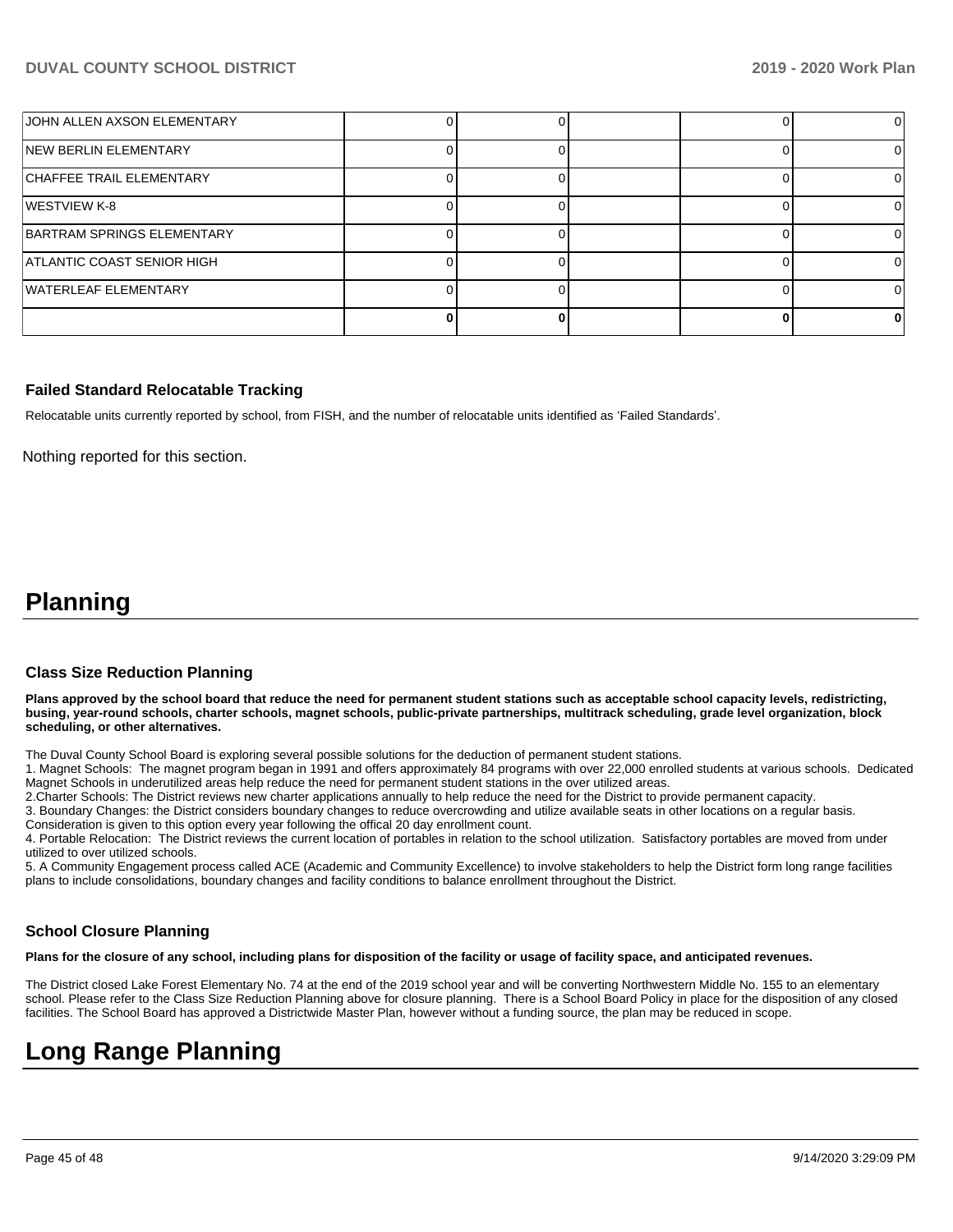#### **Ten-Year Maintenance**

District projects and locations regarding the projected need for major renovation, repair, and maintenance projects within the district in years 6-10 beyond the projects plans detailed in the five years covered by the work plan.

Nothing reported for this section.

### **Ten-Year Capacity**

Schedule of capital outlay projects projected to ensure the availability of satisfactory student stations for the projected student enrollment in K-12 programs for the future 5 years beyond the 5-year district facilities work program.

| Project                                                    | Location, Community, Quadrant or other<br>general location | 2023 - 2024 / 2028 - 2029<br><b>Projected Cost</b> |
|------------------------------------------------------------|------------------------------------------------------------|----------------------------------------------------|
| Technology                                                 | Districtwide                                               | \$317,732,034                                      |
| Portables                                                  | Districtwide                                               | \$3,000,000                                        |
| <b>ADA Requirements</b>                                    | <b>Districtwide</b>                                        | \$618,000                                          |
| Safety to Life                                             | <b>Districtwide</b>                                        | \$4,000,000                                        |
| Playgrounds                                                | <b>Districtwide</b>                                        | \$1,000,000                                        |
| Capital Improvements at Current Schools and New<br>Schools | Districtwide                                               | \$80,000,000                                       |
|                                                            |                                                            | \$406,350,034                                      |

## **Ten-Year Planned Utilization**

Schedule of planned capital outlay projects identifying the standard grade groupings, capacities, and planned utilization rates of future educational facilities of the district for both permanent and relocatable facilities.

| <b>Grade Level Projections</b>   | <b>FISH</b><br><b>Student</b><br><b>Stations</b> | <b>Actual 2018 -</b><br><b>2019 FISH</b><br>Capacity | Actual<br>$2018 -$<br>2019<br><b>COFTE</b> | Actual 2018 - 2019<br><b>Utilization</b> | Actual 2019 - 2020 / 2028 - 2029 new<br>Student Capacity to be added/removed | Projected 2028<br><b>2029 COFTE</b> | Projected 2028 -<br>2029 Utilization |
|----------------------------------|--------------------------------------------------|------------------------------------------------------|--------------------------------------------|------------------------------------------|------------------------------------------------------------------------------|-------------------------------------|--------------------------------------|
| Elementary - District<br> Totals | 68.016                                           | 68,016                                               | 52,919.28                                  | 77.80 %                                  | 1.654                                                                        | 54.663                              | 78.46 %                              |
| Middle - District Totals         | 34.947                                           | 31,438                                               | 26.919.41                                  | 85.63 %                                  | 703                                                                          | 22.497                              | 69.99 %                              |
| High - District Totals           | 36,591                                           | 34.403                                               | 28.965.00                                  | 84.19%                                   | 2.200                                                                        | 27.830                              | 76.03%                               |
| Other - ESE. etc                 | 2.017                                            | 1.820                                                | 757.59                                     | 41.65 %                                  |                                                                              | 780                                 | 42.86%                               |
|                                  | 141,571                                          |                                                      | 135,677   109,561.28                       | 80.75 %                                  | 4,557                                                                        | 105,770                             | 75.42 %                              |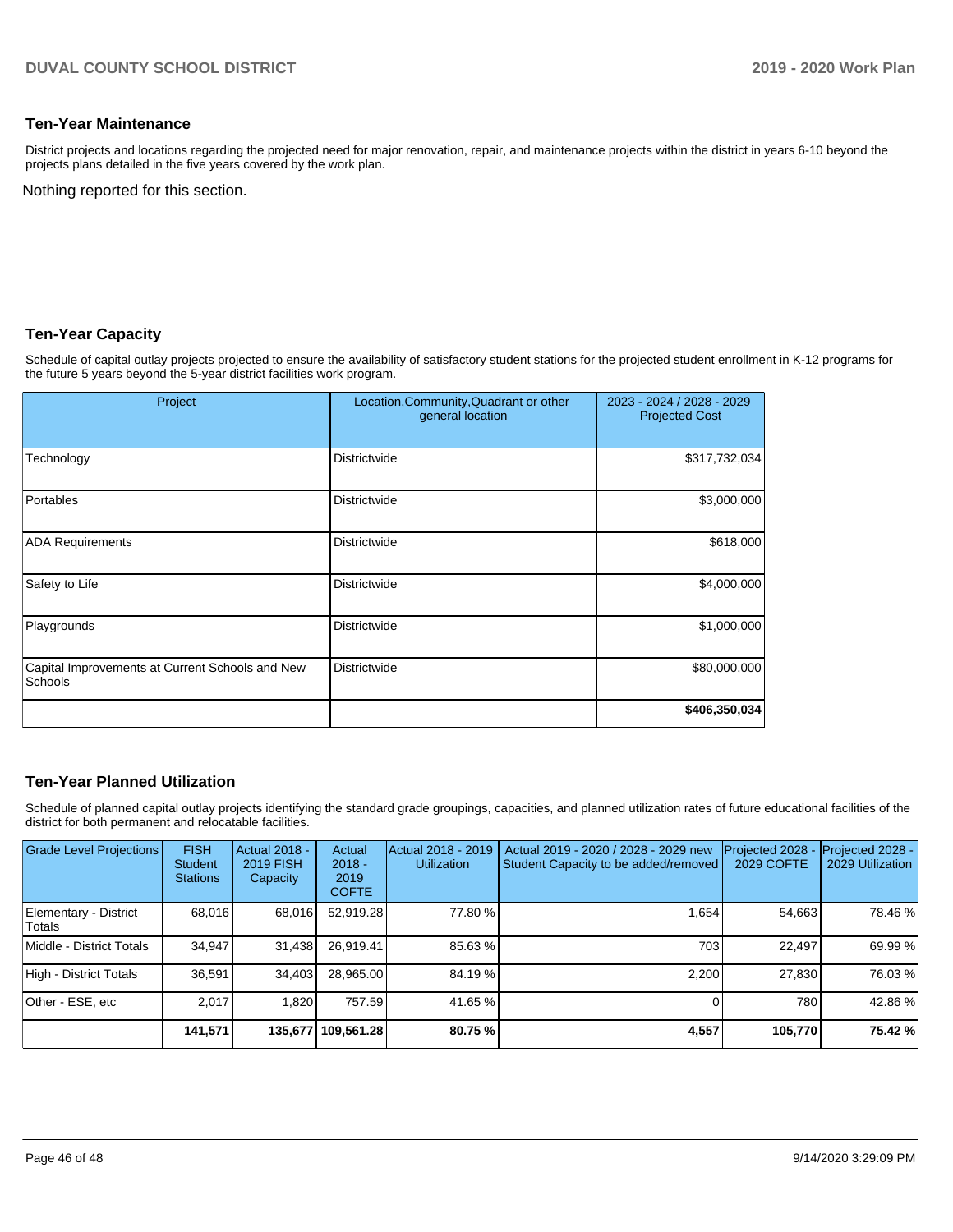**Combination schools are included with the middle schools for student stations, capacity, COFTE and utilization purposes because these facilities all have a 90% utilization factor. Use this space to explain or define the grade groupings for combination schools.** 

No comments to report.

#### **Ten-Year Infrastructure Planning**

**Proposed Location of Planned New, Remodeled, or New Additions to Facilities in 06 thru 10 out years (Section 28).**

One new K-8 school in the NE (1500) One new K-8 school in the SE (1500)

Plans for closure of any school, including plans for disposition of the facility or usage of facility space, and anticipated revenues in the 06 thru 10 out **years (Section 29).**

Nothing reported for this section.

#### **Twenty-Year Maintenance**

District projects and locations regarding the projected need for major renovation, repair, and maintenance projects within the district in years 11-20 beyond the projects plans detailed in the five years covered by the work plan.

Nothing reported for this section.

#### **Twenty-Year Capacity**

Schedule of capital outlay projects projected to ensure the availability of satisfactory student stations for the projected student enrollment in K-12 programs for the future 11-20 years beyond the 5-year district facilities work program.

| Project                 | Location, Community, Quadrant or other<br>general location | 2028 - 2029 / 2038 - 2039<br><b>Projected Cost</b> |
|-------------------------|------------------------------------------------------------|----------------------------------------------------|
| Technology              | Districtwide                                               | \$618,228,068                                      |
| Portables               | Districtwide                                               | \$3,000,000                                        |
| <b>ADA Requirements</b> | <b>Districtwide</b>                                        | \$1,236,000                                        |
| Safety to Life          | <b>Districtwide</b>                                        | \$8,000,000                                        |
| Playgrounds             | <b>Districtwide</b>                                        | \$2,000,000                                        |
|                         |                                                            | \$632,464,068                                      |